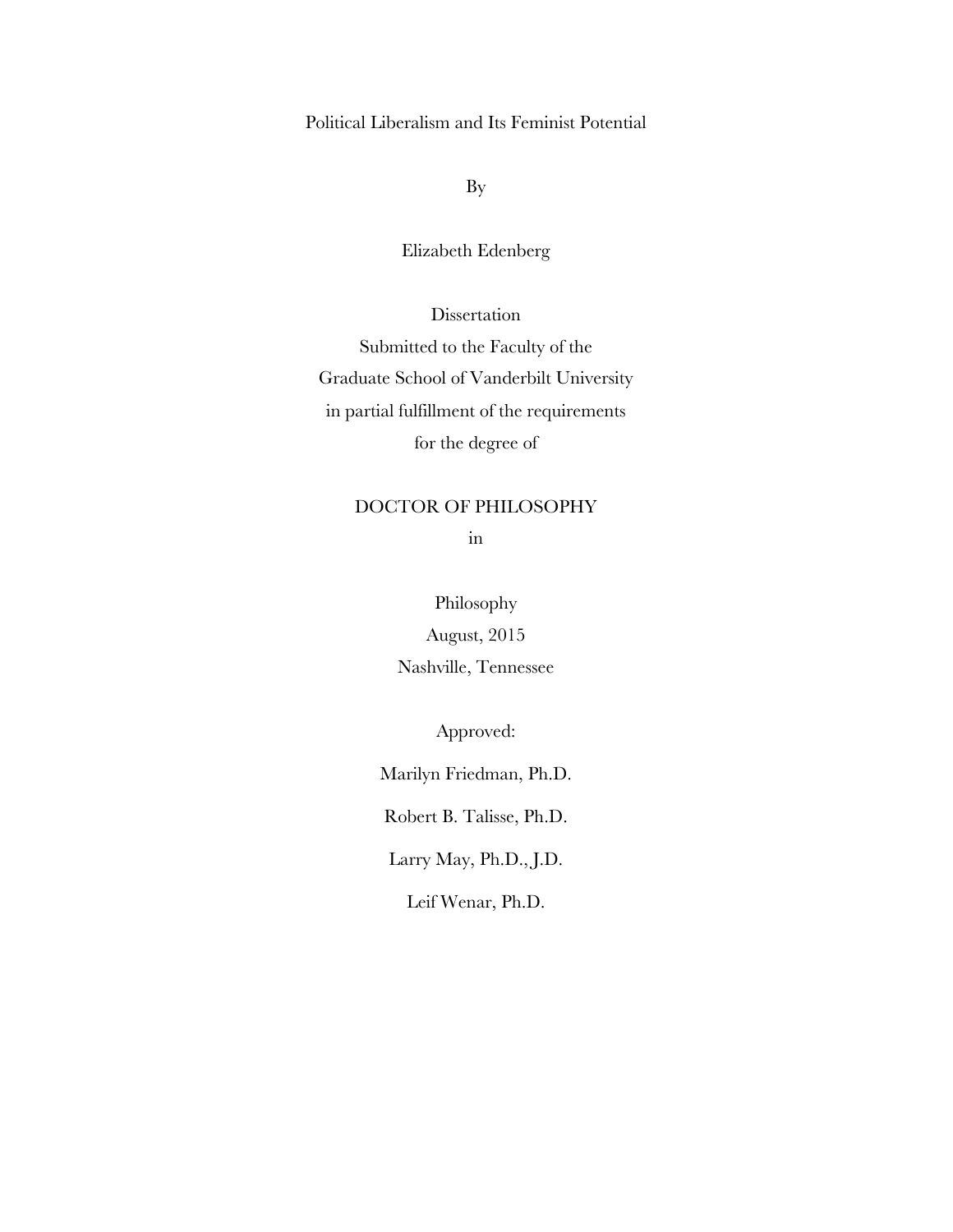Copyright © 2015 by Elizabeth Edenberg All Rights Reserved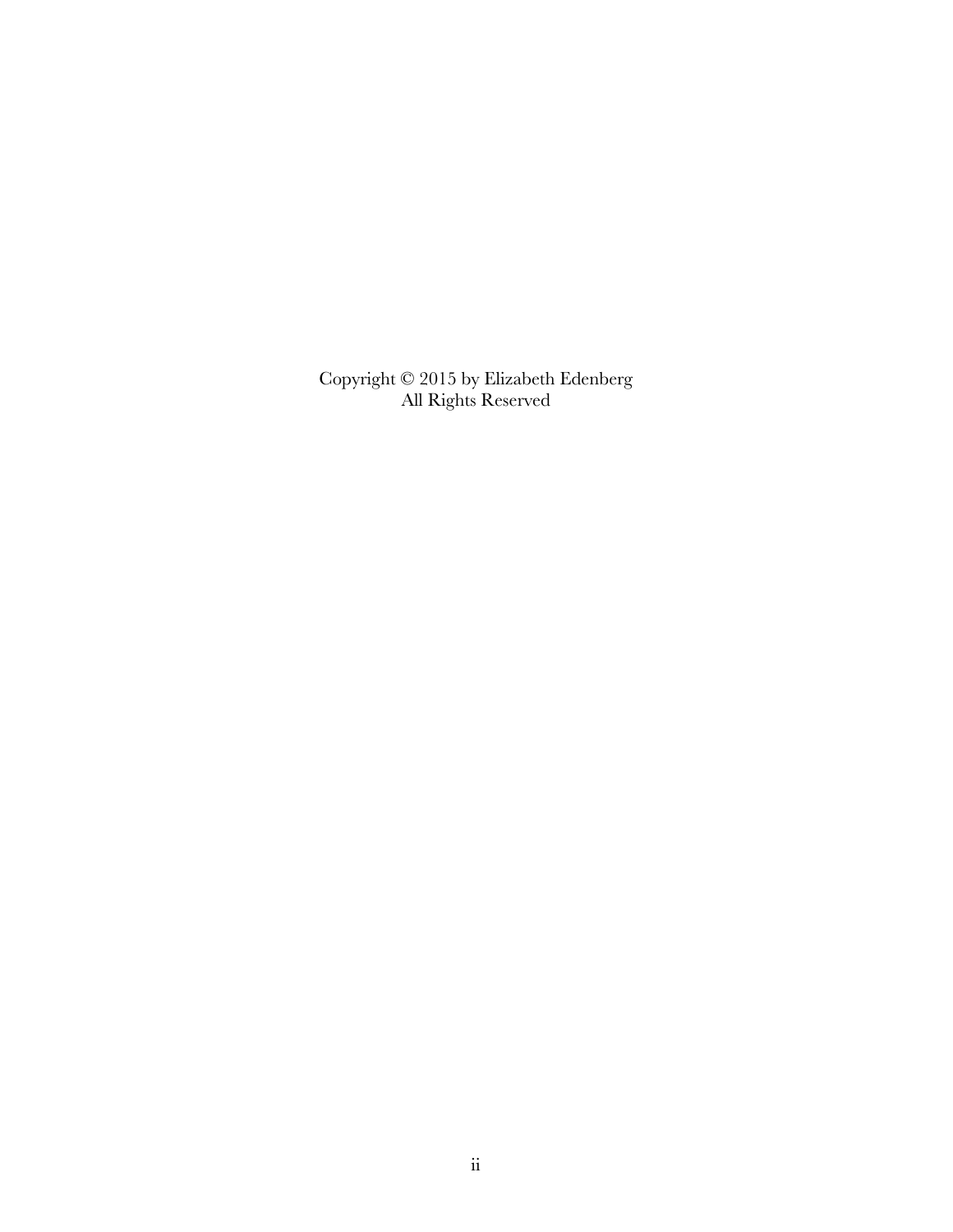# LIST OF ABBREVIATIONS

| TI          | A Theory of Justice                                    |
|-------------|--------------------------------------------------------|
| PL          | Political Liberalism                                   |
| LP          | The Law of Peoples                                     |
| JF          | Justice as Fairness: A Restatement                     |
| <b>IPRR</b> | The Idea of Public Reason Revisited                    |
| <b>RH</b>   | Reply to Habermas                                      |
| CP          | John Rawls: Collected Papers, edited by Samuel Freeman |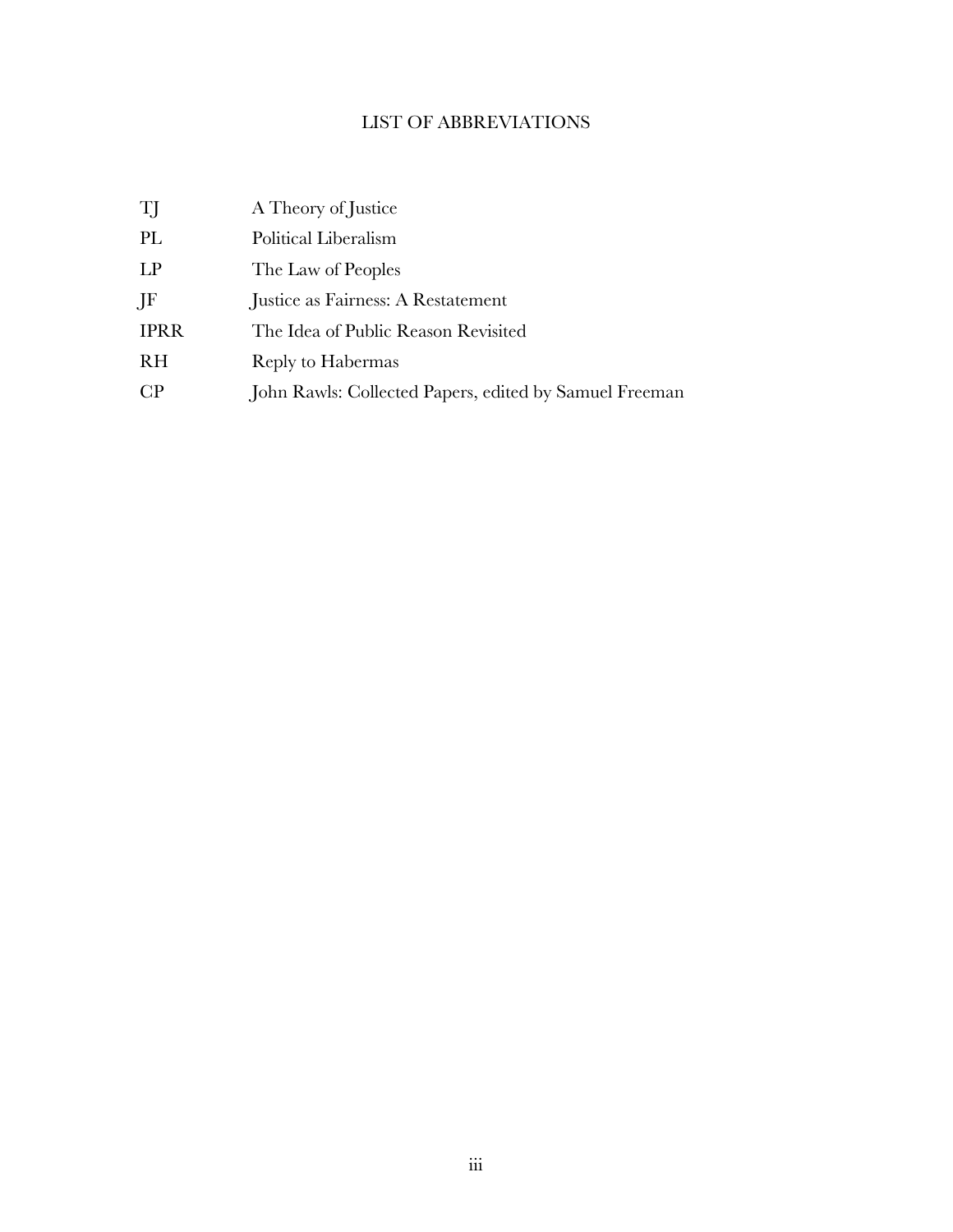# TABLE OF CONTENTS

|                                                                                                                                                                                                                            | Page |
|----------------------------------------------------------------------------------------------------------------------------------------------------------------------------------------------------------------------------|------|
|                                                                                                                                                                                                                            |      |
|                                                                                                                                                                                                                            |      |
| Chapter                                                                                                                                                                                                                    |      |
|                                                                                                                                                                                                                            |      |
| 1.1. The Second Stability Question: From Congruence to Overlapping Consensus 8<br>3. Just Families and a Child's Acquisition of a Sense of Justice: Okin's Critique  15                                                    |      |
| П.                                                                                                                                                                                                                         |      |
| 1. Political versus Comprehensive Approaches to Civic Education 30<br>3. Cultivating Reasonableness in Political Liberal Civic Education  35<br>3.1. Inclusive Reasonableness and Civic Education: Cultivating the Respect |      |
| 3.2. Inclusive Reasonableness and Civic Education: Teaching the Burdens of<br>3.3. Restrictive Reasonableness and Civic Education: the Legitimacy Criterion  40                                                            |      |
|                                                                                                                                                                                                                            |      |
| 2.4. Why Accepting the Burdens of Judgment Does Not Entail Accepting Public                                                                                                                                                |      |
|                                                                                                                                                                                                                            | 54   |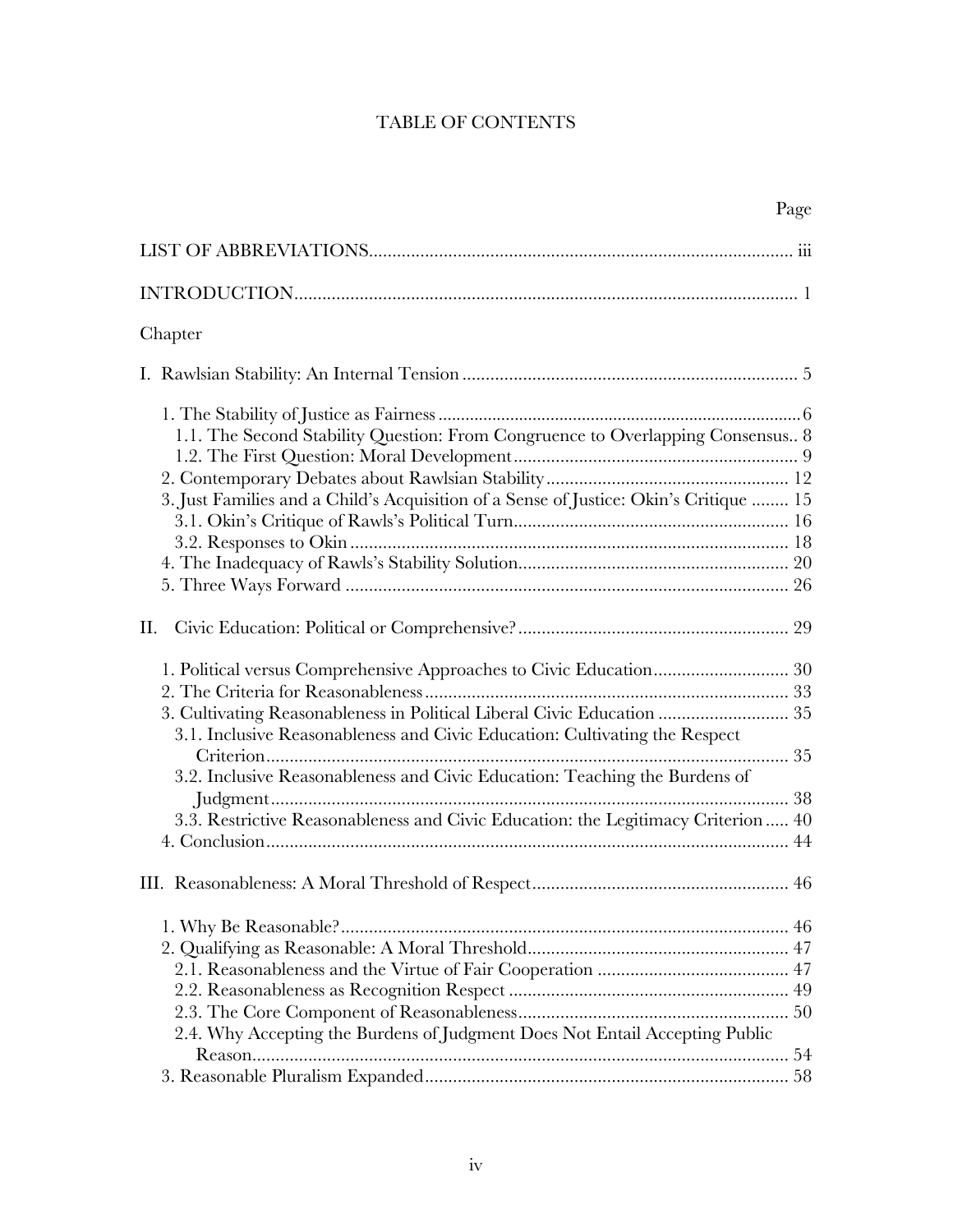| 4. Reasonable Recognition Respect and Securing the Feminist Potential of |  |
|--------------------------------------------------------------------------|--|
|                                                                          |  |
|                                                                          |  |
| 4.2. Split Views: Nonpublic Gender Hierarchy and Gender Egalitarian      |  |
|                                                                          |  |
|                                                                          |  |
|                                                                          |  |
|                                                                          |  |
|                                                                          |  |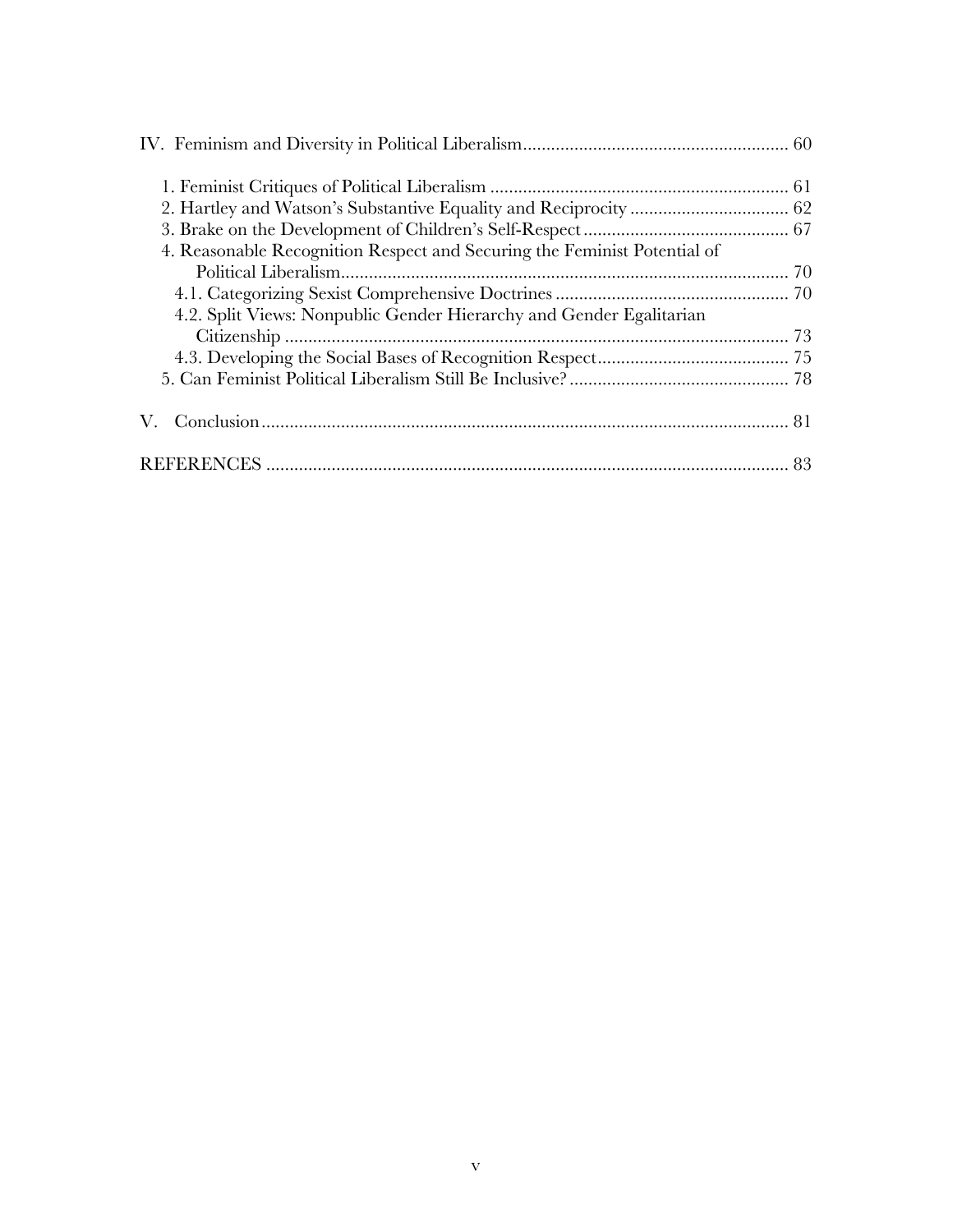#### **INTRODUCTION**

Contemporary society is rife with conflict over moral and religious ideals. These conflicts often play out in the political realm, with different groups of individuals attempting to use the political power of the government to secure what they take to be good for people. The problem arises from the deep disagreement between citizens about what constitutes the good life and how the government should support the flourishing of its citizens.

In such a context, is there any hope for securing a normative basis for justice? If citizens disagree with each other about morality, how could they agree on any normative conception of justice?

The problems that Rawls addresses in *Political Liberalism* are particularly important given their prevalence within today's public, political culture. Many controversial issues in politics today test the limits of whether the moral or religious beliefs of a group can appropriately become public law through the democratic process. For example, gay marriage has been banned in a number of states on the basis of controversial religious arguments; however, these bans have been enacted through democratic processes. But is it permissible for the state to enforce a law whose justification is based on controversial religious or moral premises? Many think such restrictions on the basis of faith or morality are impermissible because at stake in gay marriage are the fundamental rights of GLBTQI individuals—rights that must be protected from infringements based on other people's religious beliefs. This kind of debate is precisely what John Rawls is concerned with in *Political Liberalism*.

Rawls articulates two fundamental questions that *Political Liberalism* (*PL*) attempts to address. First, "what is the most appropriate conception of justice for specifying the fair terms of social cooperation between citizens regarded as free and equal" (*PL*, 47)? Second, "what are the grounds of toleration understood in a general way, given the fact of reasonable pluralism as the inevitable result of the powers of human reason at work within enduring free institutions" (*PL*, 47)? Rawls addresses these questions together.

In *Political Liberalism*, Rawls seeks to demonstrate that a just and stable society of free and equal citizens is possible, despite the fact that citizens will remain "profoundly divided" by their reasonable comprehensive doctrines (*PL*, 47). Political liberalism need only accommodate reasonable pluralism, and thus defining the precise limits of who qualifies as reasonable sets the most expansive permissible scope of diversity within political liberalism. Rawls's solution is to propose principles of justice for public, political life that could secure fair terms of cooperation for all while also protecting each person's ability to pursue her reasonable religious or moral beliefs in the non-public domain. Rawls argues that "political liberalism applies the principle of toleration to philosophy itself" (*PL*, 10) which requires respecting each citizen's freedom to settle matters related to their comprehensive doctrines according to the views they freely affirm (*PL*, 154).

In recognition of the fact of reasonable pluralism, Rawls argues for a conception of justice that is purely political, rather than based on any one controversial moral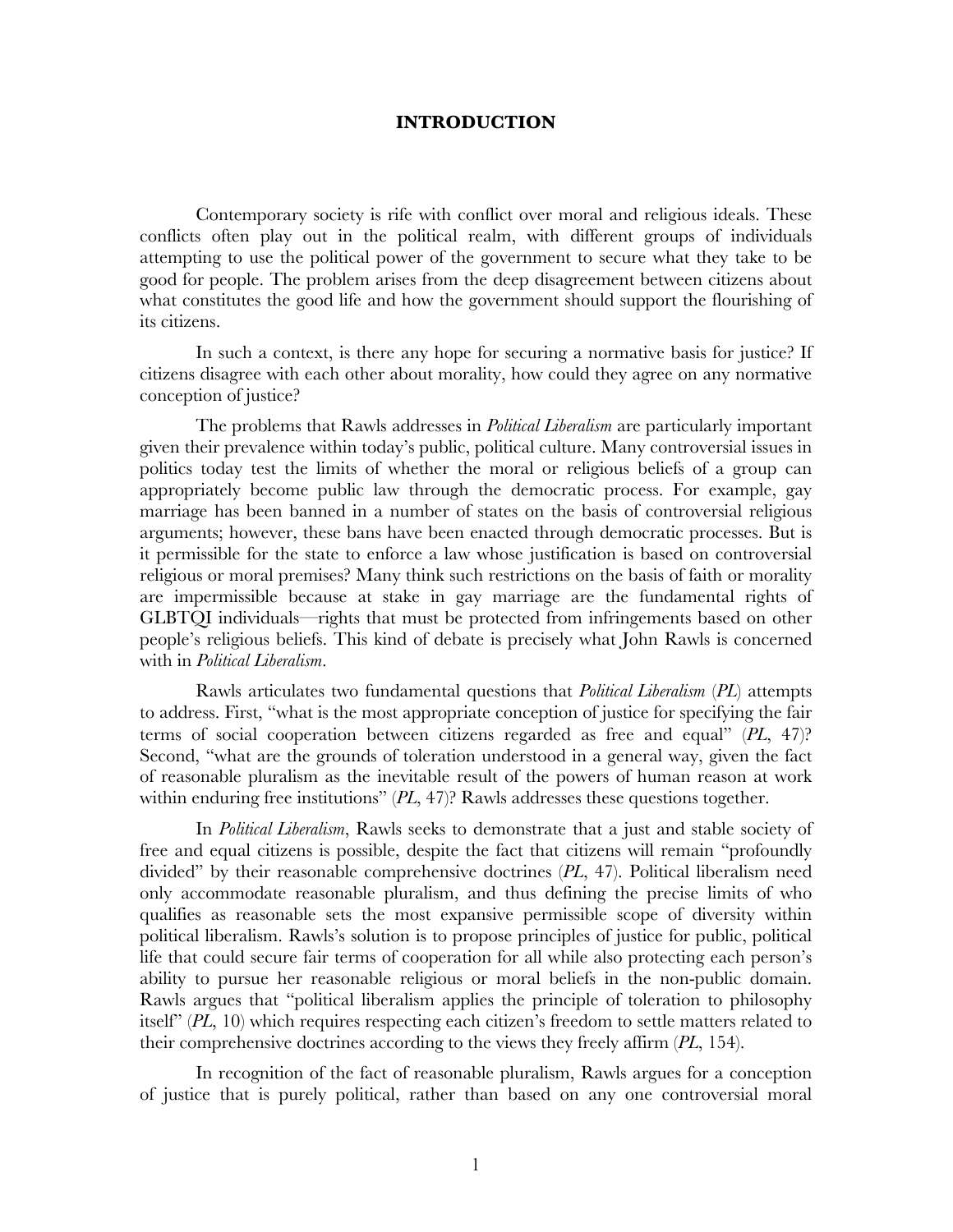doctrine. Political conceptions of justice are *political* (and thus distinguished from comprehensive doctrines) insofar as: (i) their scope is limited to the basic structure of society, (ii) accepting the political conception does not presuppose commitment to a particular comprehensive doctrine (it can be freestanding), and (iii) the content is formulated by fundamental ideas drawn from the public political culture of a democratic society (*PL*, 11, 174-175).

Given these constraints on political liberalism, Rawls hopes to secure a normative basis for justice, but one that all reasonable citizens could endorse. Rawls demonstrates that the political conception of justice could be the focus of an overlapping consensus, which leaves citizens free to affirm a variety of reasonable comprehensive doctrines while cooperating with others on fair terms. Rawls argues that a modified political conception of justice as fairness is "the most appropriate conception of justice for specifying the fair terms of social cooperation between citizens regarded as free and equal" (*PL*, 47), and can secure stability for the right reasons in spite of the fact of reasonable pluralism about the good. Stability is secured by the overlapping consensus on a political conception of justice, which provides the common basis that can be recognized by all citizens in justifying the coercive power of the government. Rawls also argues that securing the legitimacy of coercive power requires relying on public reasons drawn from the political conception of justice that is the subject of the overlapping consensus. In this way, a social order can be just, coercive power can be legitimate, and stability will be secured for the right reasons.

Rawls's solution to the problem of securing fair terms of cooperation in spite of deep disagreement about morality has provoked serious criticism from feminists who question the reinstatement of a sharp divide between the public-political realm and the non-public, private realm—a divide feminists have long critiqued as harmful to women because many injustices towards women occur within the realm traditionally protected as private. In addition, feminists worry that Rawls protects as reasonable a number of comprehensive doctrines that denigrate the status of women in the home, religious establishment, or education. These criticisms are no minor issue; if they succeed, then political liberalism's theoretical adequacy is seriously threatened.

My dissertation reclaims a revised version of political liberalism for feminist objectives. Using children who are raised in accordance with sexist comprehensive doctrines as a test, I investigate the permissible limitations of reasonable pluralism. In the first half of my dissertation, I investigate challenges posed to Rawlsian stability and civic education. I argue that Rawls's aim of making reasonableness broadly inclusive for political purposes is in tension with his goal of using reasonableness as the standard that delineates the scope of liberal legitimacy. I suggest resolving the tension by separating liberal legitimacy from reasonableness. I then broaden the analysis by exploring the implications of the bifurcation of reasonableness for both feminism and political liberalism. I argue that the resulting theory is a defensible version of political liberalism that serves some limited, but crucially important feminist aims without becoming a comprehensive feminist theory. Political liberalism can be a valuable tool for those engaged in real world struggles against oppression.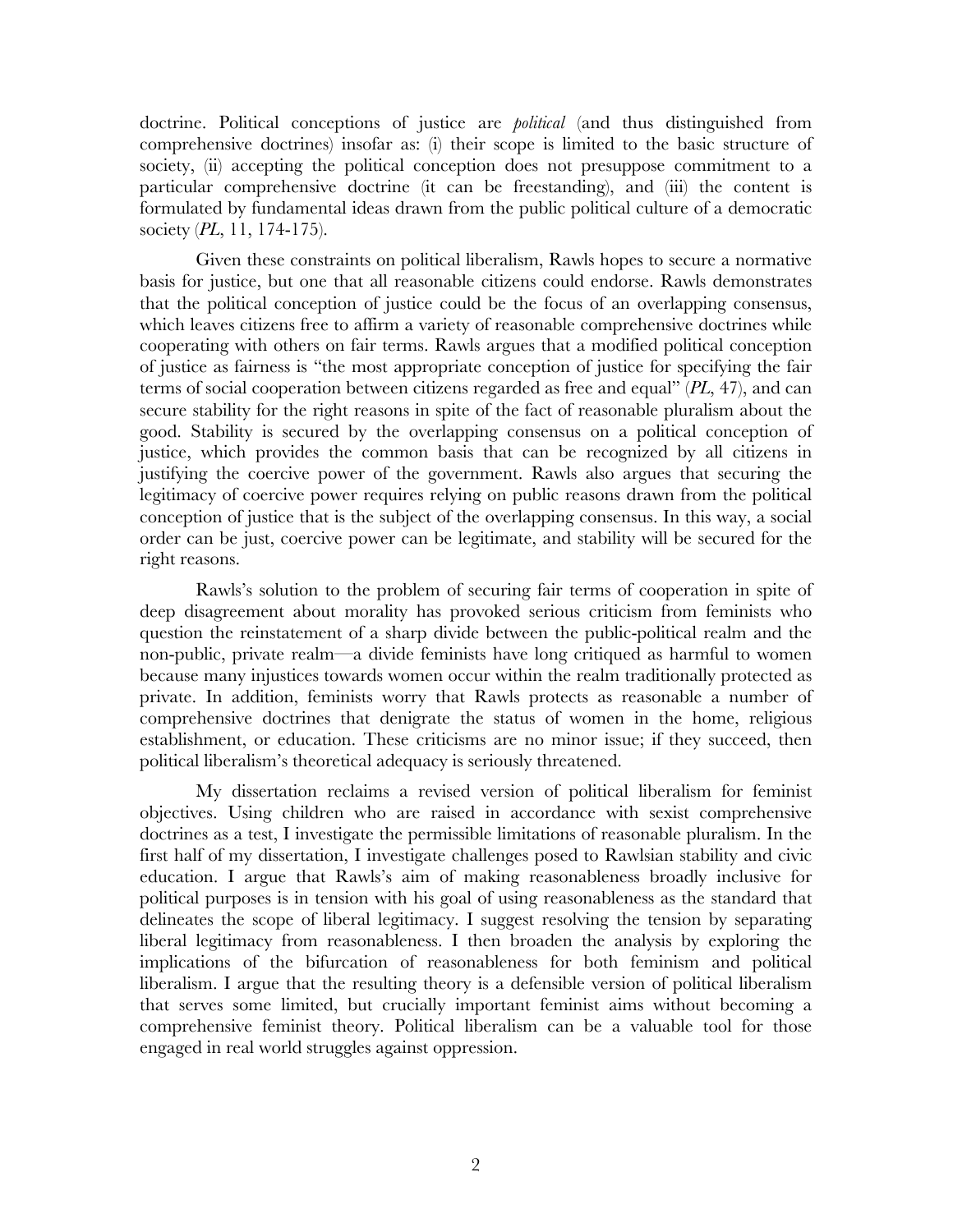I begin with a critique of Rawlsian stability (Chapter 1). According to Rawls, there are actually two questions of stability: first, whether those who grow up under just institutions acquire a normally effective sense of justice; second, whether this sense of justice can be maintained. The second question has different variants in *A Theory of Justice* and *Political Liberalism*. As such, it has been the focus of much of the current debate about Rawlsian stability. I argue, contra Rawls, that the first stage of Rawlsian stability is also threatened by the fact of reasonable pluralism. Children growing up in a well-ordered society must acquire a reasonable sense of justice in order to secure the first stage of Rawlsian stability. Examining whether children who are raised in accordance with sexist comprehensive doctrines undermines Rawlsian stability points to the insufficiency of Rawls's solution in *Political Liberalism*. I argue that the legitimacy of the political conception of justice does not suffice to ensure stability, which motivated Rawls's turn to political liberalism.

One possible solution to the problem of children being raised in accordance with sexist comprehensive doctrines is to rely on civic education to teach children the minimum requirements for becoming reasonable citizens. In chapter 2, I investigate whether a *politically* liberal state can provide all children the opportunity to become reasonable citizens or if the cultivation of reasonableness requires *comprehensive* liberalism. I argue that educating children to become reasonable in the way Rawls outlines imposes a demanding requirement that conflicts with Rawls's aim of including a wide constituency in the scope of political liberalism. Reasonableness involves (1) willingness to engage in fair terms of cooperation that respects oneself and one's fellow citizens as free and equal and (2) willingness to recognize the burdens of judgment and to accept their consequences for the use of public reason in directing the legitimate exercise of political power in a constitutional regime. I argue that the civic education of children should be guided by the goal of inculcating reasonableness in the first sense, which preserves the wide constituency of political liberalism. In addition, a politically liberal civic education should teach children the burdens of judgment; however, I argue that accepting public reason in directing the legitimate exercise of political power is not necessary at this stage and cannot be reconciled with preserving the broadly inclusive scope of political liberalism. The second criterion of reasonableness should be bifurcated because the legitimacy criterion is not an appropriate component of reasonableness.

In chapter 3, I defend the bifurcation of reasonableness. I argue that reasonableness, as a virtue of persons, is best understood as a form of recognition respect for oneself and others as free and equal moral persons. Requiring citizens to embrace public reason for the legitimate use of political power should not be built into the criterion of reasonableness. I will show that bifurcating reasonableness also helps keep distinct two questions that are addressed in political liberalism. First, the question of what qualifications set the permissible range of pluralism tolerated in political liberalism. Second, the question of what, if anything, could make a state legitimate. For this second question, the liberal principle of legitimacy provides a compelling answer. But it is by no means the only reasonable answer. The liberal principle of legitimacy holds the exercise of political power is legitimate only if it can be justified in accordance with reasons that are acceptable to all reasonable comprehensive doctrines. This is a substantive conclusion with which many who satisfy the respect criterion of reasonableness could disagree. Call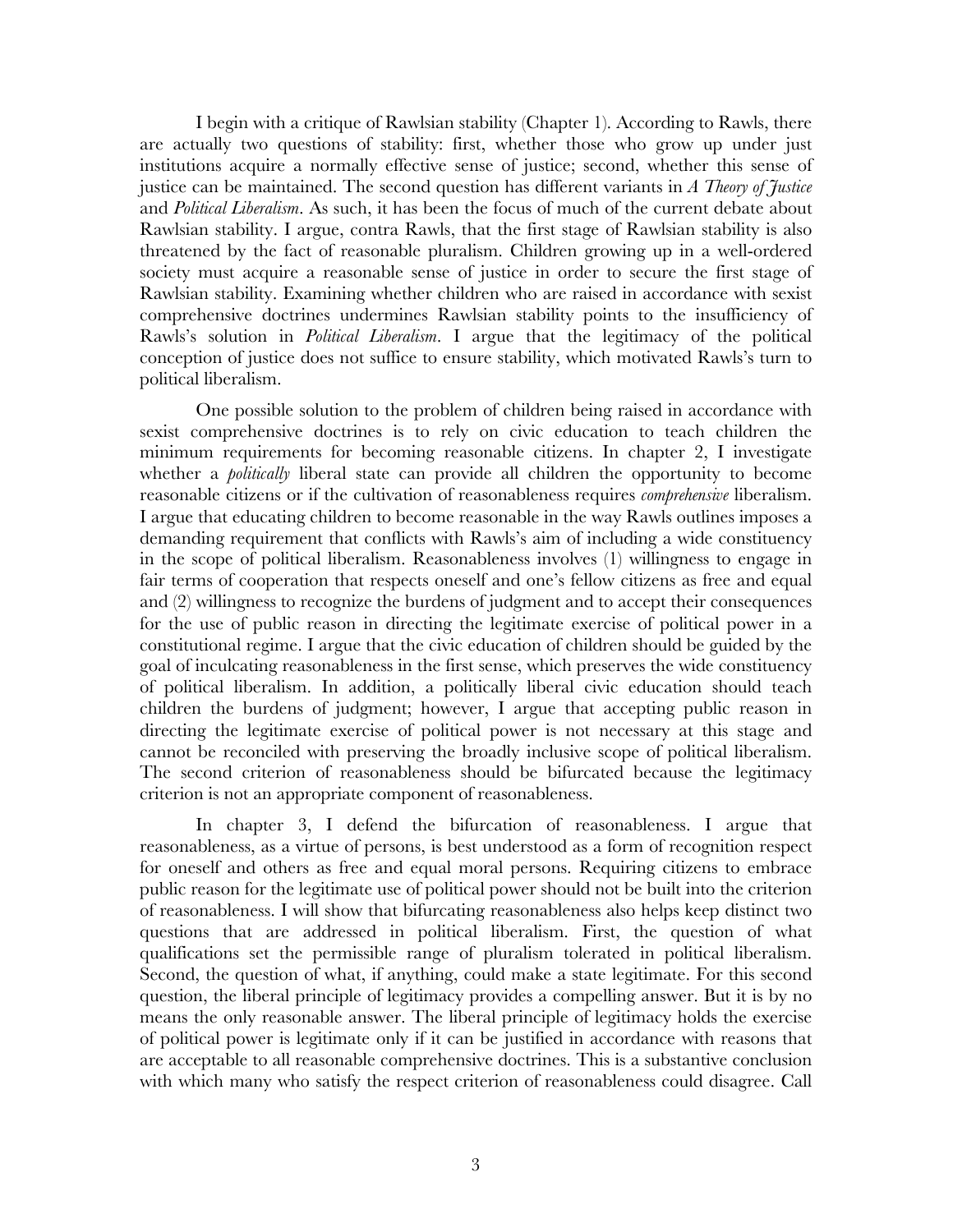this *reasonable pluralism about justification*. Debating matters of legitimacy is a different issue and should not be bundled with setting the proper scope of reasonable pluralism.

In order to make political liberalism broadly inclusive, Rawls believes that the scope of justice must be limited to the political realm. The bifurcation of liberal legitimacy from reasonableness that I propose is intended to maintain political liberalism's broadly inclusive scope. However, feminists have argued that this broadly inclusive scope can be too permissive of sexism. In chapter 4 I argue that despite maintaining its inclusive scope, political liberalism can serve as a powerful feminist ally. I argue for an expanded understanding of the structural and institutional protections needed to secure recognition respect for oneself and one's fellow citizens as free and equal moral persons, thereby protecting Rawls's first criterion of reasonableness. If certain socially problematic conditions threaten the free and equal status of women, then political liberalism ought to recognize this as a justice-based claim on society as a whole. With these changes, I seek to salvage political liberalism both for feminist aims and as a viable political theory.

By making room for a wide variety of ethical doctrines to become part of political liberalism's constituency, I preserve the broadly inclusive scope of political liberalism that inspired Rawls's theory. Nevertheless, given the revisions I have proposed, the inclusive scope will not undermine feminist aims. Furthermore, because civic education will be designed to cultivate the respect for all people as free and equal moral persons, stability can be secured. Political liberalism can thus serve as a powerful ally for feminism.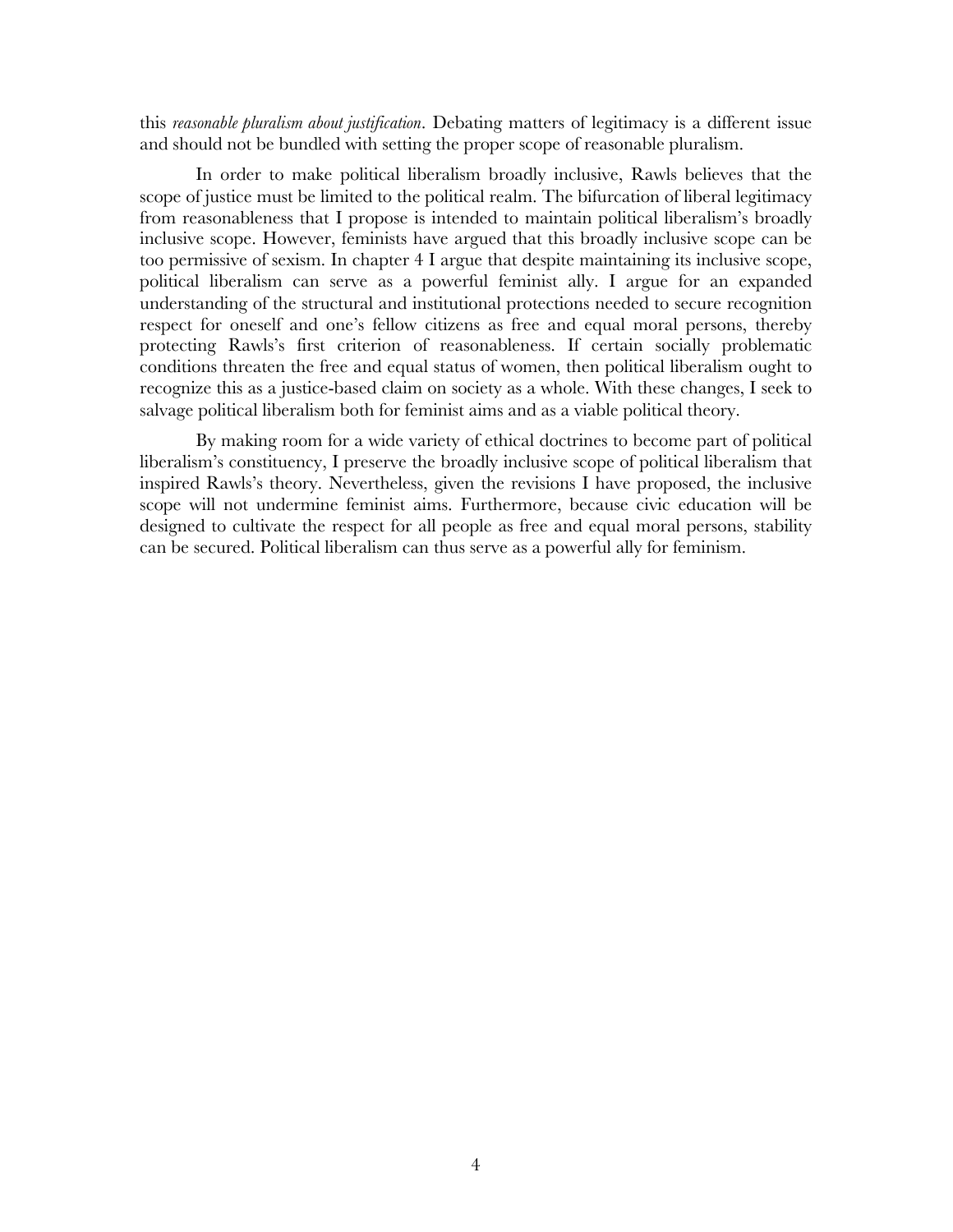## **CHAPTER 1**

## **RAWLSIAN STABILITY: AN INTERNAL TENSION**

A liberal political theory must meet several desiderata. Liberals seek the establishment of a just social order that can respect the freedom and equality of citizens. Liberal political theory must also show that the freedom and equality of citizens can be reconciled with the coercive authority of the government. The resulting social order must also be stable. These three issues—justice, legitimacy, and stability—are at the heart of my discussion in this dissertation.

Rawls pinpoints the stability question as the driving force behind many of the changes to justice as fairness from *A Theory of Justice* (*TJ*) to *Political Liberalism* (*PL*).1 However, outside of several influential early critiques,<sup>2</sup> much of the initial debate surrounding *PL* ignored Rawlsian stability and instead was concerned with the nature of the political conception of justice, public reason, and the liberal principle of legitimacy. Recently, however, attention to stability has moved to center stage.3 At stake in many of the current stability debates is the controversy about whether stability is an empirical and/or practical concern, or whether stability is an important part of Rawls's justification of justice as fairness. If Rawls's stability arguments are best understood as part of the justificatory structure of justice as fairness, there is a further question about what kind of justification Rawls's stability argument provides.

What this way of framing the debate misses is the internal tension within Rawls's treatment of stability. This is something that Susan Moller Okin pointed to in 1994,<sup>4</sup> but the force of her critique has not been appreciated because political liberals have widely misunderstood her critique. Common responses to Okin's critique of *PL* treat her objection as if it is a problem for the legitimacy of Rawls's system. I argue, however, that the real force of her objection comes from questioning the stability of his political conception of justice. This challenge comes into focus if we look at Okin's example of children raised in sexist comprehensive doctrines.

In this chapter, I expand on Okin's initial challenge and argue there is an internal tension between Rawls's answers to the two questions of stability in *PL*. Examining the case of children growing up under sexist comprehensive doctrines, I will argue that the legitimacy of the political conception of justice does not suffice to ensure stability. This undermines the very aim that motivated Rawls's turn to political liberalism.

<sup>1</sup> *PL*, xv-xvi.

<sup>2</sup> McClennen 1989, Freeman 1994, Hill 1994, Barry 1995, Krasnoff 1998.

<sup>3</sup> Freeman 2003, 2007, Weithman 2010, Gaus 2014, Hill 2014, Quong 2011, Garthoff 201, forthcoming, Thraser and Vallier forthcoming, Rossi forthcoming, Kim 2014, Martin 2014.

<sup>4</sup> Okin 1994.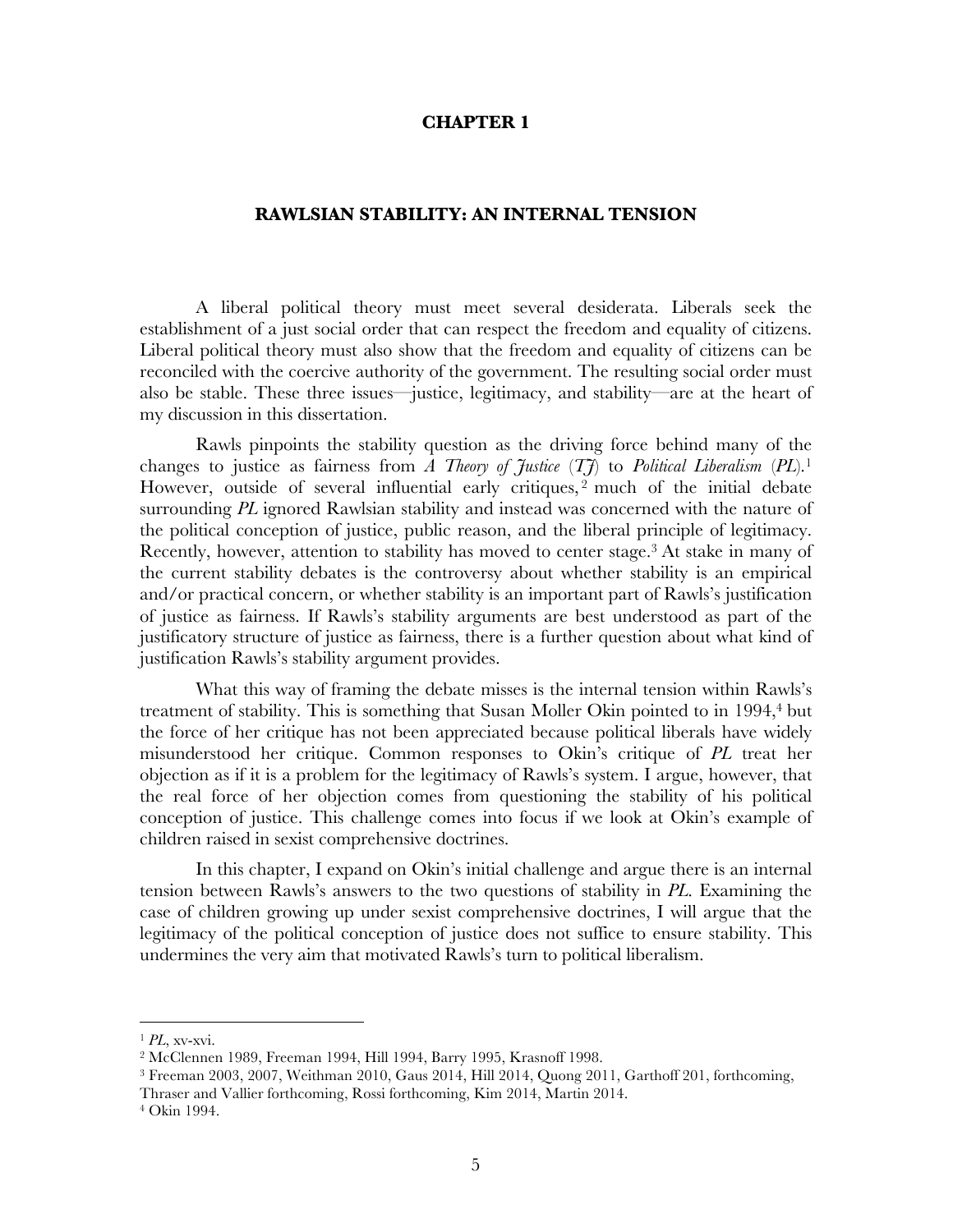This argument proceeds in four sections. I first outline Rawls's conception of stability for the right reasons in both  $T\tilde{\jmath}$  and  $PL(\S1)$ . Then I survey contemporary debates concerning how best to understand Rawls's stability arguments in *PL* (§2). I will show that the contemporary debates overlook an internal tension within Rawls's own conception of stability—a tension Okin highlighted in her critique of *PL*. I briefly outline Okin's critique of Rawls and two common ways of defending Rawls against her critique (§3). I argue that these responses miss the force of Okin's challenge (§4). I extend Okin's insight in light of the common responses and argue that Rawls's failure to attend to the ways reasonable pluralism threatens a child's acquisition of a sense of justice ultimately undermines the stability of justice as fairness. This, in turn, undermines the very aim of *Political Liberalism* and demonstrates that the legitimacy of a political conception is insufficient to secure its stability. I conclude by outlining three ways to proceed in light of the unresolved problem with Rawls's treatment of stability (§5).

# **1. The Stability of Justice as Fairness**

To understand the reasons behind Rawls's political turn, one must examine Rawls's discussion of stability. As Rawls explains in the introduction to *PL*, the changes to justice as fairness arise from his attempt to "resolve a serious problem internal to justice as fairness, namely from the fact that the account of stability in part III of *Theory* is not consistent with the view as a whole" (*PL*, xv-xvi ). The key problem is that in *TJ*, the account of stability relies on all citizens endorsing the comprehensive doctrine of justice as fairness, which includes Kantian elements (*PL*, xl). <sup>5</sup> However, given the fact of reasonable pluralism, it is unrealistic to expect all citizens to endorse a single comprehensive doctrine (*PL*, xvi-xvii). As such, Rawls must devise a new solution to the problem of stability. This is the fundamental question political liberalism is meant to resolve: to show "how it is possible that there may exist over time a stable and just society of free and equal citizens profoundly divided by reasonable though incompatible religious, philosophical, and moral doctrines" (*PL*, xviii, xxv, xxxvii, 4, 47).

Rawls seeks *stability for the right reasons* and not a mere *modus vivendi* (*PL*, xxxvii). <sup>6</sup> In a modus vivendi, stability is merely contingent since parties agree to a common order only because such a compromise is in each party's best interest given the current balance of power (*PL*, 147). Crucial for achieving stability for the right reasons is that all reasonable citizens *endorse* the political conception from within their comprehensive doctrine and take all other reasonable citizens to have done the same (*RH*, 387).7 Notably, because there is a

<sup>&</sup>lt;sup>5</sup> Note that this is based on Rawls's own characterization of the problem with  $T_f^s$ s treatment of stability. Brian Barry argues that *TJ*'s version of justice as fairness does not actually qualify as a comprehensive doctrine and, thus, Rawls attributes an error to his earlier view that he did not commit (Barry 1995, 876- 880). However, Barry continues to maintain that stability is the crucial reason for the changes to the system

<sup>(</sup>*ibid*, 880).<br><sup>6</sup> In footnote 5 on this page, Rawls explains that while "the phrase 'stability for the right reasons' does not occur in the text of PL, … 'stability' should usually be given that meaning in both *Theory* and *PL*, as the context determines" (*PL*, xxxvii).

<sup>7</sup> Recall that according to Rawls, "since political power is the coercive power of free and equal citizens as a corporate body, this power should be exercised, when constitutional essentials and basic questions of justice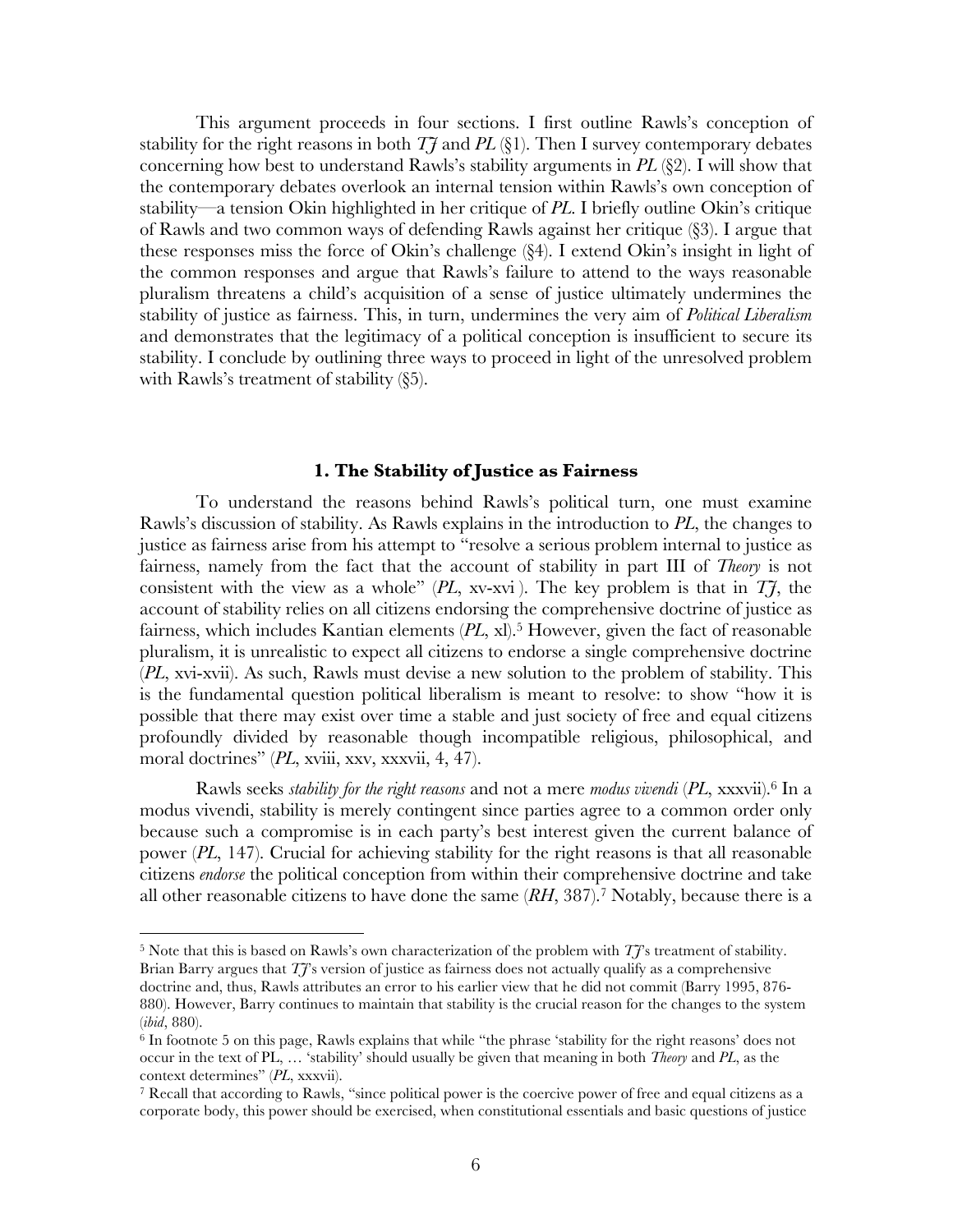plurality of reasonable comprehensive doctrines, there will be a plurality of grounds for the political conception. In an overlapping consensus people affirm the political conception "from within their own comprehensive view and draw on the religious, philosophical, and moral grounds it provides" (*PL*, 147). Each person affirms the same political conception for different comprehensive reasons.8 Nevertheless, since "each view supports the political conception for its own sake," the consensus will be stable "regardless of shifts in the distribution of political power" (*PL*, 148). Rawls explains that once "fundamental ideas of the political conception are endorsed by the reasonable comprehensive doctrines, and these doctrines represent what citizens regard as their deepest convictions—religious, philosophical, and moral"—stability for the right reasons follows (*RH*, 392). In the remainder of this paper, I will call this robust conception of stability for the right reasons *Rawlsian stability*. 9

Rawls explains that stability actually involves two questions. First, "whether people who grow up under just institutions (as the political conception defines them) acquire a normally sufficient sense of justice so that they generally comply with those institutions" (*PL*, 141). Let's call this first question the *Moral Development Question*. The second question has different variants in *TJ* and *PL*, but in both books the second question of stability concerns maintaining one's allegiance to the principles of justice. In *TJ*, this takes the form of asking whether maintaining one's sense of justice can be congruent with one's good (*TJ*, 397, 450). Let's call *TJ's* version of the second question of stability the *Congruence Question*. In *PL*, the second question of stability shifts from asking about the rationality of maintaining one's sense of justice to asking about whether various reasonable comprehensive doctrines could converge on a political conception of justice for the right reasons. Rawls asks whether "the political conception can be the focus of an overlapping consensus" of reasonable comprehensive doctrines (*PL*, 141). Let's call *PL*'s version of the second question of stability the *Overlapping Question*.

I'll take these questions in reverse order, since the changes between *TJ* and *PL* hinge on Rawls's revised answers to the second question of stability. As such, it has been the focus of much of the interpretive debate concerning Rawls's shift to *PL*. 10

# **1.1 The Second Stability Question: From Congruence to Overlapping Consensus**

<u> 1989 - Johann Barn, mars ar breithinn ar chuid ann an t-Alban ann an t-Alban ann an t-Alban ann an t-Alban a</u>

are at stake, only in ways that all citizens can reasonably be expected to *endorse* in light of their common human reason" (*PL*, 139-140).

<sup>&</sup>lt;sup>8</sup> Note that simply because each doctrine affirms the political conception for comprehensive reasons does not make the political conception a consequence of the doctrine's nonpolitical values (*PL*, 155). The political conception can be defended as freestanding and only later does one check to see whether stability can be secured by showing how it can be embedded in different reasonable comprehensive doctrines. Rawls explains how an overlapping consensus arises in *PL*, 158-172.

<sup>9</sup> Jon Garthoff also uses the term Rawlsian stability and argues that "Rawlsian stability is as philosophically significant and distinctively Rawlsian as justice as fairness itself" (see, Garthoff, "Rawlsian Stability" draft paper).

 $10 \text{ I}$  will discuss this debate in §2.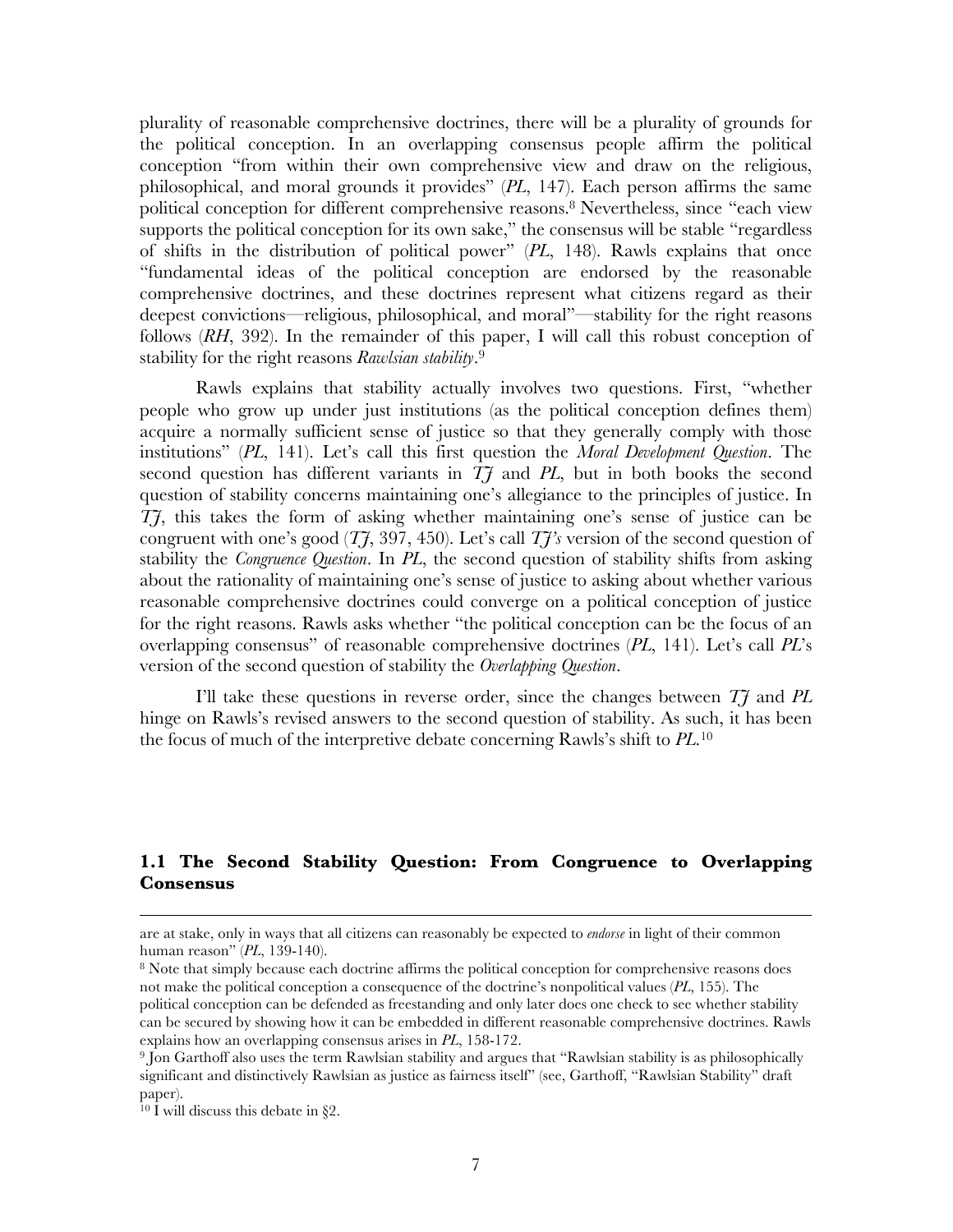The second question of stability undergoes significant changes between *TJ* and *PL*. In *T* $\tilde{\tau}$ , the second stage of Rawls's solution to the problem of stability involves demonstrating that the sense of justice—acquired in the first stage—is congruent with individuals' conception of their good (*TJ*, 397, 450). <sup>11</sup> By demonstrating that in a wellordered society "an effective sense of justice belongs to a person's good," Rawls argues that tendencies towards instability are "kept in check" because "a person's rational plan of life supports and affirms his sense of justice" (*TJ*, 450).

Rawls's solution to the Congruence Question relies on a specific Kantian interpretation of justice as fairness with which reasonable persons could disagree. According to the Kantian interpretation, "acting justly is something we want to do as free and equal rational beings. The desire to act justly and the desire to express our nature as free moral persons" are "practically speaking the same desire. *When someone has true beliefs and a correct understanding of the theory of justice*, these two desires move him in the same way"  $(T<sub>1</sub>, 501)$ . Rawls also argues that acting from principles of justice is a way for persons to act autonomously  $(T<sub>1</sub>, 452)$  and share fully in a public life that enables all members of society to enjoy the great good of social cooperation in a way that enhances the realization of the Aristotelian Principle (*TJ*, 458-464, 500-501). In addition, since one's sense of justice was built on ties of affection towards others within the system of cooperation, "in a well-ordered society where effective bonds are extensive both to persons and to social forms … there are strong grounds for preserving one's sense of justice" (*TJ*, 500).

However, in *PL*, the second question changes. Rawls can no longer ask whether a person's sense of justice is congruent with her good. If we take seriously the fact of reasonable pluralism about the good, there is no single solution that can demonstrate how a person's conception of their good fits with and supports her sense of justice. <sup>12</sup> Furthermore, it would be inappropriate to insist on the truth of justice as fairness, Rawls's conception of autonomy, or the Aristotelian Principle. None of these grounds are appropriately political in a way that everyone could accept given the fact of reasonable pluralism. This is why, in *PL*, Rawls argues that justice as fairness is not consistent with the view as a whole (*PL*, xv-xvi). If one is to respect the basic liberties built into the first principle of justice, then the basis of stability should not rely on a single comprehensive doctrine. To do so fails to respect the freedom of thought of one's fellow citizens who reasonably disagree with Rawls's *Theory of Justice*.

In *PL*, the second question of stability is framed with explicit reference to the fact of reasonable pluralism, and Rawls's answer hinges on showing that reasonable comprehensive doctrines can converge on the political conception of justice. Rawls asks whether "the political conception can be the focus of an overlapping consensus" of reasonable comprehensive doctrines (*PL*, 141). The Overlapping Question can only be addressed once principles of justice have already been provisionally established as a

<sup>11</sup> See *TJ* Chapter 9 for Rawls's treatment of the congruence problem.

<sup>&</sup>lt;sup>12</sup> Demonstrating the congruence of one's conception of the good and one's sense of justice is made even more difficult if we take into account reasonable pluralism about the right—the fact that Rawls argues a family of liberal doctrines could conceivably form the basis for a political conception of justice (*PL*, xlvi-xlvii). Gaus argues that pursuing the problem posed by reasonable pluralism about political justice, what he terms "deep political liberalism," is the true legacy of Rawls's political turn (Gaus 2014, 236, 247-249).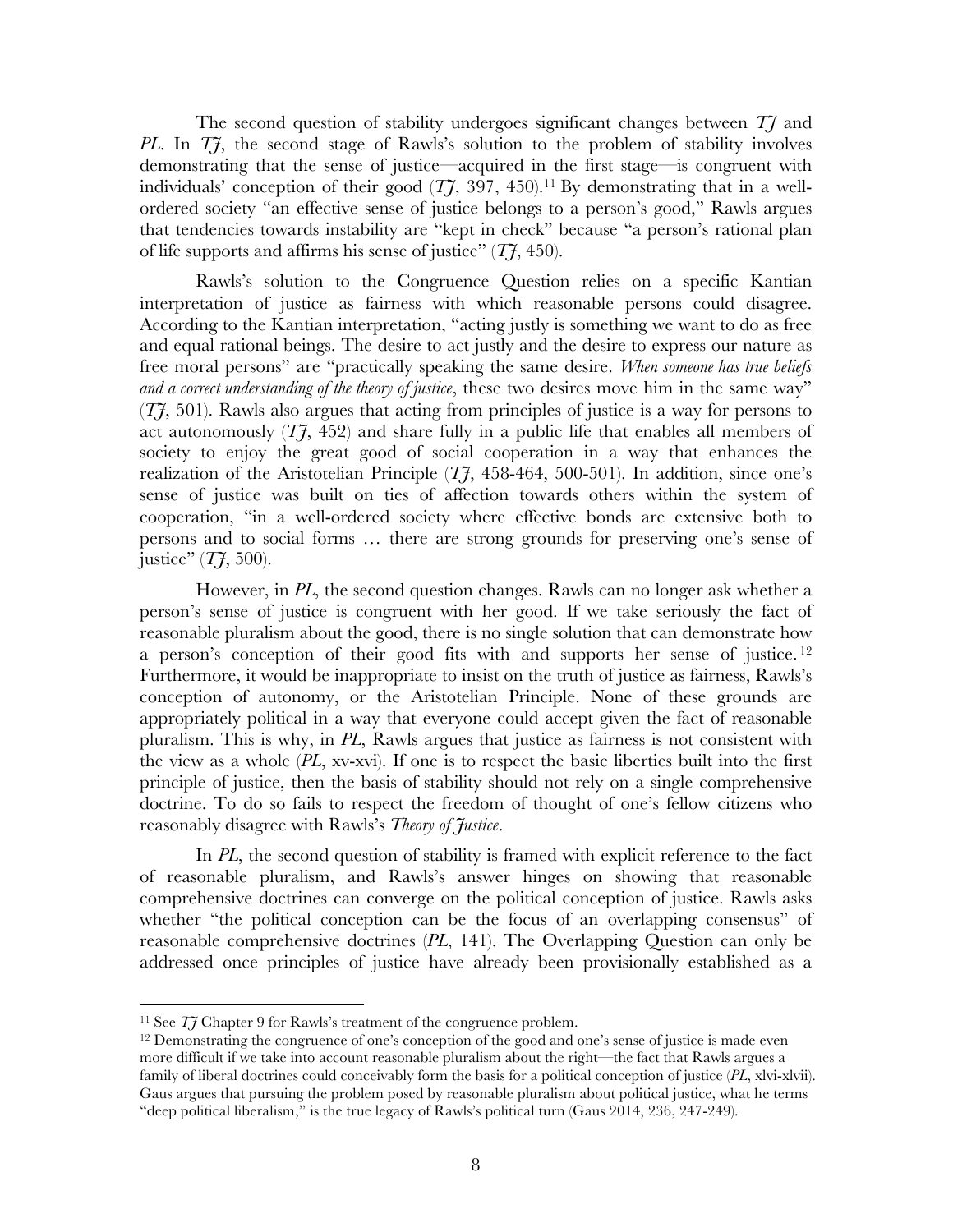freestanding political conception for the basic structure of society (*PL*, 141-142). Only then, can we ask whether this political conception is "sufficiently stable." If it is not, it must be revised (*PL*, 141).

The differences between *PL*'s Overlapping Question and *TJ*'s Congruence Question hinge on recognizing the fact of reasonable pluralism. As we have seen, the Congruence Question is answered in *TJ* by showing how "an effective sense of justice belongs to a person's good" in a well-ordered society (*TJ*, 450). <sup>13</sup> In *PL*, however, "it is left entirely open to citizens and associations in civil society to formulate their own ways of going beyond [the freestanding political conception], so as to make that political conception congruent with their comprehensive doctrines"(*RH*, 377-378). There is no single solution to this question of congruence. Instead, stability is secured by showing that an overlapping consensus of reasonable comprehensive doctrines is possible.

#### **1.2. The First Question: Moral Development**

Despite Rawls's concern with revising his answer to the second stability question to accommodate the fact of reasonable pluralism, the impact of reasonable pluralism on Rawls's solution to the first stability question goes unaddressed in *PL*. Rawls simply refers the reader to his discussion of moral development in *TJ*. 14

To answer the Moral Development Question, Rawls needs to demonstrate that, "given certain assumptions specifying a reasonable human psychology and the normal conditions of human life, those who grow up under just basic institutions acquire a sense of justice and a reasoned allegiance to those institutions sufficient to render them stable" (*PL*, 142). For this, Rawls thinks one's sense of justice needs to be "strong enough to resist the normal tendencies to injustice" (*PL*, 142). This is largely the same way Rawls framed the initial question of stability in *TJ*. <sup>15</sup> And, rather than revisiting this question in *PL*, he hopes that the account of moral psychology given in T<sub>*T*</sub> suffices to answer the first question of stability in *PL*. <sup>16</sup> Rawls therefore assumes that the fact of reasonable pluralism poses no challenge to the acquisition of a sense of justice in a well-ordered society.

I will suggest that this assumption is flawed. But first, let us briefly review Rawls's solution to the Moral Development Question.

The first step of Rawls's argument for stability in  $T\tilde{J}$  involves demonstrating that the sense of justice generated by the just institutions of a well-ordered society lead individuals to "have a strong and normally effective desire to act as the principles of

 

<sup>13</sup> See generally *TJ*, Chapter IX.<br><sup>14</sup> Rawls explains in a brief footnote that he has answered the Moral Development Question in chapter VIII of *TJ* (see *PL*, 143n.9). He continues to hold the view that the discussion of moral development need not be revisited in light of reasonable pluralism (see John Rawls and Erin Kelly. (2001). *Justice as Fairness: A Restatement*. Cambridge, MA: Harvard University Press, 196n.17. Hereafter *JF*).

<sup>15</sup> In *T*<sub>*T*</sub>, the acquisition of a sense of justice by the members of a well-ordered society is the first stage of Rawls's treatment of the problem of stability (*TJ*, 397-398).

<sup>16</sup> Rawls explains, "how this happens I have discussed in *Theory*, esp. chap. VIII. I hope that account suffices, for our purposes here, to convey the main idea" (*PL*, 143n.9).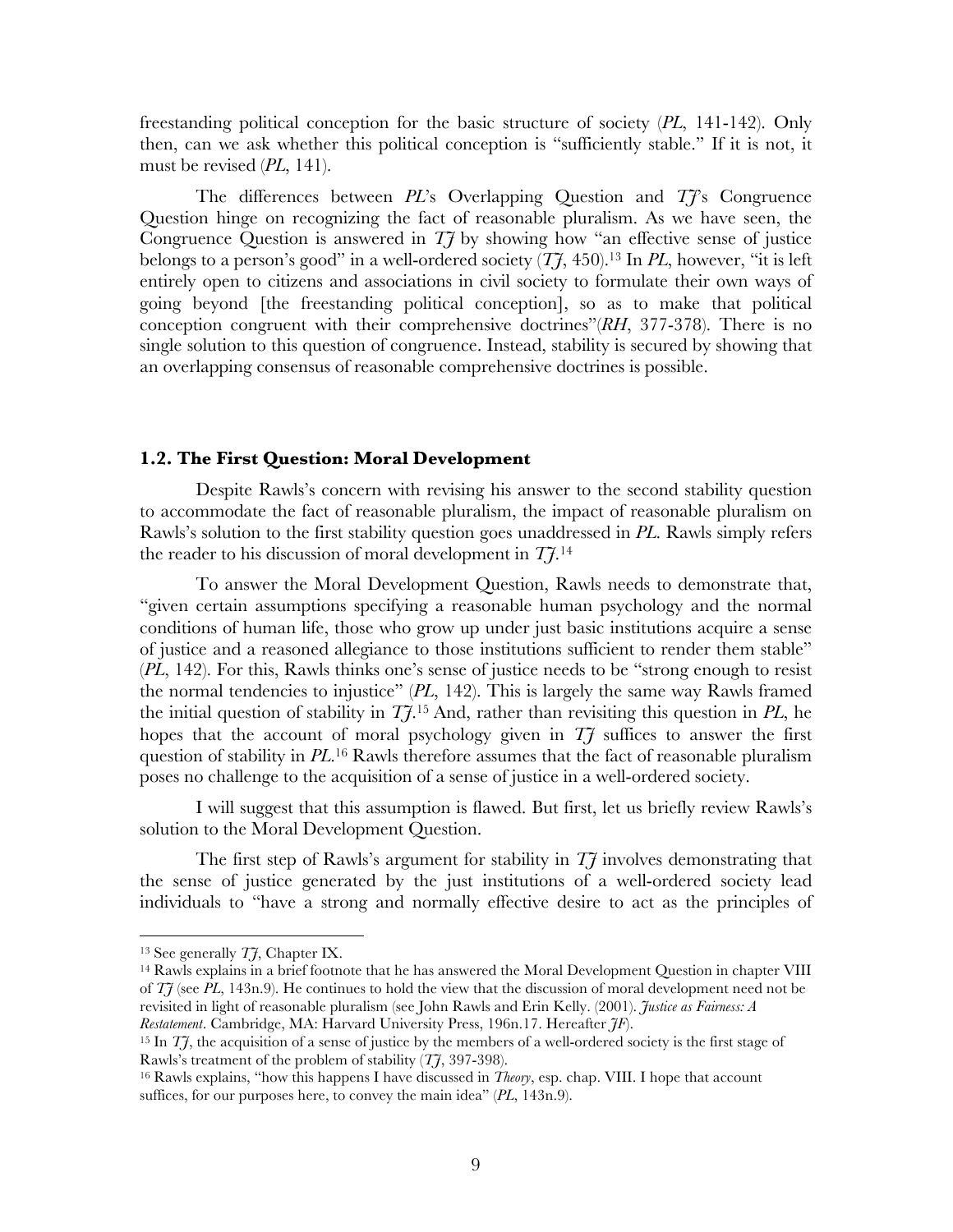justice require" (*TJ*, 398). For this, Rawls shows how justice as fairness "generates its own support"  $(T<sub>1</sub>, 399)$  by explaining how individuals growing up in a well-ordered society structured by justice as fairness "acquire an understanding of and an attachment to the principles of justice" in the course of normal moral development (*TJ*, 404).

Rawls identifies three stages through which the child acquires a sense of justice corresponding to three psychological laws. The first, "morality of authority," includes the development of a sense of self worth through the love, affection, example, and guidance of one's parents (*TJ*, 405-409). This first stage of moral development depends on family institutions being just and the parents demonstrating their love for the child by caring for the child's good (*TJ*, 429). At this stage, the child develops a "capacity for fellow feeling"  $(T<sub>1</sub>, 429)$  through attachment to her caregivers.<sup>17</sup>

In the second stage, "morality of association," the child learns moral standards appropriate to her role within the various associations to which she belongs. Since each ideal is defined by the role of the individual and the purpose of the association, as she grows, the child learns moral standards appropriate to the different roles she plays within her family, school, neighborhood, as a member of a team, or religious organization. This eventually extends into adult life where one learns the ideals appropriate to "one's place as a member of society," including ideals of friendship and citizenship (*TJ*, 409-410). As a result of this process, the individual eventually learns to see the entire system of cooperation defining the association, as well as the roles and perspectives of other individuals occupying different roles within the overall cooperative scheme (*TJ*, 410).

The second stage of moral development relies on the public recognition of just social arrangements, which generates trust in other members of the various associations to which she belongs  $(T<sub>1</sub>, 429-430)$ . Since the association is publicly recognized to be just, individuals within the association see that each member benefits from everyone doing her part within the system (*TJ*, 412). This stage of moral development corresponds to the second psychological law, according to which a person "develops ties of friendly feeling and trust towards others in the association" once that person has recognized the "social arrangement is just and publicly known by all to be just"  $(T<sub>I</sub>, 429)$ . As a result of this trust and fellow feeling, the individual is motivated to live up to the ideals of her role within the association  $(T<sub>1</sub>, 411-412, 429)$ . Applied to the basic structure of society, "members of society view one another as equals, as friends and associates, joined together in a system of cooperation know to be for the advantage of all and governed by a common conception of justice"  $(T<sub>1</sub>, 413)$ .

The third, and final, stage of moral development, "morality of principles," completes the moral development of the individual because at this stage, the principles of justice are embraced for their own sake. At the two earlier stages of moral development, one's allegiance to just arrangements is secured by feelings of love, trust, and mutual confidence in one's fellow members of the association or family. These feelings result from the recognition that the just arrangements benefit each individual within the system of cooperation. The final stage, corresponding to the third psychological law, builds on these attachments so the person acquires a sense of justice, developing a desire to act from

<sup>&</sup>lt;sup>17</sup> This corresponds to the first psychological law, which states that when the child recognizes her parents love for her and care for her good, she develops a love for the parents  $(T<sub>1</sub><sup>7</sup>, 429)$ .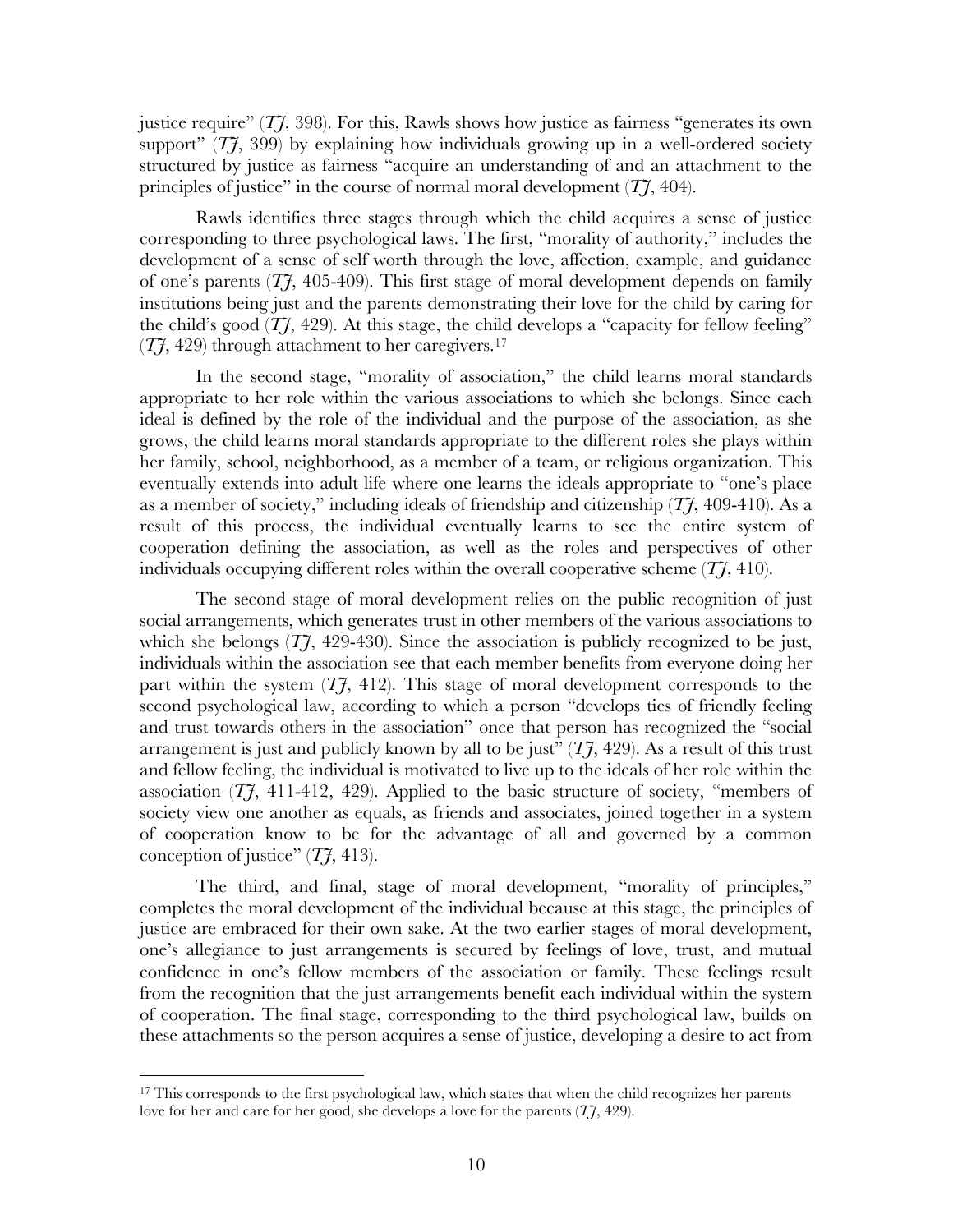a conception of justice itself rather than for the sake of friendship or fellow-feeling with others (*TJ*, 414-416, 429-430). Rawls explains, "we develop a desire to apply and to act upon the principles of justice once we realize how social arrangements answering to them have promoted our good and that of those with whom we are affiliated" (*TJ*, 415). But the sense of justice extends beyond particular attachments to the individuals and associations that affirm one's own good. Instead, it is a broader commitment that seeks the good of the larger community  $(T<sub>1</sub>, 415)$ .

Through the three stages of moral development<sup>18</sup> the child acquires attachments to institutions that are publicly recognized to be just by first becoming attached to particular persons and rules,19 then broadening one's affection to develop ties to others within the mutually beneficial cooperative scheme, <sup>20</sup> and finally to respecting the underlying rules that govern the just arrangement of the cooperative scheme as a whole.<sup>21</sup> The three psychological laws represented in the three stages of moral development are built on the "deep psychological fact" that people have a tendency to reciprocity (*TJ*, 433). Rawls considers this natural tendency to be a necessary condition for fruitful social cooperation (*TJ*, 433). Rawls's answer to the Moral Development Question is, thus, to demonstrate that each individual acquires a sense of justice that will motivate her to have both allegiance to and respect for the principles of justice. Stability is secured at this stage because the sense of justice motivates people to do their fair share in maintaining just institutions. In addition, the sense of justice motivates individuals to set up just institutions when they are lacking and to reform existing institutions when justice requires it (*TJ*, 415). Therefore, acquiring a sense of justice is an essential component of Rawls's solution to the stability problem.

However, throughout Rawls's discussion of moral development in *TJ*, he highlights the tight connection between the development of a sense of justice and  $T\tilde{T}$ 's comprehensive version of justice as fairness. This tight connection is inappropriate in the context of reasonable pluralism about the good. Rawls focuses on the "special case" of "moral development as it might occur in a well-ordered society realizing the principle of justice as fairness" (*TJ*, 404). Furthermore, since "the account of moral development is tied throughout to the conception of justice which is to be learned, [it] therefore presupposes the plausibility if not the correctness of this theory" (*TJ*, 404). But presupposing the correctness of any single comprehensive doctrine is no longer permitted if one is to qualify as reasonable in *PL* because to do so fails to respect the freedom of conscience of one's fellow citizens who hold competing reasonable comprehensive doctrines. In *TJ*, Rawls makes no secret of the fact that his account of moral learning is founded explicitly on a particular ethical theory and "those who espouse a different one

<sup>18</sup> Rawls draws on empirical work in moral psychology (by Lawrence Kohlberg, Jean Piaget, and William McDougall) in order to build his account of moral development (*TJ*, 404n.8). However, his story of moral development does not hinge on the correctness of any one of these empirical theories. As he explains, his account of moral development is tied to the conception of justice proposed in justice as fairness. It is a normative theory of moral development and need not stand or fall with the success of Kohlberg's model. However, as I will argue below, Rawls's normative theory of moral development in *TJ* cannot survive unchanged in *PL*. 19 This is the first stage of moral development, which Rawls calls "morality of authority" (*TJ*, 405-409).

<sup>20</sup> This is the second stage of moral development, which Rawls calls "morality of association" (*TJ*, 409-413).

<sup>21</sup> This is the third stage of moral development, which Rawls calls "morality of principles" (*TJ*, 414-419).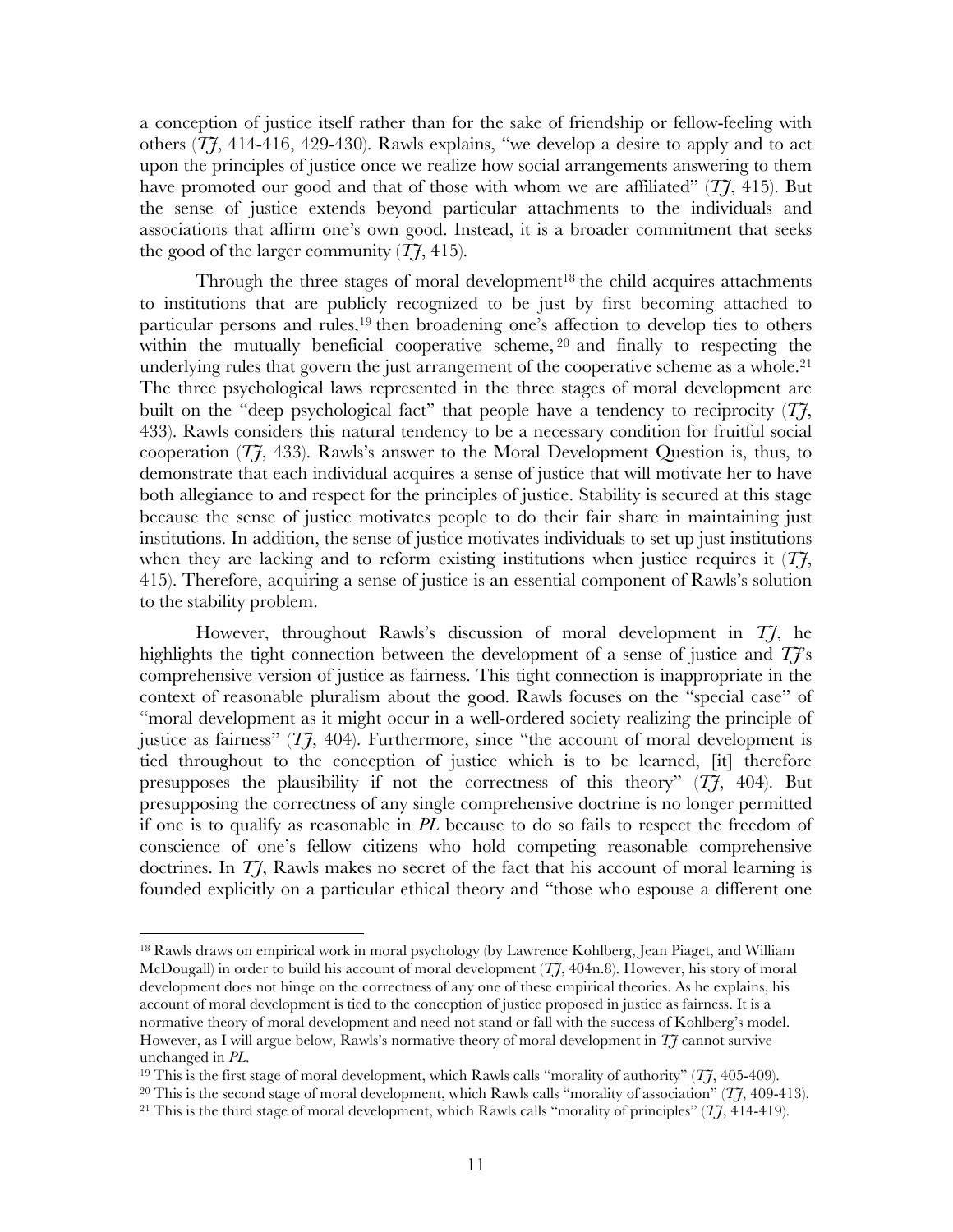will favor another account of these matters" (*TJ*, 434). The comprehensive understanding of justice as fairness plays an essential role in the solution to the Moral Development Question and thus, I contend, it is puzzling why Rawls glosses over this question so quickly in *PL*. Rawls, however, did not think that the acquisition of a sense of justice was threatened by the fact of reasonable pluralism and instead focused his efforts on rectifying his answer to the second question of stability.

#### **2. Contemporary Debates about Rawlsian Stability**

Despite the recent surge in attention to stability in the Rawlsian system, contemporary debates follow Rawls in attending only to the changes to the second question of stability. Neither of the two major book-length treatments of Rawlsian stability (Freeman 2007 and Weithman 2010) address the potential for conflict between Rawls's solution to each question of stability, nor do they consider the threat that reasonable pluralism poses to Rawls's solution to the Moral Development Question.

Samuel Freeman pinpoints Rawls's congruence argument as the central problem with *Tf*'s treatment of stability (Freeman 2007, 318-319, 322). Freeman argues that the congruence argument and overlapping consensus argument serve the same purpose in solving the stability problem.<sup>22</sup> Both "aim to show that it is rational, an essential aspect of their good, for reasonable and rational persons in a well-ordered society to endorse and abide by society's regulative principles of justice" (Freeman 2007, 368). The congruence argument attempts to establish the intrinsic good of justice by showing that "to have justice as a highest-order end is the most adequate expression of our nature as free and equal rational beings, and is to be *morally autonomous*" (Freeman 2007, 276, citing *TJ*, 452).23 The problem, according to Freeman, is that Rawls's argument "fails on its own terms for large numbers of people" because "it imputes to all a conception of the good … which many would not rationally endorse even under conditions of full information and deliberative rationality" (Freeman 2007, 322). Though the failure is due to the fact of reasonable pluralism, Freeman follows Rawls in only investigating changes to the second stage of the argument. The overlapping consensus provides citizens with "*sufficient reason* to comply with liberal principles of justice for the *comprehensive reasons* that are specific to their comprehensive doctrines" (Freeman 2007, 367, original emphasis). This would then show that "justice will then be *rational* for each … and society will evince *stability for the right reasons*" because each reasonable citizen will "endorse society's liberal conception for *moral reasons* of justice (Freeman 2007, 368, original emphasis). Establishing stability is important, according to Freeman, because it demonstrates the practical possibility<sup>24</sup> of a well-ordered liberal democratic society that can be stable for moral, and not merely prudential, reasons (Freeman 2007, 341, 368).

The second stage of stability concerns the sufficiency of the reasons to maintain one's sense of justice, which presumes that individuals have a reasonable sense of justice

<sup>22</sup> Garthoff (2012 and draft manuscript) largely follows Freeman's exposition of Rawlsian stability, although his focus is demonstrating the depth of Rawls's commitment to stability.

 $^{23}$  Freeman's reconstruction of the Kantian congruence argument can be found on  $274-276$ .

<sup>24</sup> Freeman 2007, 324, 326, 330-331, 349-351, 365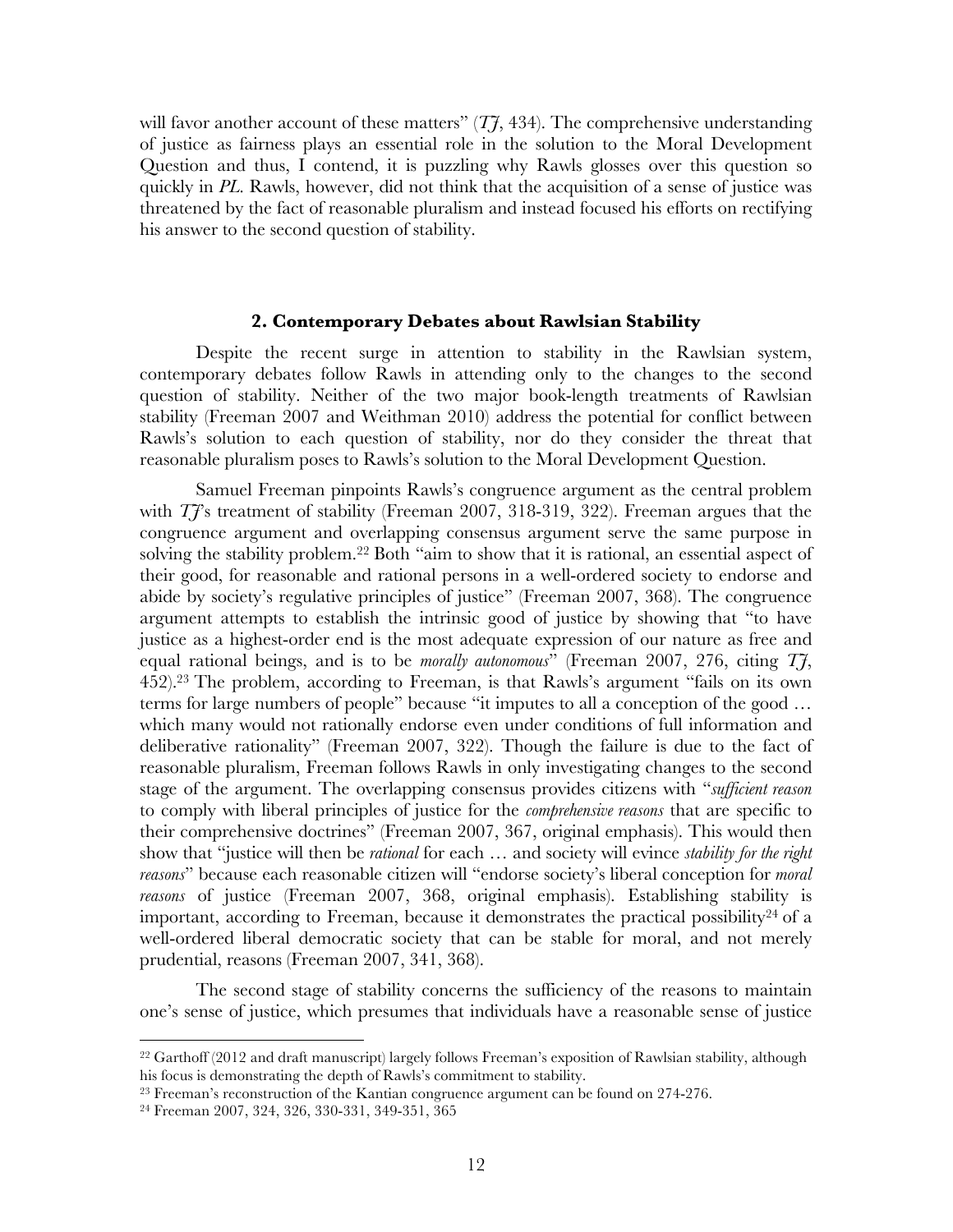from the outset. Surely this, too, is threatened by the fact of reasonable pluralism. Freeman brings up the possibility that one's sense of justice could be "distorted when joined with unreasonable moral rules and principles" but does not pursue this possibility because he seems to characterize these as extreme cases of negligence and violence Freeman 2007, 256-257). Unfortunately, "unjust family institutions characterized by gross inequality" and "oppressive religious education"25 may not be as infrequent as to warrant such quick dismissal of the problems these early schools of moral development pose to a child's acquisition of a sense of justice. Freeman dismisses these threats because he considers one's sense of justice to be "a normal part of psychological development" consisting of "natural sympathetic concern for human interests" and, "once fully developed, as self-sufficient and independent of other motivations" (Freeman 2007, 260). Herein, I question the development of a child's sense of justice rather than its stability once developed.

Paul Weithman has recently argued that most common interpretations of Rawls fail to appreciate the centrality of his concern with stability throughout his work and as such, misunderstand important aspects of Rawls's argument for justice as fairness in both *TJ* and *PL*. <sup>26</sup> Weithman's primary focus is the second question of stability. Following Rawls's own exposition, the key problem with *Tf*'s stability argument lies in the failure of his congruence argument.<sup>27</sup> But, Weithman argues, the congruence argument plays a more central role throughout *TJ* and much of his book is a reconstruction of the congruence argument drawing on material throughout *TJ*. 28

According to Weithman, Rawls's central concern was with the *inherent* stability of justice as fairness, which requires demonstrating that a well-ordered society governed by the principles of justice "would not be destabilized by a generalized prisoner's dilemma" but could be "stabilized over time by the free activity" of those living under just institutions (Weithman 2010, 5-6, 47-58). Weithman takes it as given that all members of a well-ordered society have a sense of justice (Weithman 2010, 54, 65). The challenge, and ultimately Rawls's failure in *TJ*, is demonstrating that it is rational to *preserve* one's sense of justice as one's highest order interest, even in the face of temptations towards injustice (Weithman 2010). He argues that the aim of congruence is establishing the "unity of the self" in a way that can demonstrate the essential goodness of people and show the overall unity of practical reason (Weithman 2010, 13-14, 209-220, 298-299). The shift to *PL* marks a change in the way people achieve the unity of the self. Rawls can no longer assume the particular desires that play a central role in the congruence argument or a single way to achieve unity. Rawls also weakens his ambition from establishing the unity of practical reason to merely showing that citizens have good reason to affirm their sense of justice (Weithman 2010, 298-303).

<sup>25</sup> These are two of Freeman's examples (Freeman 2007, 256-257).

 $26$  For example, Weithman argues that the importance of the argument from the original position is best understood as a central part of Rawls's concern with stability—it is the method by with the right and the good can be unified (Weithman 2010, 203-206, 223, 231).

<sup>27</sup> Weithman also thinks Rawls changes certain aspects of his discussion of the acquisition of a sense of justice—Rawls's answer to the Moral Development Question. But these changes only play a minor role in Weithman's argument. He discusses the changes on pp. 283-296.

<sup>&</sup>lt;sup>28</sup> Weithman 2010. Chapters IV-VII reconstruct  $T\tilde{f}$ 's congruence argument. Chapter VIII shows which aspects of the argument failed.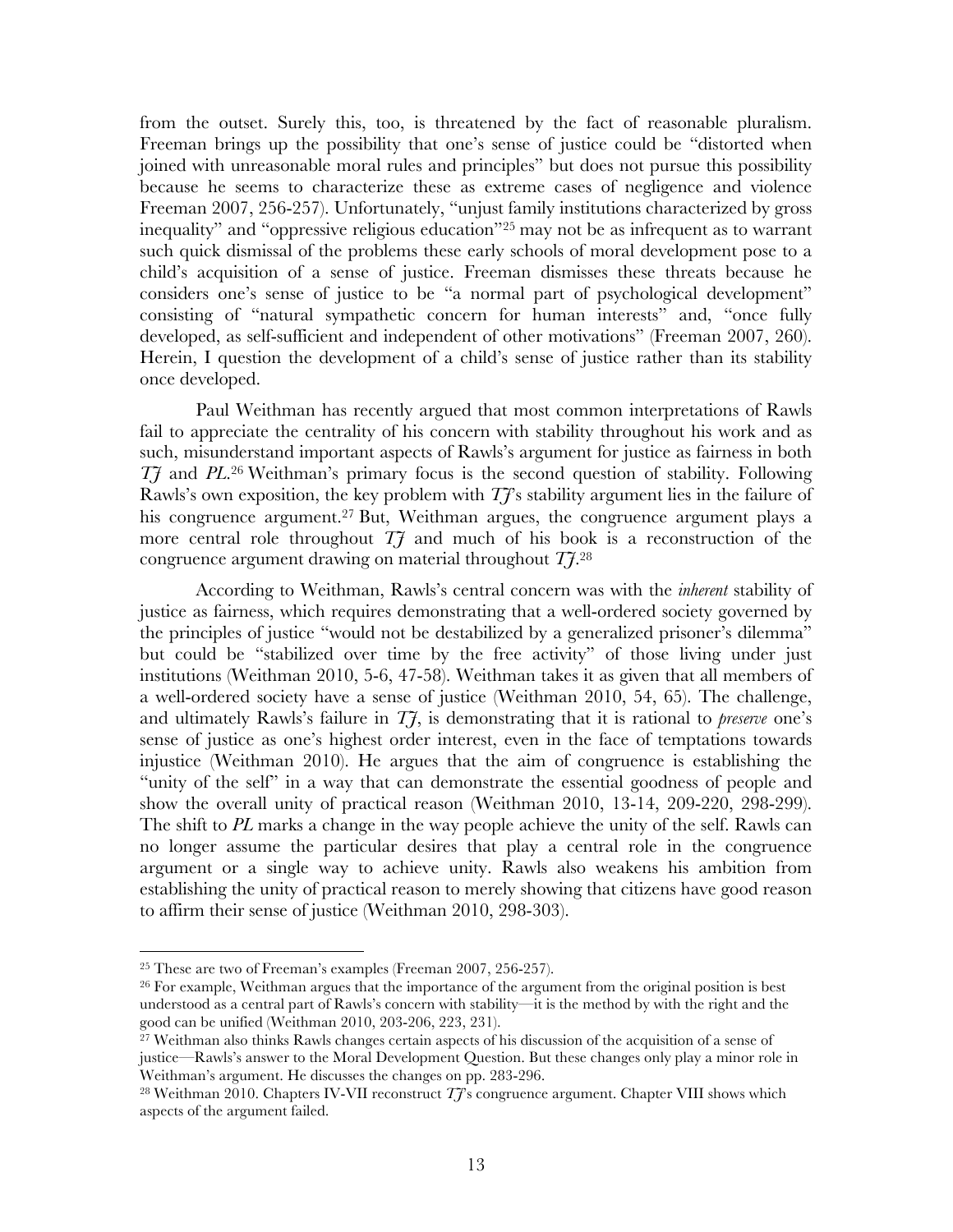Despite Weithman's focus on the congruence argument as the central challenge in establishing the inherent stability of justice as fairness, he also canvasses important changes to Rawls's understanding of a sense of justice. Weithman does not think the way in which one *acquires* a sense of justice changes, but the substantive ideals embedded in a sense of justice are importantly different in *PL*. <sup>29</sup> The sense of justice in *TJ* is defined as "a normally effective desire to apply and to act upon the principles of justice" (*TJ*, 442), whereas in *PL* it is defined as "a capacity to understand, to apply, and to act from the public conception of justice which characterizes the fair terms of social cooperation" (*PL*, 19). Weithman argues that the shift in definition from the principles of justice to the public conception of justice marks an expansion of the sense of justice to include political ideals of conduct, friendship, and society (Weithman 2010, 284-287). <sup>30</sup> Understood as political ideals of citizenship, these ideals need not depend on nonpolitical values.

However, Weithman does not think these changes force changes to the acquisition of a sense of justice. He explains that the changes "can be read as supplementing, elaborating and clarifying—rather than as fundamentally altering— $T\ddot{\tau}$ 's statements about the psychological laws governing moral development and its assumptions about the educative effects of publicity" (Weithman 2010, 293). In this, Weithman follows Rawls's own insistence that the account of moral development outlined in *TJ* would not be substantially changed (*JF*, 196n.17).

Weithman highlights the normative and justificatory role of Rawls's stability arguments. They are tightly bound up with his defense of justice as fairness in *both* the early and later versions. Stability is not merely a practical issue that shows why justice as fairness matters for us, although this is important (Weithman 2010, 363). It is a key part of Rawls's justification of justice as fairness, and understanding his concern for stability sheds a different light on Rawls's political project.<sup>31</sup> If Weithman is right that stability plays a key role in the justification of justice as fairness, then attention to both questions of stability is important. Even if Rawls did not see the need to change his account of moral development in light of the fact of reasonable pluralism, I will argue in the remainder of

<sup>29</sup> For detailed discussion of the changes, see IX.2-IX.4 in Weithman 2010, 283-296. In a similar vein, Gaus has recently suggested that controversial elements of Rawls's thin theory of the good are employed in his discussion of the development of a sense of justice (Gaus 2014, 240-241). Gaus suggests that "the sense of justice undergoes an important transformation in *PL*" (*ibid*, 244), largely because elements of *TJ's* thin theory of the good migrate into the political values of *PL* (*ibid*, 244-246). He explains, "many of the matters of that previously were part of the nonpolitical good are available to [the parties in the original position] as elements of the freestanding political conception" (246). Yet, in pointing to these changes, Gaus aims to show that "the overlapping consensus has a more modest role to play in establishing stability than did the arguments of Part Three of *TJ*" (*ibid*, 246). My aim, by contrast, is to show that reasonable pluralism challenges the very acquisition of a sense of justice.

<sup>30</sup> Brennan and Noggle critique Rawls's appeal to a morally robust set of shared valued in the political conception as a bootstrapping way to cheat the answer to stability. They argue, Rawls "aims to solve the stability problem by reference to the shared understandings of a society that has already achieved some sort of stability" (Brennan and Noggle 2000, 63-64).

<sup>&</sup>lt;sup>31</sup> Weithman argues that Rawls's project can be understood as a naturalistic theodicy. By demonstrating that it is possible for people to have a firm good will as a part of our moral nature, it shows how we "can judge the world as a whole to be very good." (Weithman 2010, 368-369).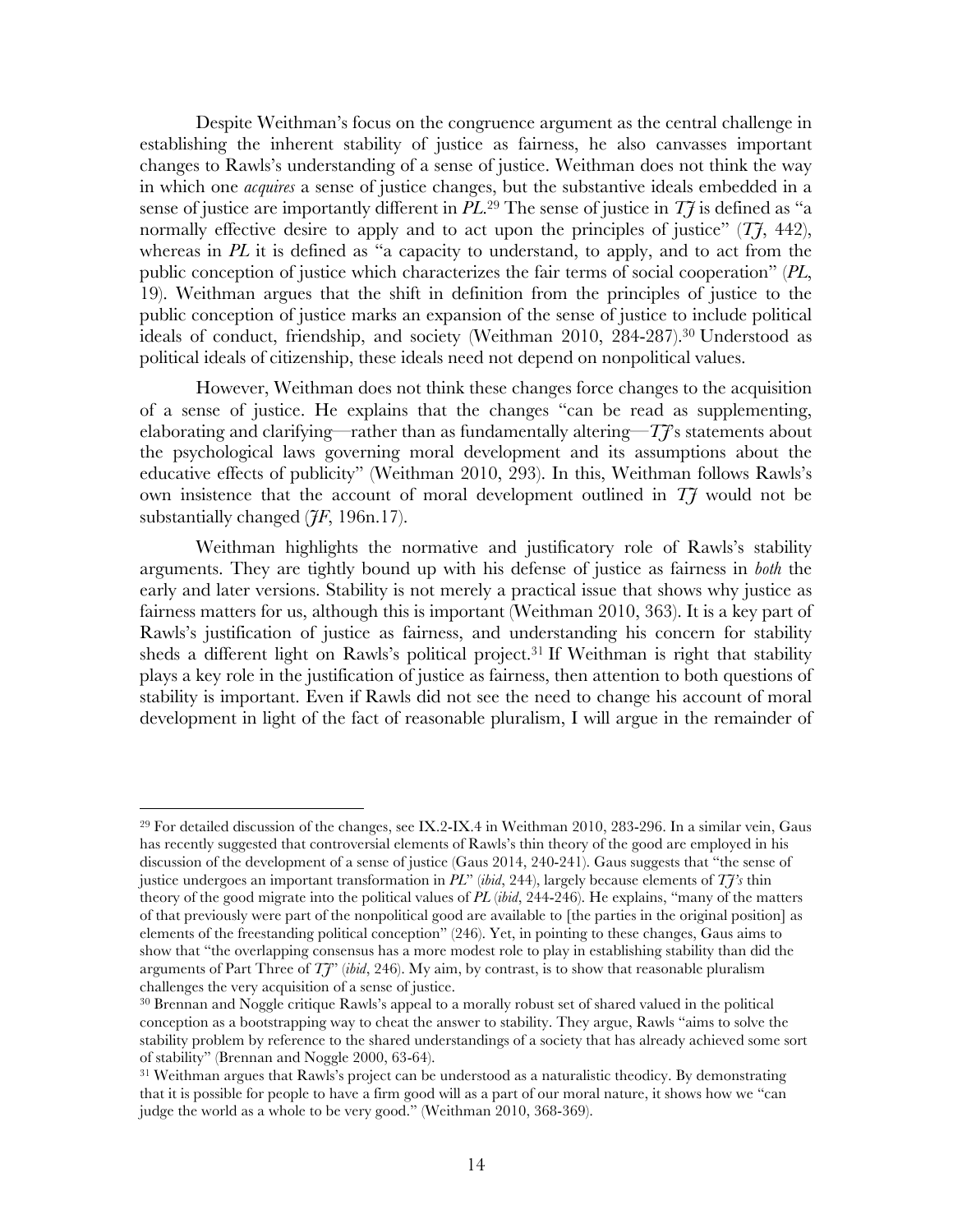this chapter that this inattention to the first question of stability poses problems for the Rawlsian system.32

Despite this recent increase in attention to Rawlsian stability, all of the current debates surround Rawls's second question of stability. This follows Rawls's own concerns with  $T\tilde{\jmath}$  and, thus, is an important interpretive matter for understanding the Rawlsian system. Largely ignored in the current discussion of stability is the acquisition of a sense of justice. When it is mentioned, authors generally explain Rawls's solution without challenge.33 Given the importance of stability for Rawls's political project, the lack of attention to the acquisition of a sense of justice in the context of reasonable pluralism is surprising. As a matter of interpretive clarity, this lack of attention is understandable since Rawls never revisits the first question in *PL*.

However, as a matter of evaluating the viability of the political liberal project, this lack of attention is problematic. After all, the answer to the moral development question plays a key role in the answer to the second question of stability in both *PL* and *TJ*. Since the second question of stability in  $T\tilde{\jmath}$  is the congruence of one's sense of justice and one's good, the second question presupposes the fact that members of a well-ordered society already have the desire to act from their sense of justice  $(T<sub>I</sub>, 498)$ . In *PL*, Rawls explains that in answering the second question of stability, he must "show how, with the same reasonable moral psychology used in answering the first question, justice as fairness" can be the focus of an overlapping consensus of reasonable comprehensive doctrines (*PL*, 143). In what follows, I suggest that Rawls wrongly assumes *Tf*'s solution to the moral development question can survive unchanged in the context of reasonable pluralism.

# **3. Just Families and a Child's Acquisition of a Sense of Justice: Okin's Critique**

In the remainder of this paper, I draw attention to another problem with Rawls's treatment of stability in light of the fact of reasonable pluralism. I will argue that the initial acquisition of a sense of justice is threatened by the fact of reasonable pluralism. Contra Rawls, one cannot unproblematically import the discussion of moral psychology from chapter 8 of *TJ* to resolve the first question of stability in *PL*. Susan Moller Okin drew attention to this problem 20 years ago, however it has largely been ignored since many political liberals assume that her critique of *PL* has been handedly defeated.

<sup>32</sup> Brennan and Noggle (2000) argue that Rawls's neglect of childhood in *PL* undermines his argument for the stability of justice as fairness. However, they focus on the second question of stability. They suggest ways in which Rawls's account of child development is also important to answering the second question of stability. In particular, they argue that appealing to universal features of childhood moral development, such as learning to cooperate, would allow Rawls to avoid the objectionable appeal to the shared public culture of a pluralistic democratic society as the source of the foundational moral ideals in political liberalism (Brennan and Noggle 2000, 65-66).<br><sup>33</sup> Hill discusses the acquisition of a sense of justice, but does not consider the way in which it is challenged

by the fact of reasonable pluralism. Instead, he draws on this discussion to show the importance of collaborative work between empirical psychology and philosophy (Hill 2014, 203-205). Gaus 2014 objects to the migration of comprehensive ideals, such as the Aristotelian principle, into the political conception of justice.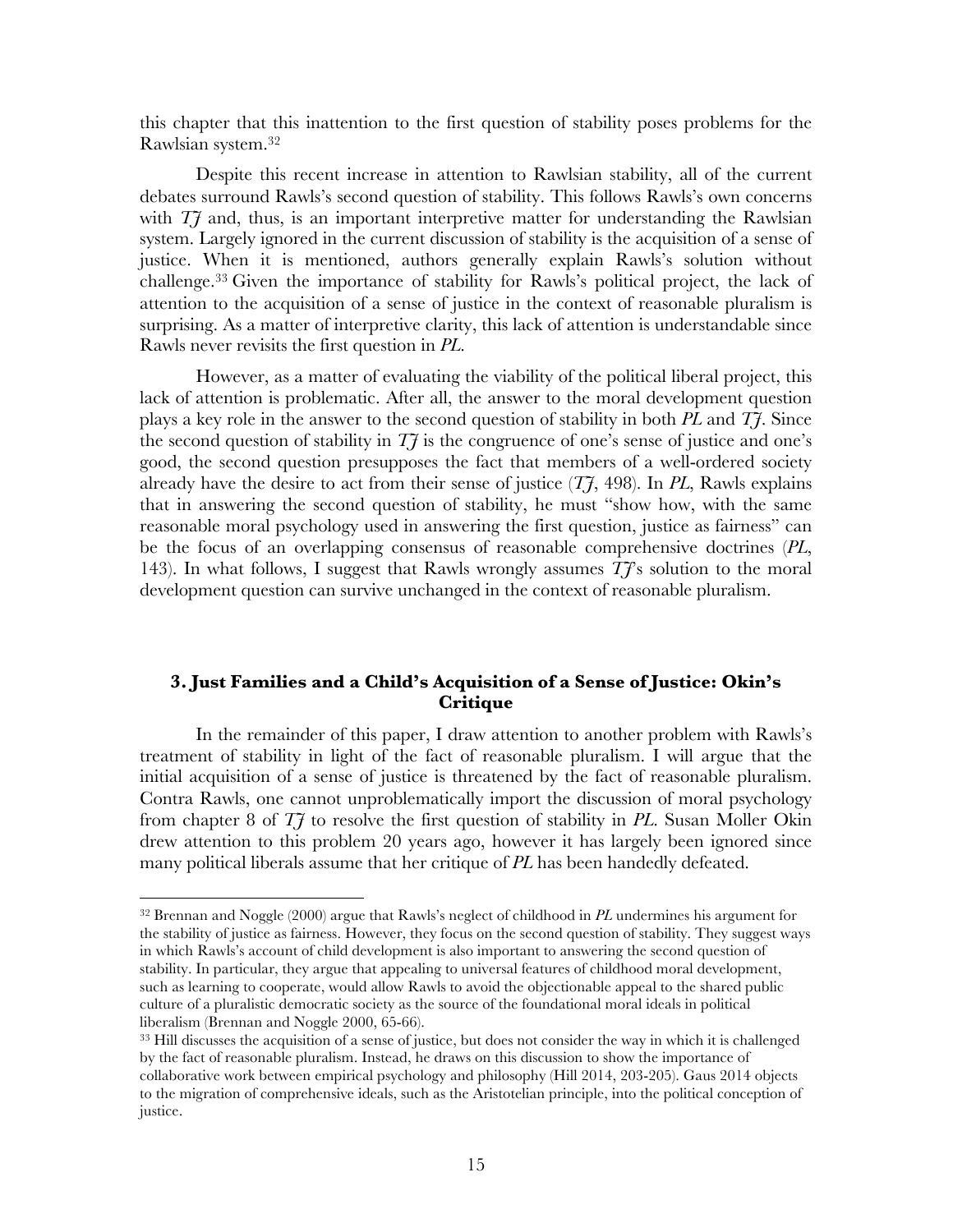### **3.1. Okin's Critique of Rawls's Political Turn**

In *Justice, Gender, and the Family*, Okin argues that the public/domestic dichotomy is inimical to securing humanist justice because this dichotomy obscures inequalities between men and women (Okin 1989, 111). Until the gendered structure of the family is challenged, "there can be no hope of equality for women in either the domestic or the public sphere" (Okin 1989, 125). The place of the family is ambiguous in *TJ*. Okin applauds Rawls's inclusion of the family in the basic structure of society and attention to the ways in which the family impacts the psychological and moral development of children (Okin 1989, 92-93). But, she argues, there are lingering problems in Rawls's theory due to his "neglect of justice within the family"(Okin 1989, 97). Despite these problems, Okin opts for revision rather than rejection. Okin argues that a feminist extension of *TJ* could provide the requisite tools for securing a truly humanist justice.

However, according to Okin, the changes to justice as fairness in *PL* make the problem of achieving gender justice more intractable than in *TJ* (Okin 1994, 25).34 In *PL*, Rawls reinstates the problematic political/nonpolitical dichotomy Okin thought Rawls's earlier theory could help undermine. Yet, the place of the family within this dichotomy is ambiguous. While Rawls continues to assert that the family was an important part of the basic structure of society, he also distinguishes the political from the "personal and familial" claiming that the later are "affectional" in ways political institutions are not (*PL*, 137). Rawls also distinguishes between political virtues and those virtues that "characterize ways of life belonging to comprehensive religious and philosophical doctrines, … various associational ideas, … [and] those appropriate to roles in family life and to the relations between individuals" (*PL*, 195). <sup>35</sup> Families "defy the political/nonpolitical dichotomy" because they are at once a school of moral development for future citizens and also are characterized by private relationships and beliefs that may extend far beyond the political (Okin 1994, 27). The family can be seen as a private realm in which citizens ought to be free to carry out their conception of the good and to structure their private lives as they so choose. Yet, as a basic structure of society, injustice within the family should be unacceptable, particularly on the grounds of how this injustice might affect future citizens.

Rawls's aim in distinguishing a narrower political realm of justice from all other nonpolitical realms is to preserve a wide scope for reasonable pluralism about the good. It is the limited, political, conception of justice that can be the focus of the overlapping consensus. Stability for the right reasons occurs when the "political conception of justice is endorsed by an overlapping consensus comprised of all the reasonable comprehensive doctrines in society and these are in an enduring majority with respect to those rejecting that conception" (*PL*, 391).36 In addition, Rawls argues for an inclusive understanding of

<sup>34</sup> Exdell also, famously, ran a similar critique of Rawls's *PL*. See, Exdell 1994, 441-464. 35 These statements from Rawls on the family are cited by Okin 1994, 26.

<sup>&</sup>lt;sup>36</sup> I believe the best way to understand the comparative claim between those accepting and rejecting the political conception is as a comparison between the relative balance of reasonable and unreasonable doctrines in a society. Since Rawls argues that the overlapping consensus should include all reasonable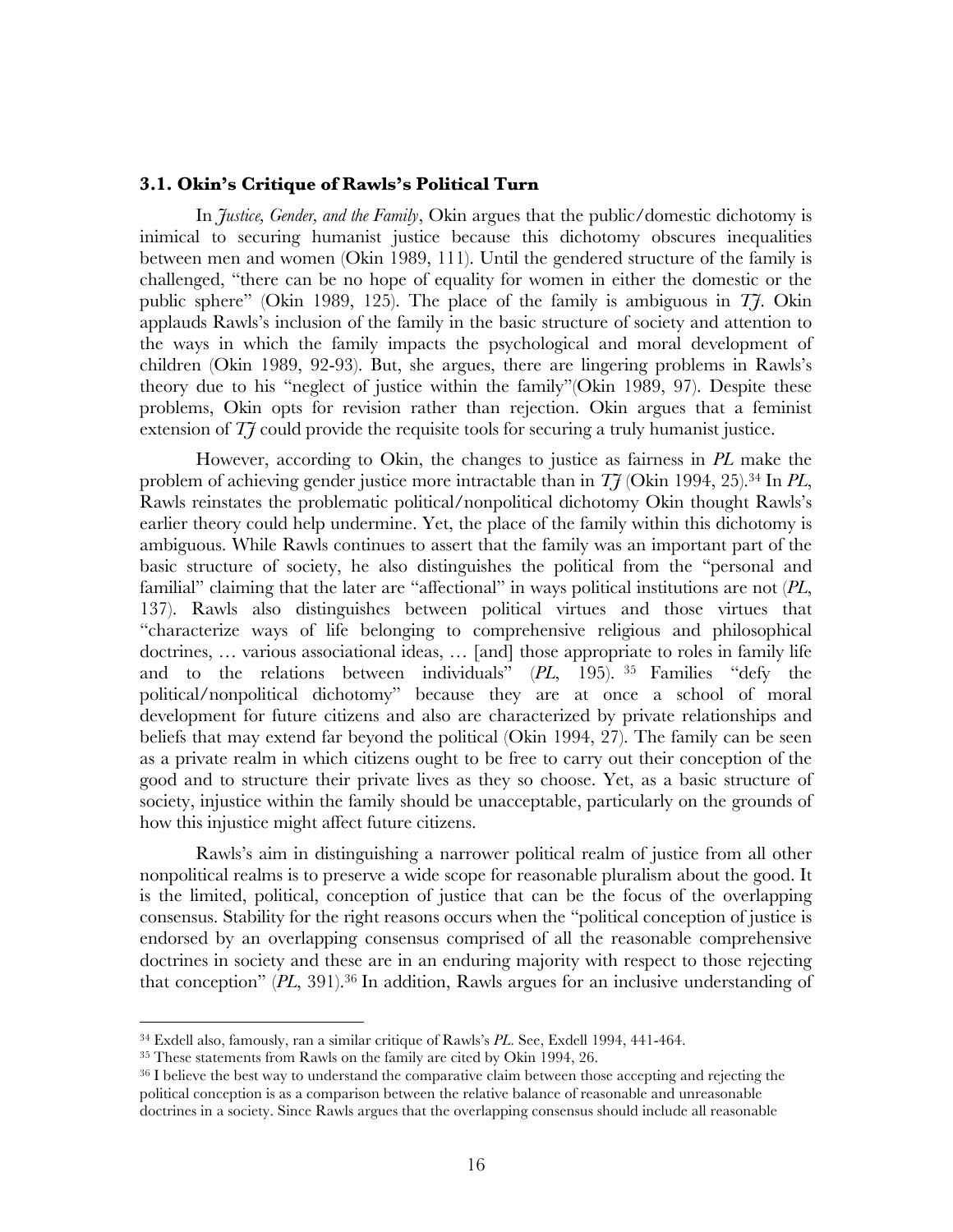reasonableness and hopes that "except for certain kinds of fundamentalism, all the main historical religions … may be seen as reasonable comprehensive doctrines" (*PL*, 170).

The division between the political and nonpolitical spheres combined with the protection of a broad range of moral and religious diversity in the nonpolitical sphere creates challenges for securing gender justice. Okin argues, "there is a serious conflict between freedom of religion and equality for women" (Okin 1994, 31). The limitations Rawls places on the political sphere in pursuit of broader toleration of a wide range of comprehensive doctrines undermines the potential for feminist critique of gender hierarchy within the family (Okin 1994, 27-28).

If we focus on the question of children, we see that dividing the political from the nonpolitical is untenable. Consider the following case:

*Jack and Jill*: Jack and Jill's parents are devout traditional religionists. As such, they vow to raise Jack and Jill in accordance with the dictates of religionism. Their household follows religionism's strictures. Jack and Jill are educated at religionist schools and participate in after-school activities through the religionist church. They are taught within all of these settings one of the central tenets of religionism: there is a natural, God-given hierarchy of the sexes. Women are naturally inferior to men and therefore should be subordinate to them. Men and women each have their proper spheres, women's being narrow, circumscribed, and without authority, and men's the opposite.37

The challenge is whether Jack and Jill could acquire a reasonable sense of justice sufficient to satisfy the Moral Development component of Rawlsian stability.

Okin thinks they would not.

Rawls defines a sense of justice as "the capacity to understand, to apply, and to act from the public conception of justice which characterizes the fair terms of social cooperation" (*PL*, 19). The public conception of justice is one that should dictate fair terms of social cooperation, a crucial feature of which is that persons should be conceived of as free and equal citizens (*PL*, 18-35). Viewing persons as free and equal citizens is a necessary component of being reasonable for Rawls. Rawls explains, "reasonable persons … have realized their two moral powers to a degree sufficient to be free and equal citizens in a constitutional regime, and who have an enduring desire to honor fair terms of cooperation and to be fully cooperating members of society" (*PL*, 55).

Herein lies the challenge: to acquire a reasonable sense of justice, Jack and Jill must be able to view all persons as free and equal. However, Jack and Jill's socialization and education instill in them the tenet that there is a natural hierarchy of the sexes. Women are naturally inferior to men. Okin asks, "how is such a socialization consistent with both children's becoming, in any sense, 'free and equal citizens'—who, as Rawls says, must 'regard themselves as self-authenticating sources of valid claims'?" (Okin 1994, 29, citing Rawls, *PL*, 32). She thinks "it is difficult to see how one could both hold and practice (in one's personal, familial, and associational life) the belief that women … are

<sup>&</sup>lt;u> 2002 - Andrea San Andrea San Andrea San Andrea San Andrea San Andrea San Andrea San Andrea San Andrea San An</u> comprehensive doctrines in a society, I think those who reject the political conception should be interpreted as unreasonable.

<sup>37</sup> This case is adapted from Okin 1994, 29.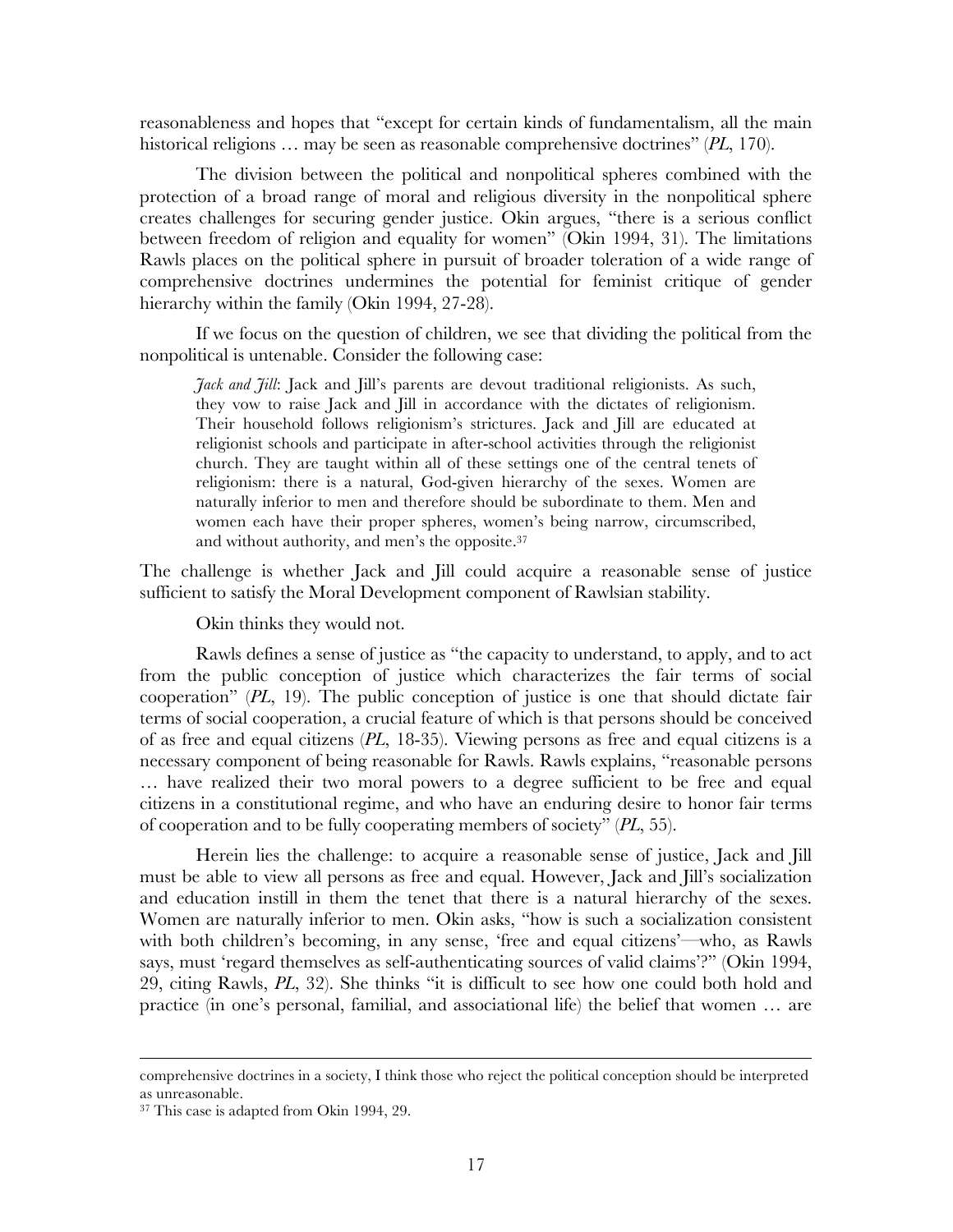naturally inferior, without it seriously affecting one's capacity to relate (politically) to such people as citizens 'free and equal' with oneself" (Okin 1994, 29n.16).38

Okin argued, in short, that unless the family is just, citizens will not acquire the requisite capacities to participate as free and equal citizens. Gender hierarchy teaches children of both sexes that men and women have different rights and responsibilities in virtue of their sex, which thereby jeopardizes the treatment of women as free and equal in both political and nonpolitical spheres.

#### **3.2. Responses to Okin**

A number of philosophers have attempted to defend Rawls's *PL* from Okin's critiques. In this section, I will present two of the most common responses to Okin's critique of Rawls. In the subsequent section, I will argue that neither response is adequate to resolving Okin's concern. I will suggest a way of reframing Okin's critique in light of these responses to demonstrate that Okin highlighted a significant worry for political liberals that has still not been adequately addressed.

One way to defend Rawls's political/nonpolitical distinction is by arguing that it is possible to maintain gender hierarchy within the family and religious institutions without it undermining the political freedom and equality of women and children. Okin's concern is, according to this line of defense, overblown. She fails to recognize the necessity of bracketing one's comprehensive doctrine when it comes to political questions. But in order to respect reasonable pluralism, political liberalism places limitations on all reasonable comprehensive doctrines, including Okin's feminist extension of justice as fairness. In this way Okin's comprehensive liberal feminism is similarly situated to all other reasonable comprehensive doctrines.39

In an early response to Okin's critique, S.A. Lloyd argues that as long as comprehensive doctrines do not seek to legally enforce gender hierarchy, they qualify as reasonable (Lloyd 1995, 1323-1324). As Lloyd highlights, comprehensive doctrines should not be held to "each other's doctrinal standards of family justice, but to the standards of a public political conception of justice" (Lloyd 1995, 1326). Okin is simply mistaken to think that justice requires families to be "internally ordered by Rawls's public political conception of justice" simply because they are part of the basic structure of society (*ibid*). The principles regulate the basic structure, conceived of as a unified system of society's political, economic, and social institutions. The principles of justice do constrain families by prohibiting the violation of the political and civil liberties of its members, but do not require families to be internally ordered according to Rawls's principles of justice (Lloyd 1995, 1327).

<sup>38</sup> I omitted "or blacks" in this quote because the focus here is on gender hierarchy and not racial hierarchy. <sup>39</sup> Nussbaum argues that Okin's rejection of *PL* is a matter of Okin embracing comprehensive liberal feminism as the only tool adequate for securing justice for women. See, Nussbaum 2003, 488-520. Munoz-Dardé (1998) also argued that Okin's liberalized family is incompatible with political liberalism. Yurako (2003) believes that the inadequacy of political liberalism to address gender hierarchy within the family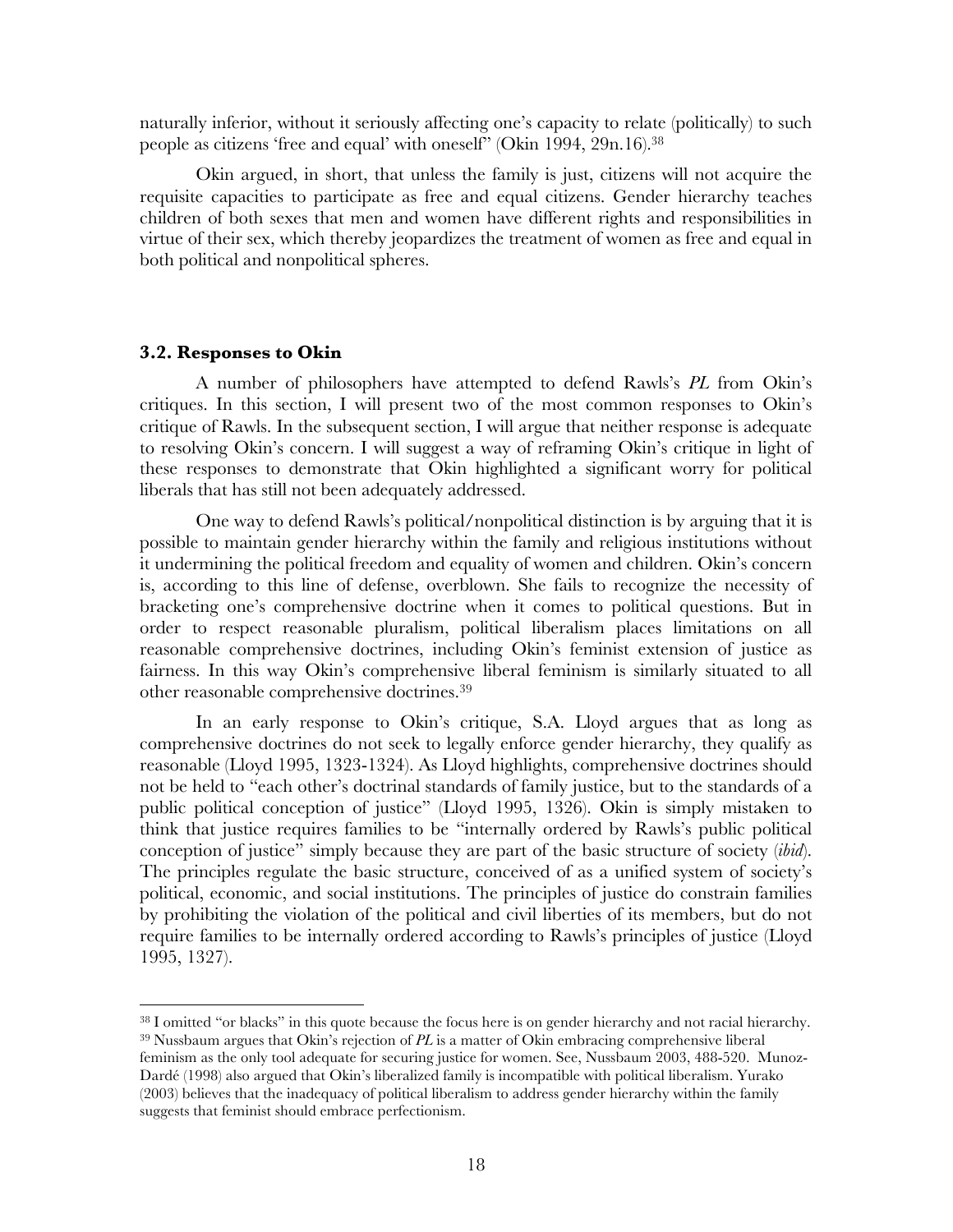Martha Nussbaum argues that Okin fails to "distinguish between doctrines holding that women should have unequal rights of citizenship and doctrines holding that they are metaphysically unequal or dissimilar in some other respect" (Nussbaum 2003, 509). Nussbaum suggests that even if there is a tension between the comprehensive doctrines Okin critiques and the political conception of women as free and equal—it is by no means impossible for citizens to hold both doctrines without it undermining the political freedom and equality of women. Nussbaum argues that comprehensive doctrines that embrace inequality in religious functions and inegalitarian views about the proper spheres of men and women are still "reasonable" as long as such doctrines "grant the full equal citizenship of women" and "impose no barriers to women's exercise of those civic functions" (Nussbaum 2003, 510). She points to the example of Southern Baptists who do not deny women's equality under the law even though they embrace a hierarchical view of women's place in the home (Nussbaum 2003, 510). In addition, Nussbaum notes that it is perfectly permissible for feminists to criticize sexist comprehensive doctrines in civil society and one's personal relations. Political liberalism does not undermine all tools for feminist critique even if it limits the extent to which the political conception of justice can be used to support feminist aims.

In short, both Lloyd and Nussbaum defend Rawls by arguing that embracing his political/nonpolitical distinction does not undermine the ability of women to be treated as equals in the *political* sphere.

Another common defense of Rawls's theory points to his defense of *reasonable* pluralism, rather than pluralism as such. Defenders of Rawls—including Rawls himself argue that political liberalism must protect the freedom and equality of all citizens. If sexist comprehensive doctrines undermine this capacity, they would not be tolerated as reasonable.40

In the "Idea of Public Reason Revisited," Rawls argues:

 

the principles defining the equal basic liberties and opportunities of citizens always hold in and through all so-called domains. The equal rights of women and the basic rights of children as future citizens are inalienable and protect them wherever they are. Gender distinctions limiting those rights and liberties are excluded. … If the so-called private sphere is alleged to be a space exempt from justice, then there is no such thing (*IPRR*, 599).

If sexist comprehensive doctrines threaten the *political equality* of women, they need not be tolerated as reasonable and thus pose no threat to the legitimacy of political liberalism. Despite political liberalism's goal of justifying political power in the context of deep

<sup>40</sup> See, e.g., John Rawls, "The Idea of Public Reason Revisited," in *John Rawls: Collected Papers*, Samuel Freeman, ed. (Cambridge, MA: Harvard University Press, 1999), 573-615; John Rawls and Erin Kelly, *Justice as Fairness: A Restatement*, (Cambridge, MA: Harvard University Press, 2001); Lloyd 1995; Baehr 1996; De Wijze 2000, 257-281; Nussbaum 2003; Hartley and Watson 2009, 493-536. Some doubt the empirical truth of this claim and conflicting data have been offered both supporting and undermining Okin's contentions. Stephen De Wijze suggests that the feminist claim that sexist family forms prevent women from realizing the political conception of the self is empirically dubious. See, De Wijze 2000, 276-277. David Miller (2009) suggests that there is some empirical support for feminist concerns and Okin also cites some evidence that gendered division of labor leads children to replicate the unequal patterns even if women recognize the injustice of the system.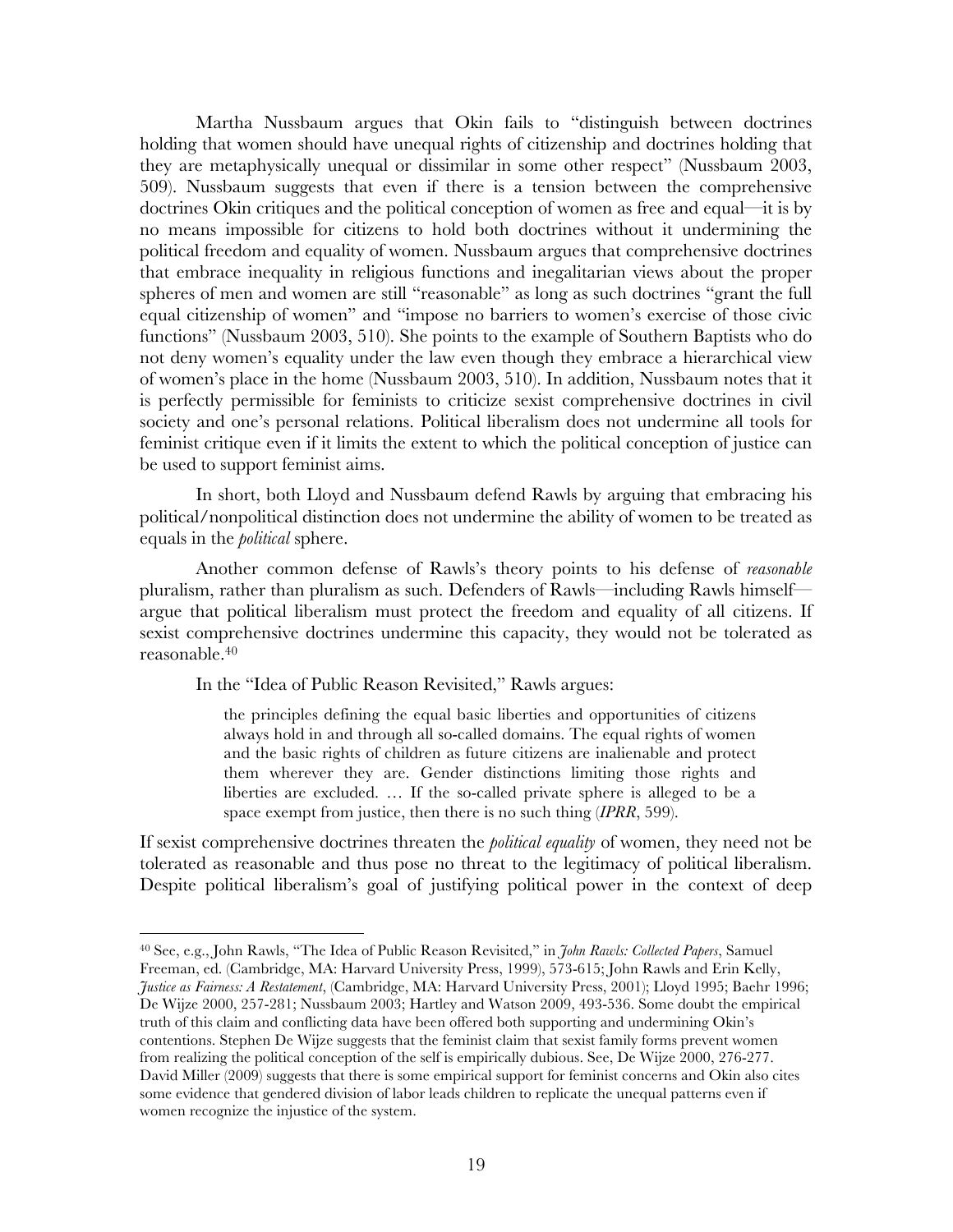disagreement about our comprehensive moral doctrines, political liberals need not tolerate those views that threaten the very conditions of freedom and equality in a society.

Okin's challenge, according to defenders of Rawls, thus has no bite. Both ways of defending Rawls focus on justifying the legitimacy of the political/nonpolitical distinction. Those raised according to sexist comprehensive doctrines are either reasonable or unreasonable. If they are reasonable, this entails that they respect the political freedom and equality of women. If they are unreasonable, they pose no threat to the legitimacy of political liberalism. In the next section I will show that by focusing on the question of legitimacy rather than stability both responses fail to address the real force of the challenge posed by children raised under sexist comprehensive doctrines.

#### **4. The Inadequacy of Rawls's Stability Solution**

In this section, I build on Okin's critique and argue that Rawls's answer to the Overlapping Question—the focus of *PL*'s stability arguments—is not sufficient to secure Rawlsian stability. Stability also requires an answer to the Moral Development Question by showing that citizens growing up under just institutions freely endorse and learn to live by the political conception of justice. However, Rawls is mistaken to assume his solution to the Moral Development Question can be imported into *PL* unchanged. The fact of reasonable pluralism challenges both the acquisition of a sense of justice and the fit between one's conception of justice and one's conception of the good.

Okin poses her critique as an internal critique of Rawlsian stability that results from the ambiguous place of the family in *PL*. She explains, "the problems I shall address are quite serious ones for the stability of a well-ordered society…. The first has to do with congruence; the second is the apparent loss to the theory of families as potential 'schools of justice'" (Okin 1994, 28). Regardless of whether Rawls's distinction between political and nonpolitical values is legitimate, the incongruence between nonpolitical comprehensive values and the political values of justice as fairness undermines the stability of Rawlsian justice.<sup>41</sup> Insofar as stability was Rawls's stated aim for introducing the political/nonpolitical distinction, Okin's critique should be understood as an internal critique of Rawls's argument. But she also backs up this claim with empirical support suggesting that as a practical matter, unequal gendered roles in the family hurt a women's ability to be free and equal citizens (Okin 1994, 35-37).42

<sup>&</sup>lt;sup>41</sup> Okin explicitly identifies this as a problem of congruence. As we have seen in  $\Sigma$ , the congruence question was central to Rawls's treatment of stability in *TJ* and he significantly reframes the second question of stability in *PL*. However, regardless of the terminology used, it is still clear that Okin intends her criticism to challenge Rawls's solution to second question of stability concerning the fit between the good with the right.  $42$  A recent empirical study has found that men in traditional marriages (heterosexual men married to wives who are not employed outside of the home) are less likely to treat women as equals in the workplace. This study lends additional empirical support to Okin's worry about the pervasive effects of one's nonpolitical family life on one's ability to function as equals in the public, political sphere. See Desai, Chugh, and Brief

<sup>(</sup>draft paper), my thanks to Elizabeth Brake for directing my attention to this paper.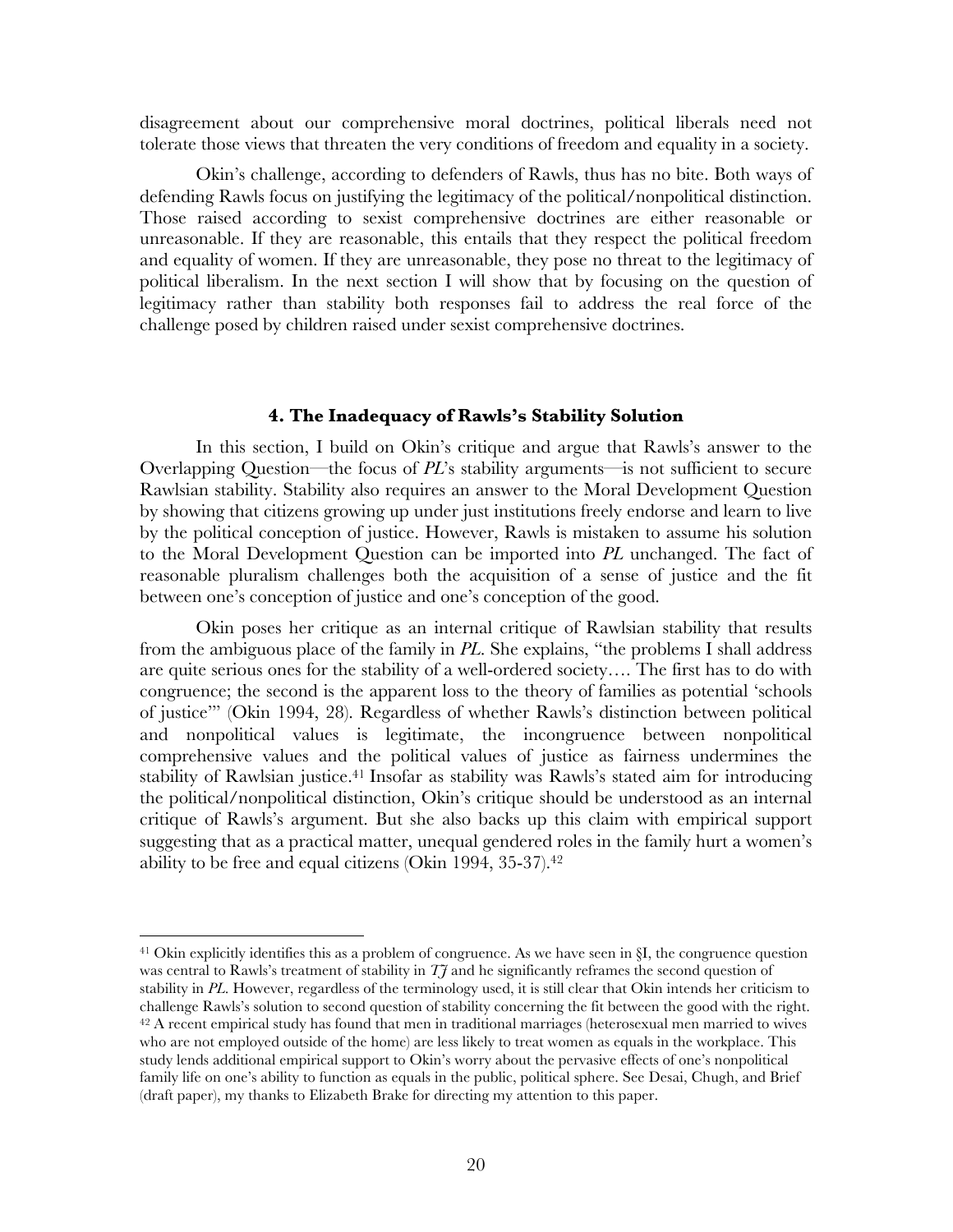Okin also critiques Rawls's solution to the Moral Development Question. She highlights the uncertain foundations of Rawls's account of the acquisition of a sense of justice given the absence of families from *PL* as well as the ambiguity on the question of whether political liberalism could secure justice within the family (Okin 1994, 32-35, 37). If political liberalism is prohibited from securing justice within the family, then "even if other 'nonpolitical' social institutions were required to be just" omitting justice within the family will "leave a large hole in the account of moral psychology … because of the important influences of early childhood" (Okin 1994, 38). A child's total education impacts her ability to develop into the appropriate kind of citizen for a Rawlsian society. Rawls's emphasis on tolerating a wide range of comprehensive doctrines as reasonable, including those that permit gender hierarchy within the family, $43$  undermines the ability of some children to grow up to view themselves and others as free and equal citizens.

Okin's challenge demonstrates that including as reasonable comprehensive doctrines that permit gender hierarchy within the family generates an internal tension within Rawls's solution to the stability question. Rawls's resolution to the Overlapping Question undermines his answer to the Moral Development Question.<sup>44</sup> She argues that either (a) political liberalism requires regulation of the family to ensure the proper moral development of children or (b) political liberalism ignores the problem of gender inequality. Understood as a challenge to the stability of *PL*, Okin's critique is quite forceful. Embracing (a) could undermine the political/nonpolitical distinction drawn by Rawls in support of his answer to the Overlapping Question. Embracing (b) preserves this distinction but "leaves it unclear how the necessary sense of justice and other political virtues are to develop" (Okin 1994, 38) — thereby undermining Rawls's answer to the Moral Development Question. Okin's critique suggests it may not be possible to answer both questions in a way that preserves the political/nonpolitical distinction at the heart of *PL*. Okin's main conclusions challenge the stability question and not the legitimacy of Rawls's political/nonpolitical divide. She can accept the legitimacy of the political/nonpolitical divide without giving up the force of her critique aimed at stability.

The two responses to Okin outlined in the previous section, however, merely reaffirm the legitimacy of the political/nonpolitical distinction. Lloyd, Nussbaum, Rawls, and many other respondents to Okin seek to show the divide is justifiable and required by Rawls's liberal principle of legitimacy.

Lloyd and Nussbaum defend Rawls by arguing that embracing his political/nonpolitical distinction does not undermine the ability of women to be treated as equals in the political sphere. If they are right, there is no special problem of legitimacy for Rawls's system. Both highlight the necessity of the constraints political liberalism places on all reasonable comprehensive doctrines for the purpose of establishing the legitimacy of the political conception of justice. Rawls cannot directly side with feminists in requiring the equitable division of labor within the home because to do so requires the

<sup>43</sup> Both Okin (1994, 2004) and Exdell (1994) argue that most of the major world religions include gender hierarchy in the family. Okin argues that "Rawls strongly implies that in the nonpolitical aspects of their lives" accepting hierarchical relations in one's personal morality, association, or religious or philosophy is permissible (Okin 1994, 28-29, citing Rawls, *PL*, 15).<br><sup>44</sup> The labels for the various questions of stability are my own and neither Rawls's nor Okin's, see these

questions defined in §1.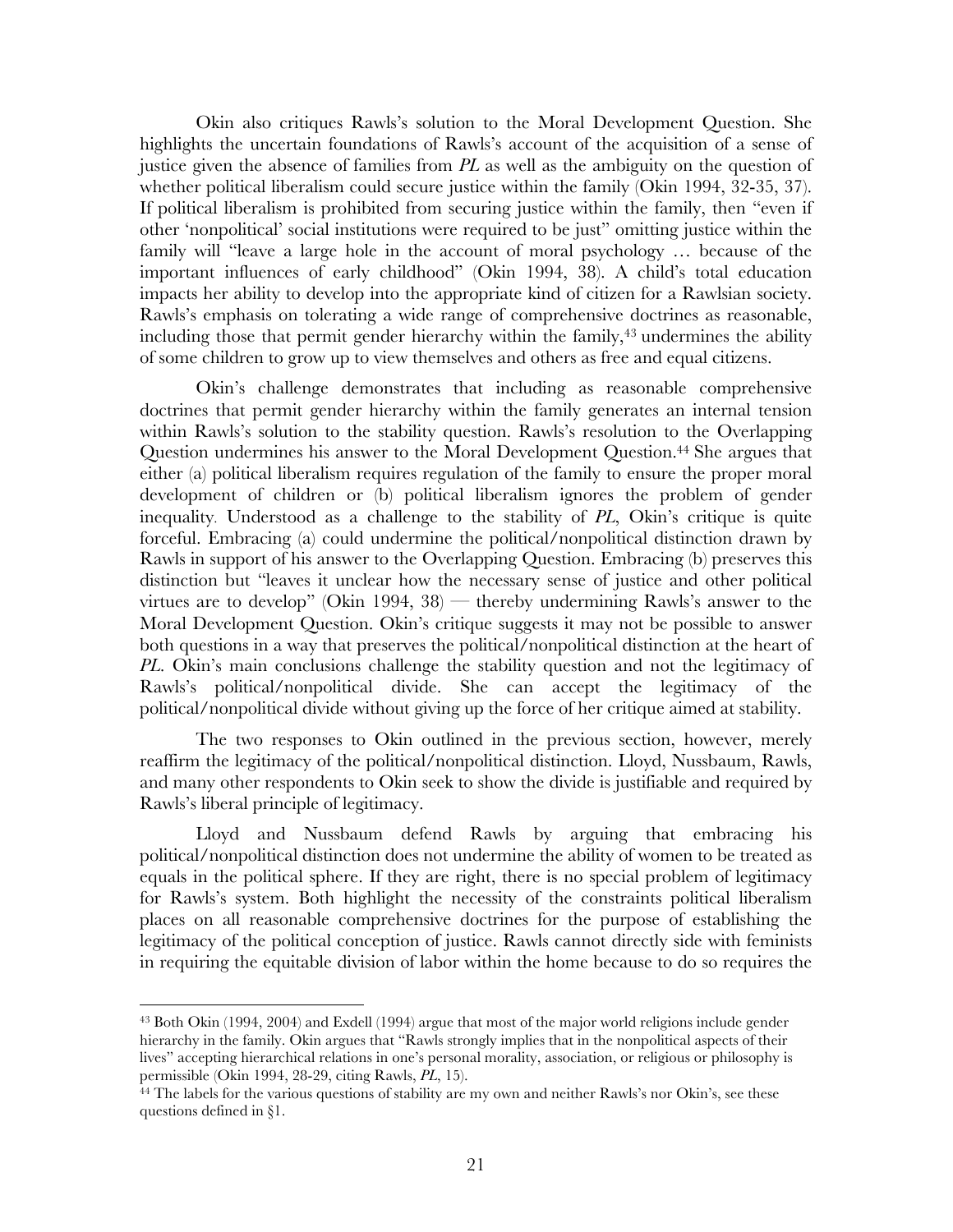state to coercively enforce a comprehensive liberal feminist doctrine (Lloyd 1995, 1326, Nussbaum 2003, 511). This is impermissible in exactly the same way it would be impermissible for the state to coercively enforce a religious doctrine—these are terms with which reasonable persons can reasonably disagree. The political conception of justice sets necessary and proper limits on both the scope and grounds of legitimate state action.

We can grant that Lloyd and Nussbaum succeed in showing that Okin's critique does not challenge the legitimacy of a Rawlsian state and still hold that a problem of stability looms. Recall the example of Jack and Jill raised in a household that embraces gender hierarchy. Okin asks how being taught gender inegalitarianism in the nonpolitical settings of one's family, religion, and school could ever be compatible with a child developing the capacity to relate with both men and women as free and equal in the political realm (Okin 1994, 29). She is challenging the split between people's political and nonpolitical beliefs. However, this split is not best understood as a challenge to the legitimacy of the political/nonpolitical distinction in *PL*. Rather, gender inegalitarianism in the family illustrates a problem for the compatibility between a person's political and nonpolitical values.45

The case of Jack and Jill may pose no threat to the legitimacy of Rawlsian justice—but it does threaten the stability of the system. If we follow Lloyd and Nussbaum in thinking sexist comprehensive doctrines are politically reasonable, then Rawls's answer to the moral development question is threatened. The role of the parents' comprehensive doctrine on the moral development of children goes unaddressed in *TJ* because Rawls focuses on the ideal society governed by a robust and comprehensive conception of justice as fairness. <sup>46</sup> In *PL*, however, society is not organized by a single comprehensive conception of justice. As such the child's acquisition of a sense of justice requires the coordination of the parent's comprehensive doctrine with the political conception of justice. Since the overlapping consensus of reasonable comprehensive doctrines requires refraining from unjustifiably coercing reasonable citizens, if the sexist comprehensive doctrines are reasonable—the solution to the Overlapping Question may undermine the resources Rawls needs to answer the Moral Development Question. Political liberals need to articulate how children raised in traditional religionist households and educated at religionist schools can learn that all citizens, both men and women, are free and equal—a stance that seems at odds with a central tenet of religionism: God-given gender hierarchy.

One possible solution is to require civic education for all children to inculcate a reasonable sense of justice.47 The state can require that its citizens learn to respect the

<sup>45</sup> In chapter four I return to the problem for political liberalism posed by split views of women's metaphysical inequality but political equality (see Chapter 4, section 4.2).

<sup>46</sup> Although, as he later points out, the idea of the overlapping consensus is not new and was implied in Part III of *TJ*. He also shows that justice as fairness as articulated in *TJ* was not fully comprehensive because it left other moral issues unaddressed; however in comparison with the politicized version, the version articulated in *TJ* expected deeper and more far reaching agreement. See, Rawls 1989.

<sup>47</sup> I will return to this possibility in the following chapter. Okin thinks compulsory civic education could mitigate some stability concerns, but remains unconvinced that civic education would be sufficient to address the vast split between sexist comprehensive doctrines and the political values of free and equal citizenship. Okin 1994, 31-32. Lloyd agrees with Okin that compulsory civic education is an important way of ensuring the reasonableness of individuals who hold sexist comprehensive doctrines by teaching all children their rights as citizens. See, Lloyd 1995, 1332.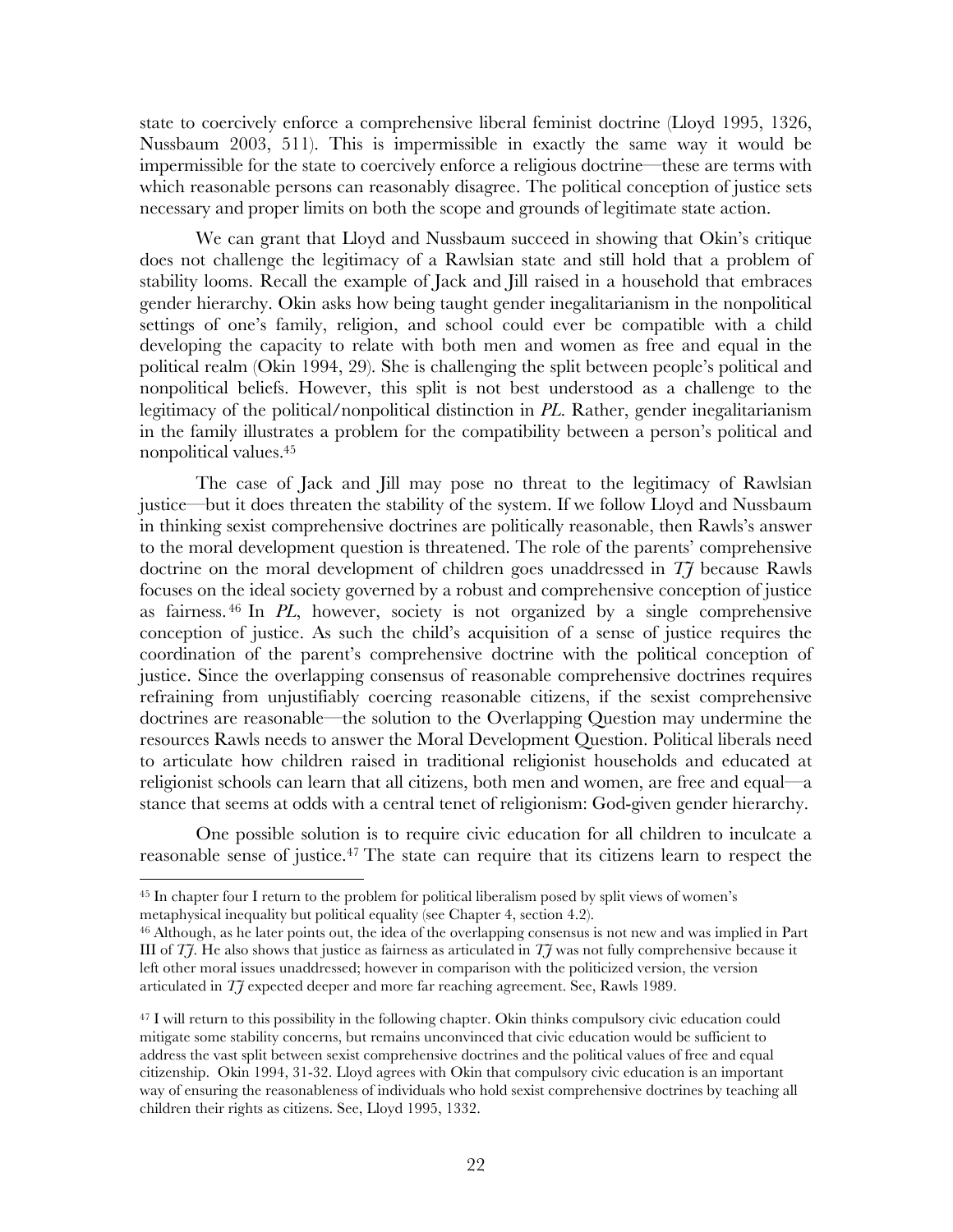equal political rights of all citizens but any further action that extends beyond the recognition of equal political rights cannot be justifiable for political liberals because it violates the constraints imposed by the liberal principle of legitimacy. Furthermore, if traditional religionists are reasonable, the justification for this education must be acceptable to the traditional religionists themselves.

Okin, however, remains unconvinced that simply making children aware of their basic political rights through civic education would be sufficient "to enable children whose primary environment taught them basic inequalities to question these inequalities deeply and successfully" (Okin 1995, 32). Simply learning that others must be formally equal in the political realm may not provide the necessary conditions for children to grow up to see themselves and others as equal citizens deserving of respect. The problem is that one's metaphysical views of persons may diminish one's ability to treat others as equals within the political realm.

In her 2004 reflection on the unfinished debate between herself and Rawls on the topic of gender justice, Okin takes an even stronger stance. Rather than question the robust stability of political liberalism, Okin suggests that any political/nonpolitical divide is untenable for feminism. She suggests that "there is no way of separating out and isolating women's political equality from all the other aspects in which women are unequal in a sexist society" (Okin 2004, 1561-1562). Thus, children raised in sexist households will not acquire the ability to view themselves and others as politically free and equal citizens. If so, the first question of stability remains unresolved. Children raised in sexist households will not acquire a sense of justice sufficient to see themselves and others as free and equal citizens.48

But we need not accept Okin's stronger stance (that sexism necessarily undermines political reasonableness) to generate a problem for Rawlsian stability. As both Lloyd and Nussbaum suggest, a tension between citizens' acceptance of the political conception of justice and their comprehensive doctrine does not necessarily undermine their ability to qualify as reasonable. As long as these citizens refrain from legally enforcing gender hierarchy, they can be included in political liberalism's legitimation pool.49 These citizens' views of women's equality are split—they do not reject women's equality in public but do in their private lives. They are split persons,<sup>50</sup> sexist in private (endorsing gender hierarchy) but egalitarians in the political realm. However, this tension between one's political and metaphysical view of women threatens the robust endorsement of the political conception needed for Rawlsian stability.

The robust stability Rawls seeks requires a closer connection between one's comprehensive doctrine and the political conception of justice. Rawls explains that stability requires winning support for the political conception from within each citizen's framework and addressed to reasons each citizen can embrace (*PL*, 143). Rawlsian stability requires citizens to *endorse* the political conception from within their own comprehensive doctrines. As Rawls explains, "the problem of political liberalism is to

<sup>&</sup>lt;sup>48</sup> This stronger claim has been widely challenged as an empirical claim. See, e.g., Lloyd 1995, DeWijze 2000, Nussbaum 2003.

<sup>49</sup> I borrow this term from Friedman 2000.

<sup>50</sup> Yates 2007 discusses split identities of religious persons in public discourse, but does not discuss split identities as an issue for feminism.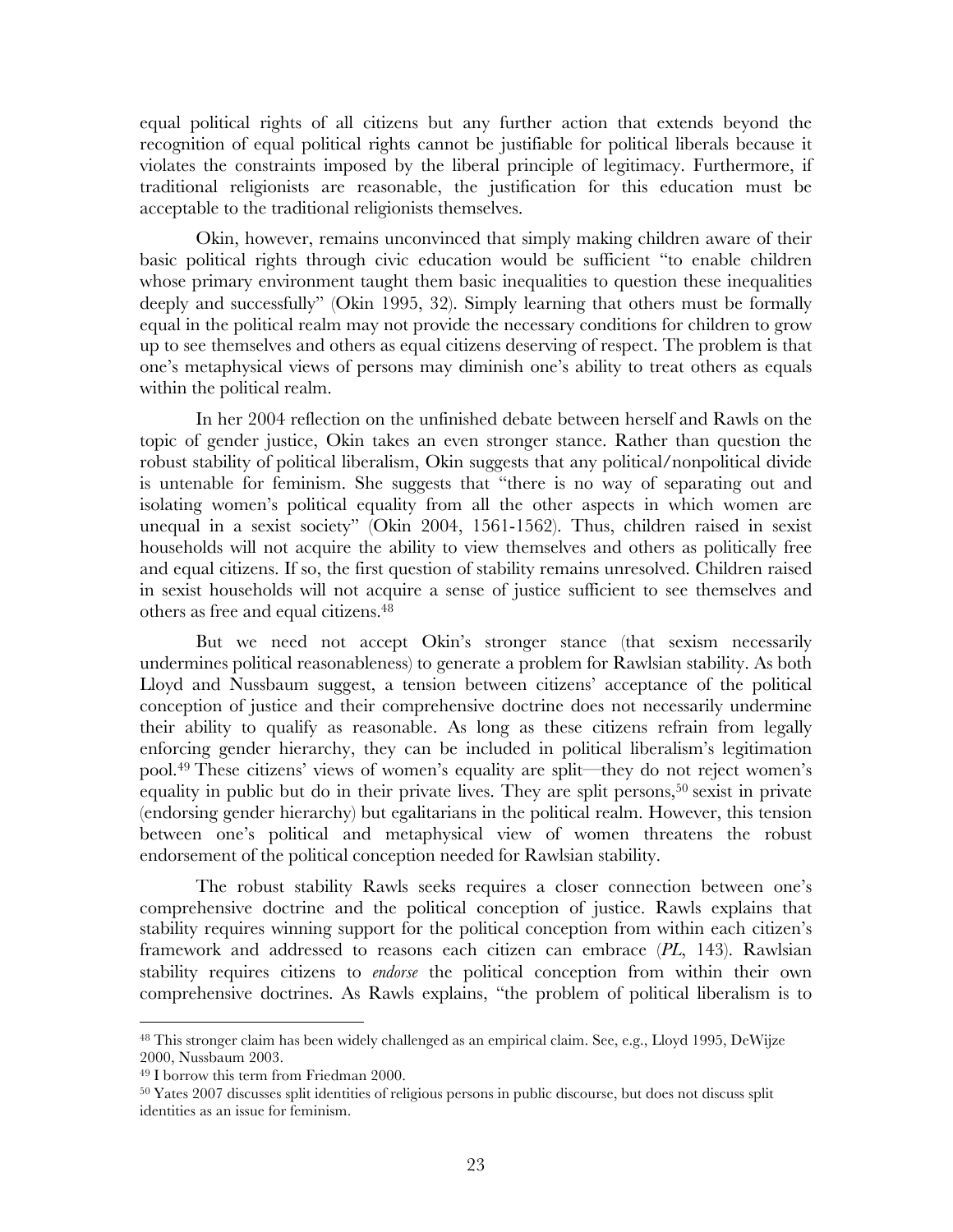work out a political conception of political justice … that a plurality of reasonable doctrines, both religious and nonreligious, liberal and nonliberal, may freely endorse, and so freely live by and come to understand its virtues" (*PL*, xxxviii). Rawlsian stability requires far more than demonstrating the possibility of holding nonpolitical views that are in tension with political views—Rawls is looking for endorsement of the political conception from within each citizen's reason. However, the split-person view of those with sexist comprehensive doctrines will not suffice to achieve the kind of stability Rawls seeks. Endorsing women's equality in the political realm is unlikely if such equality is in tension with one's comprehensive doctrine.

Stability for the right reasons requires the political conception of justice to be justified at three levels. After showing that a conception of justice is *pro tanto* justified as a freestanding political conception (*RH*, 386, 389), it is up to each individual citizen to see how this political conception can be fully justified for her. Full justification involves individual citizens accepting the political conception and "embedding it in some way into the citizen's comprehensive doctrine as either true or reasonable" (*RH*, 386). In light of reasonable pluralism, Rawls leaves open the way the political conception is embedded in and shown to be congruent with different comprehensive doctrines. This task is left to citizens individually (*RH*, 377-378, 386-387). It is this second stage of justification that may pose problems for those who hold conflicting stances on the question of women's equality. How could the value of free and equal status for both men and women be embedded in and justified by a comprehensive doctrine that rejects the equality of men and women?

Even if some individuals embracing gender hierarchical comprehensive doctrines can find a way to justify the political conception of equality, that is still not sufficient for stability for the right reasons. One further step is required. Stability for the right reasons is secured by public justification by political society. At this stage, "all reasonable members of political society" have carried out full justification by embedding the political conception into each person's comprehensive doctrine (*RH*, 387). The political conception becomes the subject of a reasonable overlapping consensus of comprehensive doctrines when it is "endorsed" by all reasonable comprehensive doctrines in society (*RH*, 389-392). Public justification is possible because once citizens see the existence of the reasonable overlapping consensus, they know that all other reasonable citizen likewise have "reasonable comprehensive doctrines that endorse [the] political conception" of justice (*RH*, 387).

Rawlsian stability is quite a bit more robust than simply establishing a lack of direct conflict between political and nonpolitical views. Not only must citizens each embed the justification for the political conception of justice in her comprehensive doctrine, public justification also requires that the endorsement of all citizens is a matter of public knowledge. If metaphysical views endorsing gender hierarchy are to be considered reasonable, they should be able to provide the grounding reasons for the political freedom and equality of men and women. Furthermore, these reasons need to be more robust than a mere modus vivendi agreement.

However, it seems as if the most that can be achieved is a mere modus vivendi for those politically reasonable, but split persons. In a modus vivendi, citizens agree on certain principles of justice, but do so largely out of self- or group-interest. In this case,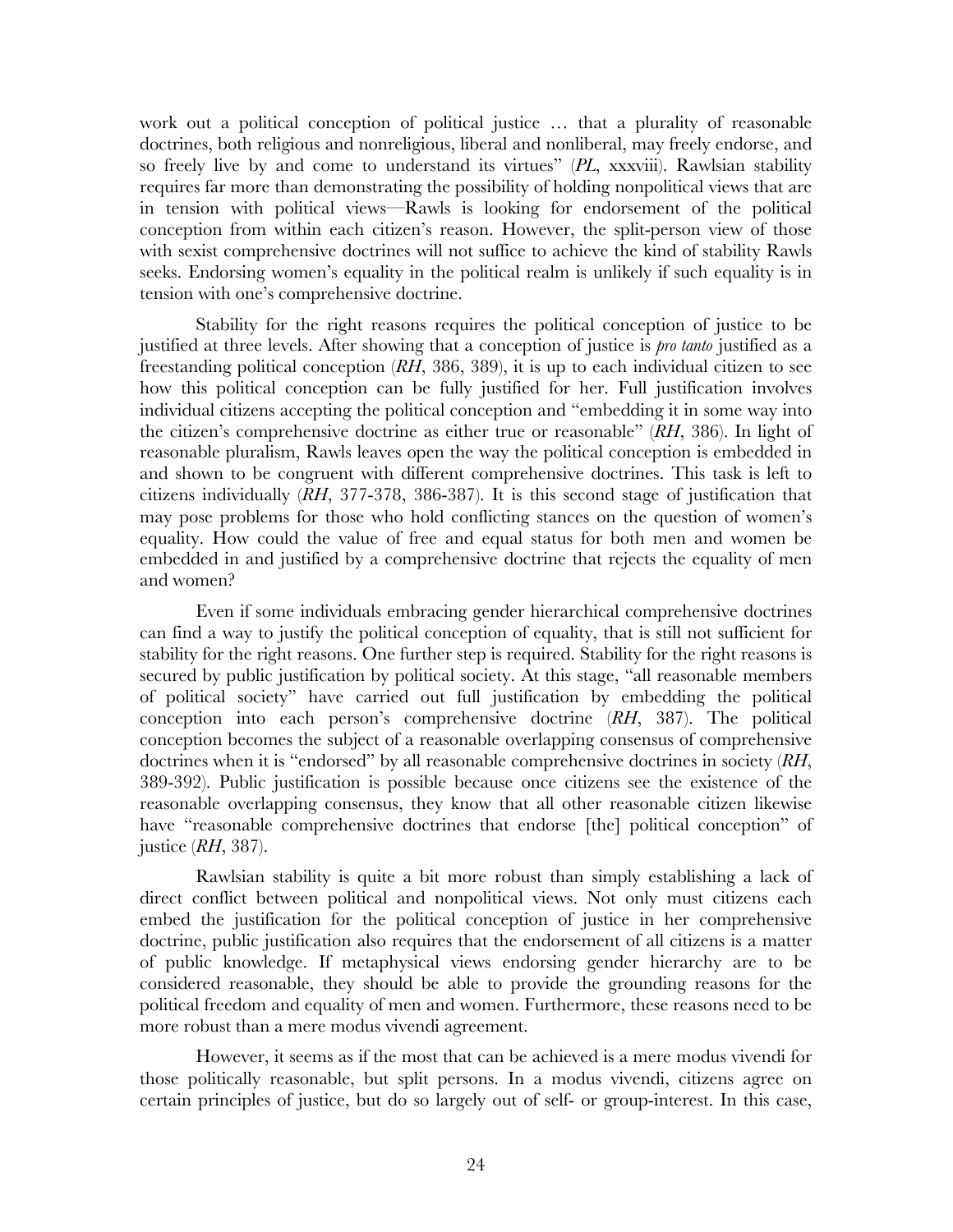"social unity is only apparent, as its stability is contingent on circumstances remaining such as not to upset the fortunate convergence of interests" (*PL*, 147).<sup>51</sup> The compromise is willingly tolerated only because each citizen realizes that this is the best that can be achieved given the current balance of power between herself and other citizens with whom she disagrees. She does not embrace the political conception as morally acceptable from within her own point of view. As such, the stability is not fully realized until citizens can harmonize their split views of women's equality. It is the full moral endorsement of the political conception that guarantees Rawlsian stability—but this endorsement is not possible if the political conception of persons is in tension with the metaphysical view of persons.

Perhaps the challenges in demonstrating that sexist comprehensive doctrines can endorse the political conception of justice suggest that these comprehensive doctrines are unreasonable after all. This swings us to the other response to Okin's critique. These doctrines would simply be unreasonable.

The second response to Okin that designates sexist comprehensive doctrines as unreasonable is defensible as a solution to the *legitimacy* of political liberalism. However, by limiting the scope of the political conception to apply to fewer individuals in society, the *stability* problem looms again. <sup>52</sup>

There are two necessary conditions for stability: first, reasonable citizens should endorse the political conception of justice; second, "unreasonable comprehensive doctrines … do not gain enough currency to undermine society's essential justice" (*PL*, 38-39). Determining precisely when unreasonable comprehensive doctrines are pervasive enough to undermine stability may be difficult to determine in advance. Nevertheless, sexist comprehensive doctrines do seem pervasive in many of "the main historical religions" Rawls, "perhaps too optimistically," hopes to include as reasonable (*PL*, 170). If their sexism undermines their reasonableness, this will pose a major threat to stability. If these individuals were to hold beliefs that are inconsistent with the political equality of women, Rawls's theory would seem to condone dismissing as unreasonable a significant portion of the adult population in, for example, the United States.<sup>53</sup>

 <sup>51</sup> See also *PL*, 134-140, 217, 241, 391.

 $52$  Despite thinking that the overlapping consensus appropriately excludes disagreement from unreasonable people, Freeman (2007) also thinks that if there are too many unreasonables—stability will be threatened. He argues, the refusal to compromise with unreasonable people "should not affect stability for the right reasons, unless there are so many unreasonable people in a well-ordered society unwilling to comply with reasonably just laws that they undermine a just society's stability" (Freeman 2007, 371).

<sup>53</sup> Even in his optimistic stance toward religion, Rawls excludes "certain kinds of fundamentalist" as unreasonable (*PL*, 170; *LP*, 126).Would this threaten stability? I think it might. According to a recent survey conducted by the Pew Foundation, 26.3% of adults in the United States are affiliated with evangelical Protestant churches (The Pew Forum on Religion in Public Life).

These statistics are difficult to parse, given the potential range of views among members of any given religious group. I do not mean to imply that all evangelical Protestants would qualify as fundamentalists according to Rawls. There will be members of many religions and secular sects who hold beliefs that may be inconsistent with political liberalism. Affiliation alone may not tell us that much, but given Rawls's view of fundamentalism it seems that anyone engaging in evangelism of their beliefs in a coercive manner that does not respect the rights of others to decide based on their own conscience would fail to qualify as reasonable according to Rawls. In the *Law of Peoples*, Rawls excludes fundamentalists from the scope of political liberalism, finding them unreasonable insofar as they are not able to accept the fact of reasonable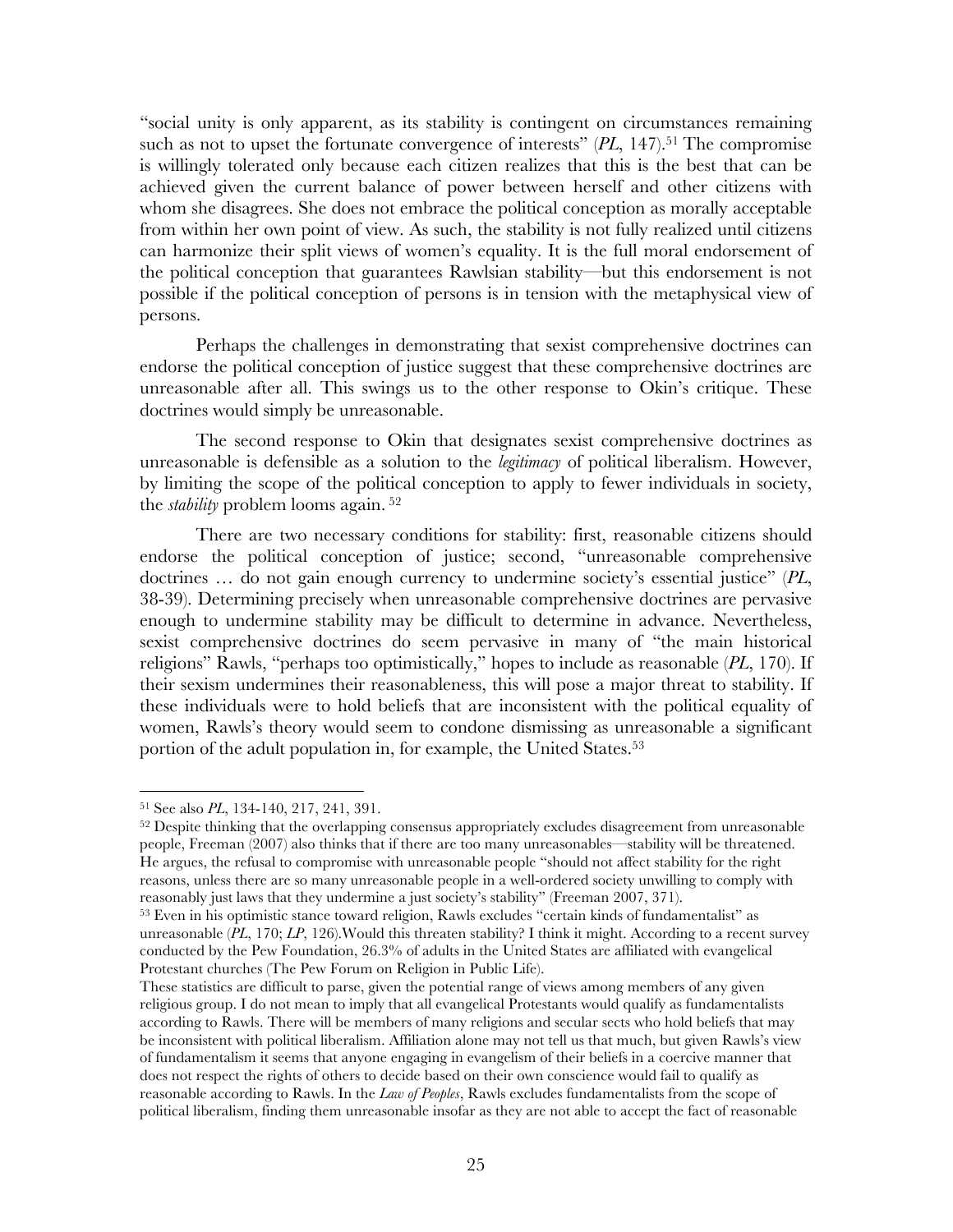The problem is significantly more worrisome when we look at the children of these unreasonable citizens. Jack and Jill are in many ways insulated within their religious community by parents who seek to impart their worldview onto their children. Their home life, school, church, afterschool activities, and presumably their social circle are heavily influenced by the Traditional Religionist Church. This means that the opportunities to challenge or reconsider the religionist views they are taught will be limited. Even if we are comfortable excluding adult citizens from the legitimation pool because they hold unreasonable views, are we equally willing to permit children to be raised in ways that undermines their potential to be reasonable adult citizens?

The persistent exclusion of large segments of the population from having a stake in legitimizing the government's exercise of political power seems to buy legitimacy at too high a cost. Rawls claims that we must contain unreasonable comprehensive doctrines "like war and disease—so that they do not overturn political justice" (*PL*, 64n.19). But there is only so much internal war a state can wage and still be considered stable.

#### **5. Three Ways Forward**

Resolving the stability question was the guiding aim of *PL* and motivated the shift from *TJ* to *PL* (*PL*, xvii). Rawls argued that unless "justice as fairness is sufficiently stable … it is not a satisfactory political conception of justice and it must be in some way revised" (*PL*, 141). But stability requires a satisfactory answer to both the Moral Development Question and the Overlapping Question. As we have seen, the case of children who are raised according to sexist comprehensive doctrines puts pressure on Rawlsian stability. The question of moral development is threatened by the fact of reasonable pluralism—a fact that has been overlooked by Rawls and much of the contemporary debates concerning Rawlsian stability. Even if we accept Rawls's response to the liberal principle of legitimacy and the overlapping consensus of reasonable comprehensive doctrines, we will not achieve robust Rawlsian stability. This means that the legitimacy of political liberalism is merely a necessary and not sufficient condition for Rawlsian stability.

How should feminists respond? I think there are three possibilities.

1) The feminist could reject political liberalism's legitimacy requirement and embrace comprehensive liberalism. I believe this is the path Okin takes when she suggests

<u> 2002 - Andrea San Andrea San Andrea San Andrea San Andrea San Andrea San Andrea San Andrea San Andrea San An</u>

pluralism (*John Rawls, The Law of Peoples (Cambridge, MA: Harvard University Press, 1999)*, 126. Hereafter *LP*). It is one of the components of reasonableness to recognize that the burdens of judgment lead to a pluralism that is reasonable and should thus be respected. The fundamentalist would be deemed unreasonable as soon as she denies that comprehensive doctrines that differed from her own ought to be respected; "yet this … is precisely what fundamentalism denies and political liberalism asserts" (*LP*, 127). This suggests that in the domestic context fundamentalism would never be included in Rawls's overlapping consensus and thus would be left out of the legitimation pool from the outset. Thus, my use of the statistic may be slightly misleading, however, I only refer to it to highlight the potential extent of the problem of unreasonable individuals in the United States. Pat Robertson and Jerry Falwell's followers do suggest a potentially wider range of evangelicals that may qualify as fundamentalists in Rawls's sense.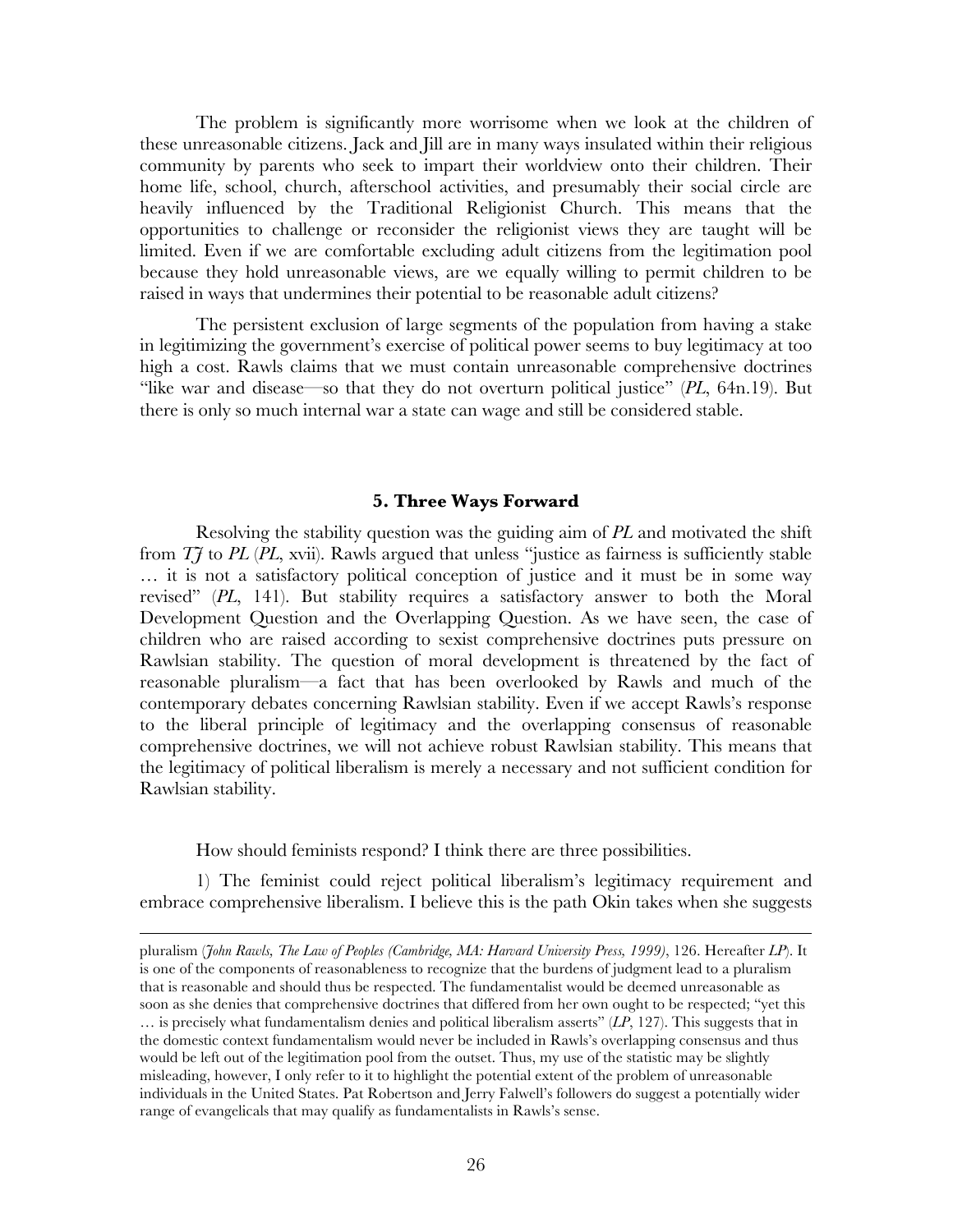that "there is no way of separating out and isolating women's political equality from all the other aspects in which women are unequal in a sexist society" (Okin 2004, 1561- 1562). If sexist comprehensive doctrines cannot prepare children to become reasonable citizens without a robust form of education advocating gender equality, then it may be that comprehensive liberalism is the only way of ensuring that children develop a reasonable sense of justice.<sup>54</sup> Okin suggests that the political/nonpolitical divide at the heart of political liberalism undermines the tools for feminist reform and thereby endorses a comprehensive liberal feminist position. Stability should not be secured for the wrong reasons.

2) Alternately, the feminist could retain political liberalism's legitimacy requirement and reject the robust conception of Rawlsian stability. In this case, the feminist would simply accept all of the claims in the fourth section of the chapter and suggest these demonstrate that Rawls's conception of stability is too stringent. However, to take this way out is to give up one powerful tool for feminism—the ability to leverage the impact of sexist practices on children to demonstrate the need for radical social change as a matter of political justice.

3) Finally, the feminist could seek a middle ground to show how political liberals can answer both the legitimacy question and the stability question without violating the political nature of their liberalism. However, as Okin's critique of Rawls makes vivid, this seems to be a tall order. It is, nevertheless, one that those seeking to defend Rawls's political liberalism must answer.

Despite the many attempts to defend Rawls from Okin's critique, one important aspect has not yet been resolved. Sexist comprehensive doctrines threaten the stability of political liberalism. Demonstrating the possibility of an overlapping consensus of reasonable comprehensive doctrines on the political conception of justice is only half of the problem. First, children must acquire a reasonable sense of justice. But the fact of reasonable pluralism poses unnoticed challenges to securing the first stage of Rawlsian stability. Rawls's changes to justice as fairness in pursuit of stability for the right reasons shows that legitimacy is a *necessary condition for the stability* of a well-ordered society. To be stable, that is, a society must be able to show that the coercive power of the state is legitimate. Nevertheless, the overlapping consensus of reasonable comprehensive doctrines is *insufficient* to guarantee Rawlsian stability. *Stability requires a satisfactory answer to both questions*. However reasonable pluralism threatens Rawls's solution to the Moral Development Question. As such, Rawls has not yet shown how it is "possible for there to exist over time a just and stable society of free and equal citizens who still remain profoundly divided by reasonable religious, philosophical, and moral doctrines" (*PL*, 48). He has not yet provided a sufficient condition for the stability of political liberalism.

<sup>54</sup> Ruth Abbey (2007) has suggested that Rawls's response to Okin's critique requires a swing back towards a partially comprehensive liberalism.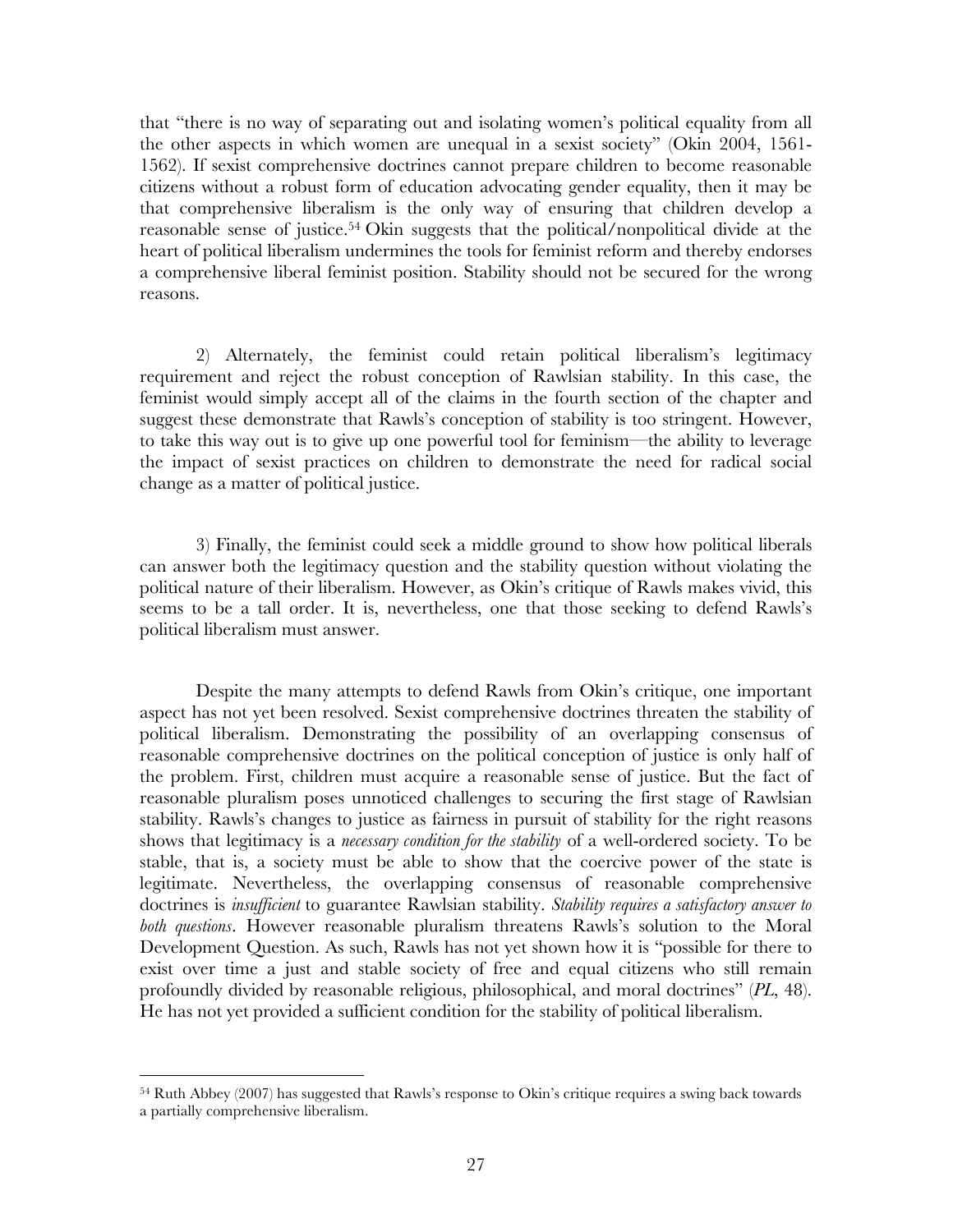### **CHAPTER 2**

## **CIVIC EDUCATION: POLITICAL OR COMPREHENSIVE?**

In determining the proper scope of political liberalism and how it differs from comprehensive liberalism, one of the central test cases has been the civic education of children as future citizens. Rawls raises the question of children's education when considering the contrast between political and comprehensive liberalism, especially since the requirement of reasonableness restricts the permissible range of comprehensive doctrines that are under its scope (*PL*, 195-200). However, in order for political liberalism to remain distinctively *political*, rather than collapsing into a version of comprehensive liberalism, Rawls must demonstrate that the political conception of justice does not arbitrarily or unjustly discriminate against the comprehensive doctrines that have difficulty surviving in a society organized by these political principles (*PL*, 197-199). Rawls discusses civic education as the central test case to show that political liberalism is distinctive and does not unjustly discriminate against comprehensive doctrines.

The challenge Rawls poses to his own view is whether or not political liberalism treats justly those comprehensive doctrines that fair the worst under political liberalism. Rawls explains that "the principles of any reasonable political conception must impose restrictions on permissible comprehensive views, and the basic institutions those principles require inevitably encourage some ways of life and discourage others, or even exclude them altogether" (*PL*, 195). The central question is whether political liberalism is arbitrarily biased against the comprehensive doctrines that are discouraged or excluded from the political conception of justice, thereby treating persons who adhere to such views unjustly (*PL*, 197). As a test case, Rawls examines the education of children whose parents belong to religious sects that oppose the culture of the modern world (*PL*, 199-200). Rawls thinks that unreasonable comprehensive doctrines will have difficulty surviving in a politically liberal society. The challenge concerning the civic education of children of unreasonable citizens is whether "requiring children to understand the political conception … is in effect, though not in intention, to educate them to a comprehensive liberal conception" (*PL*, 199).

In this chapter, I consider the problem that children pose to understanding the scope and limits of Rawls's *Political Liberalism* by focusing on the civic education of children as future citizens. Can a politically liberal state provide all children the opportunity to become reasonable citizens? Or does the cultivation of reasonableness require comprehensive liberalism?

In considering these questions, I show that educating children to become reasonable in the way Rawls outlines imposes a demanding requirement that conflicts with Rawls's aim of including a wide constituency in the scope of political liberalism. Rawls's aim of making reasonableness broadly inclusive for political purposes is in tension with his goal of using reasonableness as the standard that delineates the scope of liberal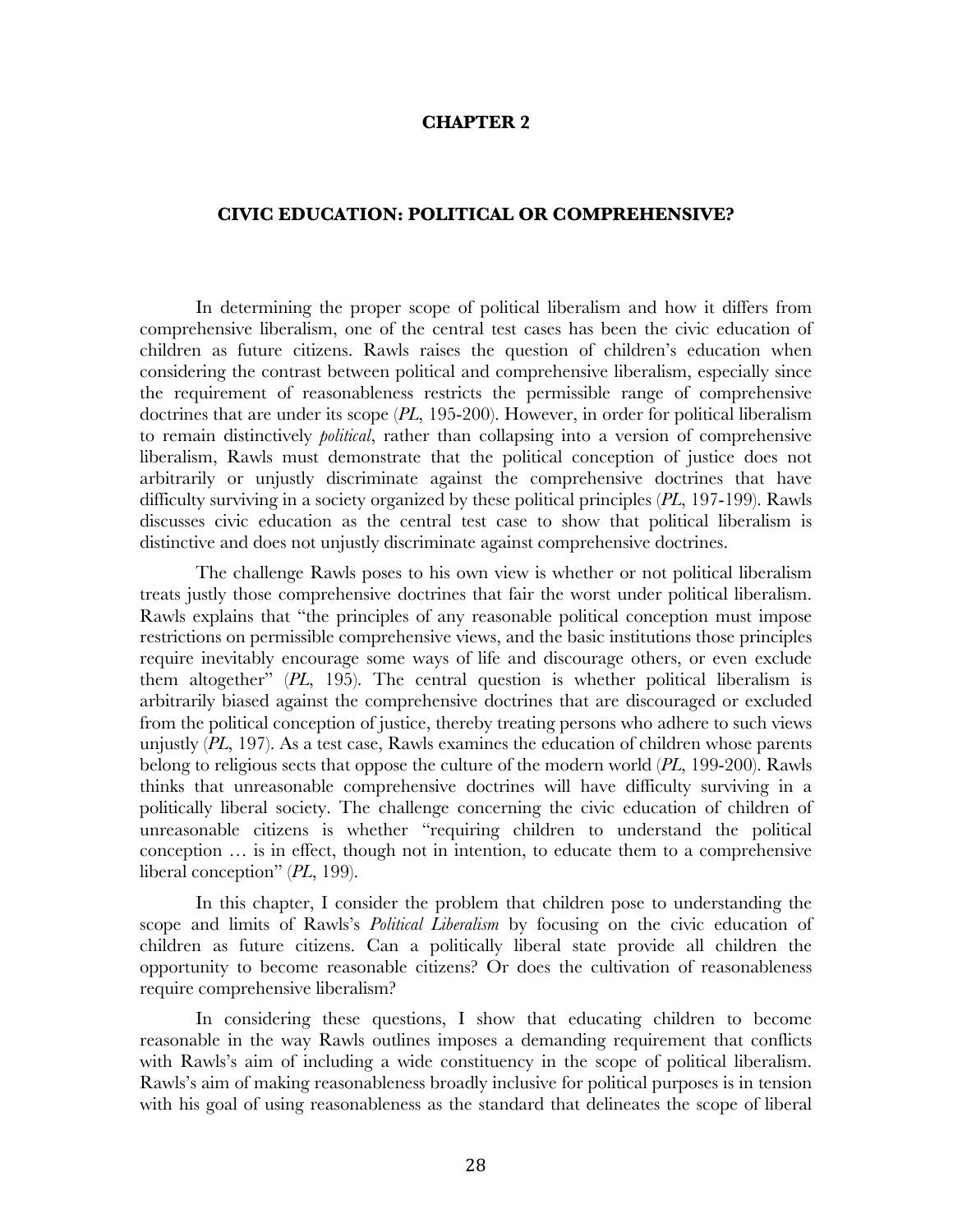legitimacy. I argue that political liberalism can and should try to cultivate the reasonableness of its future citizens through the civic education of children. However, a defensible version of political liberal civic education requires introducing a bifurcation within Rawls's conception of reasonableness. Political liberal civic education should aim towards the inclusive scope of reasonableness by cultivating reasonableness in only two of what appear to be three senses that Rawls emphasizes. Teaching children that legitimacy requires embracing public reason demands more than may be justifiably required by a state that seeks to be broadly inclusive.

The argument proceeds in three parts. First, I survey the debate over political versus comprehensive liberal approaches to civic education (§1). Since one important goal of civic education is cultivating the reasonableness of future citizens, I outline (§2) the different criteria of reasonableness. I then (§3) consider which aims of political liberalism are embodied in each criterion for reasonableness and whether these are appropriate targets of civic education. I argue that political liberal civic education should aim to cultivate reasonableness as a moral notion that is tied to respecting one's fellow citizens. This requires teaching children respect for the freedom and equality of one's fellow citizens as equal moral persons and respect for the fact of reasonable pluralism, but need not include teaching children that legitimacy requires public reason. Teaching these two criteria sets the minimum threshold for qualifying as reasonable and, I argue, ensuring that children meet this threshold is the most important goal of a political liberal civic education.

## **1. Political versus Comprehensive Approaches to Civic Education**

In order to defend the distinctiveness of a political liberal civic education (PLCE) from a comprehensive liberal civic education (CLCE), Rawls argues that political liberalism's approach to education "has a different aim and requires far less" than comprehensive liberalism (*PL*, 199). Unlike the comprehensive liberalisms of Kant, Mill, and Raz that would condone educational requirements promoting comprehensive conceptions of autonomy or individuality "as ideals to govern much if not all of life," the politically liberal state would only require the kind of education needed so that children as future citizens can understand the political conception of justice and cultivate important political virtues (*PL*, 199). To do so, civic education aims at cultivating the reasonableness of children as future citizens. It is specifically the virtue of reasonableness that is important for social cooperation among equals in society (*PL*, 48). Reasonable agents have a sense of justice and an ability to recognize the independent validity of the claims of others. An education aimed towards having citizens embrace the political conception of justice must first ensure that citizens are reasonable.<sup>55</sup>

<sup>55</sup> Rawls argues that the publicity condition of the political conception of justice will itself play an educative role. The narrow role of the political conception of justice will ensure the "minimum condition of effective social cooperation," for which the reasonableness of citizens is important. The wider role of the political conception includes the publicity condition, which is part of a citizen's education. Publicity ensures that citizens are aware of the principles of justice embodied in political and social institutions and are also aware of how "citizens' rights, liberties, and opportunities" are derived from "a conception of citizens as free and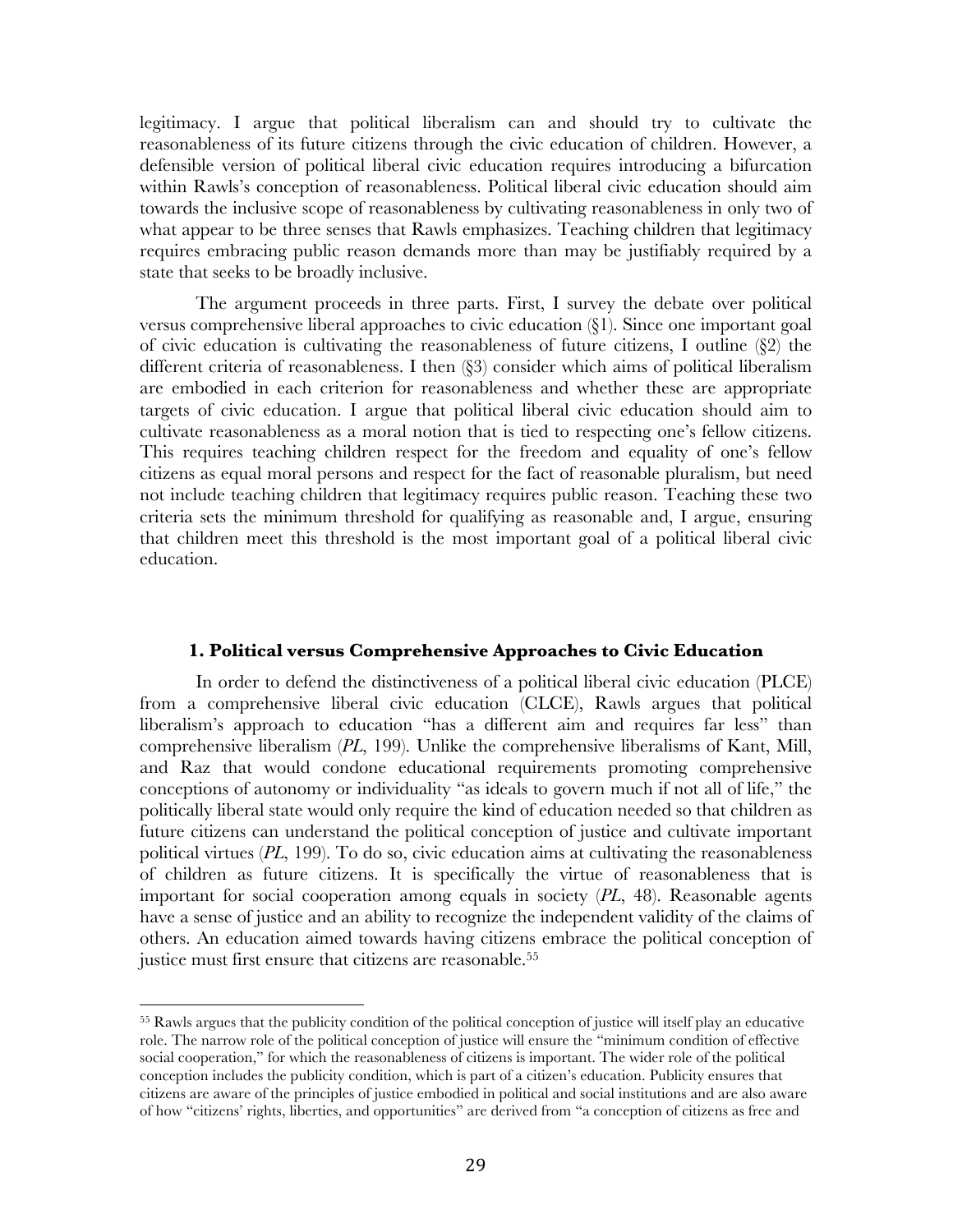The challenge Rawls raises to his conception of a political liberal civic education is whether "requiring children to understand the political conception in these ways is in effect, though not in intention, to educate them to a comprehensive liberal conception" (*PL*, 199). This objection has become the focal point of the controversy over the differences between a political and comprehensive liberal approach to civic education. The differences between PLCE and CLCE should be manifest not only in different intentions, but should be sufficiently distinguished in the effects of civic education.

Rawls thinks PLCE can meet this challenge showing that political liberalism is distinct from comprehensive liberalism. He points to the "great differences in both scope and generality between political and comprehensive liberalism" and "hope[s] the exposition of political liberalism in these lectures<sup>56</sup> provides a sufficient reply to the objection" (*PL*, 200). However, a number of philosophers and political theorists remain unconvinced that *Political Liberalism* contained a sufficient reply.

Common responses fall into three broad categories. First, some argue that when we examine civic education, the distinction between political and comprehensive liberalism *collapses*—Rawls fails to sufficiently distinguish the political liberal approach to civic education from comprehensive liberalism (Gutmann 1995; Callan 1996, 1997). Gutmann and Callan both argue that the educational implications of political liberalism converge with the educational implications of comprehensive liberalism insofar as civic education is intended to cultivate the reasonableness of future citizens.57 Because the effects of PLCE are no different from CLCE, Rawls's political liberalism "is really a disguised instance of comprehensive liberalism" (Callan 1997, 13, 40).<sup>58</sup> According to this line of response, not only did Rawls fail to distinguish PLCE from CLCE in his larger exposition of *Political Liberalism*—the very aim of cultivating reasonableness is precisely why the distinction between PLCE and CLCE collapses. Despite other differences between the systems' methodological aims, there is no difference between comprehensive liberalism and political liberalism when it comes to the education of children.

Second, some defend the distinctiveness of a political liberal approach to education, arguing that PLCE is both *distinctive* and *defensible*. Political liberals who defend the distinctiveness of PLCE follow Rawls in emphasizing the difference in scope by defending the freestanding nature of political justification or the basic structure restriction that teaches only those virtues required for political participation. The aim of these theorists is to expand on Rawls's own, insufficient, remarks and offer a direct reply to the charge that the distinction between PLCE and CLCE collapses. Macedo and Costa focus on political liberalism's freestanding requirement by defending the justificatory neutrality

<sup>&</sup>lt;u> 2002 - Andrea San Andrea San Andrea San Andrea San Andrea San Andrea San Andrea San Andrea San Andrea San An</u> equal" (*PL*, 71). In this chapter, I focus on the cultivation of reasonableness because this is a crucial first step for PLCE and, thus, will be important in a child's civic education.

<sup>56</sup> "These lectures" refers to *Political Liberalism*.

<sup>57</sup> Gutmann (1995) argues that in requiring civic education to encourage mutual respect between citizens, Rawlsian political liberalism converges with comprehensive liberalisms in the effect it has on children. Callan argues that the fault lies in teaching children the burdens of judgment, which serves as a "a powerful constraint on the background culture of liberal politics" (1997, 36) such that the distinction between political and comprehensive liberalism collapses.

<sup>58</sup> Mulhall (1998) also thinks the cultivation of reasonableness involves a comprehensive liberal conception of the person.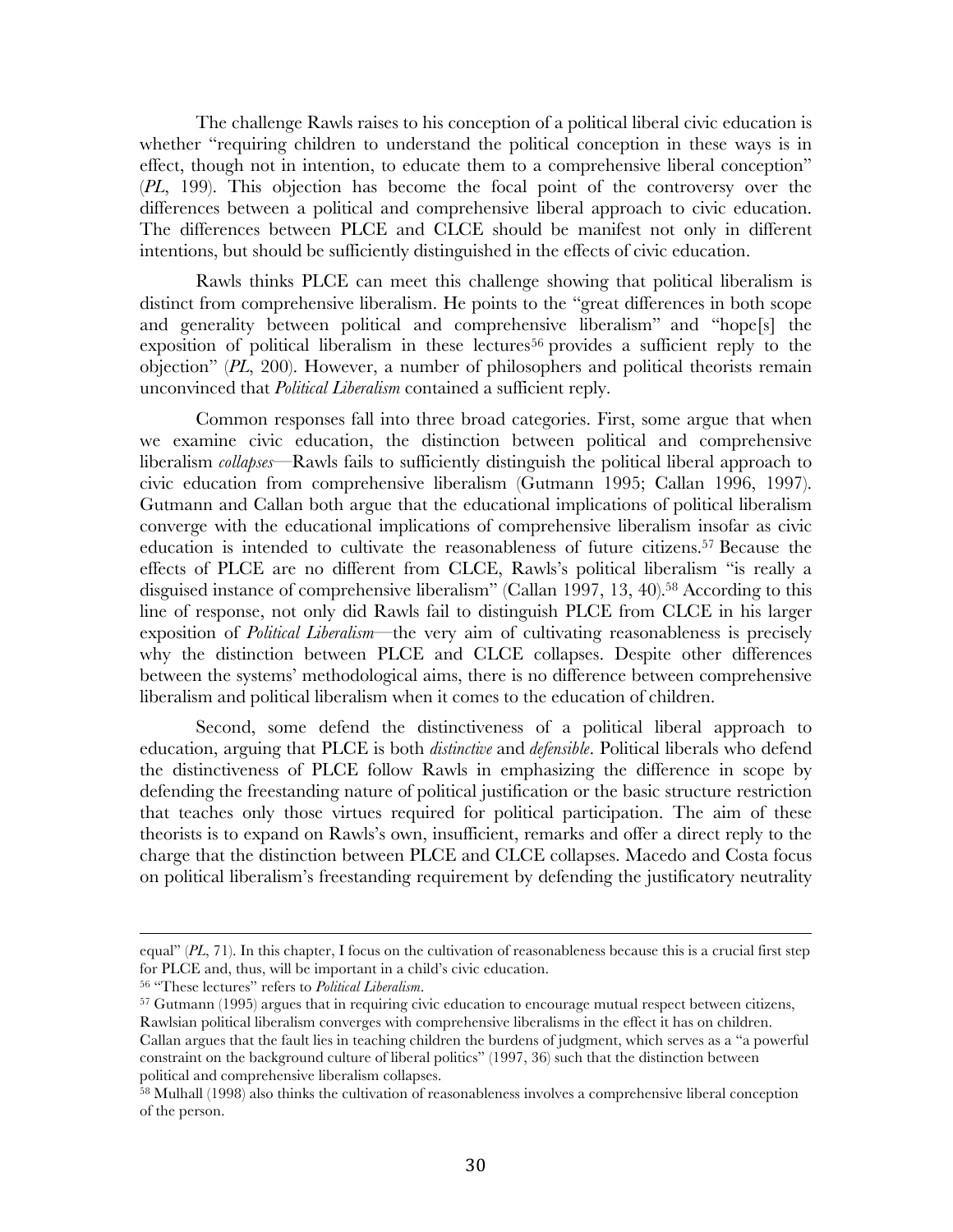of PLCE.59 This line of response defends the distinction in justification between political and comprehensive liberal approaches to education, even while admitting the practical effects of these differences may not be significant. Davis and Neufeld argue that the freestanding component, on its own, is not a persuasive defense of political liberalism's distinctive approach to civic education. Instead, they argue against the "convergence thesis" of Gutmann and Callan by emphasizing "both the basic structure restriction and the freestanding condition" (Davis and Neufeld 2007, 50, original italics removed). There are significant practical differences between teaching children to respect the burdens of judgment and teaching children to embrace comprehensive liberal autonomy because political liberalism restricts its discussions to the basic structure of society and the public political realm (Davis and Neufeld 2007, 62-67). 60

Third, some argue that a politically liberal civic education is indeed *distinctive—but not defensible* because the reasonableness requirement is too permissive of different comprehensive conceptions of the good. Some feminists have objected that by tolerating a wide variety of comprehensive doctrines as reasonable, political liberalism erodes tools for securing equality between the sexes (Okin 1994, 2004; Exdell 1994; Baehr 1996; Yurako 1995, 2003). <sup>61</sup> A central concern of these feminists is the basic structure restriction. As long as citizens are reasonable when engaged in public political debate, their nonpublic views are of no concern to political liberals. As Okin, Exdell, Baehr, and Yurako argue, many traditional religious practices in the private sphere undermine women's equality, and thus including such religions as reasonable shows that political liberalism is indefensible without significant revision (Okin 1994, 2004; Exdell 1994; Baehr 1996). 62 Following a similar argument, that reasonableness is too permissive of different comprehensive doctrines to be defensible, Fowler has argued that because reasonableness

<sup>59</sup> Macedo emphasizes the freestanding component by showing that despite teaching civic virtues, politically liberal civic education remains neutral between reasonable comprehensive doctrines because they can be "publically justified independently of religious and comprehensive claims" (Macedo 1995, 477; See also Macedo 2000). Furthermore, this is the only form of neutrality we should expect. Claims to more "substantive" neutrality or fairness are "more apparent than real" (Macedo 1995, 484). However, the reasonableness component places important restrictions on the kinds of diversity permitted and hence Macedo defends "political liberalism with spine" (Macedo 1995, 470). Costa follows Macedo in defending the justificatory neutrality of politically liberal civic education. She can agree with Callan that the cultivation of political virtues "will necessarily have a deep effect on citizens' character" insofar as it requires the cultivation of reasonableness and in this sense a politically liberal civic education is not minimal. However, it is still distinctly political because a politically liberal civic education is publicly justifiable (Costa 2004, 7-9). See also Costa's extended discussion of the educational implications of Rawls's theory of justice in Costa 2011.

 $60$  Costa also emphasizes the importance of teaching children the burdens of judgment in order to cultivate

reasonableness (2009 and 2011, 67-68, 103-104). 61 Watson and Hartley (2010) have defended Rawls from this charge, arguing that the reciprocity condition of reasonableness is restrictive enough to prohibit views that subordinate women to men. Okin has also argued that a robust form of civic education could counteract the problematic effects of comprehensive doctrines learned outside of the political realm (1994, 32); but note that the more robust the civic education is, the harder it will be to distinguish from comprehensive liberalism.

<sup>&</sup>lt;sup>62</sup> Yuracko argues that due to the lax understanding of reasonableness, political liberalism should be rejected in favor of a feminist perfectionism (Yuracko 1995, 2003). Lloyd (1994), De Wijze (2000), and Nussbaum (2003) defend political liberalism from the feminist critique on the basis of this split between what should be accepted for political justice and what can be permitted in nonpolitical realms. However, the response has not been satisfying to many feminists who continue to doubt the acceptability of the split between one's public and nonpublic practices (see, e.g., Okin's 2004 response to Lloyd and Nussbaum).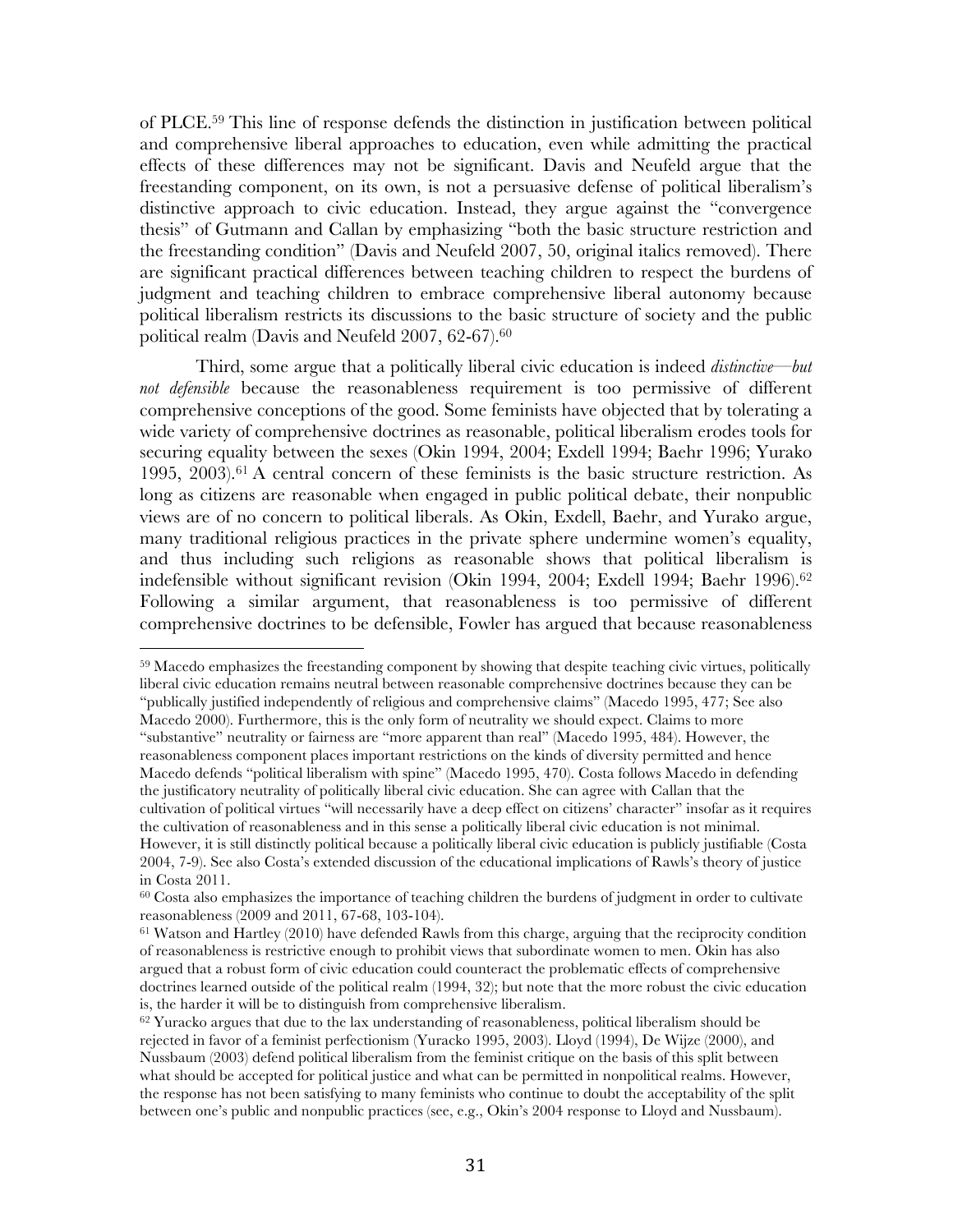is a lax criterion, political liberalism cannot protect children from certain damaging forms of upbringing (Fowler 2010, 368). These are important objections to the adequacy of political liberalism; however, adequately responding to these objections will go beyond the scope of this chapter. In this chapter, I try to show that PLCE is distinctive and more defensible than CLCE as a form of civic education, but do so by arguing for a bifurcation within Rawls's conception of reasonableness. I defend the conception of political liberal civic education that I propose from feminist objections in chapter 4.

All three lines of response agree that a politically liberal civic education requires the cultivation of reasonableness. However, the differences lie in the implications of this requirement and whether, in light of this, political liberalism can be sufficiently distinguished from comprehensive liberalism. In the remainder of the chapter, I suggest a new way to draw the distinction. This departs from Rawls in significant ways, since I think much of the confusion lies in the divergent implications of embracing the different components of reasonableness. I will show that political liberalism has a distinctive approach to civic education; however, I argue that a defensible version of PLCE requires introducing a bifurcation within Rawls's conception of reasonableness.

## **2. The Criteria for Reasonableness**

A political liberal civic education should be designed to cultivate the reasonableness of children as future citizens. However, Rawls uses the qualification of reasonableness for at least two different aims: (1) setting a broadly inclusive scope of the type of pluralism that should be respected in the political conception of justice and (2) determining whether citizens' arguments about political justice have appropriately used public reason in order to meet the standards of political liberal legitimacy. I will argue that Rawls's aim of making reasonableness broadly inclusive for political purposes requires a conception of reasonableness that serves as a minimum moral threshold of respect for one's fellow citizens.<sup>63</sup> This is quite distinct from Rawls's use of reasonableness as the standard that delineates the scope of liberal legitimacy. Educating children to become reasonable in all of the ways Rawls outlines requires more than would be justifiable for a broadly inclusive PLCE.

Recall that according to Rawls, reasonableness as a virtue of persons has several components.64 First is a moral requirement of respecting our fellow citizens as free and equal moral persons. <sup>65</sup> Let's call this the *respect criterion* of reasonableness. To be

 $63$  I defend the minimal moral threshold conception of reasonableness in chapter 3.<br> $64$  In Lecture II, Rawls specifies two basic aspects of reasonableness considered as virtues of persons rather than directly defining the concept (*PL*, 48). Herein, I discuss these as three components because I will argue that what Rawls identifies as the second basic aspect has two distinct components that should be bifurcated. Leif Wenar has detailed 5 different aspects of reasonableness for both persons and comprehensive doctrines and argues that only some of these can be met without violating the restrictions Rawls elsewhere places on a political conception of justice (Wenar 1995). For the purposes of this chapter, I am interested in the basic requirements for being a reasonable person, as this is of interest to the question of civic education designed to cultivate the reasonableness of children as future citizens.

 $65$  There will likely be a plurality of ways to interpret free and equal moral respect; however, examining these various approaches goes beyond the scope of this chapter.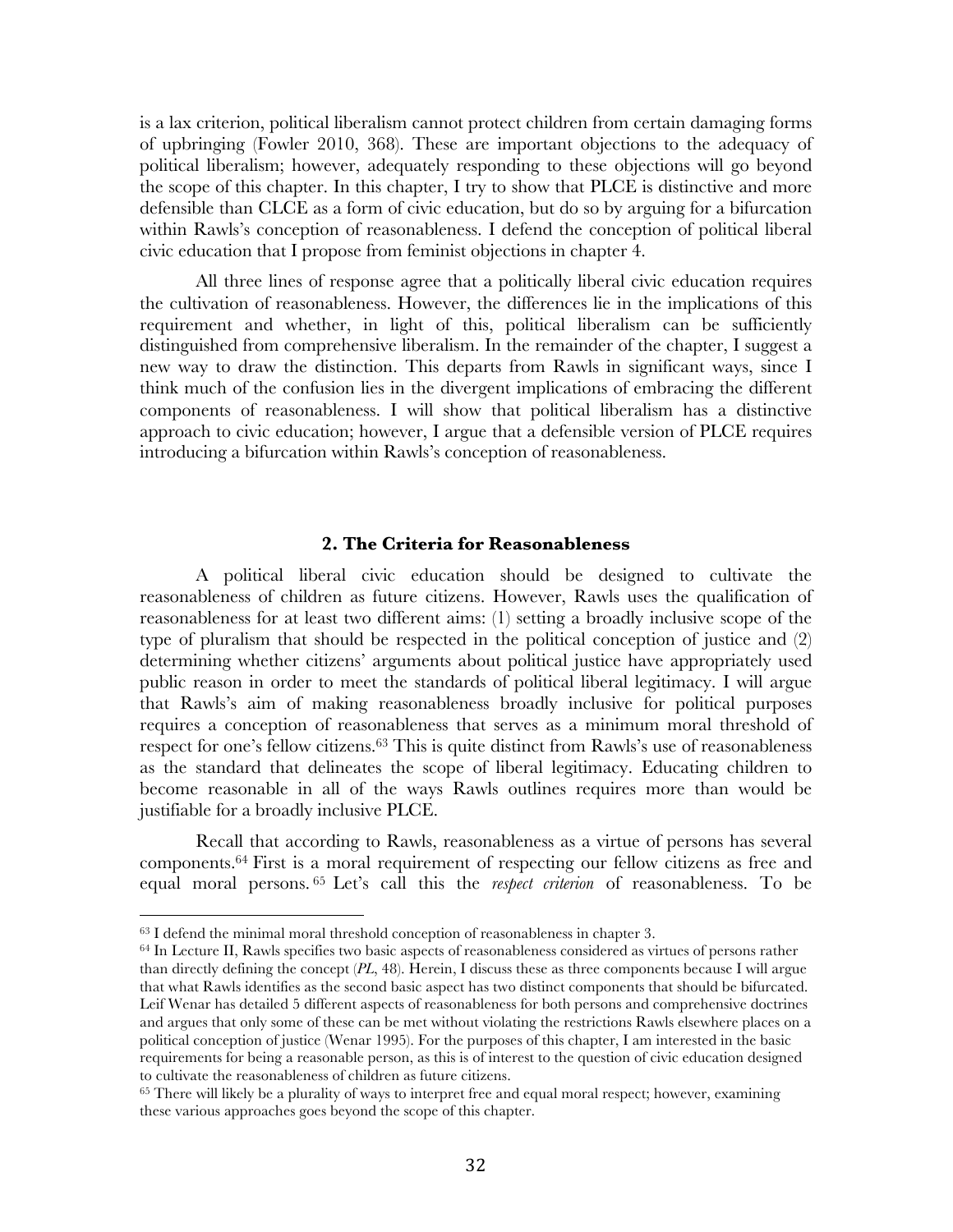reasonable, one must recognize oneself and one's fellow citizens as free and equal citizens who deserve fair terms of cooperation in society. <sup>66</sup> The second basic aspect of reasonableness that Rawls identifies can be understood as a moral requirement of respect for our fellow citizens as free and equal reasoners. What is respected here is not our fellow citizens' moral personhood, but their equal capacity to reason freely about one's conception of the good. This aspect has two parts, which I will number separately for ease of exposition.67 One must:

- (2) recognize the burdens of judgment, which leads to recognizing the fact of reasonable pluralism and
- (3) accept the consequences of this recognition by using public reason when "directing the legitimate exercise of political power" on matters of constitutional essentials and basic justice (*PL*, 54)

The burdens of judgment teach us that conscientious citizens may weigh evidence differently and come to differing, but equally reasonable, conclusions even after a full and free discussion has taken place (*PL*, 58). <sup>68</sup> Thus, recognizing the burdens of judgment leads to the recognition of the fact of reasonable pluralism. Let's call (2) the *burdens of judgment criterion* of reasonableness. Rawls also argues that reasonable persons must accept the "consequences" of this recognition by using public reason when debating matters of basic justice or constitutional essentials. Let's call (3) the *legitimacy criterion* of reasonableness. Accepting that one must use public reason in matters of basic justice in order for political power to be legitimate is a way of demonstrating respect for persons, conceived of as free and equal reasoners, in light of the fact of reasonable pluralism. However, this criterion links the liberal principle of legitimacy to the basic qualification of reasonableness. The liberal principle of legitimacy holds that, "our exercise of political power is proper and hence justifiable only when it is exercised in accordance with a constitution the essentials of which all citizens may reasonably be expected to endorse in the light of principles and ideals acceptable to them as reasonable and rational" (*PL*, 217). I discuss the tight connection between reasonableness and liberal legitimacy in section 3.3 below.

When a political liberal civic education aims to cultivate the reasonableness of children as future citizens, we need to ask which aspects of reasonableness are the appropriate targets of civic education. Which criteria of reasonableness are compatible with the inclusive scope of political liberalism? Which make PLCE too restrictive to remain distinct from CLCE?

<sup>66</sup> See Rawls's discussion of the first basic aspect of reasonableness in *PL*, 49-54. Rawls explains, "persons are reasonable in one basic aspect when, among equals, they are ready to proposed principles and standards as fair terms of cooperation and to abide by them willingly, given the assurance that others will likewise do so" (*PL*, 49). Reasonable persons "desire for its own sake a social world in which they, *as free and equal*, can cooperate with others" on fair terms (*PL*, 50, emphasis added).<br><sup>67</sup> Rawls states, "the second basic aspect" of reasonableness "is the willingness to recognize the burdens of

judgment and to accept their consequences for the use of public reason in directing the legitimate exercise of political power in a constitutional regime" (*PL*, 54).

<sup>68</sup> *PL*, 54-58 describes the burdens of judgment in detail.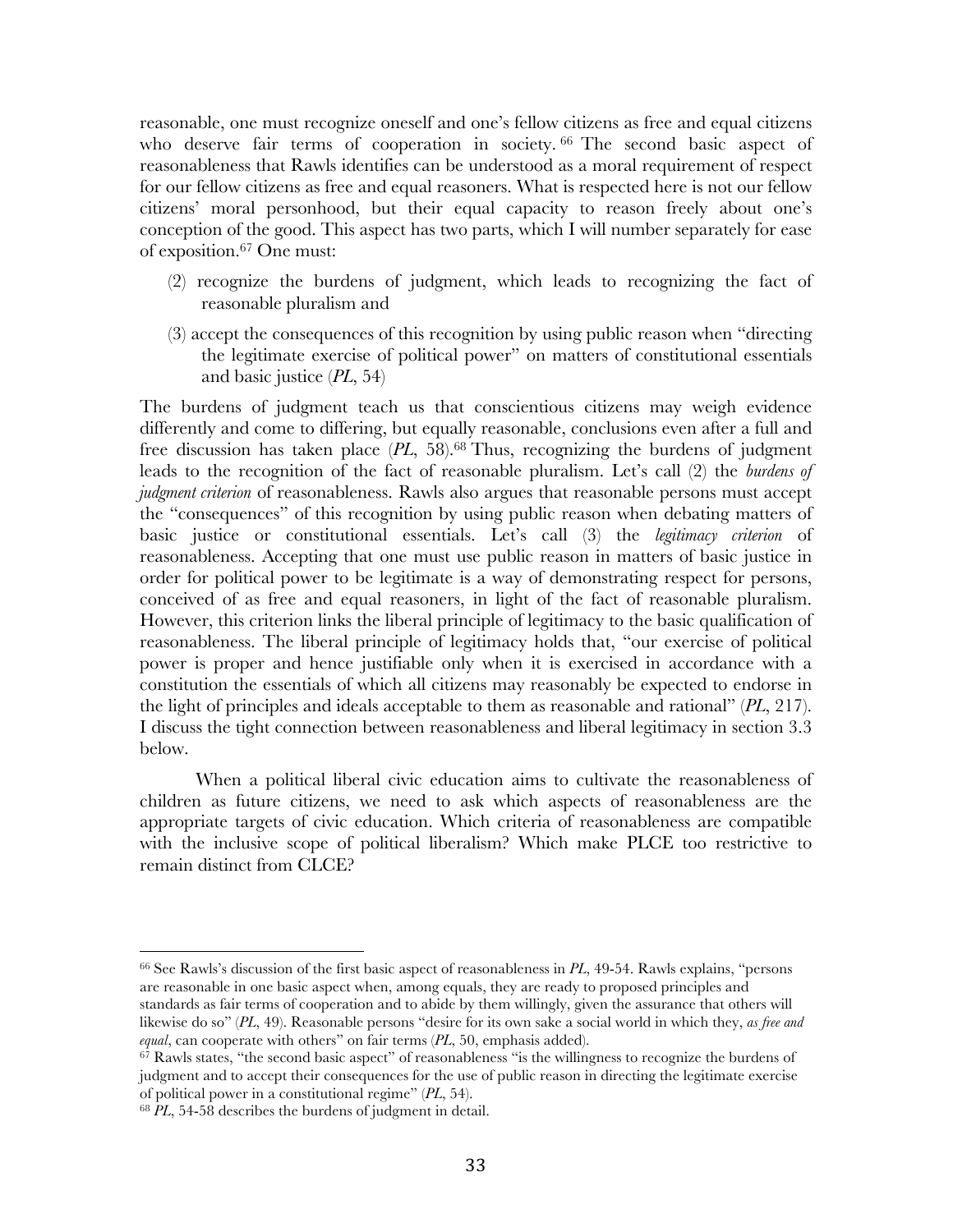### **3. Cultivating Reasonableness in Political Liberal Civic Education**

# **3.1. Inclusive Reasonableness and Civic Education: Cultivating the Respect Criterion**

One aim of the qualification of reasonableness is to include as many people as appropriate within the scope of political liberalism. This is tied to the general motivation that moved Rawls away from the comprehensive liberalism of *A Theory of Justice* towards the more inclusive and pluralistic approach to liberal justice in *Political Liberalism*. Rawls's key insight in *Political Liberalism* was to recognize that "a plurality of reasonable yet incompatible comprehensive doctrines is the normal result of the exercise of human reason within the framework of the free institutions of a constitutional democratic regime" (*PL*, xvi). This inevitable pluralism about morality creates difficulties in establishing a normative basis for a theory of justice. The solution Rawls proposed in *Political Liberalism* is to move away from comprehensive conceptions of justice, which are rooted in the truth of some moral theory, and towards a narrower political conception of justice, which is based on the overlapping consensus of reasonable comprehensive doctrines.

Rawls introduces reasonableness as a qualification intended to define the scope of plurality that political liberalism must address (*PL*, 36). Rawls distinguishes between *reasonable pluralism* and *pluralism as such*, arguing that political liberalism need only accommodate reasonable pluralism (*PL*, 36-37). Reasonableness should be seen as providing "minimal conditions appropriate for the aims of political liberalism" (*PL*, 60n.13). Rawls intends the qualification of reasonableness, in this vein, to be broadly inclusive of a diversity of comprehensive doctrines including "both religious and nonreligious, liberal and nonliberal" (*PL*, xxxviii). Rawls conjectures that most current moral doctrines and religions, except for certain varieties of fundamentalism, could qualify as reasonable (*PL*, 170).

The respect criterion of reasonableness seems to be best suited for Rawls's inclusive understanding of reasonableness. In distinguishing reasonable pluralism from pluralism as such, Rawls emphasizes that reasonable comprehensive doctrines still respect all people as moral equals. As Rawls explains, "all reasonable doctrines affirm … equal basic rights and liberties for all citizens, including liberty of conscience and the freedom of religion" and doctrines that fail to do so are unreasonable (*IPRR*, 482-83). In addition, people are unreasonable if they are unwilling to propose or honor fair terms of cooperation (*PL*, 50).

Teaching children to be reasonable in the inclusive sense tied to the respect criterion is an important goal of a political liberal civic education. Respect for the equal basic rights and liberties of all citizens is a necessary component of being reasonable. Without this basic respect, a conception of justice is morally dubious because it would permit the subordination of certain classes of people to others. Doctrines that subordinate certain races, classes, or genders to others would not qualify as reasonable insofar as they deny that everyone is entitled to basic respect simply in virtue of being moral agents. We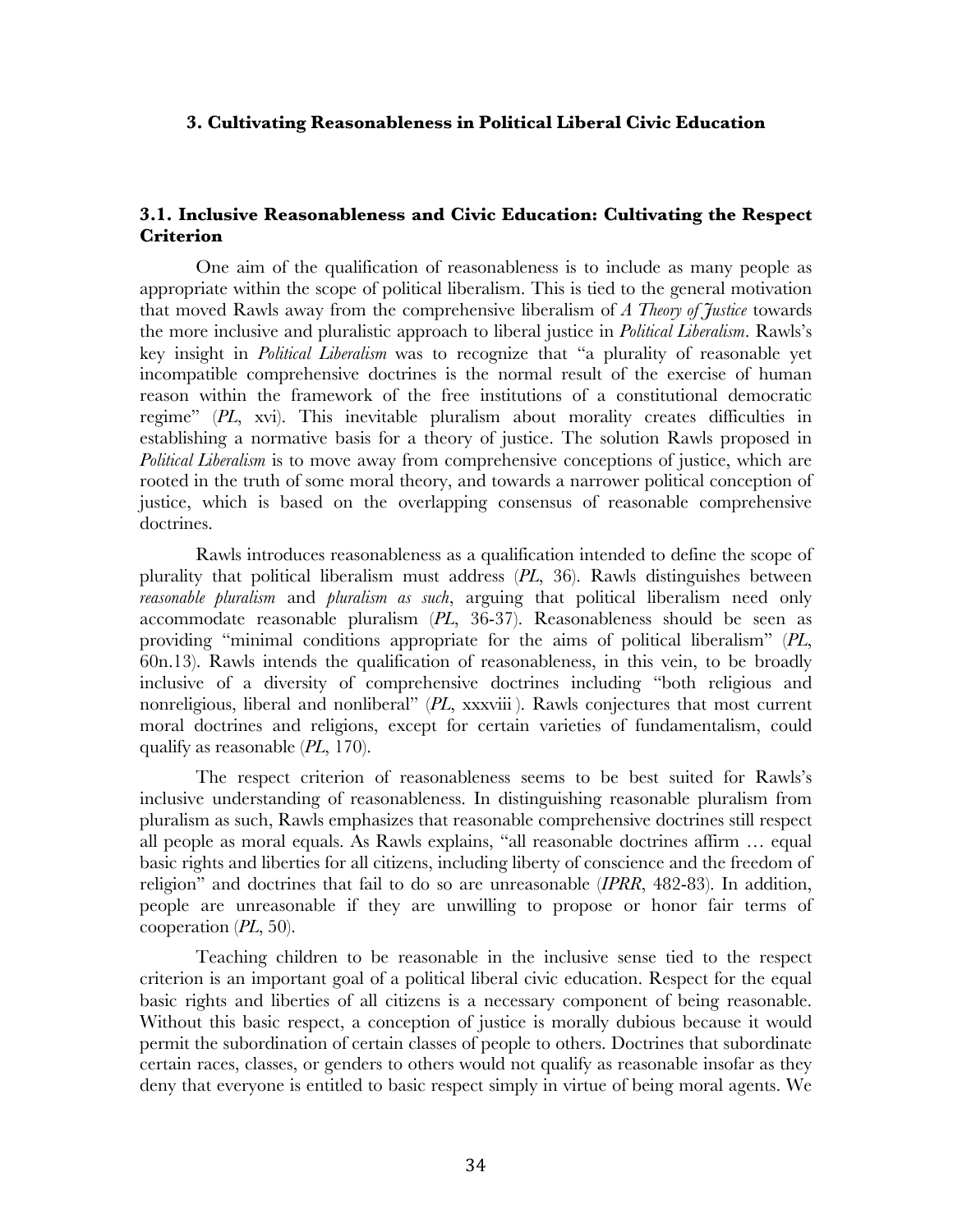need not tolerate Nazis or Ku Klux Klan members who deny the equality of their fellow citizens.69

Political principles should attempt to be fair and treat everyone as free and equal moral persons. A civic education designed to cultivate the respect criterion will emphasize the moral respect for all citizens as free, equal, and deserving of fair terms of cooperation. Since reasonableness sets the boundaries for who should be included within the scope of political liberalism, it should be broadly inclusive of many different comprehensive doctrines. A civic education that emphasizes the respect criterion is well suited for this goal because, despite their differences, many comprehensive moral doctrines include an account of respect for people as free and equal. Those that do not value respect are rightfully excluded from political liberalism as unreasonable citizens. Of course, unreasonable citizens will not suddenly loose their rights and be expelled from society.<sup>70</sup> However, unreasonable objections do not threaten the adequacy of the political conception of justice. Since political liberalism sets its scope as respecting *reasonable* pluralism, the political conception of justice should be able to be endorsed by all reasonable citizens. Political liberalism need not bend justice to accommodate the unreasonable because justice should not be held hostage to views that undermine equal moral respect for persons.

If we focus on respect-reasonableness, we will see why PLCE could remain distinct from CLCE. If all that is required for PLCE is teaching children to respect their fellow citizens as free and equal with oneself, one need not even be a liberal to accept this educational goal—this is the most widely inclusive scope of reasonableness that should be tolerated.<sup>71</sup> A comprehensive liberal education requires far more than teaching that one's fellow citizens should take one's moral status seriously.72

In addition, if the state only requires that civic education meet the respect criterion of reasonableness, there may be more latitude for differential parental choice in education. Ebels-Duggan has recently argued that political liberals should allow reasonable citizens latitude in choosing the worldview in which their own children are educated, as long as this education does not insulate children from other views.73 I think

<sup>69</sup> I also think this criteria shows why certain comprehensive doctrines that subordinate women also fail to be reasonable in the broadest conception of reasonableness. However arguing for this claim is beyond the scope of this chapter.

<sup>70</sup> For more on the rights of unreasonable citizens, see Quong 2004.

 $71$  Note that this would be to deny Gutmann's claim that teaching mutual respect is in effect to teach comprehensive liberalism. But Gutmann's conception of mutual respect is a fairly demanding comprehensive conception of mutual respect. I agree with Davis & Neufeld (2007) that a politically liberal conception of self-respect will be more minimal.

 $72$  This respect criterion of reasonableness is consistent with defenses of political liberalism's distinctiveness that emphasize the freestanding nature of public political justification and with defenses that emphasize the basic structure restriction. Respecting people as free and equal is one of the more stable considered convictions that form the touchstone of Rawls's reflective equilibrium procedure. Further, the basic structure restriction combined with the respect criterion yield a quite broad scope for incorporating comprehensive doctrines that differ on how best to respect people as members of religious organizations as long as the principles of justice protect citizens as free and equal throughout all realms.

<sup>73</sup> Ebels-Duggan 2013. It is worth noting that Ebels-Duggans' example to show that non-neutrality is permissible is that a parent or teacher can expose children to the existence and content of racist views while also teaching children such views are wrong (2013, 46). Distinguishing the respect criterion of reasonableness shows clearly why this example actually concerns exposure to an unreasonable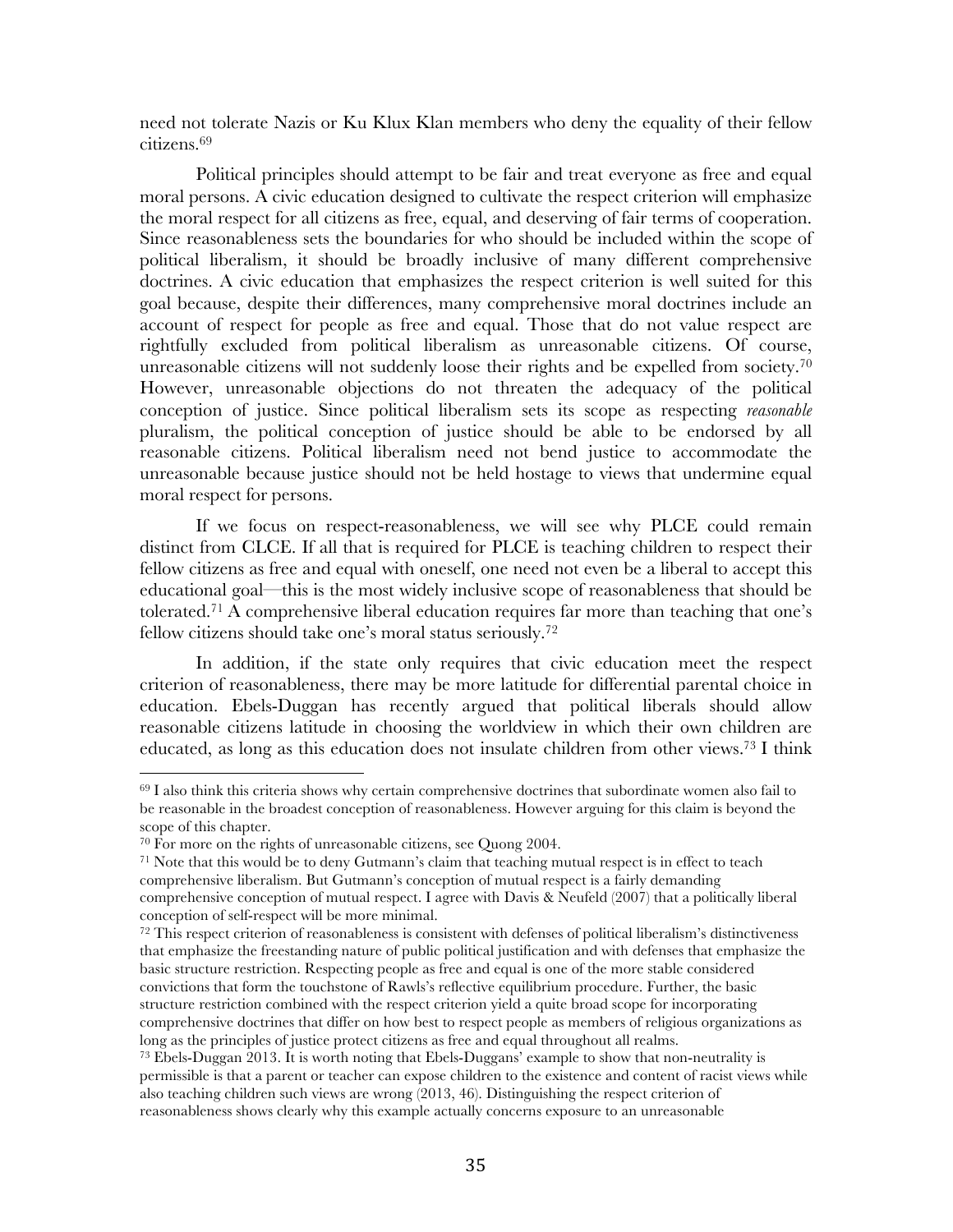the respect criterion of reasonableness could permit wide latitude on this front. In fact, the respect criterion alone is compatible with an education designed to promote the truth of certain comprehensive doctrines.74 For example, religious schools could be a permissible choice for parents, provided that these schools teach children that all people should be respected as free and equal moral persons and that the terms governing our shared political life should be fair to all, including those who embrace different comprehensive doctrines. This shows that there may be many ways to satisfy the requirement that children learn the respect criterion of reasonableness—including education into comprehensive doctrines that seem quite distant from the larger aim of political liberalism. The important requirement is teaching children to respect their fellow citizens as free and equal, but there are many different ways of meeting this goal. As long as children are taught to respect themselves and all other citizens as free and equal moral persons, their education has met a minimum moral threshold for reasonableness.

Furthermore, justifying intervention to support the respect criterion of reasonableness lends itself to the widest source of support. Families cannot be permitted to inculcate children with beliefs or practices that undermine their ability to respect themselves or others as free and equal citizens. As Rawls, explains, political principles "guarantee the basic rights and liberties, and the freedom and opportunities, of all [members of the family]. … The family as a part of the basic structure cannot violate these freedoms" (*IPRR*, 469). The need to respect the freedom and equality of all is one of our firmly established convictions in contemporary society. An overlapping consensus on this conviction should be able to be supported by any comprehensive doctrine that can be counted as reasonable for the purpose of political justice.75

In summary, a civic education designed to teach children to respect themselves and their fellow citizens as free and equal will be widely inclusive. Few of the moral and religious doctrines in society would find reason to reject a civic education designed to promote reasonableness is this sense. Thus, political liberal civic education promoting the respect criterion of reasonableness will not collapse into comprehensive liberal education. Many moral and religious doctrines could be included on this basis, including those that may reject liberalism.76

<u> 2002 - Andrea San Andrea San Andrea San Andrea San Andrea San Andrea San Andrea San Andrea San Andrea San An</u>

comprehensive doctrine. The racist doctrines are unreasonable because they do not respect all people as free and equal moral persons. Thus, this case may not compellingly show that all such instances of exposing children to other views while teaching them the truth of one's own view is a permissible practice for political liberalism. However, the respect criterion alone will not settle this issue.

<sup>74</sup> It is important to emphasize that teaching the respect criterion could be *compatible* with an education promoting the truth of a comprehensive doctrine and *not* that teaching the truth of a comprehensive doctrine is *required* for this purpose. Below, I will argue that teaching the respect criterion is not *sufficient* for political liberal civic education, teaching the burdens of judgment is also required.

<sup>75</sup> Here I use overlapping consensus at a different stage than Rawls does in his defense of *Political Liberalism*, which follows a similar strategy as Quong (2011), 161-191. However I am using this for illustrative purposes to show the wide consensus on respecting people as free and equal.

<sup>76</sup> Liberalism includes more than simply a respect for freedom and equality of persons. Liberalism often also includes a commitment to the moral priority of individuals over the group and, as a political theory, typically focuses on how states should treat individuals in light of these other commitments.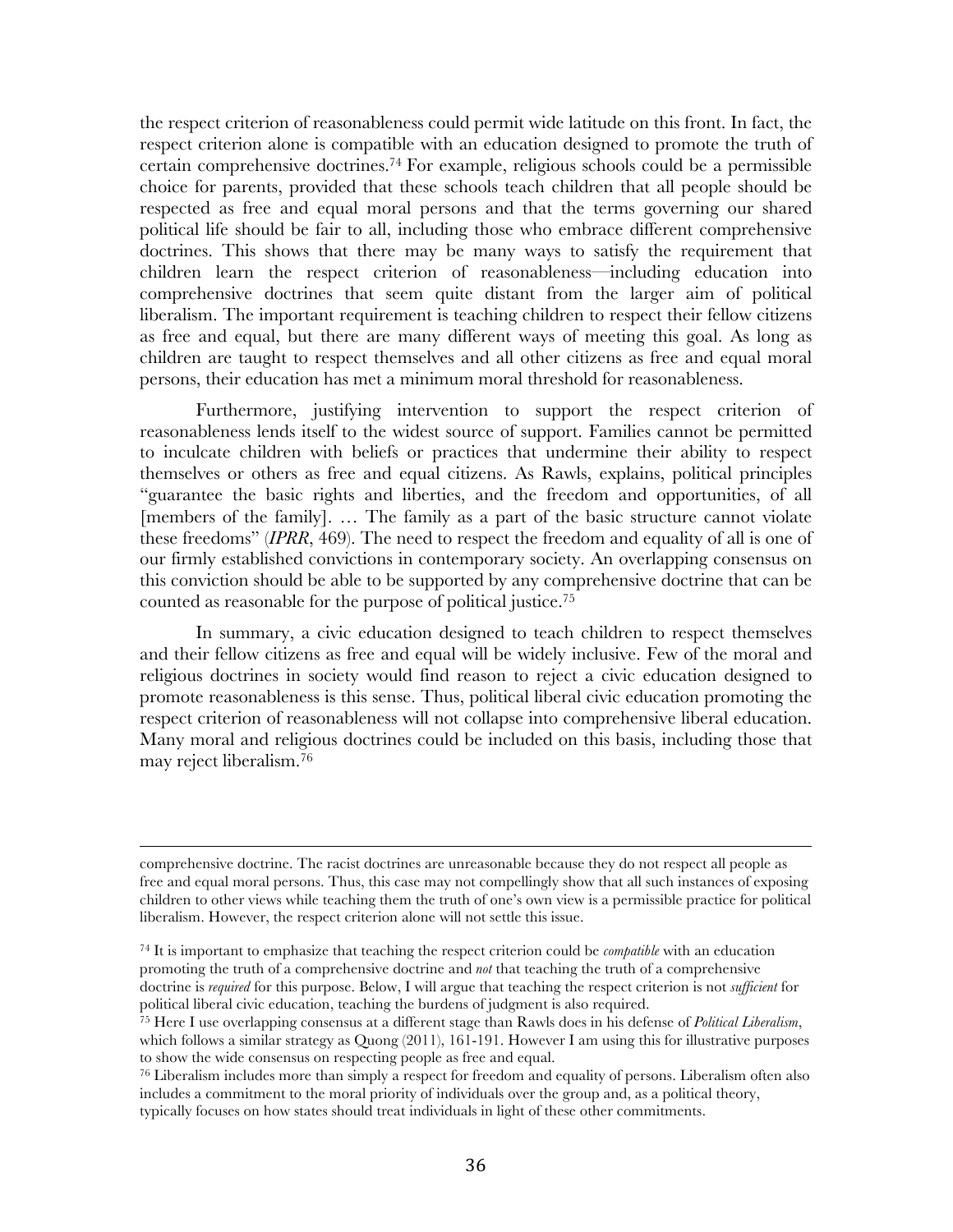# **3.2. Inclusive Reasonableness and Civic Education: Teaching the Burdens of Judgment**

One might object that simply requiring the state to cultivate the respect criterion of reasonableness is not a distinctively *political liberal* civic education. After all, I have suggested one need not even be a liberal to embrace the respect criterion of reasonableness. For civic education to be distinctive to political liberalism it requires more than simply teaching the respect criterion. The respect criterion is an important minimum threshold for distinguishing between reasonable and unreasonable comprehensive doctrines, but political liberalism also requires respect for the fact of reasonable pluralism. To learn the difference between pluralism as such and reasonable pluralism, children must learn to recognize that people who hold differing comprehensive doctrines are nevertheless capable of being reasonable. This requires that children learn the burdens of judgment. A civic education that teaches children the respect criterion and the burdens of judgment criterion will be distinctive to political liberalism while maintaining the broadly inclusive scope of reasonableness.

The burdens of judgment are crucial to one's ability to recognize that one's fellow citizens who hold different comprehensive doctrines to one's own are nevertheless reasonable insofar as they embrace the respect criterion. Recall that the burdens of judgment identify the sources of disagreement between reasonable persons. Rawls lists six of the "more obvious sources" of reasonable disagreement: complexity of the evidence, disagreements about the relative weight of relevant considerations, the indeterminacy of political concepts, the ways our experience shapes our understanding and weighing of moral and political values, that there are different kinds of normative considerations on both sides of an issue, and finally, the fact that not every moral and political value can be realized in social institutions (*PL*, 56-57).

Rawls's enumeration of the sources of reasonable disagreement have been widely contested, with commentators arguing that many of these sources are, themselves, reasonably contestable. Callan draws on this controversy to argue that PLCE collapses into CLCE (Callan, 1997). Thus, including the burdens of judgment in PLCE may seem inappropriately restrictive. However, regardless of Rawls's own list, I think the essential point behind teaching the burdens of judgment to children is not subject to similar contestation. Focusing on the motivation Rawls is trying to capture in his discussion of the burdens of judgment helps us see why including the burdens of judgment criterion in PLCE does not threaten collapse into CLCE.

The key point behind learning the burdens of judgment is understanding that those with whom one disagrees can nevertheless be reasonable. Rawls explicitly defines reasonable disagreement as "disagreement between reasonable persons: that is, between persons who have realized their two moral powers to a degree sufficient to be free and equal citizens in a constitutional regime, and who have an enduring desire to honor fair terms of cooperation and to be fully cooperating members" (*PL*, 55). The reasonableness of persons is defined in terms of their acceptance of the respect criterion—political principles should be fair terms of cooperation among free and equal citizens.77 The

<sup>77</sup> I set aside discussion of the two moral powers and full cooperation, as these are the ways Rawls defines persons for the purposes of political liberalism. He defines a person as someone who can be a "fully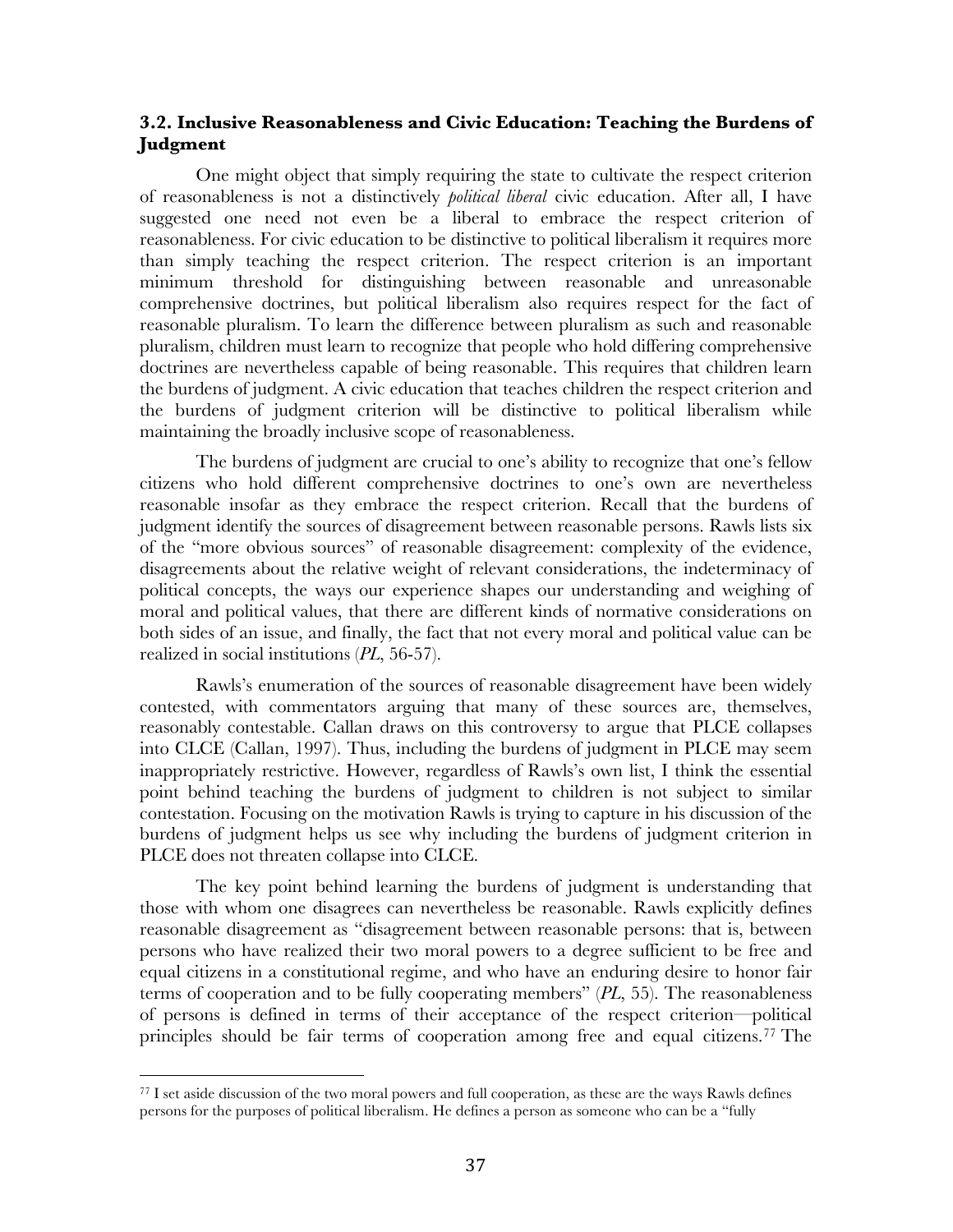burdens of judgment essentially show that reasonable pluralism is possible. It is possible for people who respect each other as moral equals to nevertheless embrace quite different moral and religious doctrines. To recognize the fact of reasonable pluralism, one must therefore learn that one's fellow citizens who hold different comprehensive doctrines can disagree with you—and that disagreement does not mean that they are either unintelligent or immoral.78

Understood in this way, teaching children the burdens of judgment is essential to respecting one's fellow citizens as not only free and equal moral persons, but also as free and equal reasoners. Differences in beliefs need not impugn the intelligence of one of the parties. We should respect that other people have reasons for their beliefs, even if we disagree. As equals, we should respect one another's freedom to make important choices for oneself and to reason according to one's own lights. We must respect our fellow citizens' rights to embrace different comprehensive doctrines and make different decisions about how best to pursue the good life. This need not imply a smuggled in commitment to comprehensive liberal autonomy. Rawls considers the freedom of citizens to pursue their chosen conception of the good, provided that it is permissible "within the limits of political justice" (i.e., reasonable), to be a part of the rational autonomy of citizens, which he considers "but an aspect of freedom" (*PL*, 74-75). But rational autonomy is distinct from both full political autonomy and full ethical autonomy.79 In Rawls's terms, full ethical autonomy corresponds to the kind of autonomy promoted in comprehensive liberalism. Protecting citizens' freedom to embrace different comprehensive doctrines and pursue what one embraces as valuable does not limit the range of comprehensive doctrines one can embrace.<sup>80</sup> It is perfectly permissible to embrace the doctrine of one's family or community. In fact, those who reject the importance of liberal autonomy could still embrace this right to live according to one's preferred comprehensive doctrine because this right protects the right of those who reject comprehensive liberal autonomy to pursue other shared values. What is protected is the freedom of individuals to pursue varying conceptions of the good, provided that these conceptions respect all people as free and equal moral persons.

How should PLCE teach children that disagreement need not imply stupidity or immorality? One way to do so is to examine the reasons behind different comprehensive doctrines. Children could be taught some of the basic reasoning behind different major world religions and moral theories, in particular how each contains an account of moral respect for people as free and equal. $81$  This could be presented neutrally, without any commitment to ranking the different theories, as it should be in state run schools. Or, if

<u> 1989 - Johann Barnett, fransk politik (d. 1989)</u>

cooperating member of society over a complete life" and "we ascribe to them the two moral powers … namely, a capacity for a sense of justice and a capacity for a conception of the good" (*PL*, 18-19).<br><sup>78</sup> Rawls contrasts reasonable disagreement with unreasonable disagreement. The sources of unreasonable

disagreement include being immoral, selfish, prejudiced, irrational, or simply "not very bright" (*PL*, 55 and 58).

<sup>79</sup> See *PL*, 72-81 for Rawls's discussion of the contrast between rational, political, and ethical autonomy.

<sup>80</sup> The limitation on comprehensive doctrines comes from meeting the respect criterion of reasonableness. <sup>81</sup> I believe there are at least consistent interpretations of all major world religions that include a conception of respect for persons as free and equal. Of course, there are also interpretations that would not meet the respect criterion. With Rawls, I think fundamentalists probably are not reasonable. Likewise, justifications of slavery (regardless of historical attempts to justify slavery by drawing on religious sources) are not reasonable.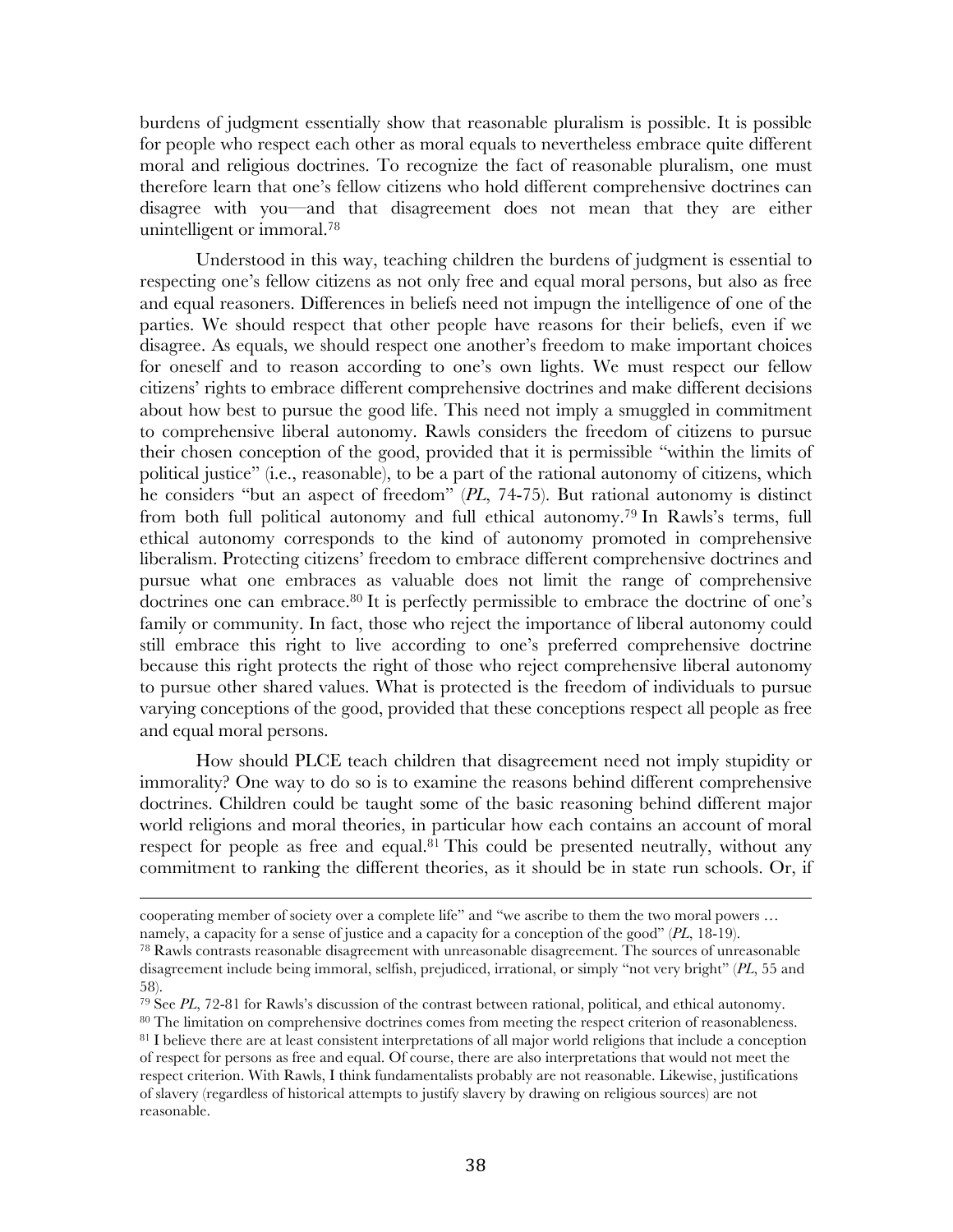parents preferred a religious education, neutrality need not be required. One good example of non-neutrality that nevertheless meets the requirements of PLCE is a Catholic school education. Typically, such schooling includes required religion courses. However, religion courses are not simply indoctrination of the Catholic faith. They also include exposure to a wide variety of religions and moral theories even though there is an underlying presumption that Catholicism is the true religion. To me, it seems as if such an education meets the requirements for PLCE even though, since the school is not run by the state, Catholicism is presented as true. Students still learn that other faiths and moral theories are reasonable, and that different moral and religious doctrines still embrace the freedom and equality of all.<sup>82</sup>

# **3.3. Restrictive Reasonableness and Civic Education: The Legitimacy Criterion**

In addition to using reasonableness to delineate the scope of reasonable pluralism, Rawls also uses the qualification of reasonableness in a more restricted sense that is tied to the legitimacy of political principles. In this section, I will argue that the use of reasonableness for liberal legitimacy is tied to a different part of the political liberal project and, for the purposes of PLCE, should not be bundled with the other two criteria of reasonableness.

The third criterion of reasonableness holds that one accepts the consequences of the burdens of judgment by using public reason in directing the legitimate exercise of political power. Failure to use public reason constitutes a failure to offer a legitimate justification of coercive power and, for Rawls, appears to be a failure to accept "the consequences" of the burdens of judgment. Note the similarities between the liberal principle of legitimacy and the legitimacy criterion of reasonableness. According to Rawls, the "second basic aspect of reasonableness" is "the willingness to recognize the burdens of judgment and to accept their consequences for the use of public reason in directing the legitimate exercise of political power in a constitutional regime" (*PL*, 54). I think accepting the burdens of judgment can be separated from accepting the use of public reason.83 I have called the latter the legitimacy criterion of reasonableness because of its resemblance to the liberal principle of legitimacy. Recall that the liberal principle of legitimacy holds that, "our exercise of political power is proper and hence justifiable only when it is exercised in accordance with a constitution the essentials of which all citizens

<sup>82</sup> History, literature, and philosophy are also subjects that could expose children to the burdens of judgment and the fact of reasonable pluralism. By learning the many ways in which beliefs change over time and vary according to our culture and circumstance, children can start to learn that differences in beliefs are expected given the diversity of people's experiences. Likewise, reading the classics of literature exposes children to alternate ways of living by people who have clear reasons for their actions, aim to live a good life, and, often, a desire to be moral. The disagreements between philosophers in any era are another good source of learning that smart people who aim explicitly at discovering what is just or good, nevertheless reasonably disagree with each other. These kinds of disagreements seem to motivate Rawls's initial turn to political liberalism (*PL*, xiii-lx).

<sup>&</sup>lt;sup>83</sup> I defend the bifurcation of Rawls's second basic aspect of reasonableness in Chapter 3. Here, I focus on why the separation is important in the context of civic education.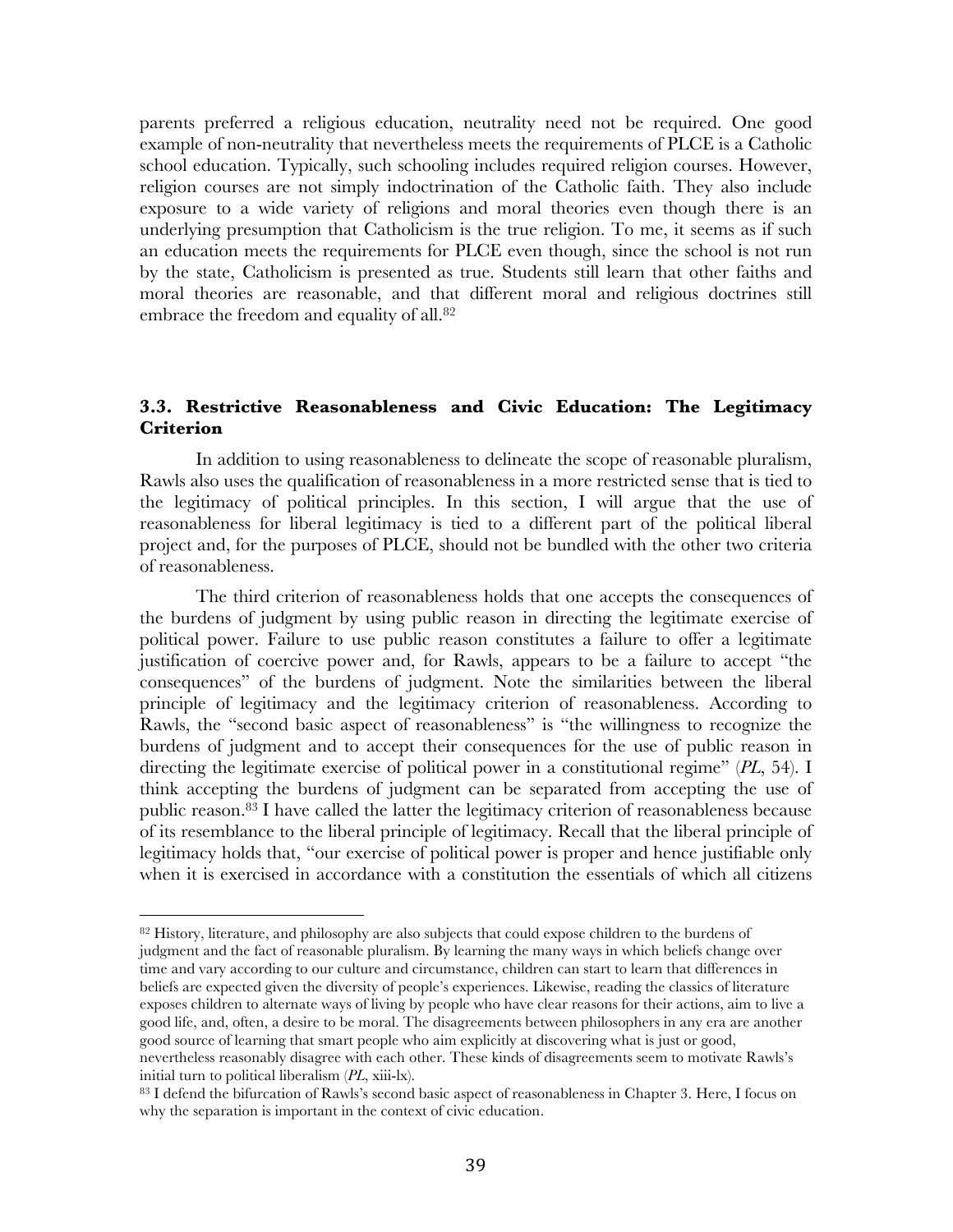may reasonably be expected to endorse in the light of principles and ideals acceptable to them as reasonable and rational" (*PL*, 217). The basic idea is that the only way for political power to be legitimate is for the basic principles and laws governing our political system to be grounded in terms that all reasonable citizens can be expected to endorse as relevant reasons governing the specific actions or laws.

Educating children to embrace the legitimacy criterion of reasonableness requires teaching all children to use public reason when debating matters of basic justice or constitutional essentials. To meet the legitimacy criterion of reasonableness, children would need to be taught that appealing to the whole truth of one's comprehensive doctrine, when that truth is reasonably contestable, is disrespectful and a way of illegitimately imposing one's own comprehensive doctrine on others. Rawls explains that "insistence on the whole truth in politics [is] incompatible with democratic citizenship and the idea of legitimate law" because political legitimacy is "based on the criterion of reciprocity," which holds that the reasons offered must be reasonably acceptable to our fellow reasonable citizens whose comprehensive doctrines may conflict with our own (*IPRR*, 446-47). Note that this is far more restrictive than simply requiring that children respect others as free and equal citizens, part of which requires accepting the idea that people could disagree with someone without being immoral or unintelligent (i.e., embracing only the respect and burdens of judgment criteria). The legitimacy criterion also teaches children that the best way to respect reasonable disagreement in political life is the use of public reason.

However, the liberal principle of legitimacy is a distinctive solution to the question of what could make the coercive power of the government legitimate. It is a substantive conclusion with which many who satisfy the respect criterion of reasonableness could disagree. I think this criterion is far too restrictive if included in PLCE as a necessary criterion for reasonableness. While the liberal principle of legitimacy is arguably the best way to respect reasonable disagreement, it is not the only way. Philosophical anarchists, liberal perfectionists, and libertarians all disagree with political liberalism's solution to the problem of legitimacy. Nevertheless, all agree that people should be respected as free and equal. The differences arise in *how* political power can best respect the freedom and equality of all persons. For example, philosophical anarchists would teach children that there is no such thing as a moral right to be obeyed precisely because it is incompatible with the freedom and equality of all people. This seems like a perfectly acceptable justification of the rejection of legitimate authority and one that is not based on immoral or unintelligent considerations. The anarchist justifies her rejection of legitimate authority by appealing to the very same respect criterion of reasonableness, which holds that citizens should be respected as free and equal moral persons, that lies at the heart of Rawls's conception of reasonable persons.<sup>84</sup> Thus, according to Rawls, the anarchist would qualify in one sense as a reasonable person because she respects the important moral respect threshold for being reasonable. However, using the restrictive sense of reasonableness, defined in terms of the legitimacy criterion—which the anarchist rejects—she would be unreasonable. But note that we are using two different senses of

<sup>&</sup>lt;sup>84</sup> Recall that in explaining reasonable disagreement, Rawls defines reasonable persons by referencing the respect criterion of reasonableness (*PL*, 55).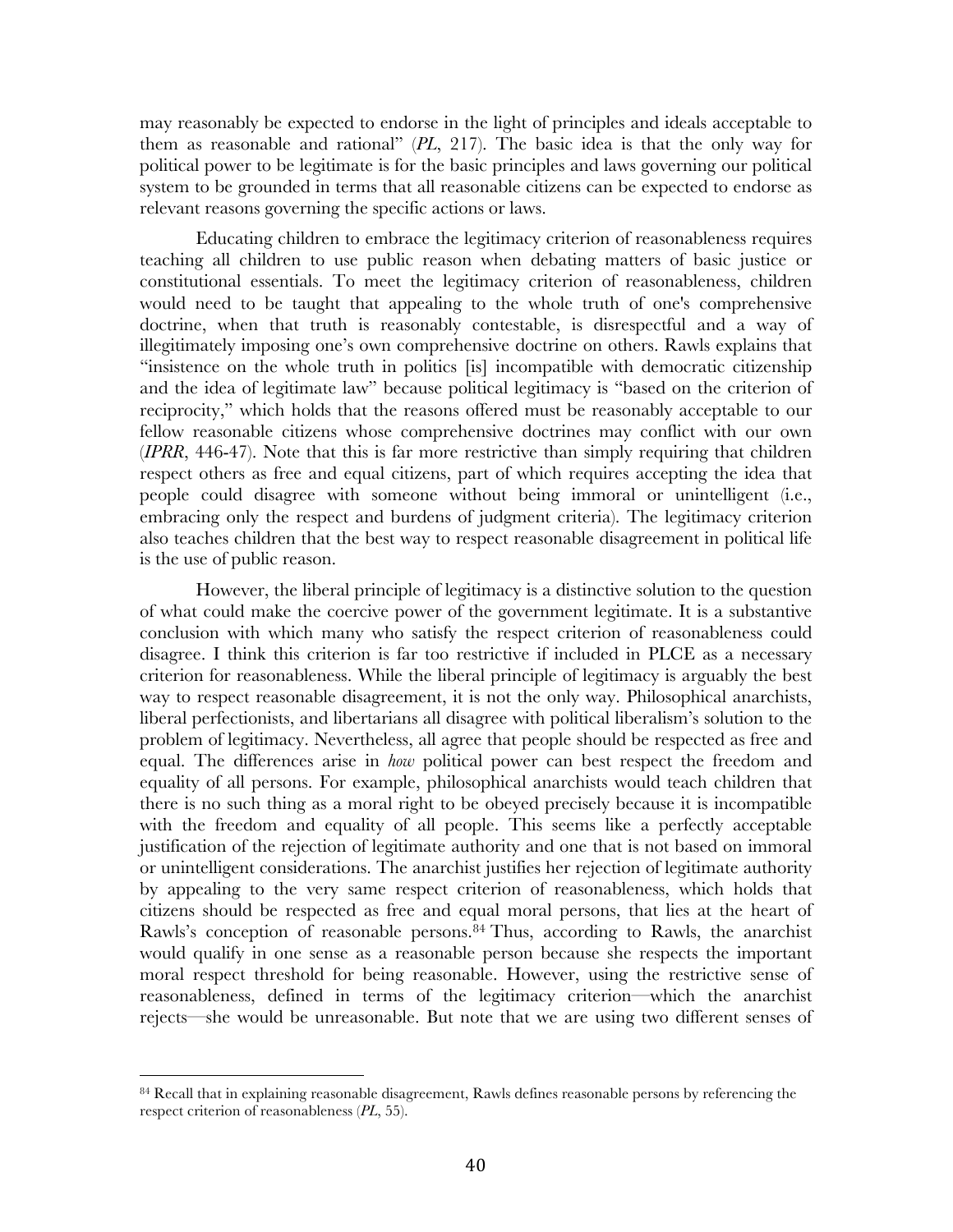reasonableness. The question is whether legitimacy-reasonableness should be included as a necessary component of reasonableness for the purposes of PLCE.

I have argued (in 3.1 and 3.2) that the respect criterion and burdens of judgment criterion are *necessary* components of the moral qualification of reasonableness and should be included in PLCE. I have also argued that these two criteria preserve the inclusive scope of reasonableness that is tied to Rawls's conception of reasonable pluralism. But if the legitimacy criterion is also a necessary component of reasonableness, then reasonableness becomes far more restrictive—only those who embrace Rawls's liberal principle of legitimacy would qualify as reasonable. I do not think that this restrictive conception of reasonableness is appropriate for PLCE.

Civic education that cultivates respect for freedom and equality seems justifiable, even if it has a disproportionate effect on certain comprehensive doctrines. Despite the political liberal's goal of justifying political power in a way that respects deep disagreement between different comprehensive moral doctrines, the political liberal need not tolerate those views that threaten the very conditions of freedom and equality in a society. But I think it is a further step to argue that those who fail to embrace political liberalism's liberal principle of legitimacy pose the same kind of threat to society. Provided that people embrace the respect criterion of reasonableness, they have recognized the moral status of their fellow citizens as free and equal. However, there are many different ways that political theories justify or reject the legitimacy of coercive power, including many which also embrace the moral freedom and equality of citizens. As such, justifying the inclusion of the legitimacy criterion as a necessary component of reasonableness in civic education becomes far more difficult. Remember, the challenge for Rawls is to demonstrate that the disproportionate effects on comprehensive doctrines that have difficulty surviving under political liberalism are justifiable. The justification seems far more straightforward if all that is required in order to cultivate reasonableness in children is a civic education designed to teach respect for the freedom and equality of all people and that disagreement does not mean our opponents are immoral fools. The justification for teaching children one answer to how coercive power could be legitimate seems like a much taller order. It may very well be defensible, but it is a far more restrictive understanding of reasonableness. Thus, the legitimacy criterion should not be a required component of PLCE.

If, in order to be reasonable, children should learn to embrace a particular solution to the problem of legitimacy, a political liberal civic education would be as demanding as a comprehensive liberal civic education. This would succumb to the worry Rawls articulated at the outset—that a political liberal civic education would be *in effect if not in intention* to educate children for comprehensive liberalism (*PL*, 199). Even if the justifications for these two forms of education diverge, as Macedo and Costa have emphasized, the practical results would be similarly restrictive (Macedo 1995; Costa 2004). 85

<sup>85</sup> What I have called the legitimacy criterion has not been the focus of arguments about civic education.

But Rawls's second aspect of reasonableness, taken as a whole to include the recognition of the burdens of judgment and their consequences, have lead many to conclude that political and comprehensive liberalism converge.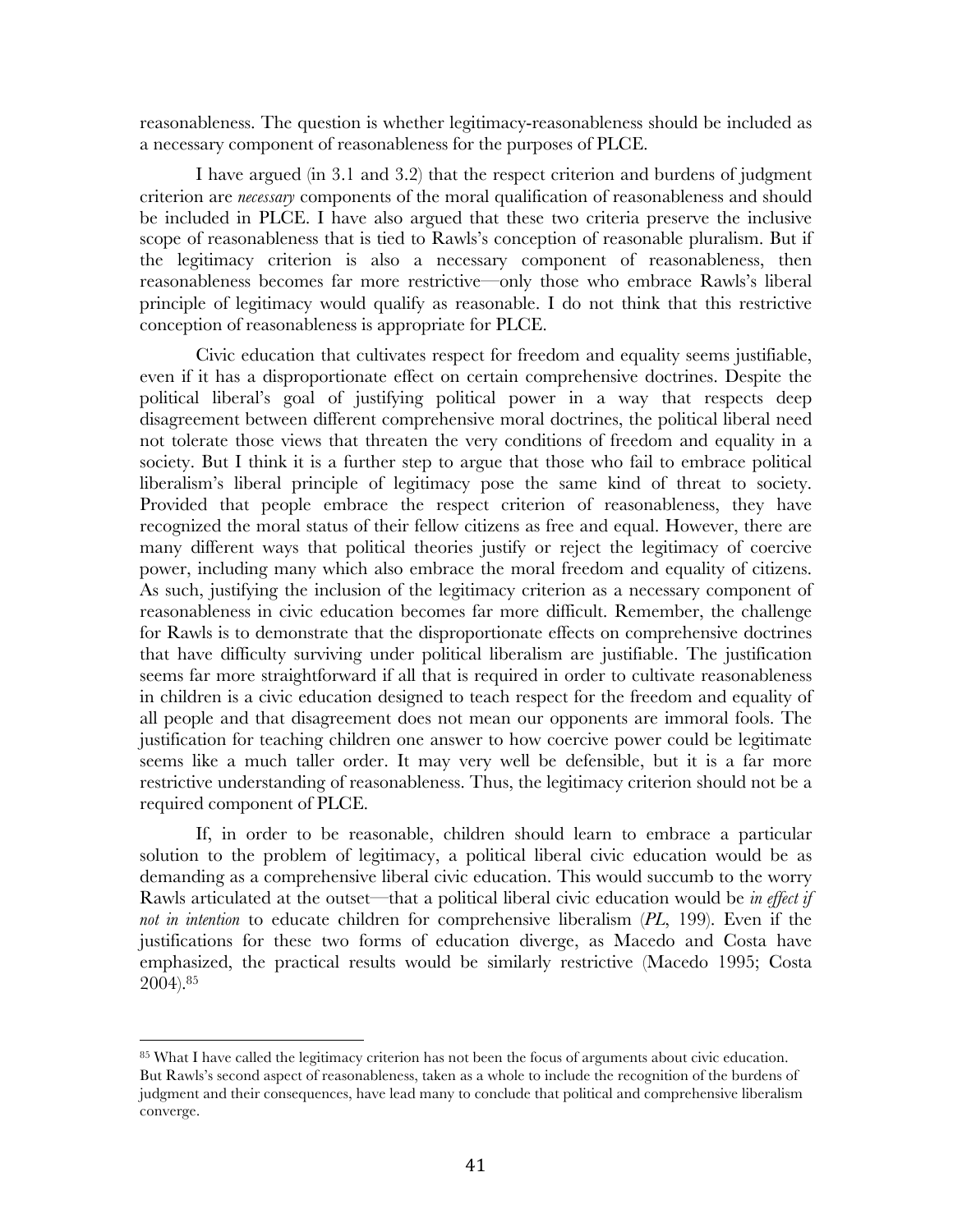Furthermore, an education designed to teach children the liberal principle of legitimacy as a necessary component of reasonableness seems particularly vulnerable to Brighouse's famous challenge to liberal civic education. Recall that within the family of liberal theories of legitimacy,<sup>86</sup> many require the "free and unmanipulated assent of reasonable citizens" (Brighouse 1998, 726). Brighouse argues that civic education tends to condition and manipulate the assent because civic education is specifically designed to promote "loyalties, habits, and beliefs conducive to" the continued stability of the state (Brighouse 1998, 726). <sup>87</sup> Thus, Brighouse argues, civic education seems to undermine the very conditions for liberal legitimacy.

Brighouse's challenge can be taken to apply to a Rawlsian who requires that civic education promote a particular solution to the problem of legitimacy as a part of educating children to become reasonable citizens. <sup>88</sup> If one is educated from early childhood that there is one clear solution to the question of what, if anything, could make the coercive power of the state legitimate, this may tilt the scale in favor of a citizenry that is less likely to critique the government's coercive use of power. In all liberal theories of legitimacy, the acceptability of the government to citizens is important.<sup>89</sup> However, if education promotes the acceptance of the legitimacy criterion of reasonableness, then the extent to which legitimacy is freely obtained is threatened. Any education that teaches only one acceptable solution to the problem of legitimacy looks worrisome, because there are many competing theories of legitimacy that all claim to be the best way to respect the freedom and equality of citizens, including philosophical anarchism, which rejects the possibility of legitimate authority. Furthermore, including one model of legitimacy in children's civic education is particularly troublesome since civic education is monitored by the very government that seeks to establish its own legitimacy. This could be understood as an instance of the state's coercive use of force to encourage a shared understanding of the best way in which to respect citizens as free and equal.<sup>90</sup>

Education aimed at cultivating only one acceptable approach to establishing the legitimacy of the government demands more than may be justifiably required by a state that seeks to be broadly inclusive. Note the restrictions that accompany the inclusion of the legitimacy criterion of reasonableness in civic education. Only those who embrace Rawls's liberal principle of legitimacy would qualify as reasonable citizens. This would exclude many more citizens as unreasonable. According to Rawls, using public reason when debating matters of basic justice and constitutional essentials is the best way to respect our fellow citizens as free and equal in the context of reasonable pluralism;

<sup>&</sup>lt;sup>86</sup> There are a number of different approaches to liberal legitimacy beyond Rawls's own favored approach articulated in *Political Liberalism*.

<sup>87</sup> Brighouse argued against Galston and Gutmann's proposals for civic education and ultimately concluded that more robust training for autonomy and critical scrutiny could mitigate the worries. Brighouse 1998, 734-736, 739. He argues, "civic education can meet the requirements imposed by legitimacy only if tied to autonomy-facilitating education, which in turn can be justified on independent grounds" (Brighouse 1998, 744).

<sup>88</sup> Callan 2000 responds to Brighouse's challenge but does so in a way that leans heavy towards comprehensive liberalism. Indeed, the distinction between political and comprehensive liberalism is not at stake in Callan's 2000 essay.<br><sup>89</sup> Differences between liberal theories of legitimacy often lie in articulating how this acceptability is

obtained (hypothetical consent, normative consent, explicit voluntary consent, etc.).

<sup>90</sup> This looks suspiciously similar to what, in other contexts, Rawls calls "the fact of oppression" (*PL*, 37).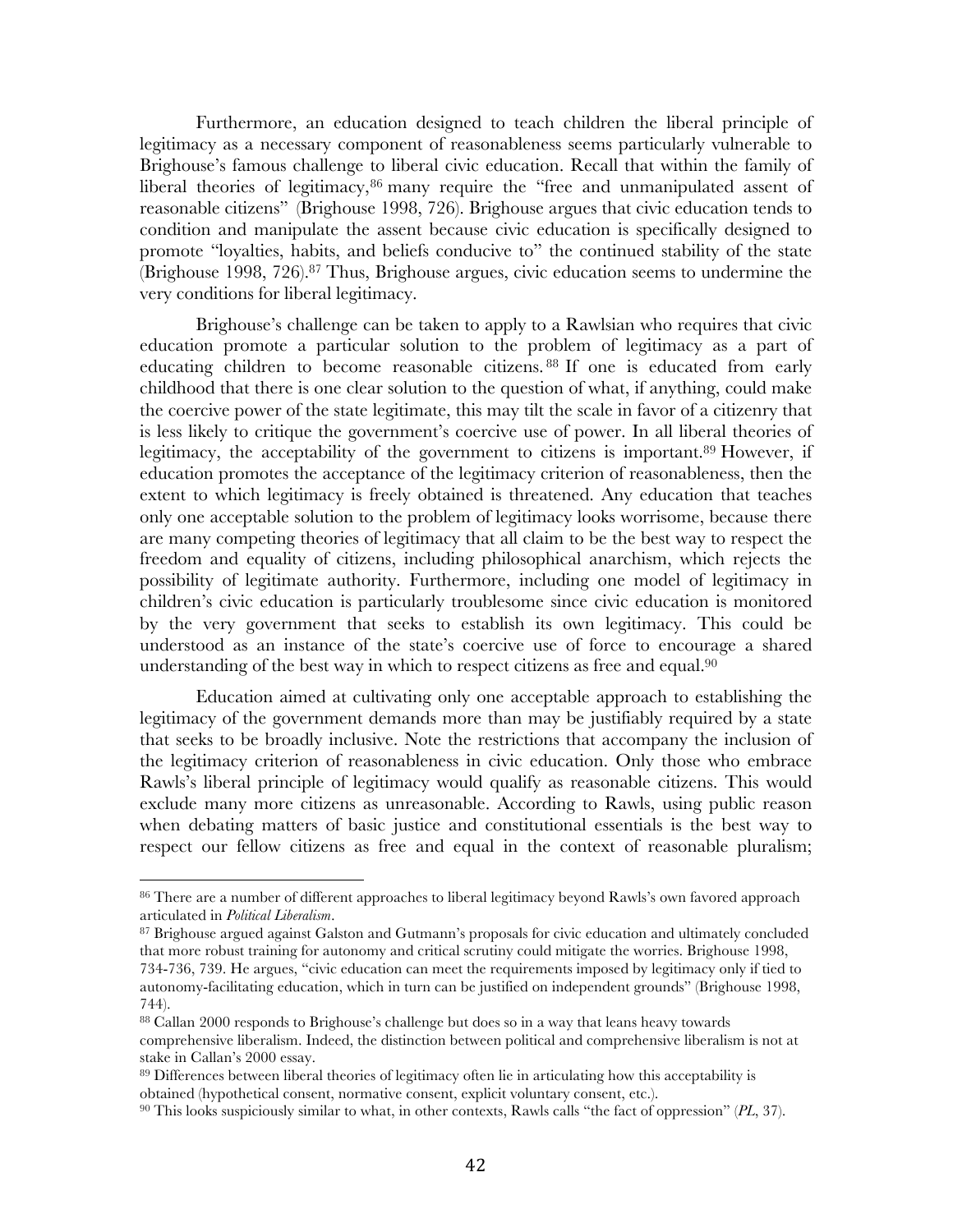however, it is not the only way. It is far too restrictive and, as such, has drawn the most vehement criticisms of Rawlsian reasonableness.

Beyond being restrictive, the legitimacy criterion is indefensible as a component of the civic education of children. Following Brighouse, I worry that some forms of civic education could undermine the legitimacy of a government. In particular, if children are taught that there is only one appropriate response to the fact of reasonable pluralism, this may undermine future political debate about criterion for legitimacy. While debate about legitimacy is not foreclosed by including the legitimacy criterion of reasonableness in the civic education of children—it would be significantly curtailed when compared to civic education that teaches children only the respect and burdens of judgment criteria of reasonableness. If PLCE is modeled after the inclusive conception of reasonableness that does not consider embracing Rawls's liberal principle of legitimacy a necessary component of qualifying as reasonable, this opens the door to an education that presents a variety of theories of legitimacy. Children would learn that there is not only reasonable disagreement about conceptions of the good, but also reasonable disagreement about the best way to respect the freedom and equality of citizens in the context of reasonable pluralism.

In addition, including the legitimacy criterion as a part of PLCE will distract from some of its more significant educational aspirations. Since Rawls's liberal principle of legitimacy is widely contested, even among liberals, including the legitimacy criterion as a necessary part of PLCE could lead many to reject PLCE entirely. In contrast, if PLCE teaches that the first two criteria are the only necessary qualifications to be considered reasonable, this is both widely inclusive and could establish an important basis for securing the rights of all citizens.

Focusing on respect for others as free and equal moral persons as the primary moral qualification to qualify as reasonable highlights the key moral threshold that sets the limits for which disagreements are reasonable and which are unreasonable. If reasonable disagreements are disagreements among reasonable persons, they are disagreements among persons who have met this minimum moral threshold. Beyond this, there are many conceptions of the good that persons will pursue, given freedom of conscience and freedom of thought. Furthermore, as I have suggested in this section, there are also many different political proposals that explicitly aim to respect people's freedom and equality. Teaching children these goals in PLCE could set the stage for a diverse citizenry that, by learning to respect even those with whom one disagrees as reasonable, may be less vulnerable to the extreme group polarization that characterizes contemporary politics in which those who disagree on important matters are deemed immoral or unintelligent.

# **4. Conclusion**

A political liberal civic education should aim towards the inclusive scope of reasonableness by cultivating the respect and burdens of judgment criteria of reasonableness. These two criteria should set the minimum moral threshold for qualifying as reasonable, which is the most important goal of PLCE. If we do this, PLCE will be far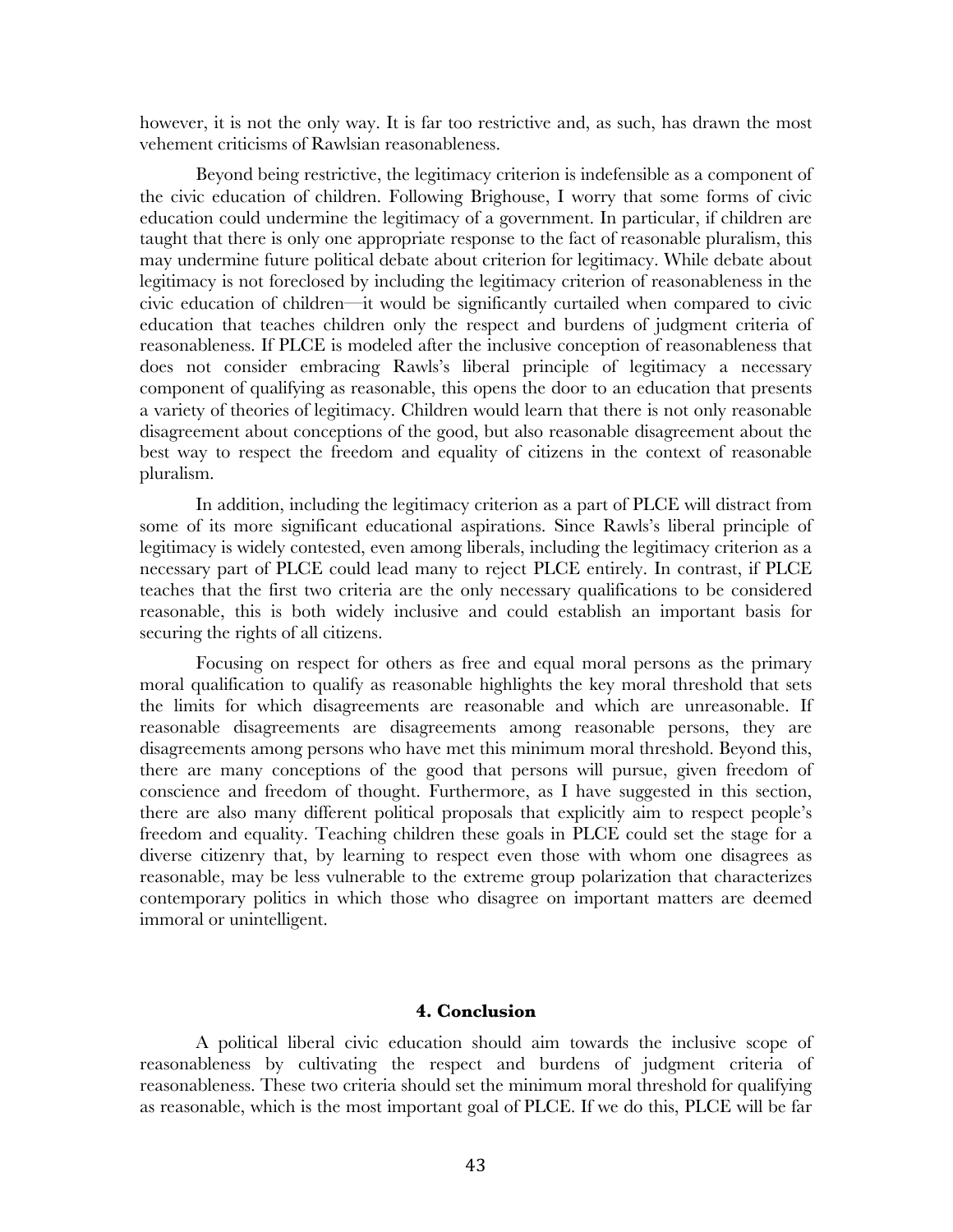more inclusive of a variety of comprehensive doctrines than any comprehensive liberal civic education. In so doing, we could make good on Rawls's claim that PLCE requires far less than CLCE. Nevertheless, this type of civic education would also be distinctive to political liberalism, as teaching children the burdens of judgment teaches them that political justice ought to respect reasonable pluralism among its citizenry. However, if PLCE requires cultivating the more demanding acceptance of the legitimacy criterion of reasonableness, it may risk collapse into comprehensive liberalism—at least in the practical effects. Including the legitimacy criterion in civic education as a component of reasonableness will have the practical effect of making it the case that only political liberals would qualify as reasonable citizens. To preserve a distinctive political liberal civic education, the legitimacy criterion should be bifurcated from the other aspects of reasonableness. Teaching children to embrace a particular approach to liberal legitimacy is not the proper aim of a civic education designed to be broadly inclusive of a wide variety of comprehensive doctrines.<sup>91</sup>

<sup>91</sup> In chapter 4 I return to political liberal civic education and consider how this could support feminist aims.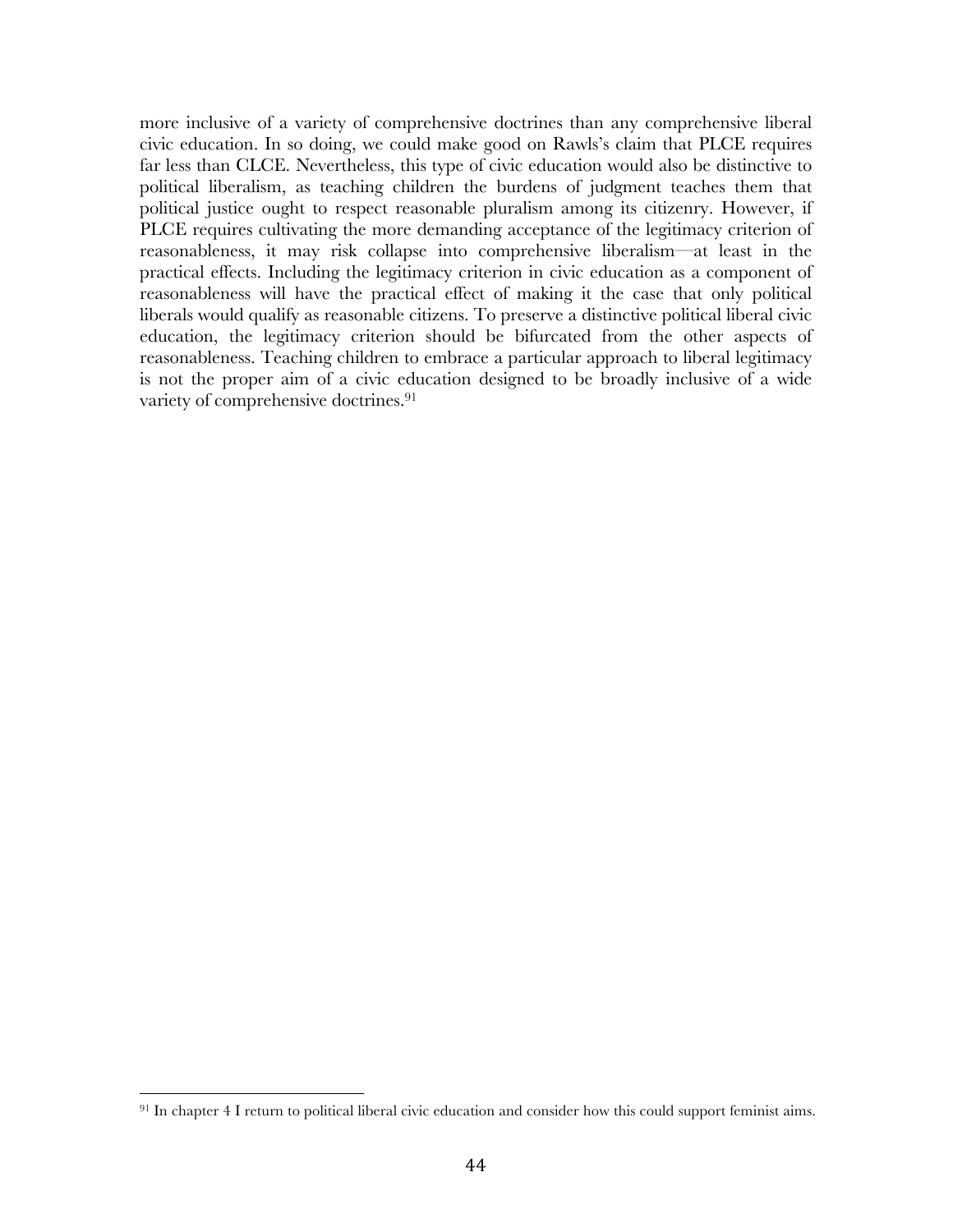## **CHAPTER 3**

## **REASONABLENESS: A MORAL THRESHOLD OF RESPECT**

In the previous chapter, I argued that a defensible political liberal civic education must inculcate only the respect and the burdens of judgment criterion of reasonableness in order to maintain political liberalism's broadly inclusive scope. I suggested that including the legitimacy criterion in civic education makes the qualification of reasonableness too restrictive to be included as a required component of civic education.

In this chapter, I show that the bifurcation is useful for the larger political liberal project. I argue that there is a core moral component of reasonableness, which is tied to toleration and respecting oneself and one's fellow citizens as free and equal. In the next chapter, I will show how identifying reasonableness as a moral threshold is useful for securing feminist aims.

# **1. Why Be Reasonable?**

The qualification of reasonable is used throughout *PL* modifying pluralism, disagreement, persons, and comprehensive doctrines. Reasonable pluralism is the expected outcome of the free exercise of reason under a constitutional democracy and it is contrasted with simply pluralism as such (*PL*, 36). Reasonable disagreement is defined as disagreement among reasonable persons subject to the burdens of judgment (*PL*, 55). Reasonable persons also hold reasonable comprehensive doctrines (*PL*, 59). What is the purpose of identifying someone (or some view) as reasonable? Why is this valuable within political liberalism?

I will argue that *reasonable* is best understood as a fundamental moral qualification within political liberalism. Its purpose is to recognize the minimal threshold that qualifies a person as moral, thereby setting the permissible range of pluralism accommodated by political liberalism. Political liberalism seeks the basis for a just and stable society among free and equal persons in spite of deep disagreement about conceptions of the good, but only among those who are reasonable. Reasonable pluralism should be accommodated and reasonable disagreement should be respected, I argue, precisely because the *reasonableness* signifies that a basic moral threshold has been met. This threshold is a matter of respecting oneself and one's fellow citizens as free and equal moral persons and being willing to engage in fair terms of cooperation in society.

Rawls often extends the term to cover far more than this basic moral qualification, as he links reasonableness tightly with the use of public reason. For Rawls, the best way to respect persons as free and equal in politics is by using reasons that are accessible to all, i.e., public reasons. However, while linked closely with respecting persons as free and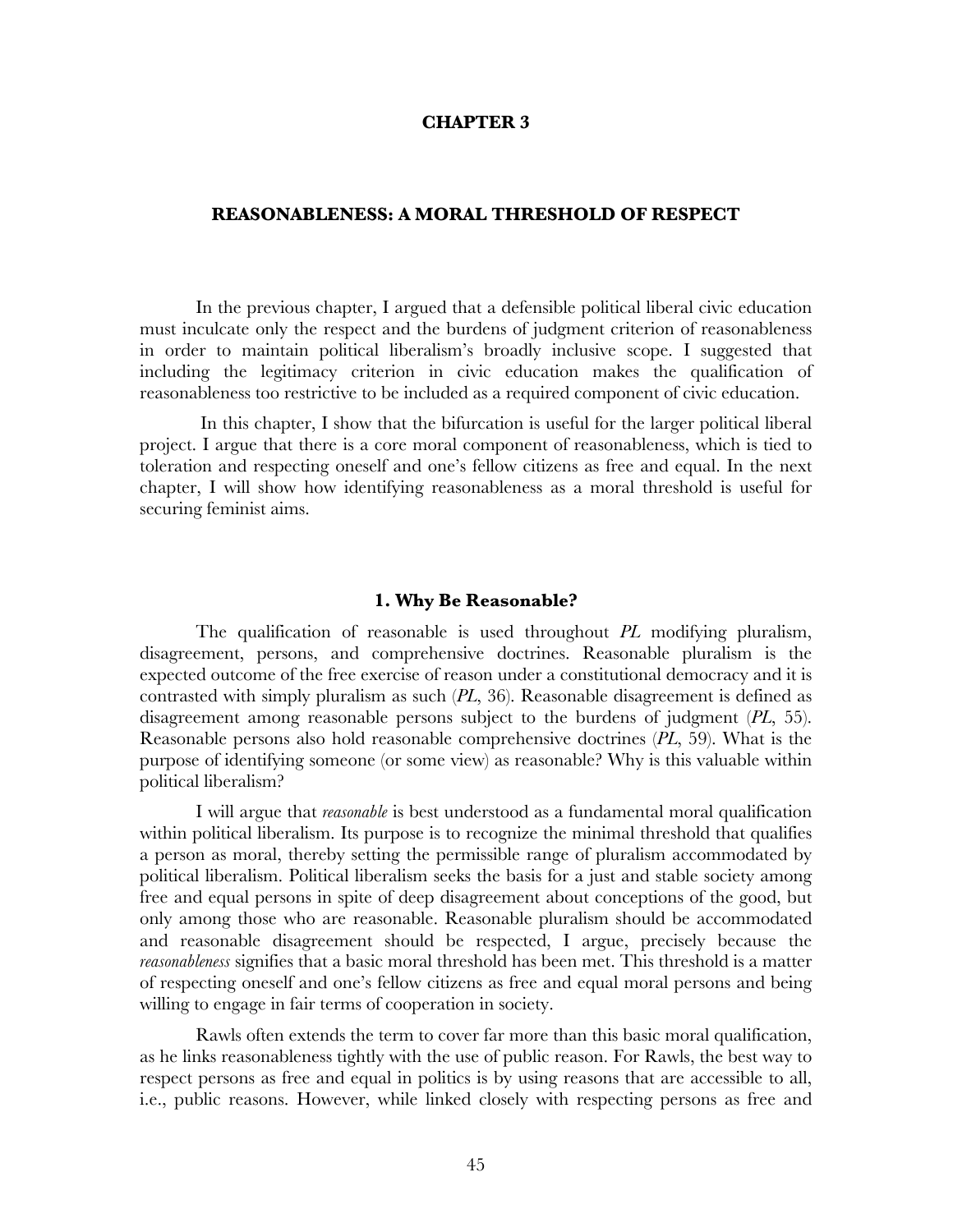equal in the context of reasonable pluralism, the use of public reason is Rawls's solution to securing the legitimacy of coercive power. This is a different matter and builds in far more than simply marking a moral difference between the kinds of pluralism and disagreement that a political conception of justice should tolerate and those that should not be tolerated. Disambiguating the moral qualification of reasonableness from Rawls's principle of legitimacy is important in order to expand political liberalism as a broader framework within which alternate reasonable principles of justice and, I suggest, legitimacy can be debated.

#### **2. Qualifying as Reasonable: A Moral Threshold**

Qualifying as reasonable is linked to both one's acceptance of a political conception of toleration and qualifying as one among those whose views should be tolerated (*PL*, 60ff, *LP*, 16n.8). Toleration requires allowing citizens to pursue their conception of the good without state interference. We tolerate others when we allow them to pursue their conception of the good, even when we strongly disagree with their stated views (*PL*, 190). But the range of views that should be tolerated are only those that qualify as reasonable. Throughout *PL*, Rawls seeks the grounds for toleration in a society characterized by a wide range of disagreement about religion, morality, and the good life. The grounds for toleration are linked to recognizing that those with whom one disagrees are reasonable because they have met some minimal moral threshold (*PL*, 58-62).

In this section, I argue that the fundamental purpose of identifying some person as reasonable is to recognize that a minimal moral threshold has been met such that the person in question should be tolerated within political liberalism. Reasonableness involves having recognition respect for oneself and one's fellow citizens as free and equal moral persons. Separating this core qualification of moral respect for others also helps to disambiguate Rawls's otherwise seemingly circular uses reasonableness in his discussion of reasonable disagreement, definition of reasonable pluralism, and violating the norms of public reason. It also helps make clear the scope of political liberalism's principle of toleration.

# **2.1. Reasonableness and the Virtue of Fair Cooperation**

The distinction between simple pluralism and reasonable pluralism lies at the heart of political liberalism. Rawls seeks the grounds for toleration in the context of reasonable pluralism, which he views as the inevitable outcome of human reason in conditions of freedom (*PL*, xxx, 3ff, 36ff). Rawls explains that reasonable pluralism is distinguished from pluralism as such in virtue of the moral qualifications that make differences reasonable. The fact of pluralism is expected given "peoples' various interests and their tendency to focus on narrow points of view" (*PL*, 36). By contrast, reasonable pluralism "is not simply the upshot of self- and class interests, or of peoples' understandable tendency to view the political world from a limited standpoint" (*PL*, 37).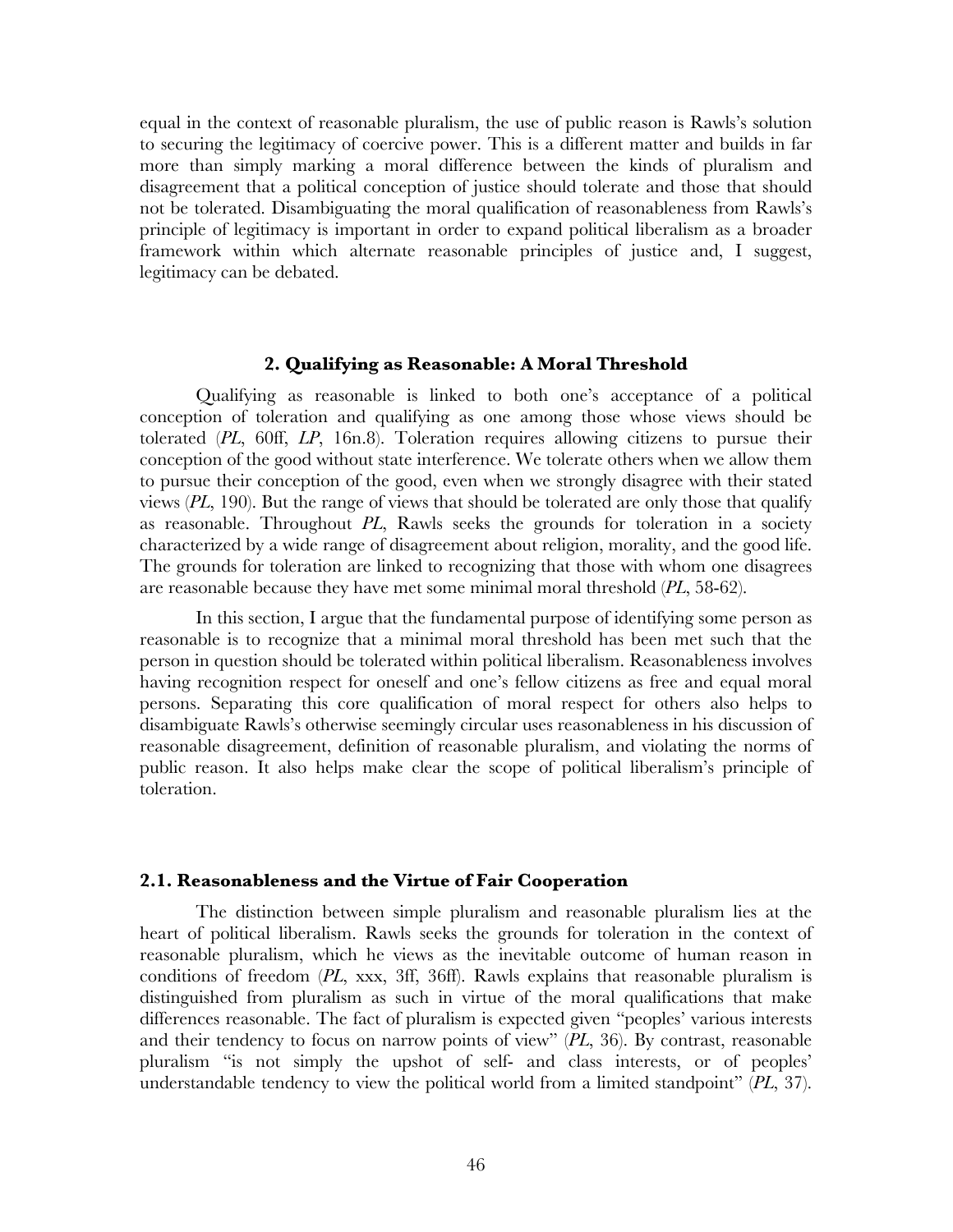This implies that the *reasonableness* of the pluralism includes a willingness to engage in cooperation on a normative and not merely pragmatic basis.92

At its most basic, Rawls contrasts the reasonable with the rational. As rational agents, we seek our own rational advantage, prioritizing which ends we adopt and figuring out the most effective means to reach those ends (*PL*, 50-51). Rationality also involves balancing one's final ends with one's overall plan of life. As such, it is connected with the moral power of having a conception of the good (PL, 52), which is "the capacity to form, to revise, and rationally to pursue a conception of one's rational advantage or good" (*PL*, 19).93

By contrast, the reasonable is fundamentally other-directed and connected with our ability to cooperate with others in society. Reasonableness captures the part of morality associated with fair terms of cooperation (*PL*, 51). Rawls explains, "it is by the reasonable that we enter as equals the public world of others and stand ready to propose, or to accept, as the case may be, fair terms of cooperation with them" (*PL*, 53). Reasonableness is connected to the capacity for a sense of justice (*PL*, 52), which is one's ability "to understand, to apply, and to act from the political conception of justice which characterizes the fair terms of social cooperation" (*PL*, 19).

According to Rawls, the rational and the reasonable are distinct but complementary ideas. One cannot be derived from the other (*PL*, 52). He explains, "as complementary ideas, neither the reasonable nor the rational can stand without the other. Merely reasonable agents would have no ends of their own they wanted to advance by fair cooperation; merely rational agents lack a sense of justice and fail to recognize the independent validity of the claims of others" (*PL*, 52). It is in virtue of their reasonableness that persons recognize the validity of the moral claims of others and is thus tied to our ability to cooperate in society. Since reasonableness is fundamentally about cooperation, to be practiced, it requires reliance on others to reciprocate. However, Rawls notes that even if reciprocal social arrangements are not possible in a given society, "the reasonable always binds *in foro interno*" (*PL*, 54). In this, Rawls identifies reasonableness as a basic moral requirement binding on one's conscience at all times even if its public expression is not feasible in a given social context.

Because reasonableness is a moral capacity to cooperate with others and recognize the validity of their claims, I think this notion can be thought of as a form of recognition respect for the moral status of our fellow citizens. I turn to recognition respect next.

 $92$  This is related to Rawls's overall project that seeks to find a normative basis for cooperation in society in spite of deep disagreement about morality and religion. He explains, "a political conception of justice is a normative and moral conception" (*PL*, xxxix) as is the conception of the person as free and equal citizen upon which the political conception is based (*PL*, 18n.20, see also *RH*, 384).

<sup>93</sup> Rawls highlights the fact that while rationality involves pursuing the interests of a self, it is broader than being self-interested in the usual sense of the term. Rational agents' interests could include interests for other people, communities, places, and nations. And rational agents could choose ends that are directed at benefiting others, rather than themselves (*PL*, 51).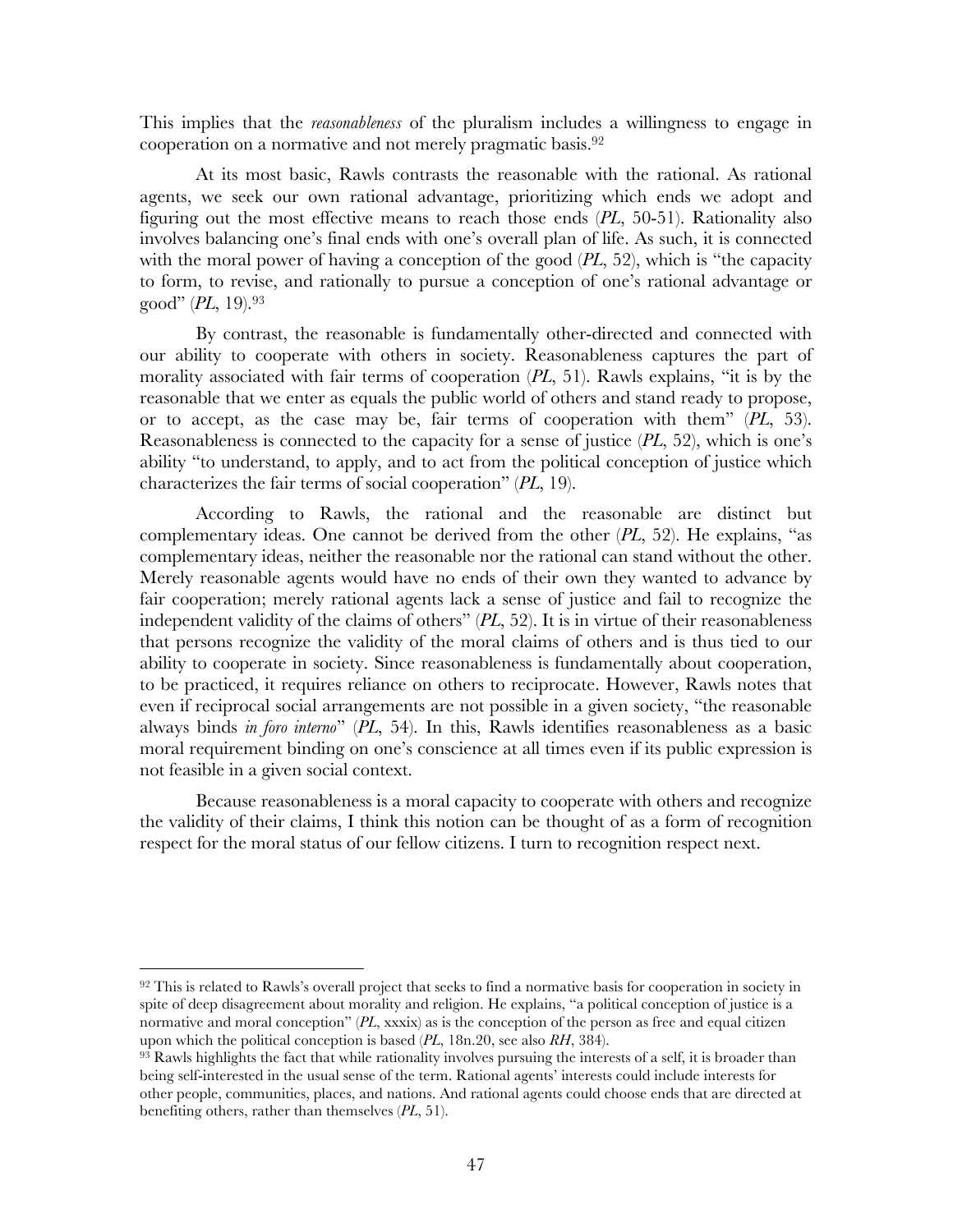### **2.2. Reasonableness as Recognition Respect**

Darwall distinguishes between two kinds of respect: appraisal respect and recognition respect. Appraisal respect consists in a positive evaluative attitude towards a person engaged in a particular pursuit (Darwall 1977, 38-39, Darwall 2006, 122). For example, one can be a well-respected teacher, scientist, or philosopher. Our respect for these figures is tied to our appraisal of their excellence in their chosen pursuits. We can also respect someone as a moral exemplar as a form of appraisal respect. Aristotle's *phronimos* is a respected moral expert because of her excellence in practical reasoning concerning virtue and that which is advantageous for attaining *eudaimonia* (Aristotle, *Nicomachean Ethics*, Book VI). Appraisal respect is thus a scalar notion, it admits of degrees of respect depending on the degree of praise we think a person deserves.

By contrast, recognition respect is a binary notion—you either respect someone or you do not. Recognition respect is the sort of moral respect owed to all persons, simply because they are persons. In respecting someone in this sense, we recognize her dignity as a person, which is her standing "to make claims and demands of one another as equal, free and rational agents" (Darwall 2006, 120-121). Unlike appraisal respect, recognition respect can be mandated (Darwall 2006, 120). To have recognition respect for something is "to regard it as requiring restrictions on the moral acceptability of actions connected with it. And crucially, it is to regard such restrictions as not incidental, but as arising because of the feature or fact itself" (Darwall 1977, 40). Consider respecting the law. To do so is a form of recognition respect because in respecting the law, one views the restrictions placed on actions to be required, simply because these restrictions are a matter of law. This need not involve positive attitudes of appraisal for the law in question. For example, if I follow speed limits because they are required by law, I have recognition respect for laws regulating restrictions on my driving simply because they are laws. This is consistent with thinking the speed limits are bad in some way—for example, the speed limit is too low. If I respect the law, I obey even the low speed limit that slows down my morning commute.

Reconceiving Rawls's first component of reasonableness as a form of recognition respect of the equal status of oneself and one's fellow citizens has two implications in political liberalism. First, I believe this requirement sets the minimum threshold for qualifying as reasonable within political liberalism. As long as one recognizes the free and equal status of oneself and one's fellow citizen, one has met the minimal threshold for qualifying as reasonable. The political conception of justice should extend toleration to all those who qualify as minimally reasonable, even if political liberals may think more is required to be fully reasonable or fully just. Second, I think we can develop a plausible feminist extension of Rawls by developing the social bases necessary to secure recognition respect for oneself and one's fellow citizens as free and equal moral persons. I turn to this possibility in chapter 4.

But first, recall that reasonableness involves several components. Reasonableness involves respecting the freedom and equality of one's fellow citizens and a willingness to engage in fair terms of cooperation, recognizing the burdens of judgment, and using public reason to secure the legitimacy of coercive power. Which of the three criteria outlined in chapter 2 forms the minimal moral threshold of reasonableness? I consider this question in the following section.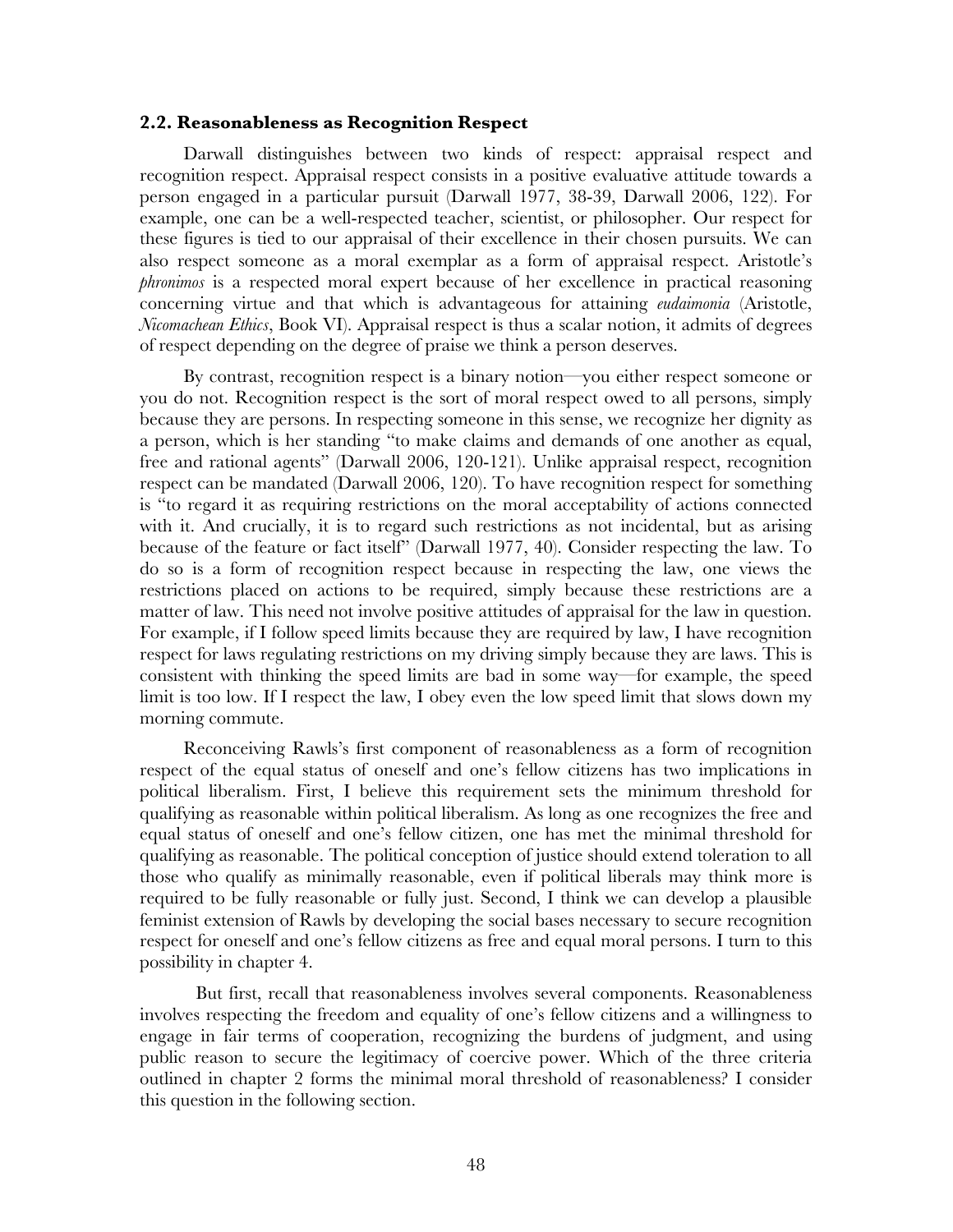### **2.3. The Core Component of Reasonableness**

In this section, I will argue that the core moral component of reasonableness is respect for the free and equal status of oneself and one's fellow citizens. This is the basic building block upon which the other criteria of reasonableness depend.

The foundational commitment of reasonableness is the recognition of oneself and one's fellow citizens as free and equal moral persons. Rawls explains that the point of working out a political conception of justice is to see how basic institutions of society can be arranged in a way that "conform to the freedom and equality of citizens as moral persons" (*PL*, 348; see also *PL*, 281, 300). The political conception of justice is built on this basic ideal, including the other components of reasonableness. Recall that reasonable persons want to engage in terms of cooperation that respect them as free and equal moral persons (*PL*, 50). The fairness of the terms are specified as "terms upon which *as equal persons* we are willing to cooperate in good faith with all members of society over a complete life … *on a basis of mutual respect*" (*PL*, 303).

The foundational commitment of reasonableness is captured by the first criterion of reasonableness, the *respect criterion*. The respect criterion is a moral requirement that involves:

- (1a) viewing oneself and one's fellow citizens as free and equal moral persons, and
- (1b) being willing to propose and abide by fair terms of cooperation, as long as others are willing to do the same (*PL*, 49-54)

Accepting all citizens as free and equal, (1a), identifies what should be respected in one's fellow citizens whereas the willingness to propose fair terms of cooperation (1b), is the way in which we demonstrate respect for the equal status of citizens in the political realm.

Recognizing the freedom and equality of all people drives us to want to propose fair terms of cooperation. Rawls explains, "reasonable persons … desire for its own sake a social world in which they, as free and equal, can cooperate with others on terms all can accept" (*PL*, 50).<sup>94</sup> The fair terms of cooperation must be terms citizens could accept *as free and equal* persons. If the terms of cooperation would only be accepted through manipulation or domination, or "under pressure of an inferior political or social position," the terms of cooperation are not fair and should be rejected by reasonable citizens (*PL*, xlii). Thus, recognizing the moral status of our fellow citizens sets the metric for judging whether or not the terms of cooperation are fair. They are fair insofar as they respect the moral status of one's fellow citizens.

In addition, in order to be fair, cooperation should embody the ideal of reciprocity (*PL*, 50-54). Reasonable persons "insist that reciprocity should hold within that world so that each benefits along with others" (*PL*, 50). By contrast, people are unreasonable when they are unwilling to honor "any general principles or standards for specifying fair terms of cooperation" and are "ready to violate such terms as suits their interests when the circumstances allow" (*PL*, 50). The basic idea of reciprocity is contrasted with a pragmatic pursuit of one's rational interests.

<sup>&</sup>lt;sup>94</sup> Note that Rawls articulates the fair terms of cooperation as terms that all could accept seems to tightly link the first criterion about fair terms of cooperation with the use of public reason. I will respond to this challenge in section 2.4.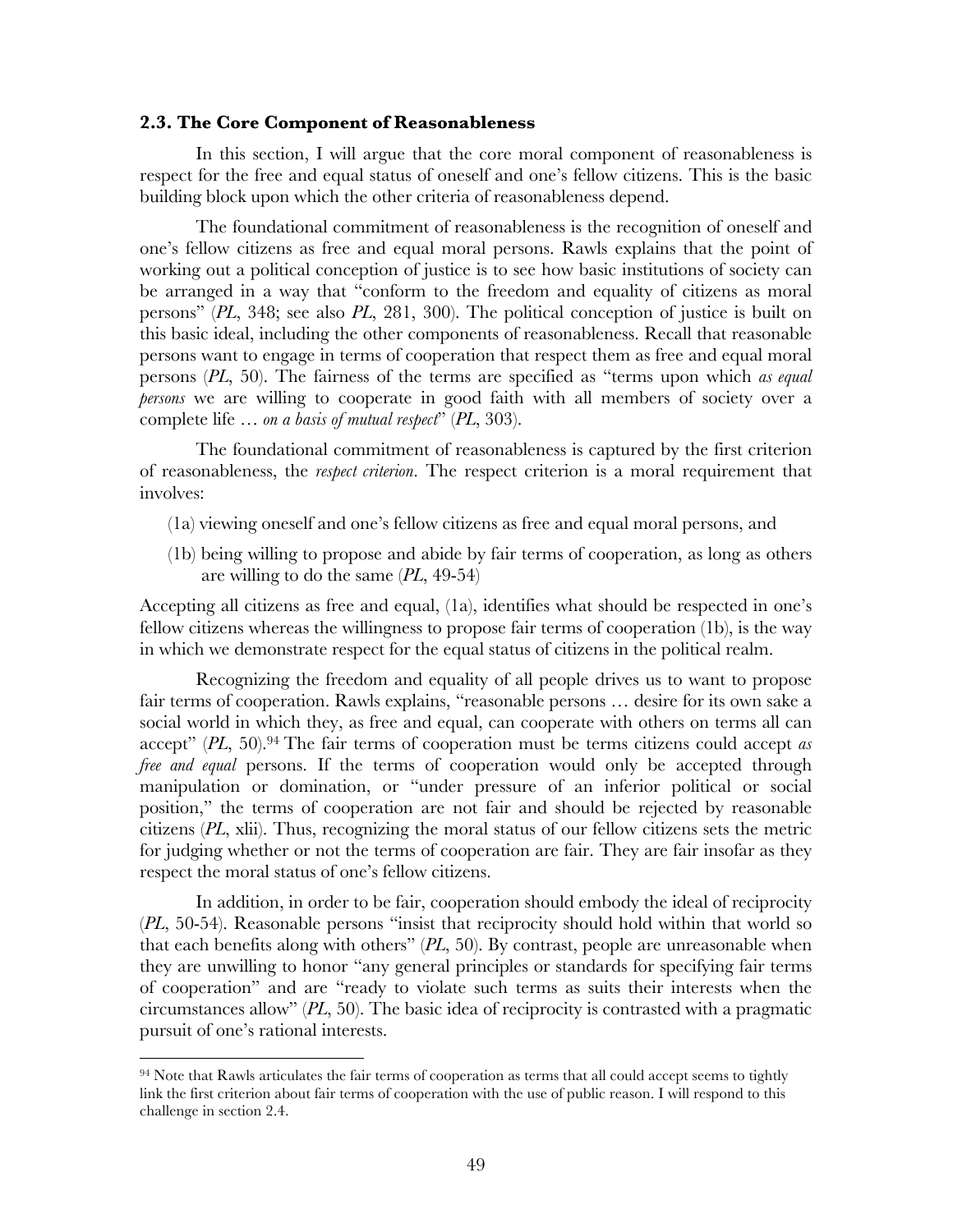The core component of reasonableness, the recognition of oneself and one's fellow citizens as free and equal moral persons, essentially involves a kind of recognition respect of the equal status of oneself and one's fellow citizens. Importantly, it captures much of what is required for the project of political liberalism to get off the ground. It is an important starting point for engaging in a productive discussion about how society should be structured. While we may disagree about how the basic institutions of society should be structured in order to be just, a minimum qualification for engagement in this process should be an agreement on the aim—securing fair terms of cooperation that respect the persons subject to these arrangements. Specifically, respect for persons includes respecting *all* our fellow citizens as having an equal status and respecting our fellow citizens' freedom to choose the values according to which each can structure her life goals.<sup>95</sup>

Rawls details two basic aspects of reasonable persons, "their willingness to propose and abide by fair terms of social cooperation among equals and their recognition of and willingness to accept the consequences of the burdens of judgment" (PL, 94).<sup>96</sup> We have been discussing the first aspect as a form of respect for the equal status of our fellow citizens. The second basic aspect of reasonableness can be understood as a moral requirement of respect for our fellow citizens as free and equal reasoners. We respect their equal capacity to reason freely about each citizens' own conception of the good. This aspect has two parts, which I will number separately for ease of exposition.<sup>97</sup> The two further components of reasonableness include:

- (2) the *burdens of judgment criterion*: one must recognize the burdens of judgment, which leads to recognizing the fact of reasonable pluralism, and
- (3) the *legitimacy criterion*: one must accept the consequences of this recognition by using public reason when "directing the legitimate exercise of political power" on matters of constitutional essentials and basic justice (*PL*, 54)

I will discuss each of these in turn to show the way that these build on the requirement of respect for the equal moral status of our fellow citizens.

The second criterion of reasonableness, the burdens of judgment criterion, is built on the reasonableness of persons as defined by the respect criterion. The burdens of judgment are meant to explain how reasonable disagreement is possible. The reasonableness of the disagreement, however, is not assessed by epistemic qualifications or

<sup>95</sup> I intend the freedom of structuring one's life around one's values to be largely capturing the kind of freedom Rawls intends to capture by saying that citizens are free "in virtue of their two moral powers (a capacity for a sense of justice and for a conception of the good)" (*PL*, 19) and the capacity to revise their sense of the good if they so choose (*PL*, 30).<br><sup>96</sup> Wenar details five criteria of reasonableness used in *PL* and argues only some are consistent with the

boundaries of the political. These five criteria include the reasonableness, in all of the senses it is used in *PL.*  I focus on reasonableness of persons—and I also disagree about which are appropriately political because I think burdens of judgment are political and tied to toleration (Wenar 1995).

<sup>97</sup> Rawls states, "the second basic aspect" of reasonableness "is the willingness to recognize the burdens of judgment and to accept their consequences for the use of public reason in directing the legitimate exercise of political power in a constitutional regime" (*PL*, 54).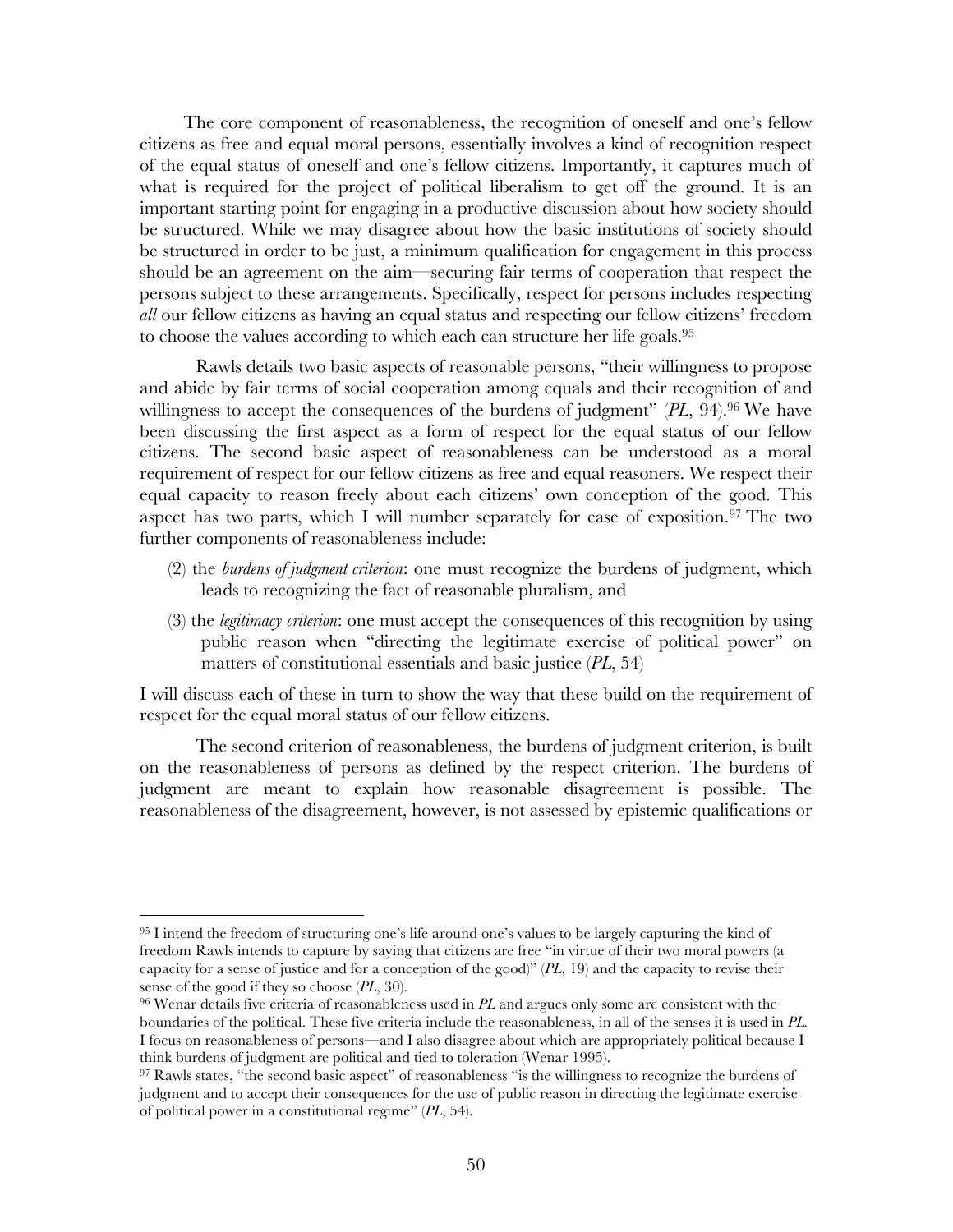theoretical adequacy. <sup>98</sup> Rather, disagreement is reasonable when it is between reasonable persons, understood in a moral sense. Rawls defines reasonable disagreement as follows:

Reasonable disagreement is disagreement between *reasonable persons*: that is, between persons who have realized their two moral powers to a degree sufficient to be *free and equal citizens* in a constitutional regime, and who have an *enduring desire to honor fair terms of cooperation* and to be fully cooperating members of society. (*PL*, 55, emphasis added)

Herein, we see that the ideas of free and equal citizenship and fair terms of cooperation capture the moral content of reasonableness.99 These are the two parts of the respect criterion of reasonableness. The other components described above do not capture ideas that are unique to the reasonableness of persons; they are linked to Rawls's political conception of a person. Persons are reasonable and rational (*PL*, 48-54, 72, 108), possess the two moral powers (a capacity for sense of justice and for a conception of the good) (*PL*, 19, 81, 108, 301-302), and are fully cooperating members of society over the course of their lives (*PL*, 20, 81, 178, 183, 301).

The sources of disagreement between "reasonable persons so defined" are the burdens of judgment, which should not "impugn the reasonableness of those who disagree" (*PL*, 55). The burdens of judgment teach us that conscientious citizens may weigh evidence differently and come to differing, but equally reasonable, conclusions even after a full and free discussion has taken place (*PL*, 58). As such, the burdens of judgment cause reasonable disagreement among persons and lead to the wide variety of reasonable comprehensive doctrines that exist and are likely to persist in society given the conditions of freedom of thought and conscience.100 Thus, recognizing the burdens of judgment leads to recognizing the fact of reasonable pluralism.

Although the burdens of judgment identify epistemic elements of the sources of disagreement between reasonable persons, recognition of the burdens of judgment need not entail any change in our epistemic stance towards our own beliefs. Rather, recognizing that the sources of disagreement are not based on irrational or immoral considerations should lead to a moral respect for citizens who reasonably hold different

<sup>98</sup> Erin Kelly and Lionel McPherson (2001) distinguish "philosophically reasonable" from "politically reasonable." For them, philosophically reasonable is a narrower category than politically reasonable because "philosophically reasonable persons will themselves hold philosophical and moral views that are supported by good arguments" (Kelly and McPherson 2001, 44). Leland and van Wietmarschen have argued that reasonableness requires *intellectual* modesty but for moral reasons (Leland and van Wietnarschen 2012).

<sup>99</sup> Nussbaum has argued that reasonableness should only be understood in its ethical sense and argues against Rawls and Larmore's inclusion of epistemic elements in their conceptions of reasonableness (Nussbaum 2011, 24-33). Wall has recently criticized Nussbaum's exclusion of epistemic elements of reasonableness from political liberalism (Wall 2014a). He argues that respecting persons as moral agents must include epistemic elements—and thus political liberalism's conception of reasonableness should include epistemic elements. However, Wall uses this argument to defend perfectionist liberalism as the superior conception of respect for persons as moral agents. I think that reasonableness does include some epistemic elements—however the qualification of reasonableness should be understood as a moral qualification and not an epistemic qualification. I think understanding reasonableness in this way avoids Wall's objections while still capturing much of Nussbaum's motivation in articulating a broad ethical conception of reasonableness.

<sup>100</sup> *PL*, 54-58 describes the burdens of judgment in detail.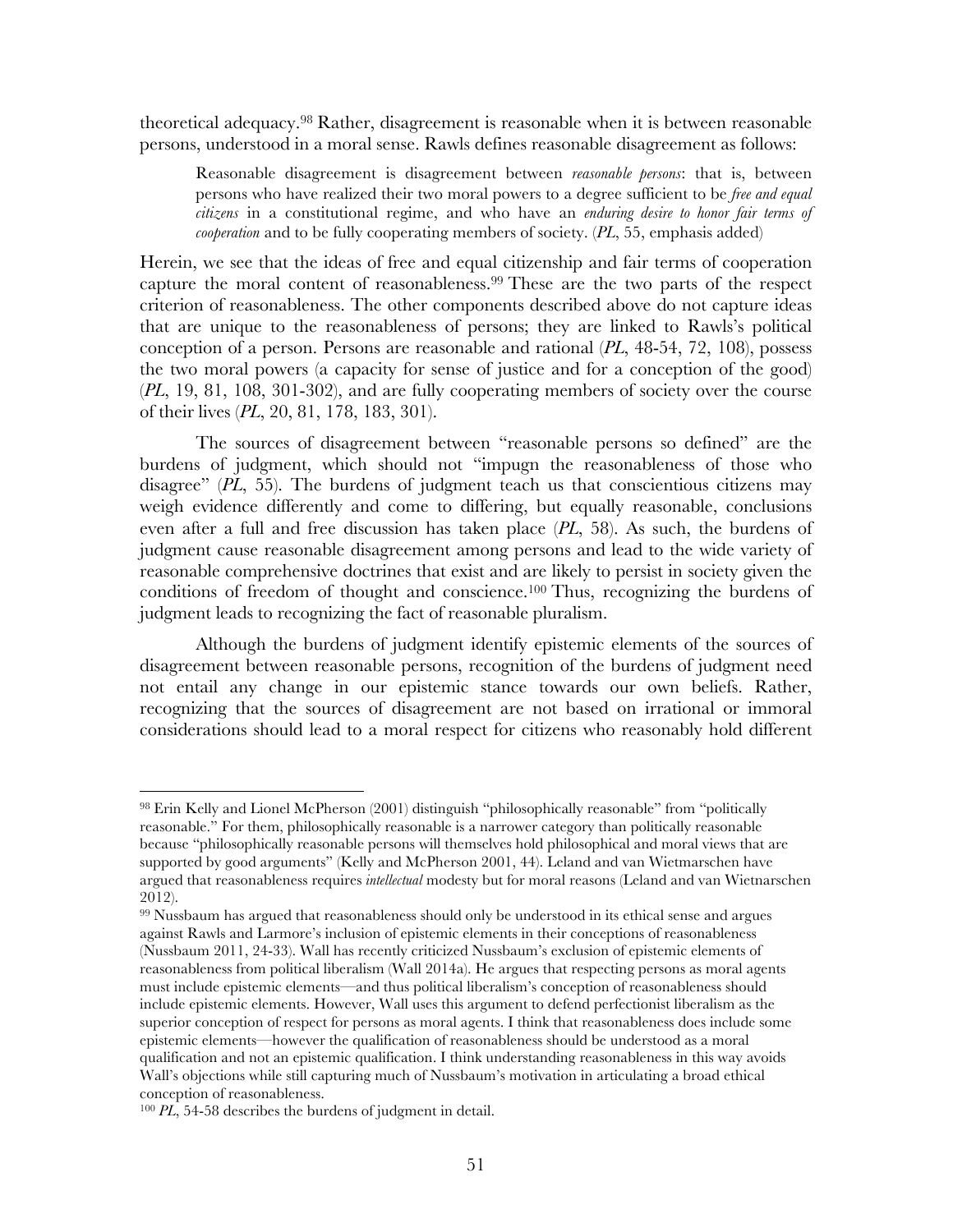positions than one's own. This is a form of recognition respect for the equal capacity of our fellow citizens to reason freely about one's conception of the good.

Recognition respect is the important grounding point for the entire political liberal project.<sup>101</sup> Essential to a person being reasonable is the willingness to adopt a certain moral attitude towards one's fellow citizens. One needs to recognize their freedom and equality and, in light of this, should think society should be organized around fair terms of cooperation. The metric for determining whether or not terms of cooperation are fair is whether or not they respect the equal moral status of all, rather than privileging some at the expense of dominating others.

Recognition respect is also necessary in order for us to recognize the burdens of judgment. If others are not respected as one's moral equal, then we need not recognize the reasonableness of their perspective when they disagree. As Rawls explains, "different conceptions of the world can reasonably be elaborated from different standpoints and diversity arises in part from our distinct perspectives. It is unrealistic—or worse, it arouses mutual suspicion and hostility—to suppose that all our differences are rooted solely in ignorance and perversity, or else in the rivalries for power, status, or economic gain" (*PL*, 58). In recognizing the reasonableness of our fellow citizens, we take each to be genuinely moral in their pursuit of the good life. Disagreement does not imply that one's interlocutor has malicious or self-interested intentions. Recognizing that one's fellow citizens are reasonable is an acknowledgement that they have met a minimum moral threshold.

Rawls elucidates the reasonableness of the disagreement by contrasting it with unreasonable disagreement that arises from "prejudice and bias, self- and group interest, blindness and willfulness" (*PL*, 58). These unreasonable sources of disagreement fail to recognize the portion of morality connected to justice and cooperation—our ability to "recognize the independent validity of the claims of others" (*PL*, 52). Our ability to recognize the validity of other people's claims is essential to our ability to cooperate with others in a way that recognizes their status as agents.

Rawls argues that accepting the burdens of judgment also requires accepting the consequences of the burdens of judgment for the use of public reason in directing the legitimate exercise of coercive power; this is the third criterion of reasonableness—the legitimacy criterion. This, too, is built on the idea of respecting our fellow citizens as free and equal. Citizens know that their fellow citizens "affirm a diversity of reasonable religious and philosophical doctrines" so they "should be ready to explain the basis of their actions to one another in terms each could reasonably expect that others might endorse as consistent with their freedom and equality" (*PL*, 218). Central to public reason

<sup>&</sup>lt;sup>101</sup> In arguing for a moral basis of political liberalism that is fundamentally about respecting persons, I follow Charles Larmore quite closely (Larmore 2008, 143, see generally 139-167). Larmore explains,

<sup>&</sup>quot;respect for persons lies at the heart of political liberalism, not because looking for common ground we find it there, but because it is what impels us to look for common ground at all" (Larmore 2008, 149). Larmore and Rawls diverge on this issue of the common ground of political liberalism. Larmore discusses the "inadequacies of Rawls's understanding of political liberalism" (*ibid*, 150) focusing primarily on the issue of legitimacy and consent (*ibid*, 149-153). What I hope to have shown above is that respect for the status of persons is an important moral threshold of reasonableness for Rawls—one that can be easily overlooked if we focus primarily on Rawlsian legitimacy.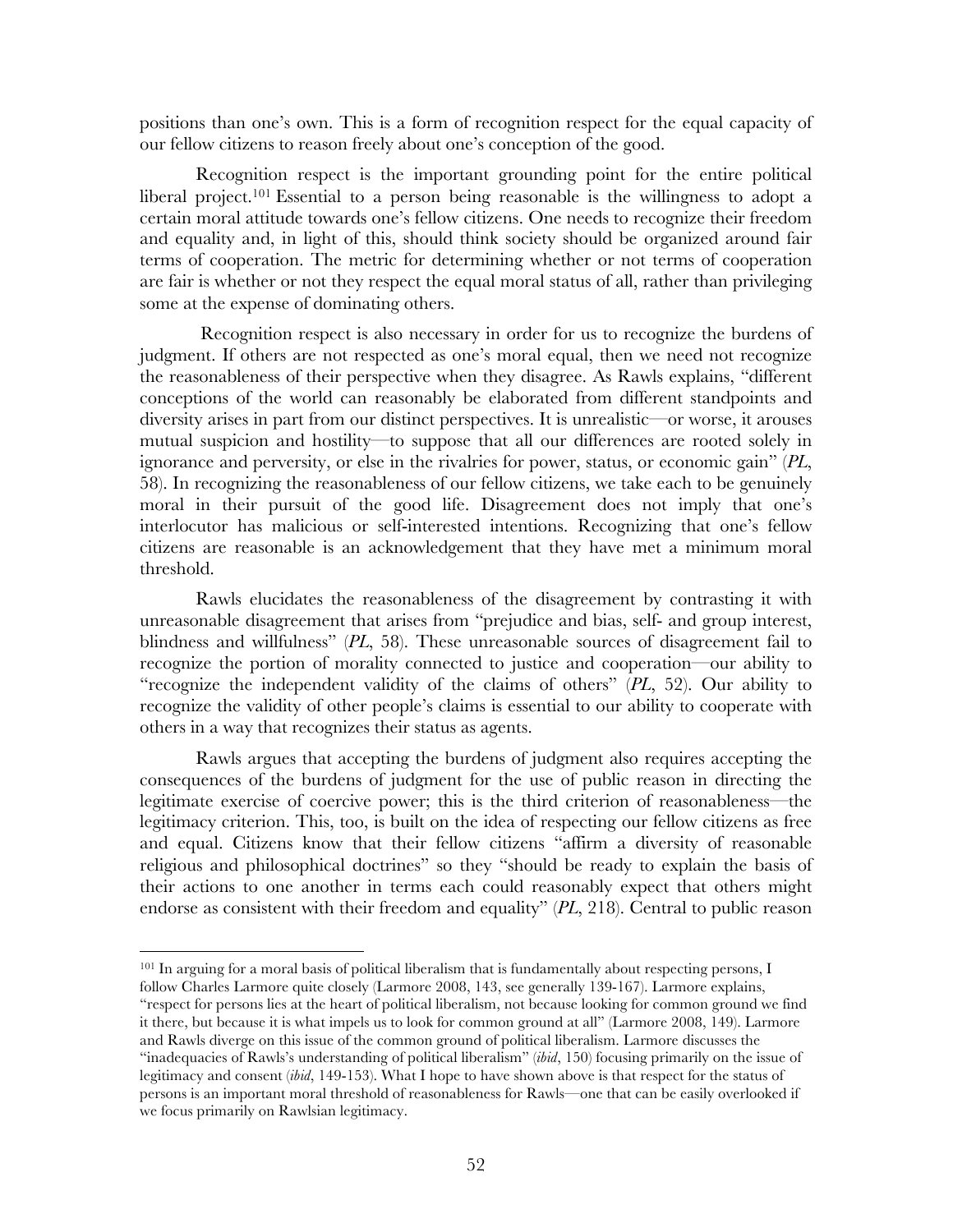and Rawlsian legitimacy is the recognition that once we accept reasonable pluralism, we should try to offer others reasons that they can recognize as reasons even if they disagree with one's comprehensive doctrine. Public reason provides the framework showing "what principles and guidelines we think other citizens (who are also free and equal) may reasonably be expected to endorse" (*PL*, 226). This is the way Rawls thinks a person's status as free and equal can be protected in politics.

However, embracing Rawlsian legitimacy is not essential for respecting the free and equal status of persons. The use of public reason is an important part of the overall Rawlsian project of showing how the coercive structures of the government could be legitimate in the context of reasonable pluralism. But this extends beyond the minimal moral threshold required for reasonableness. This is not to say that recognition respect of the freedom and equality of citizens is unrelated to liberal legitimacy and public reason. Rawls would consider a person who embraces Rawlsian legitimacy and justice as fairness fully reasonable because they endorse the most reasonable political conception of justice. Rawls thinks that using public reason is the best way to justify constitutional essentials and matters of basic justice in a society that is characterized by reasonable pluralism. According to Rawls, we fail to treat our fellow citizens as free and equal persons if we attempt to exercise political power on terms that those who disagree with us cannot even recognize as reasons. For Rawls, recognizing the burdens of judgment leads to a particular way in which we should engage in reasoning about constitutional essentials and matters of basic justice.

Yet these proposals have been controversial even among those who meet the other moral criteria for reasonableness. Just as there may be disagreement about conceptions of the good, people may also disagree about the most fair or most reasonable way to respect the free and equal moral status of one's fellow citizens. <sup>102</sup> Rawls acknowledges, "while I view [justice as fairness] as the most reasonable [conception of justice] (even though many reasonable people seem to disagree with me) … I would simply be unreasonable if I denied that there were other reasonable conceptions [of justice]" (*PL*, xlvii). There will likely be a permissible range of political conceptions of justice that will be tied to different conceptions of legitimacy that all nevertheless meet the minimal moral threshold of reasonableness.

# **2.4. Why Accepting the Burdens of Judgment Does Not Entail Accepting Public Reason**

As noted above, Rawls argues that the second basic aspect of reasonableness involves "the willingness to recognize the burdens of judgment and to accept their

<sup>&</sup>lt;sup>102</sup> Two recent examples will be illustrative. Simon Căbulea May has recently argued that a religious democracy could be legitimate because it could respect the equal status of citizens and protect their basic rights. He argues that parties to the original position have no compelling reason to select Rawls's liberal principle of legitimacy over other conceptions of legitimacy that may also respect the equal status of citizens (May 2009). Steven Wall has argued that liberal perfectionism could be made compatible with Rawlsian liberal legitimacy, if this is taken to be an ideal, because "justice can sometimes trump legitimacy" (Wall 2014b).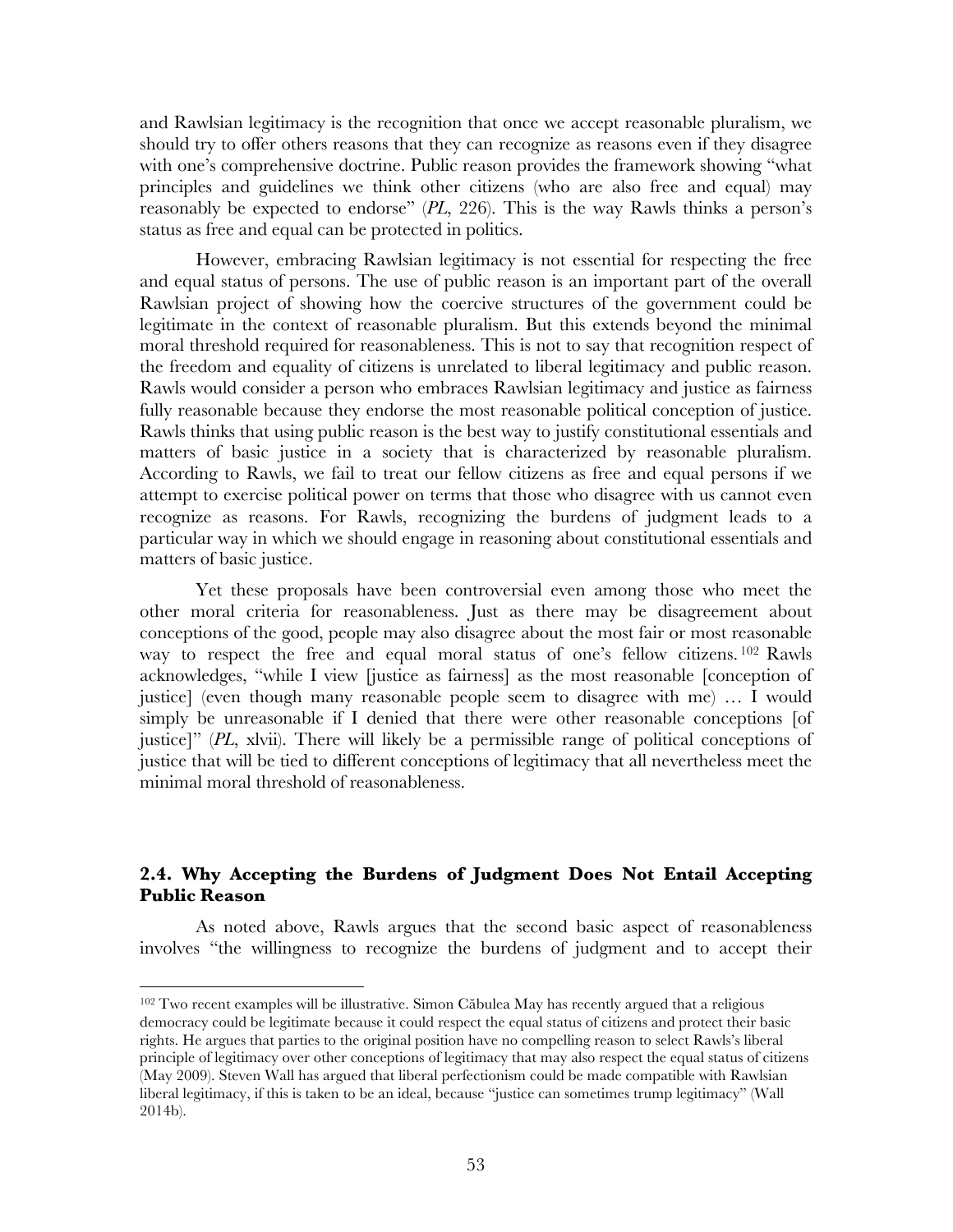consequences for the use of public reason in directing the legitimate exercise of political power in a constitutional regime" (*PL*, 54). If public reason is the 'consequence' of accepting the burdens of judgment, doesn't this suggest that Rawls views public reason as an entailment of the burdens of judgment? If so, how could it be viable for me to separate these criteria as I have suggested?

Certainly there are some political consequences to recognizing the burdens of judgment. But do these consequences require embracing Rawls's liberal principle of legitimacy in order to be reasonable? Rawls thought the most reasonable political conception was a politicized version of justice as fairness, and with it Rawls's liberal principle of legitimacy. The predominant conception of reasonableness in *PL* links the burdens of judgment quite closely with liberal legitimacy.

However, at times, he suggests a more minimal threshold for reasonableness. Rawls argues that "political liberalism applies the principle of toleration to philosophy itself" (*PL*, 10), which requires letting "citizens themselves … settle the questions of religion, philosophy, and morals in accordance with views they freely affirm" (*PL*, 154). If reasonableness is primarily about respect for one's fellow citizens as free and equal, including their right to decide questions of morality, religion, and philosophy for themselves, then meeting this threshold need only require some protections for citizens to reason freely about these matters. It need not require embracing public reason.

We must recognize that the burdens of judgment lead to reasonable pluralism. Given that reasonable disagreement need not imply any moral or intellectual failing of the parties to the disagreement, we ought to protect the conditions under which they can explore issues of the good for themselves. This requires any political conception of justice that can qualify as reasonable to include protections for freedom of thought and freedom of conscience to protect citizen's status as free and equal reasoners in the context of reasonable pluralism.

Recognizing the consequences of the burdens of judgment need not require embracing public reason or any other proposal about securing the legitimacy of state coercion. A citizen need not embrace one particular solution to the question of what, if anything, could make the coercive power of the government legitimate in order to be reasonable. The question of what, if anything, could make the coercive power of the government legitimate answers an entirely separate question in political philosophy.

Many who argue for a conception of recognition respect in Rawls link recognition respect to public reason and reciprocity (see, e.g., Neufeld 2005, Boettcher 2007, 2012, Hartley and Watson 2010). By contrast, I think recognition respect is fundamentally about recognizing the equal moral status of persons. Some people may demonstrate respect for others by using public reason when engaged in public political debate, but this is downstream from respecting the equal status of others.

There is also some support within Rawls to suggest that accepting the consequences of the burdens of judgment need not entail the acceptance of Rawlsian legitimacy. As Rawls came to increasingly emphasize the plurality of liberal conceptions of justice, he slightly revises his understanding of reasonableness. He distances it from the liberal principle of legitimacy and instead identifies toleration as the consequence of recognizing the burdens of judgment. In later work, Rawls summarizes his conception of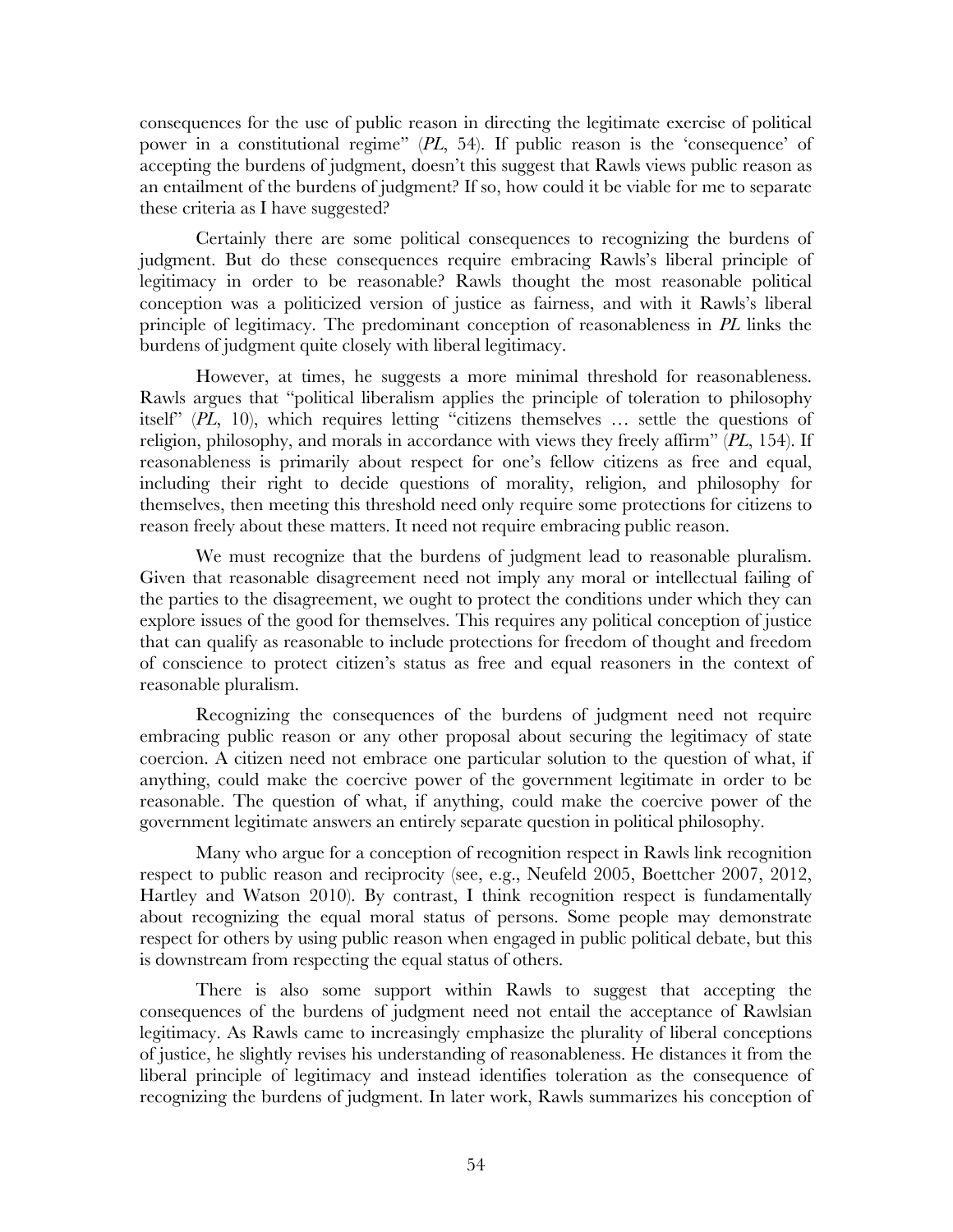reasonable citizens as "characterized by their willingness to offer fair terms of social cooperation among equals and by their recognition of the burdens of judgment" (*LP*, 87). Rawls does not, in the later work, appear to think that reasonableness requires embracing Rawls's own liberal principle of legitimacy<sup>103</sup> even though all reasonable liberal political conceptions of justice should include a criterion of reciprocity (*LP*, 10). In the *Idea of Public Reason Revisited*, Rawls explains:

Reasonable persons are characterized in two ways: First, they stand ready to offer fair terms of social cooperation between equals, and they abide by these terms if others do also, even should it be to their advantage not to; second, reasonable persons recognize and accept the consequences of the burdens of judgment, which leads to the idea of reasonable toleration in a democratic society. (*IPRR*, 488)

Rawls also explicitly separates "the idea of legitimate law" as a separate criterion that reasonable citizens recognize applies to "the general structure of political authority" (*IPRR*, 488). Rawls's later separation of the legitimacy criterion from the core aspects of reasonableness has received relatively little attention in contemporary debates. But it was also foreshadowed in *PL*.

In *PL*, the idea of reasonable toleration is linked most closely with preserving citizen's freedom to pursue their reasonable conceptions of the good, free from state interference. This is the most important consequence of recognizing the burdens of judgment. Rawls argues, "reasonable persons see that the burdens of judgment set limits on what can be reasonably justified to others, and so they endorse some form of liberty of conscience and freedom of thought" (*PL*, 61). Recognizing some form of liberty of conscience and freedom of thought is important to preserve as a consequences of recognizing that pluralism regarding one's moral and religious doctrines is reasonable. Securing freedom of conscience and freedom of thought is a far more minimal requirement than requiring that matters of basic justice and constitutional essentials be settled in terms of public reason.

Nevertheless, securing these liberties is an important political consequence of recognizing the burdens of judgment. If we fail to protect the liberty of conscience of all reasonable citizens, we count as unreasonable. Rawls explains, we "must count as unreasonable" when "we want to use state power, the collective power of equal citizens, to prevent the rest from affirming their not unreasonable views" (*PL*, 61). This is the conception of toleration that Rawls thinks follows from recognizing the burdens of judgment. We tolerate those who meet the minimal threshold for reasonableness by protecting their right to affirm their views even if we disagree and even if we think they are not fully reasonable but only "not unreasonable." Rawls argues that "political liberalism applies the principle of toleration to philosophy itself" (*PL*, 10) which requires respecting citizens' freedom to settle matters related to their comprehensive doctrines according to the views they freely affirm (*PL*, 154).

<sup>&</sup>lt;sup>103</sup> He explains the "most reasonable terms of fair cooperation" interprets reciprocity to require that those proposing the terms of cooperation "must think it at least reasonable for others to accept them, as free and equal citizens, and not as dominated or manipulated" (*LP*, 14). He also separates the "idea of legitimate law" from the consequences of the burdens of judgment, which are explicitly linked to "the idea of reasonable toleration" (*IPRR*, 488).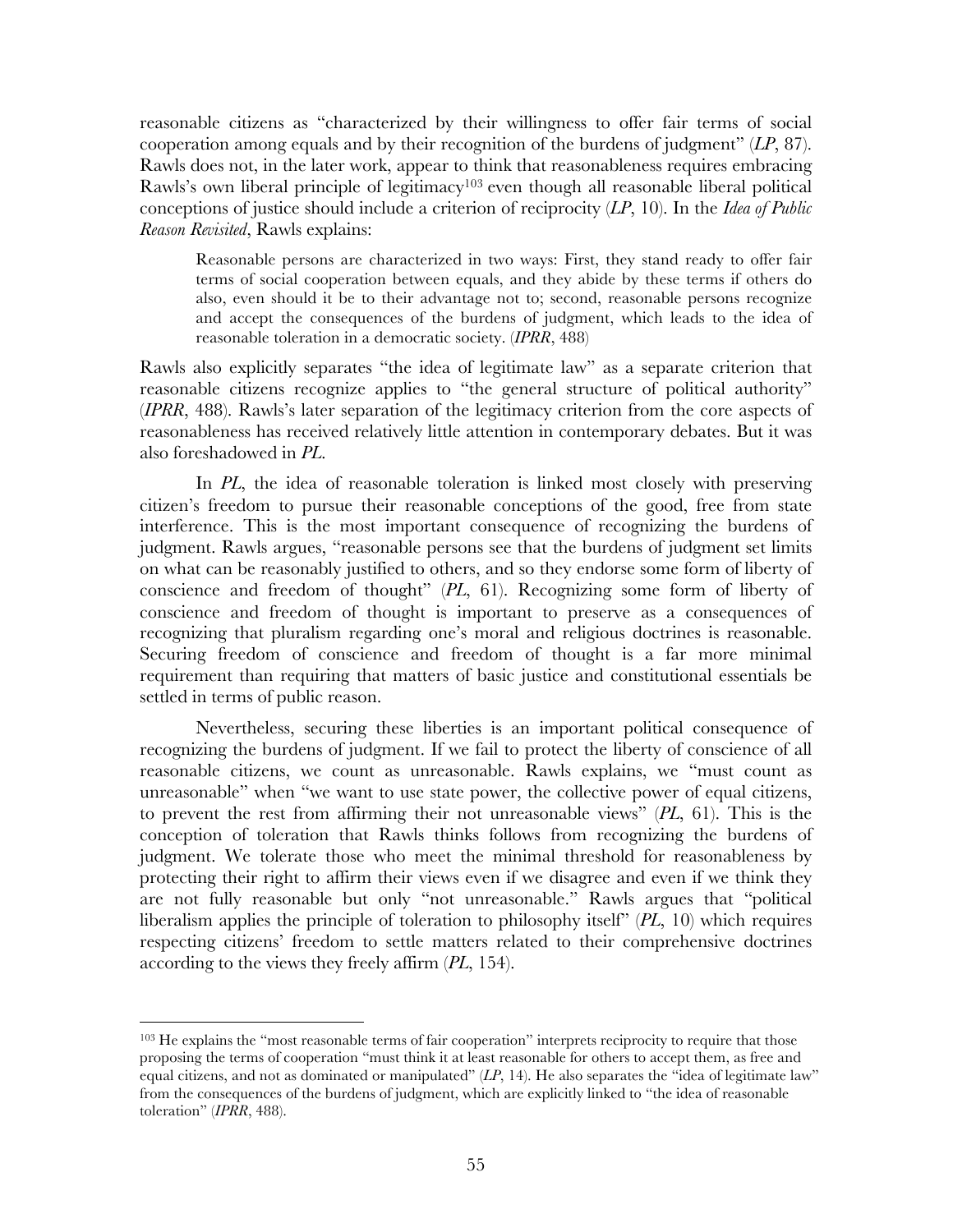Accepting the burdens of judgment leads to accepting the idea of reasonable toleration. It does not require full acceptance of public reason and Rawlsian legitimacy. Legitimacy is not entailed by the burdens of judgment even if Rawls draws on the fact of reasonable pluralism in defending his liberal principle of legitimacy.

I also think drawing on some of Rawls's later developments of political liberalism lends weight to the idea that the bifurcation of reasonableness that I have defended in these past two chapters is grounded in Rawls's work, although my own defense may depart from Rawls at several junctures. Still, I think identifying the core moral component of reasonableness is important for clarifying precisely where disagreements lie in debates over the viability of the political liberal project.

As political philosophers, we investigate the most appropriate conception of justice to specify fair terms of cooperation in society, whether there is any such thing as legitimate authority, and what conditions could secure the stability of society. Rawls addresses all of these questions in *Political Liberalism* and his political conception of justice as fairness offers a distinctive and unified answer to all three questions. However, there is no necessary connection between these proposals. Rawls argues that a modified political conception of justice as fairness is "the most appropriate conception of justice for specifying the fair terms of social cooperation between citizens regarded as free and equal" (*PL*, 47), and can secure stability for the right reasons in spite of the fact of reasonable pluralism about the good. However, justice as fairness is but one among a family of reasonable political conceptions of justice (*PL*, xxxvi). And different conceptions of justice will be associated with different solutions to securing the legitimacy of coercion.

Nevertheless, not every proposal concerning terms of cooperation in society demonstrates respect for those who are subject to these arrangements. To be reasonable, one must seek fair terms of cooperation that respect the free and equal status of all within the system. This is the core normative foundation of political liberalism.

Toleration is only required for those views that qualify as permissible within political liberalism.104 We need not tolerate views inconsistent with the minimum moral requirements for reasonableness: respecting others as free and equal and willingness to honor fair terms of cooperation. Certain comprehensive doctrines will be inadmissible if they "require repression or degradation of certain persons" (*PL*, 196). Thus, if there are comprehensive doctrines that are simply inconsistent with respecting citizens as free and equal, the citizens who embrace these comprehensive doctrines may be unreasonable.

However, Rawls also preserves a fairly wide scope of freedom of thought and conscience. He argues that even unreasonable views should be allowed freedom of expression, as long as they do not threaten the free and equal status of persons within the system. Thus, unreasonable adults may express their comprehensive doctrines, even though in doing so they fail to respect their fellow citizens as free and equal, provided the expression of their views does not harm the moral status of other citizens. But this does not mean that unreasonable citizens have free reign to repress or degrade others. This is why I have focused, in the other chapters of the dissertation, on the impact comprehensive doctrines have on children. The state can justifiably promote the

<sup>104</sup> See Rawls's extended discussion of permissible conceptions of the good and the political virtues in *PL*, 190-200.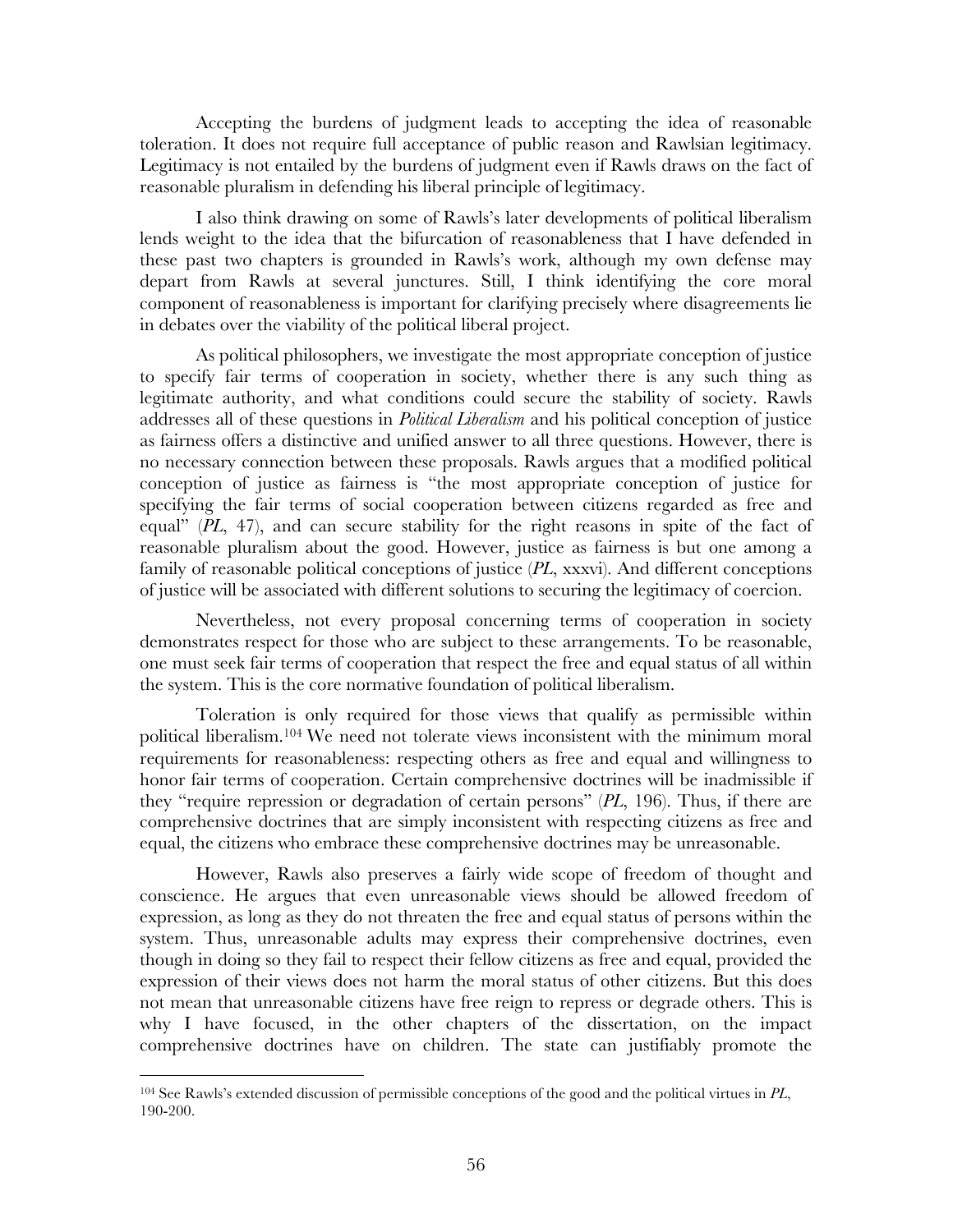reasonableness of its citizens, especially when this is justified on the basis of promoting the conditions required for recognition respect. This is not a direct interference with the unreasonable adult citizen's conception of the good. Rather, political liberalism should develop institutional mechanisms that can help cultivate the development of recognition respect for oneself and one's fellow citizens, i.e., the social bases of securing recognition respect, the cultivation of which is essential for political liberalism. I return to this discussion in chapter 4.

## **3. Reasonable Pluralism Expanded**

In later works,105 Rawls emphasizes the plurality of reasonable liberal political conceptions of justice. He proposes justice as fairness as the "most reasonable terms of fair cooperation" but recognizes that there will be disagreement about which political conception is the most reasonable (*LP*, 14). Examining Rawls's expansion of political liberalism to include multiple different political conceptions of justice with varying degrees of reasonableness shows that there are certain moral criteria that need to be met for qualifying as reasonable at all. This is the minimum moral threshold of reasonableness. In addition, he distances his conception of reasonableness from legitimacy.

Rawls argues that each reasonable political conception of justice "endorses the underlying ideas of citizens as free and equal persons and of society as a fair system of cooperation over time" (*LP*, 14). Doing so ensures that those endorsing these criteria are "reasonable, even if barely so" (*LP*, 14). Recall that these are the features I have argued form the first criterion of reasonableness, conceived of as a minimal moral threshold within political liberalism. Even barely qualifying as reasonable is important because Rawls continues to view reasonableness as a basic normative idea connected to toleration.

If reasonableness is taken as a moral qualification—then why not expect reasonable pluralism regarding the justification of coercive power just as we might expect reasonable pluralism about the good and reasonable pluralism about justice?106

Bifurcating reasonableness in the way I have argued for in the past two chapters allows us to keep distinct two separate questions. First, the question of who meets the minimal qualifications for reasonableness, considered as a moral threshold, such that their view should be tolerated within the political conception of justice. Second, the question of what, if anything, could make a state legitimate. 107

<sup>105</sup> The later works include the 1996 introduction to the paperback version of *Political Liberalism*, the *Idea of Public Reason Revisited*, and *The Law of Peoples*.

<sup>106</sup> Gaus suggests that the true legacy of political liberalism is pursuing the implications of Rawls's 1996 contention that justice as fairness is just one among several reasonable political conceptions of justice. Gaus calls this reasonable pluralism about the right, "deep pluralism" (Gaus 2014, 247-249).

<sup>&</sup>lt;sup>107</sup> In trying to disambiguate the various types of questions political philosophy can answer, I am inspired by Simmons's article arguing that Rawlsians blur together the justification for the state with the legitimacy of state coercion. My own claim to disambiguating the various different levels of analysis differs from Simmons's because I try to identify the moral threshold for reasonableness and argue that different conceptions of both justice and legitimacy can respect the basic status of citizens as free and equal.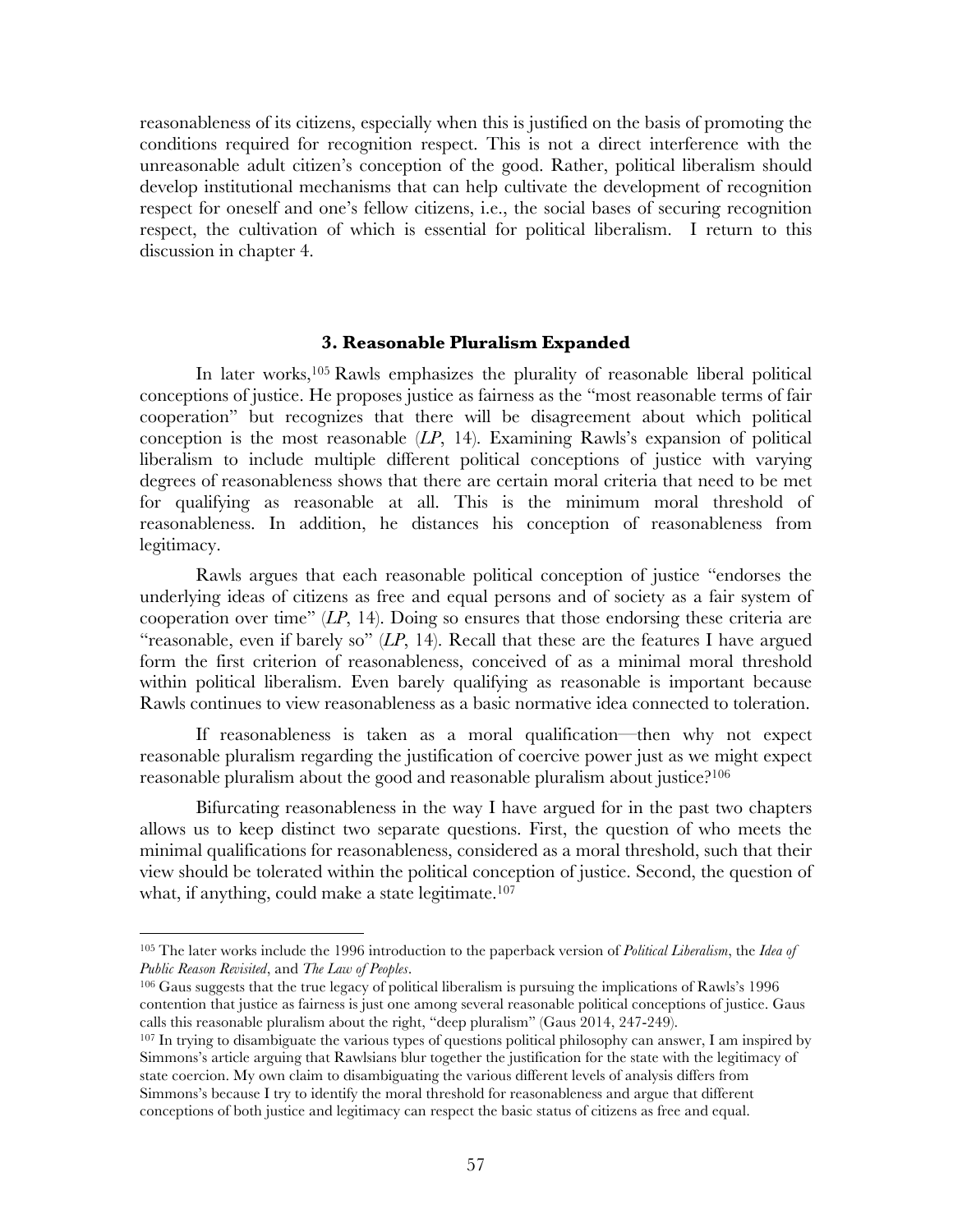Once we are evaluating how best to justify the coercive actions of the state, Rawls's liberal principle of legitimacy provides a compelling answer. But it is by no means the only reasonable answer. The liberal principle of legitimacy holds the exercise of political power is legitimate only if it can be justified in accordance with reasons that are acceptable to all reasonable comprehensive doctrines. This is a substantive conclusion with which many who satisfy the respect criterion of reasonableness could disagree. Call this *reasonable pluralism about legitimacy*. Debating matters of legitimacy is a different issue and should not be bundled with setting the proper scope of reasonable pluralism. Reasonableness should not collapse into simply identifying political liberals—even if these political liberals hold a variety of comprehensive doctrines.

What is the larger upshot for political liberalism of identifying the minimal moral threshold of political liberalism as a form of recognition respect? On one hand, it may be quite minimal. Perhaps spelling out the basic threshold needed to qualify as reasonable is simply a matter of clarifying Rawls's project. On the other hand, I think this opens the door to expansions of political liberalism. Debating how political society can be structured in a way that best respects the free and equal status of one's fellow citizens as moral persons is an important political question. Clarifying the basic status of persons that must be respected in politics helps lend a metric by which to judge competing theories. In the next chapter, I will turn to one such development to show how political liberalism could be a useful ally for feminism.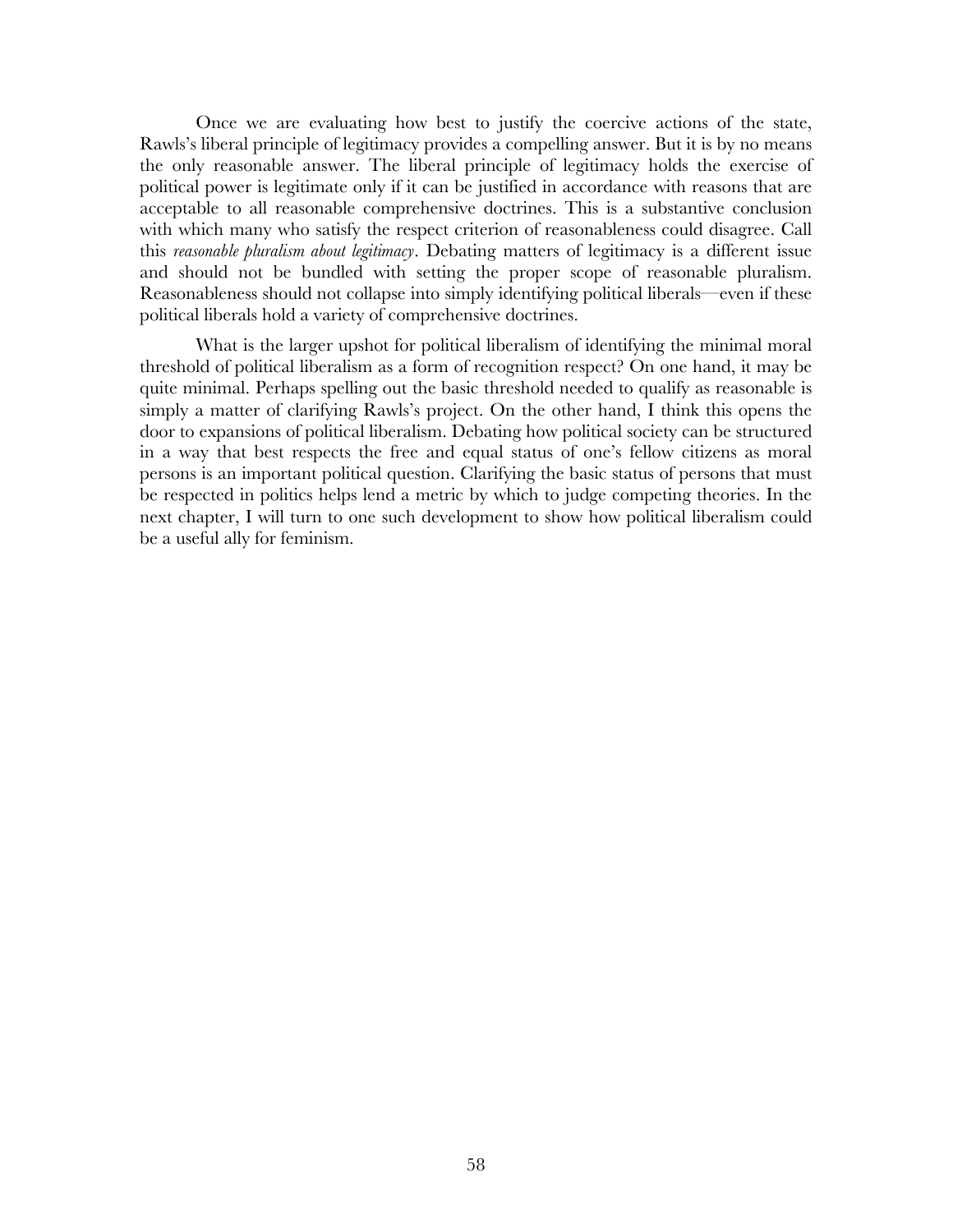# **CHAPTER 4**

## **FEMINISM AND DIVERSITY IN POLITICAL LIBERALISM**

This chapter investigates how permissive political liberalism can be of diversity without undermining feminist aims. In order to make political liberalism broadly inclusive, Rawls believes that the scope of justice must be limited to the political realm and include a wide variety of comprehensive doctrines as reasonable for the purposes of political justice. However, feminists have argued that this broadly inclusive scope can be too permissive of sexism because sexist comprehensive doctrines will be permitted as reasonable. I argue, in response, that despite maintaining its inclusive scope, political liberalism can serve as a powerful feminist ally. Developing the feminist potential of political liberalism requires first clarifying the limits of the diversity that political liberalism deems permissible. I will then argue that these limits suggest the need for institutional support for the basic building blocks of political liberalism—the freedom and equality of citizens—in a way that shows the political liberal state can support some important feminist aims.

Herein, I develop a feminist extension of political liberalism—one that I believe is consistent with Rawls's aims in political liberalism but departs from Rawls at several junctures. As such, this is a Rawlsian feminist political liberalism—it is not meant as an interpretation of Rawls.

In order to situate my own articulation of a Rawlsian feminist political liberalism, I first briefly survey feminist critiques of political liberalism (§1). I then turn to two recent attempts to argue for a feminist political liberalism. Christie Hartley and Lori Watson have argued that political liberalism's conception of reciprocity can secure substantive equality for women because it requires securing non-domination and recognition respect for all citizens. Elizabeth Brake has argued that feminist potential lies in securing the social bases of recognition self-respect, which requires greater intervention into families because children are particularly vulnerable to influences that undermine self-respect.

My own defense of Rawlsian feminist political liberalism draws on both insights. I argue that recognition respect of the freedom and equality of citizens as moral persons is the important grounding point for the entire political liberal project. Recognition respect is necessary for any terms of cooperation to qualify as fair to all. While I agree with the goals of Hartley and Watson's project, I will show (§2) that their arguments rest on a prior condition requiring that in order to qualify as reasonable, citizens must have recognition respect for their fellow citizens as free and equal moral persons. I then argue that securing recognition respect for one's fellow citizens as free and equal moral persons requires attention to the moral development of children as future citizens. I draw on Brake's work on recognition self-respect and the moral development of children to in order to show the need for attention to the ways certain comprehensive doctrines can threaten the developing self-respect of children (§3). I argue (§4) for an expanded understanding of the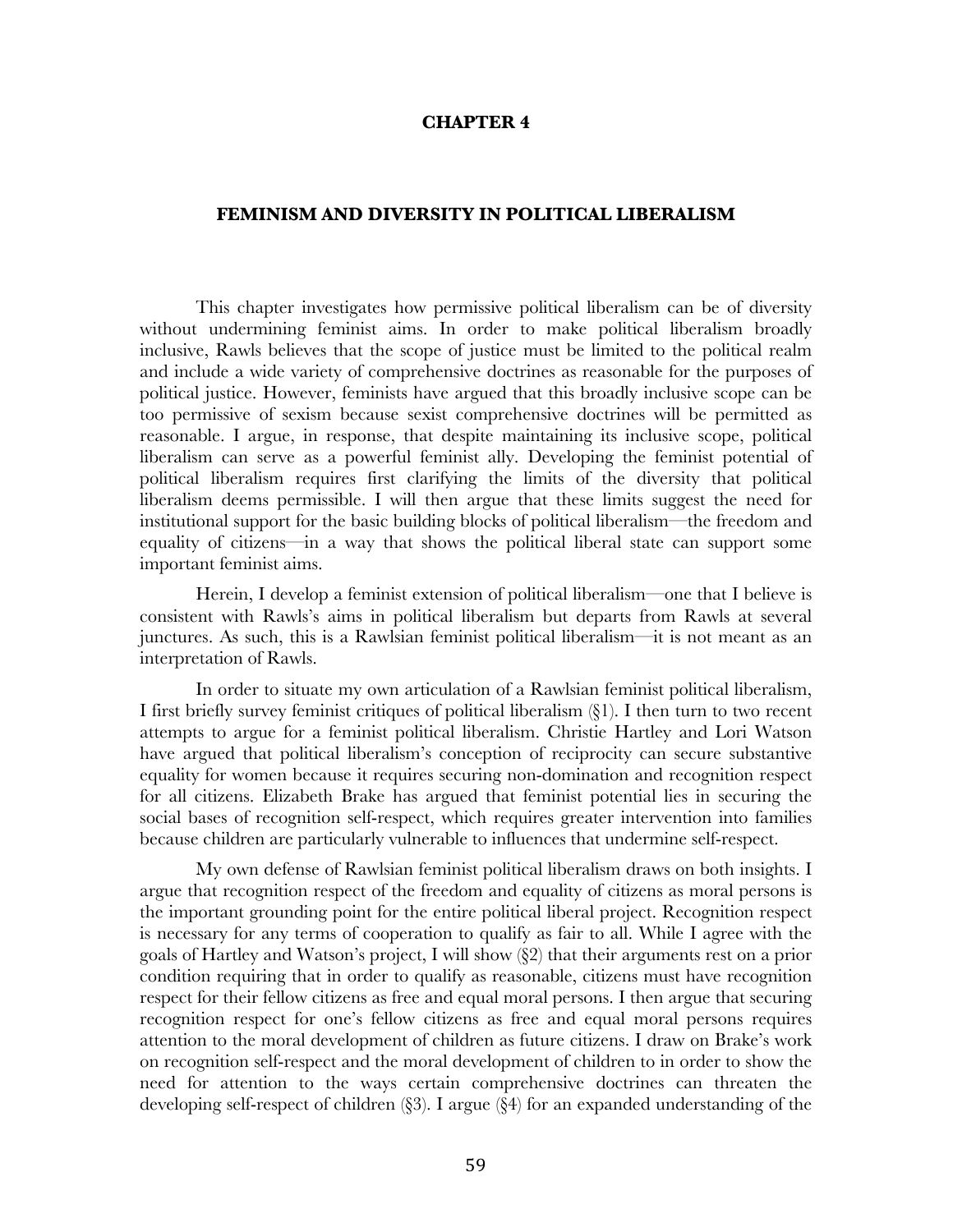structural and institutional protections for freedom and equality by developing a feminist expansion of Rawls's social bases of self-respect. I then (§5) consider the objection that there is a tension between the inclusive scope of reasonableness and developing a feminist political liberalism. I attempt to formulate a conception of reasonableness that is widely inclusive of a diversity of comprehensive doctrines but still meets some limited feminist aims.

### **1. Feminist Critiques of Political Liberalism**

In *Political Liberalism*, Rawls seeks to form a broadly inclusive approach to justice that could be agreed to by those who hold a wide variety of moral and religious beliefs. His solution is to propose standards of justice for public, political life that could secure fair terms of cooperation for all, while protecting each person's ability to pursue her religious or moral beliefs in the non-public domain. Yet, his solution to the problem of moral diversity in politics has provoked serious criticism from feminists who question the reinstatement of a sharp divide between the public-political realm and the non-public, private realm—a divide feminists have long critiqued as harmful to women because many injustices towards women occur within the realm traditionally protected as private.

More specifically, feminists worry that Rawls protects as *reasonable* a number of comprehensive doctrines that denigrate the status of women in the home, religious establishment, or education. <sup>108</sup> If citizens are free to structure their private and associational lives according to their comprehensive doctrines, free from state intervention, and conservative or fundamentalist religious doctrines that promote inegalitarian gender relationships in the private sphere qualify as reasonable, then given political liberalism's aim of maintaining neutrality among the diversity of reasonable comprehensive doctrines, feminists cannot hope to use political liberalism to critique these views. Feminist critique could only proceed as an alternative reasonable comprehensive doctrine, and could not rely on any form of state intervention on behalf of women. A number of feminists have rejected political liberalism for these reasons.

These criticisms are no minor issue; if they succeed, then political liberalism's theoretical adequacy is seriously threatened. How could a conception of justice based on a commitment to freedom and equality consistently ignore threats to the free and equal status of half of the population?

I think feminist's dismissal of political liberalism is too quick.

Before turning to my own proposal, I will first investigate two recent attempts to secure the feminist potential of political liberalism. Hartley and Watson argue that

 <sup>108</sup> Exdell 1994, Okin 1994, 2004, Yurako 1995, Baehr 1996, Schwartzman 2006. Some prominent feminists have responded to these critiques (Lloyd 1995, de Wijze 2000, Nussbaum 2003, Smith 2004, Hartley and Watson 2009, 2010, Brake 2013), but I believe the argument I develop in this chapter is takes a different tactic. In later work, Baehr argues that there can be feminist content in a public political philosophy (Baehr 2004, 2008). In this chapter, I focus on situating my own defense of the feminist potential of political liberalism in relation to the two liberal feminist approaches that are closest to my own view (Hartley and Watson 2010 and Brake 2013).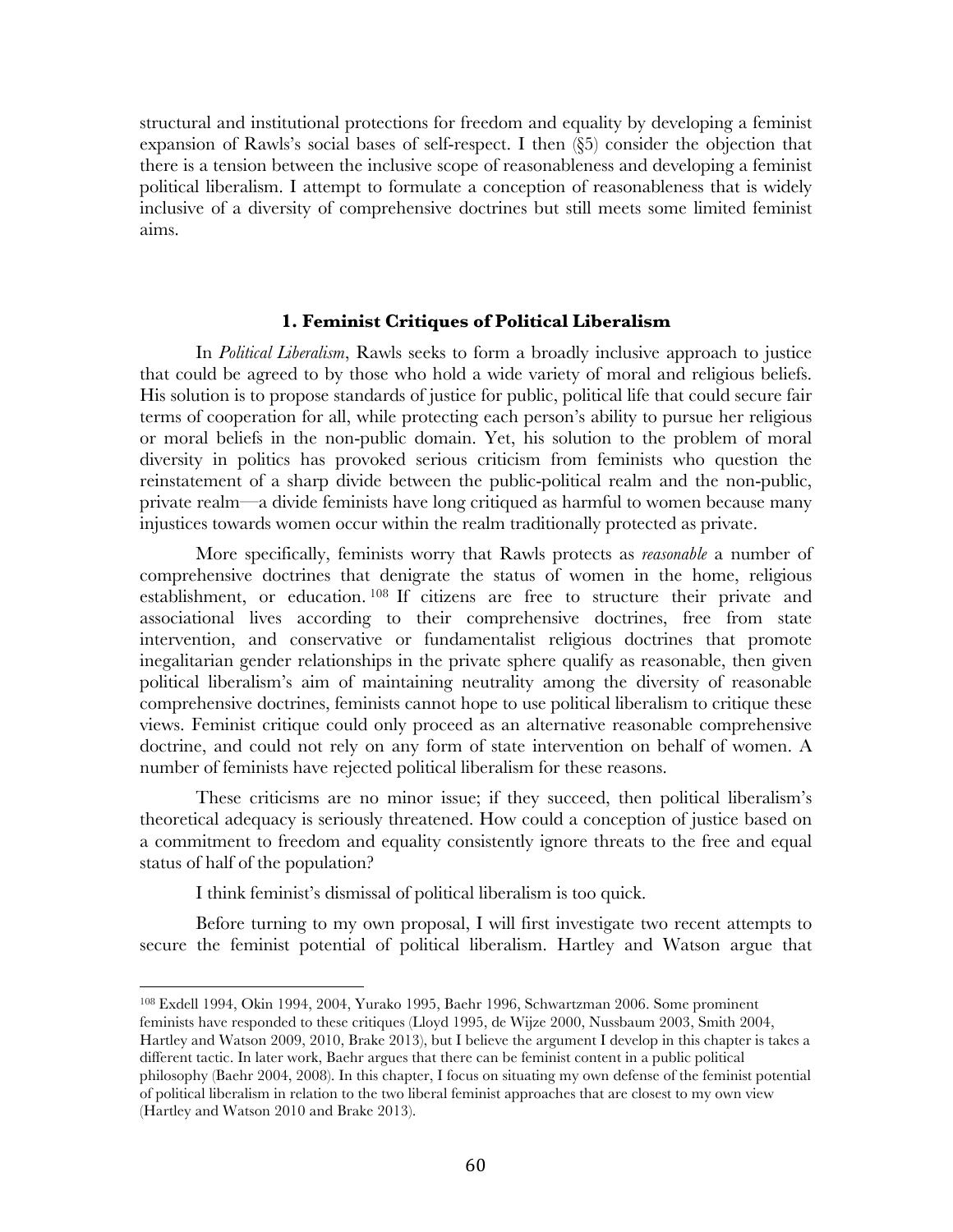political liberalism is a feminist political theory. Brake argues that while Rawls failed to secure the feminist potential of political liberalism, there are resources within his account of the social bases of self-respect to secure substantive feminist aims. I agree that political liberalism can be a powerful tool for feminism, even while permitting a diversity of comprehensive doctrines to qualify as reasonable. I will argue that to secure the feminist potential of political liberalism, we need to first clearly delineate the basis for citizens to qualify as reasonable.

# **2. Hartley and Watson's Substantive Equality and Reciprocity**

Recently, Hartley and Watson have argued that political liberalism's core commitment to reciprocity makes it a feminist political philosophy. They argue that Rawls's conception of reciprocity "places substantive demands on any reasonable political conception of justice, as any reasonable political conception of justice must secure social conditions of non-domination and recognition respect among citizens" (Hartley and Watson 2010, 21). The substantive demands on conceptions of justice are generated by the connection between reciprocity and the liberal principle of legitimacy. Rawls argues that political legitimacy is "based on the criterion of reciprocity: our exercise of political power is proper only when we sincerely believe that the reasons we would offer for our political actions … are sufficient, and we would also reasonably think that other citizens might also reasonably accept those reasons" (*IPRR*, 446-447). Reciprocity is tied to the justifiability of political principles to our fellow citizens. This link, Hartley and Watson argue, generates both negative and positive aims. Negatively, reciprocity demands eliminating social hierarchies that undermine citizen's ability to engage in public reason (Hartley and Watson 2010, 8). Positively, it requires establishing social conditions necessary for recognition respect among free and equal citizens (*ibid*). These aims are linked because eliminating hierarchical conditions is a prerequisite for establishing social conditions necessary for recognition respect among free and equal citizens.

In this section, I investigate the negative and positive aims of reciprocity discussed by Hartley and Watson. While I agree with the goals of Hartley and Watson's project, I will show that their arguments require that citizens have recognition respect for their fellow citizens as free and equal moral persons in order to be reasonable. This requirement is not grounded in the legitimacy or justifiability of political principles, as Hartley and Watson claim. Rather it is a prerequisite for engaging in the process. In order for any citizen to be included as reasonable, they must recognize themselves and their fellow citizens as free and equal moral persons. Recognition respect for one's fellow citizens as free and equal moral persons is not derived from the reciprocity condition; it specifies the standards according to which citizens can judge the fairness of the terms of cooperation.

According to Hartley and Watson, the negative aim of reciprocity demands the "elimination of pervasive social hierarchies that thwart the give and take of public reasons among free and equal citizens" (Hartley and Watson 2010, 8). Since public reasons should be articulated in terms that could be reasonably accepted by citizens as free and equal, social hierarchies could inhibit justifiability of political principles. While I agree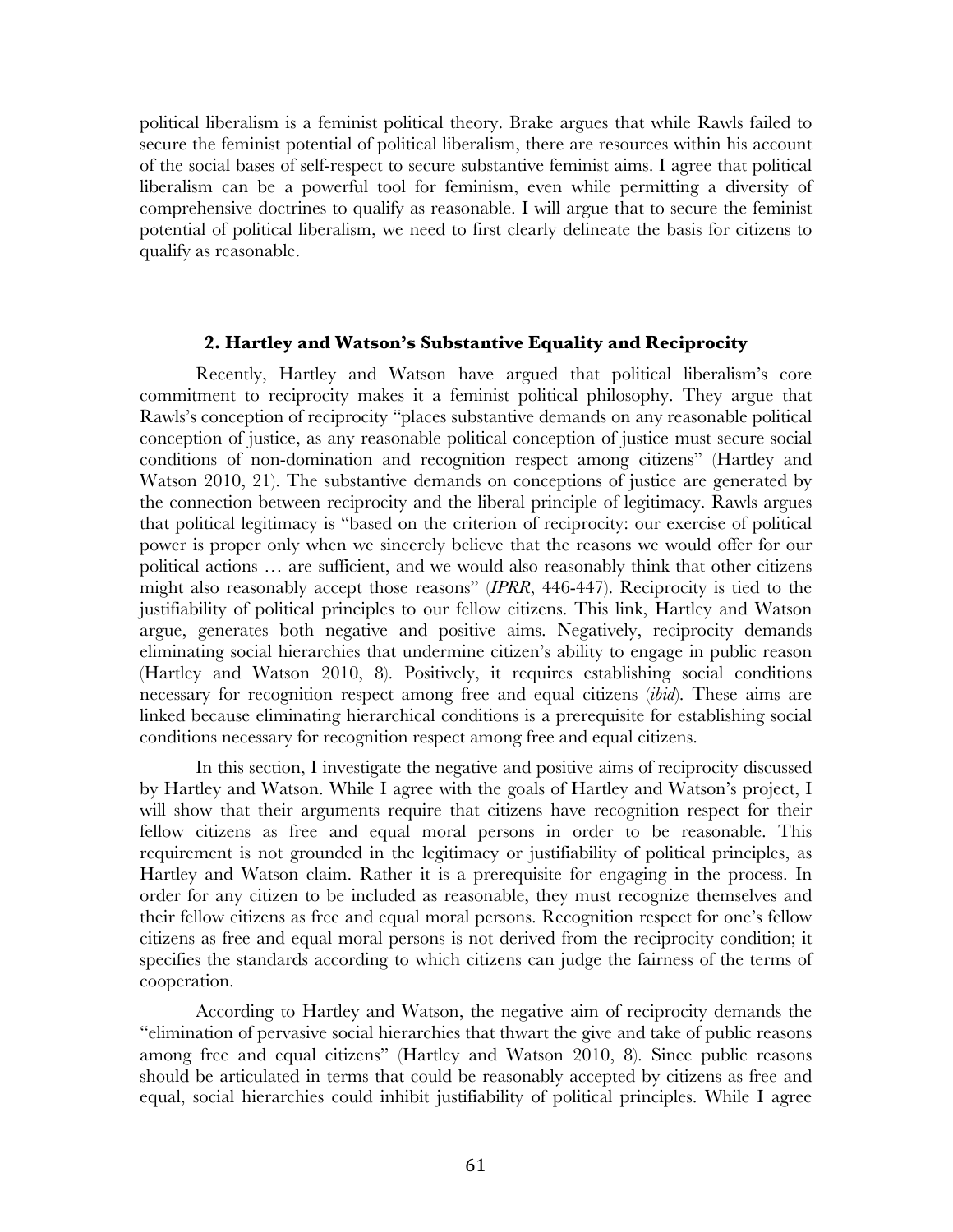that grounding the feminist aims in public reason *may* require the elimination of social hierarchies in order to meet the demands of public reason, I worry that grounding substantive feminist content on public reason may not be sufficient to guarantee that political liberalism is feminist liberalism. As I will show shortly, only extreme cases of social hierarchies thwart the give and take of *reasons* between citizens. The substantive feminist work is being done by whether or not people are treated as free and equal citizens in the political sphere and not by the idea that social hierarchies "interfere with the give and take of reasons" (Hartley and Watson 2010, 9).

Hartley and Watson draw on the ways in which gender norms impact the way women are viewed in both employment and the political sphere to illustrate the aims of the reciprocity criterion. They investigate two kinds of examples: gendered norms of beauty and gendered norms of parenting. I will argue that while these examples point to clear cases of unjust and unequal treatment of men and women, it does not impact the give and take of public reasons—which, I suggest, means that we should ground the feminist potential of political liberalism elsewhere in Rawls's system.

Gendered norms of beauty impact the employment opportunities of women disproportionately to men. Overweight women suffer greater income penalties than overweight men and, in traditionally male dominated professions, attractive women are perceived as less competent and less intelligent, whereas attractive men do not typically suffer this prejudice. These cases point to unequal opportunities for advancement within a given field and unequal earning potential tied in systematic ways to one's gender and physical appearance. However unequal or unfair this kind of discrimination is, does it really impact the give and take of public reasons? Certainly if one falls below a subsistence threshold, this will impact one's ability to engage in public political debate. But if a woman makes 78 cents to every dollar her male counterpart makes,  $109$  does this undermine her ability to be taken seriously as an equal interlocutor when debating matters of basic justice or constitutional essentials?

It strikes me that although there are clear claims of injustice; they are not best captured by norms of justification, legitimacy, or public reason. Justice as fairness can explain the wrongs of these cases as injustices rooted in inequality of opportunity or an unequal distribution of the primary goods, but Hartley and Watson claim to be advancing an argument that is broader than showing justice as fairness has feminist potential. They argue that political liberalism itself places constraints on any public political conception of justice. But unequal income and wealth is consistent with equal respect as citizens (see, e.g., *PL*, 281-282). While an employer may evaluate male and female employees in biased ways, this does not undermine women's ability to be equal participants in public reasoning about basic justice and constitutional essentials. Thus, the injustice does not lie in the impact on the ability of women to engage in public reason.

The positive aim of reciprocity, according to Hartley and Watson, is establishing the social conditions necessary for recognition respect, defined as recognition of one's authority to demand reasonable justifications for principles of justice and constitutional essentials. Social hierarchies undermine recognition respect when certain groups are not

<sup>109</sup> AAUW "The Simple Truth About the Gender Pay Gap" at http://www.aauw.org/research/thesimple-truth-about-the-gender-pay-gap/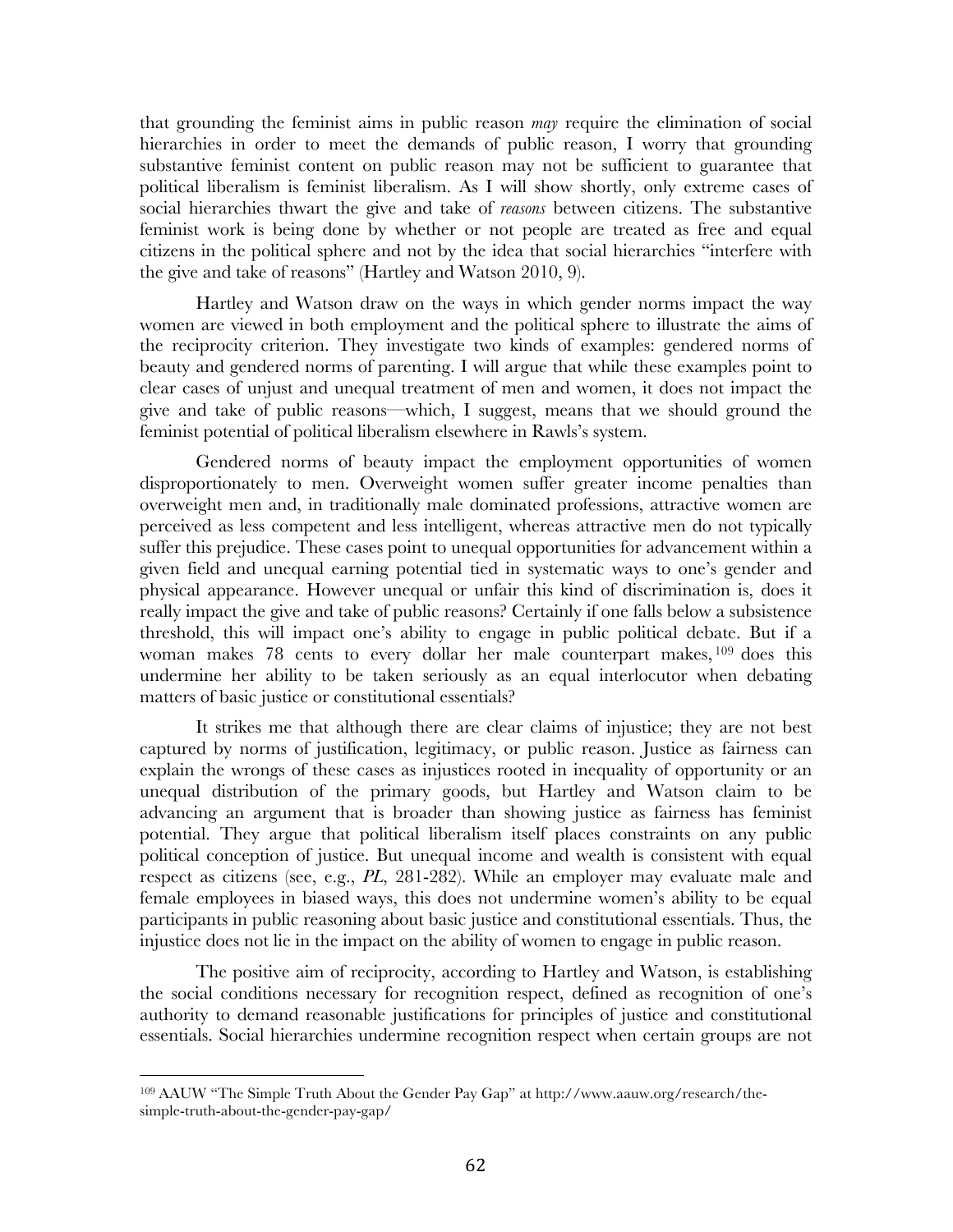acknowledged as having the authority to make claims on others as equal citizens and are not able to advance their claims of justice as equal citizens (Hartley and Watson 2010, 12- 13).

In explicating the positive aim of reciprocity, Hartley and Watson extend Rawls's arguments about the social arrangements that are incompatible with reciprocity to secure substantive feminist aims. Rawls argues that certain types of arrangements are simply incompatible with reciprocity, such as holding some persons as slaves or denying women the right to vote (*IPRR*, 447). Hartley and Watson argue that the same reasons that justify these cases as imposing substantive constraints on political conceptions of justice will also secure substantive equality for women by ensuring equitable division of the socially obligatory work of caring for children (Hartley and Watson 2010, 17). When running for political office or competing for promotions, women are routinely asked to justify their ability to balance the demands of motherhood with the demands of the job. No such demands are placed on fathers (Hartley and Watson 2010, 9-10). The impact of a decision to be a parent has disproportional effects on women's careers and chances of holding public offices.

The disproportionate burdens on women are unjustifiable. But do these burdens undermine women's authority to advance claims of justice in public reason? The burdens are not acceptable because they fail to treat women as free and equal citizens; however, unequal arrangements need not undermine women's authority to propose principles of justice and demand justification for principles of justice and constitutional essentials. Thus, these burdens may not undermine the form recognition respect Hartley and Watson highlight.

Unlike Rawls's examples of restricting voting privileges and enslaving people, which directly deny the equal political status of certain groups; the unequal burdens of caring for children do not inscribe unequal political status by law. It may be more difficult for women to be elected as public officials and to secure promotions because of the social perception that women should prioritize motherhood, but this is quite different from denying groups the right to vote. Being enslaved and being denied a right to vote removes the potential to be recognized as a political agent. These arrangements are incompatible with recognizing the authority of the slave or the woman to be recognized as an equal participant in public political debate because they deny that slaves or women qualify as political agents. Further argument is required to demonstrate that equitable division of care in society is necessary for women to be recognized as equal authorities in proposing principles of justice and constitutional essentials. Caregivers share a disproportionate burden in political life, but their caregiving is not incompatible with being recognized as a political agent.

Tying the substantive equality of women to public reason and reciprocity, understood as a justificatory norm, undermines the impact of Hartley and Watson's argument that political liberalism is feminist. The norms of public reason are limited by Rawls in various ways. Not only is public reason restricted to principles of justice and constitutional essentials, it is also restricted to public officials engaged in the public political forum. This includes the legal decisions of judges, the discourse of government officials when acting in their official capacity, and candidates for public office (*IPRR*, 442- 443). The ideal of public reason also applies as a moral duty to citizens. To meet this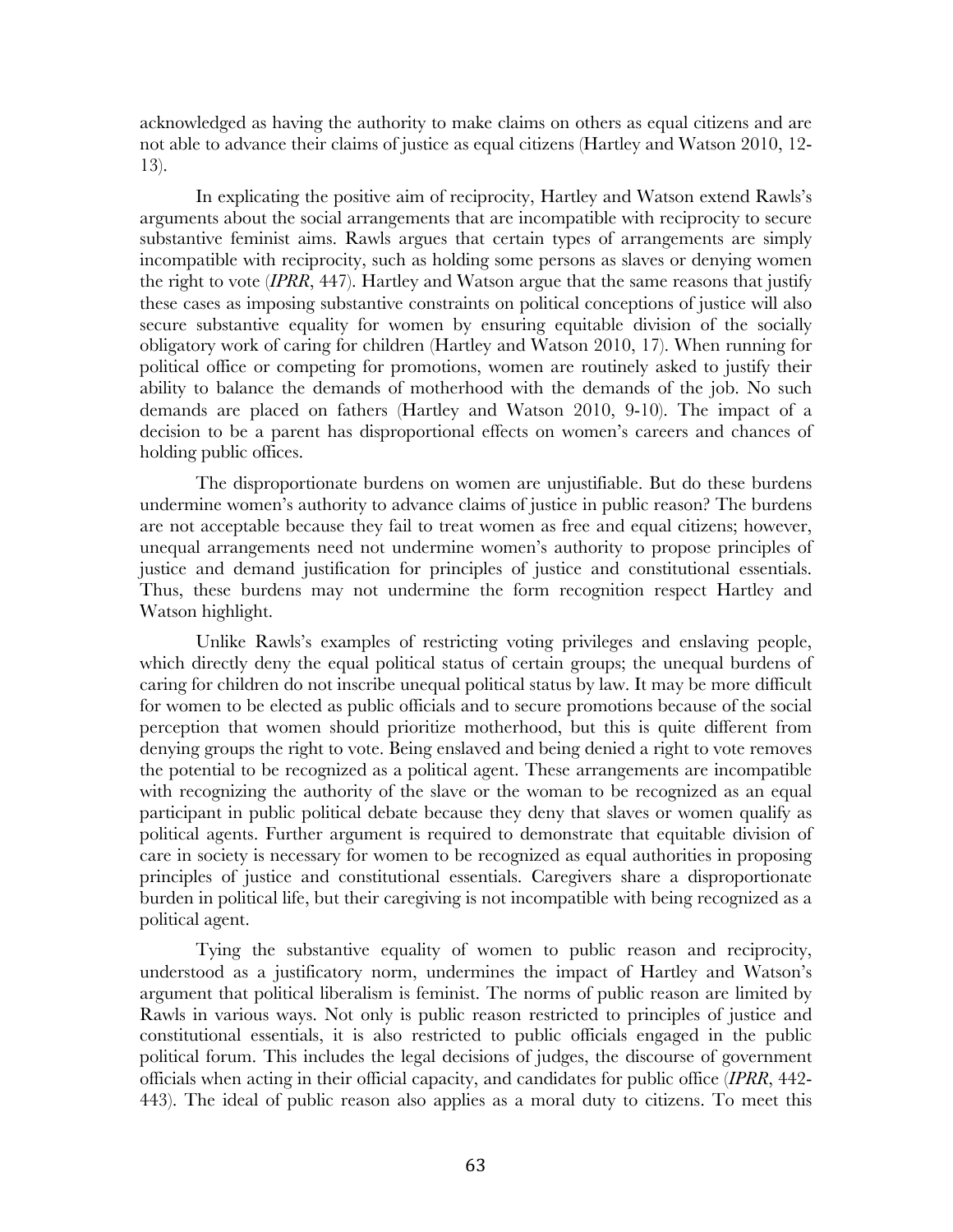ideal, citizens should think about matters of basic justice and constitutional essentials "*as if*  they were legislators and ask themselves what statutes, supported by what reasons satisfying the criterion of reciprocity, they would think it most reasonable to enact" (*IPRR*, 444-445). Citizens fulfill this moral duty of civility and public reason "by doing what they can to hold government officials to it" (*IPRR*, 445). Thus, public reason is proposed by Rawls as a moral ideal that is limited in a number of ways, applying primarily to government officials when deciding on basic principles of justice and constitutional essentials. Given the significant limitations Rawls places on public reason, why tie one's substantive feminist proposal to this ideal? It seems to significantly curtail the feminist potential of political liberalism. The domination and subordination a woman would have to face to undermine her ability to think about reasons as if she were a legislator would be quite extreme. One's thoughts would have to be so corrupted by subordination such that she could not conceive of herself, even theoretically, as free and equal.<sup>110</sup> The tight link Hartley and Watson, following Rawls, draw between reciprocity as a justificatory ideal and public reason undercut the substantive proposals that could be derived from a more expansive ideal of Rawlsian reciprocity connected to the first criterion of reasonableness.

Perhaps Hartley and Watson would suggest that reciprocity requires assessing the specific principles of justice and constitutional essentials to see whether these proposals could be acceptable to citizens as free and equal—regardless of whether the proposals would impact a citizen's ability to engage in public reason as an equal.<sup>111</sup> I think this move is quite plausible and I think political liberal feminism can be defended along similar lines. But note that this move separates the reasonableness of political principles from their connection to public reason. All of the substantive feminist work is done by the reasonableness of the proposals, evaluated in terms of which proposals secure nondomination and recognition respect for citizens as equals—not by their impact on the give and take of public reasons.

I have been arguing that Hartley and Watson's use of the reciprocity condition as linked to our authority to engage in public reasoning cannot secure the substantive feminist aims they seek to establish. The wrongness of the cases lies in the unequal status of men and women as citizens, rather than simply as reasoners.

<sup>110</sup> In some cases, the effects of oppression may be so extreme as to undermine even the capacity to think of oneself as if one were free and equal. If so, Hartley and Watson's proposal could capture these as wrongs in political liberalism, but I contend these would be somewhat rare. The effects of oppression on one's ability to participate in public reason is an empirical issue and perhaps Hartley and Watson are right to point to this capacity as the key to showing political liberalism is feminist. But I hope to find stronger grounds for the feminist potential of political liberalism directly in its commitment to tolerating *reasonable* pluralism. 111 Watson argues that reciprocity involves recognizing one's standing as an equal citizen (Watson 2007). Thus, my view may not be all that different in the end. I also argue that recognizing the equal status of one's fellow citizens is of fundamental importance to political liberalism and it is from recognition of this status that we can secure important feminist (and anti-oppression) aims. But I still think there is value to highlighting the fundamental commitment of political liberalism as a form of recognition respect of the equal status of oneself and one's fellow citizens. This is the primary commitment. Reciprocity is built out of this commitment. As with Hartley and Watson's 2010 argument, I take my argument to reverse the order of Watson's argument. Recognition respect is first, reciprocity is political liberalism's way of securing recognition respect, and Rawls's liberal principle of legitimacy is built on these two components to solve the question of what, if anything, could make coercion legitimate in a society characterized by reasonable pluralism.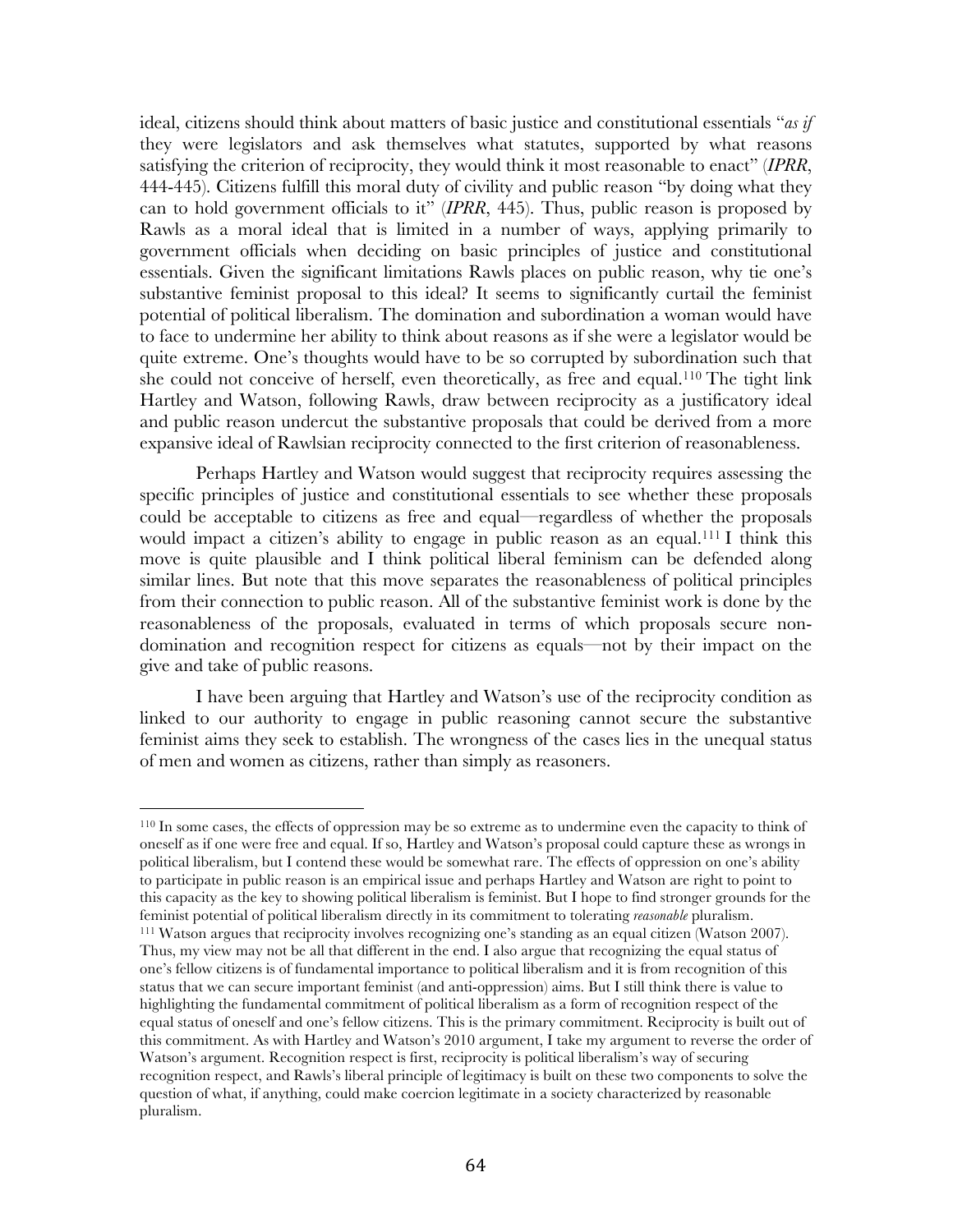Now, I want to consider a different objection—whether or not Hartley and Watson are too permissive of sexism. Hartley and Watson call for the elimination *pervasive* social hierarchies because public reason could be compatible with embracing certain forms of social hierarchy. They argue for the compatibility of certain unequal roles in comprehensive doctrines, as long as women are treated with recognition respect as citizens. They argue that one's "socially ascribed or assumed identities" need not impact one's identity as a citizen. Gender hierarchy at home and in one's religion are compatible with recognizing that persons are equal citizens.<sup>112</sup> Given the normative priority of citizenship in political liberalism, this means "one's identity as citizen always gives one a certain standing and rights, liberties and responsibilities" that cannot be denied by others nor can one divest oneself of one's rights. However, Hartley and Watson make room for a case in which a woman's rights as a citizen are secured by political liberalism "even if she chooses not to enjoy them" (Hartley and Watson 2010, 20-21). In this way, hierarchical views of women in the nonpolitical realm remain compatible with political liberal's protection of the free and equal status of women as citizens—even if the woman (presumably because of her comprehensive beliefs about gender hierarchy) abstains from enjoying her rights as citizens. But if this is true, then the room for feminist critique of sexism is significantly circumscribed.

If a woman can choose not to enjoy her rights and standing as a citizen, how does securing such rights make political liberalism feminist? If it is permissible to abstain from enjoying one's standing as an equal citizen, this seems to make Hartley and Watson's proposal vulnerable to the objection that political liberalism secures 'merely formal' rights and liberties which would undermine their ability to secure non-domination or recognition respect as an equal? There is a tension between these two aspects of Hartley and Watson's account of feminist political liberalism. On one hand, political liberalism appears to secure substantive rights of nondomination and recognition respect as equals. On the other hand, it seems they allow political liberalism to be too permissive of gender inegalitarian nonpolitical views—in ways that may undermine the substantive feminist equality they seek.

But how can we, as liberals, prohibit a citizen's choice not to exercise her rights as citizens? It seems problematic and runs against the trajectory of political liberalism if we required that all reasonable persons prioritize their political identity over any other aspect of their identity. The divide between the political conception, which views persons as citizens, and comprehensive conceptions of persons is central to keeping political liberalism appropriately *political*. Rawls seeks to establish a normative basis for justice that is compatible with wide diversity and disagreement in the non-political realm. The state should view all persons simply as equal citizens and should abstain from making judgments about the truth of personhood. This split is crucial to securing an overlapping consensus in politics without privileging any particular comprehensive conception of

<sup>112</sup> I return to the question of the reasonableness of those who hold the split view of persons in which one's comprehensive doctrine dictates the truth of gender hierarchy but one also holds that the state should treat all citizens as equals below in section 4.2. This will be an issue for all versions of political liberal feminism. But Hartley and Watson face an additional challenge because their view allows for the permissibility of a woman abstaining from enjoying her rights as citizen. This is a separate issue from acknowledging a potential split view of persons.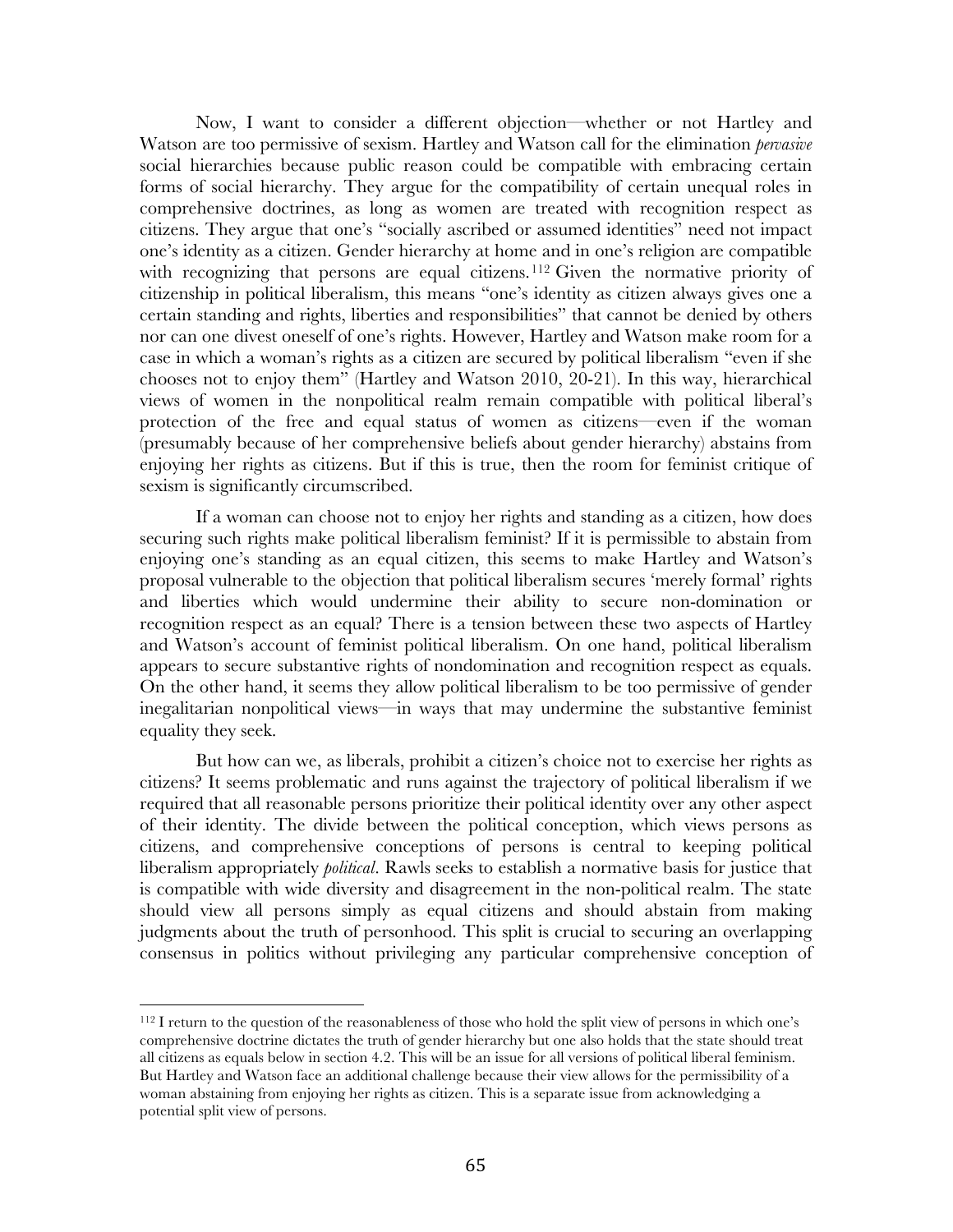personhood. This, I think, is one reason Hartley and Watson leave open the permissibility of abstaining from exercising one's rights and liberties as a citizen.

Given that political liberalism maintains an important distinction between comprehensive conceptions of persons and the political conception of equal citizenship, it may mean that feminists need to accept a woman's decision to abstain from enjoying her rights and liberties as a citizen. But I think there is a prior condition that would make this decision more palpable for both feminists and liberals. The state needs to attend to the moral development of children to ensure that all children learn the full range of rights and liberties they are entitled to in the political realm. This way, we can leave open the possibility that some adults will repudiate their status as equal citizens but it should mitigate worries that this repudiation is undermining of a citizen's recognition respect for herself as a free and equal moral person.

I worry that to secure true recognition respect for oneself and other citizens—we need to be especially worried about the impact one's comprehensive doctrine has on a person's conception of *herself* and her own abilities. Recognizing one's fellow citizens as having equal authority to engage in public reasoning about principles of justice and constitutional essentials may not be enough to guarantee that men and women have the kind of self-respect required to consider *themselves* authoritative sources of valid claims. Attention to securing the social bases of citizens' self-respect is an important component of securing recognition respect among citizens. Developing this aspect of Rawls's work is fruitful for feminism and may help avoid situations such as the one Hartley and Watson allow for—that a woman may choose not to enjoy her rights as a citizen.

### **3. Brake on the Development of Children's Self-Respect**

I think Rawlsian feminist political liberalism should attend to children's moral development to ensure that women equally with men can view themselves as authoritative sources of valid political claims. For this, I draw on Elizabeth Brake's recent rereading of Rawls on self-respect.<sup>113</sup> Brake has argued that securing the social bases of self-respect requires further intervention into the family than Rawls initially recognized because the self-respect of children is vulnerable to influence by one's family and comprehensive doctrines.

Brake argues that Rawlsian self-respect is best understood as a form of recognition respect responding to one's worth as a free and equal person, who possesses the moral powers (Brake 2013, 61-62). She argues against interpretations of Rawlsian self-respect as a kind of self-esteem, arguing that only recognition respect could fulfill the purpose it is meant to serve as a primary good. Recall that primary goods are supposed to be allpurpose means for citizens' pursuit of various conceptions of the good in society. Selfrespect could not be interpreted as self-esteem or appraisal of one's own excellence. Such

<sup>113</sup> Rawlsian self-respect has been the subject of increasing interpretive debate in recent years. Many question whether self-respect is consistent with the objective nature of the primary goods because of the ambiguity in Rawls's conception of self-respect and its similarity to self-esteem and appraisal respect (see, e.g., Middleton 2006, Eyal 2009, Moriarty 2009, Doppelt 2009, Stark 2012).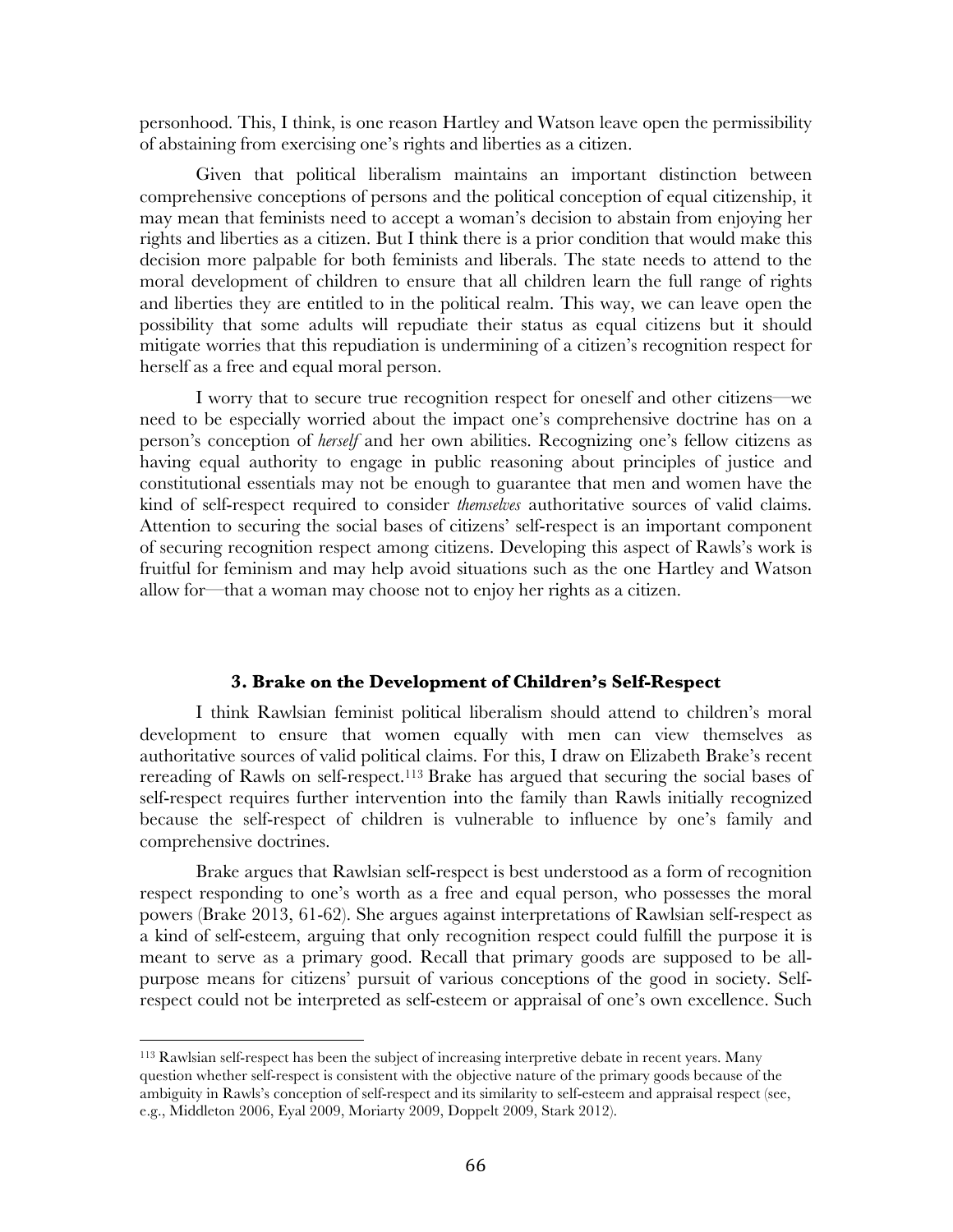a notion would be too precarious and subjective to be used as an objective metric of comparison between individuals (Brake 2013, 63-65). <sup>114</sup> A citizen has recognition selfrespect when she values her life plan because she values herself. The very fact that *she* chose the plan is what makes it worth pursuing for her. Self-respect differs from selfesteem because it is a response to one's worth as a person. Rawls explains that caring about "their basic liberties and opportunities to develop and exercise their moral powers and to pursue their conceptions of the good" demonstrates citizens' self-respect (*PL*, 76- 77).

If, following Brake, we interpret Rawlsian self-respect as a form of recognition respect, recognition of oneself as a free and equal citizen possessing moral powers (Brake 2013, 62), <sup>115</sup> what could be the social bases of this kind of respect? Brake argues that the social bases of self-respect are "socially distributable determinates of self-respecting beliefs, that is, beliefs that one possessed the moral powers and is a free and equal citizen" (Brake 2013, 65). But, Brake cautions, self-respect can be undermined by the words and actions of others. Of particular concern are beliefs that constrain or denigrate a person's belief in her own agency or equal standing, simply because she is a girl or black.

Brake argues that protecting children's developing self-respect requires limiting parental rights to infuse children with ethical and religious beliefs. Following Okin, Brake argues that socialization into gendered roles in the family or gender hierarchy in the church undermines the self-respect of girls. If, as children, girls learn of their purported inferiority or limited opportunities for advancement in certain spheres of life, this undermines their capacity to develop an equal sense of their own worth. Because of its status as a primary good, "damage to self-respect is itself a reason to constrain parental practice, even if such damage does not lead to further inequalities in wealth, income, and position. It thus suggests a Rawlsian strategy for criticizing gender roles that undermine female self-respect directly, and not only because of their socioeconomic outcomes" (Brake 2013, 67).

Brake's strategy could provide feminists with a powerful tool by which to criticize gender hierarchy in nonpublic realms on the basis that it is damaging to the development of self-respect in girls. When girls are taught that gender inegalitarianism is true, this could have the consequence of making girls develop in a way that diminishes their sense of their equal worth with boys and it could also lead children of both sexes to grow up believing that girls are not self-authenticating sources of valid claims. If so, their selfrespect as adults could be compromised. If one never forms the belief that one is of equal worth or could be a self-authenticating source of valid claims, one fails to recognize oneself as free and equal. Brake argues that even if adults can keep distinct one's status as equal citizen from one's true moral status as inferior, this is not a distinction children can make. And this is damaging insofar as self-respect develops in childhood.<sup>116</sup>

Brake argues that Rawlsian self-respect justifies placing strict limits on parental rights to infuse children with their beliefs when these beliefs threaten the development of the self-respect of the child. She argues that "religious liberty does not give one the right

<sup>114</sup> Doppelt 2009 makes a similar point (Doppelt 2009, 133-134).

<sup>115</sup> Cynthia Stark has a different interpretation of Rawlsian self-respect, arguing that it is a form of respect that one's contribution to social cooperation matters (Stark 2012).

<sup>116</sup> I will return to the split view of citizenship below in section 4.2.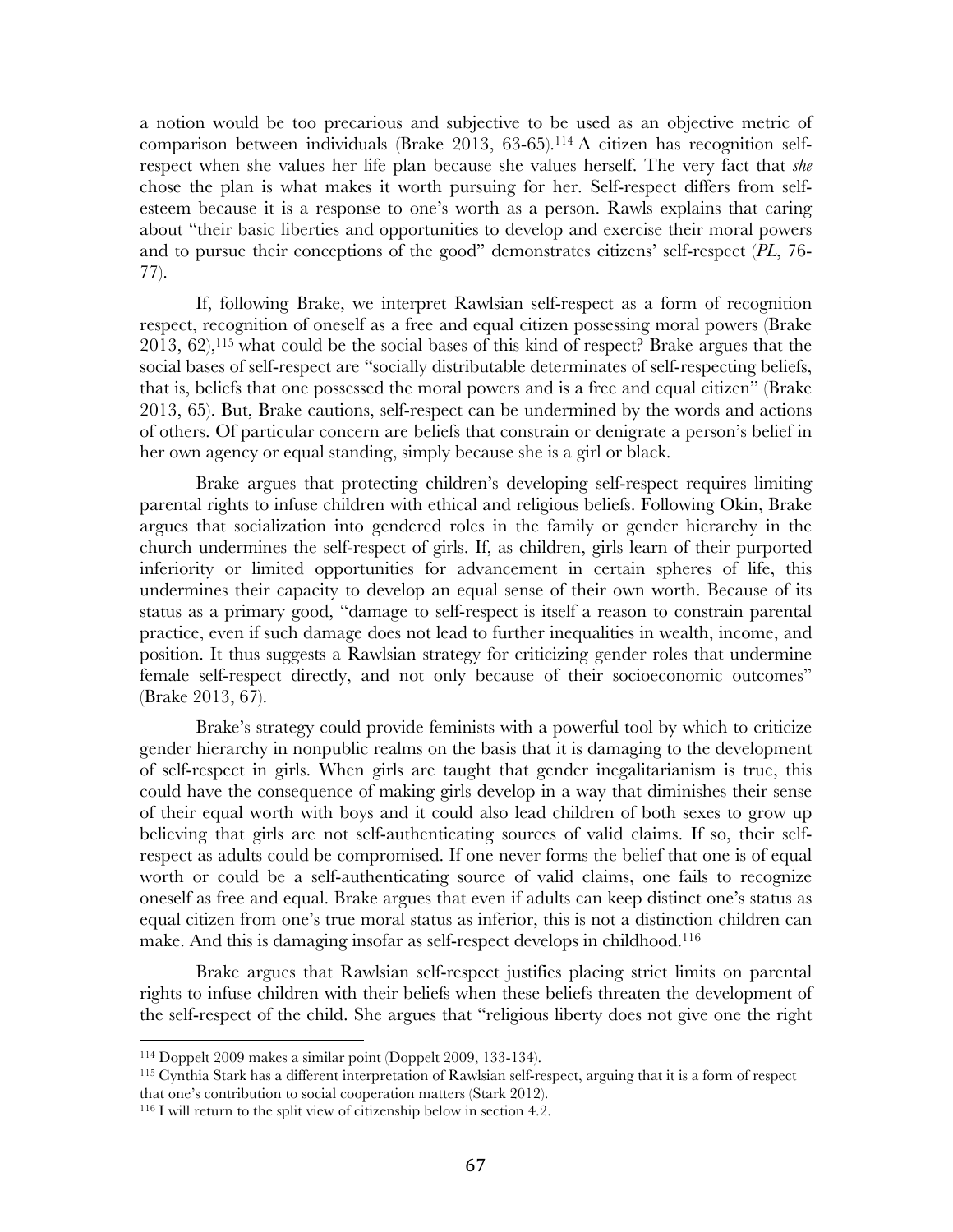to compel others to adopt one's religion" but this is precisely what parents do to their children (Brake 2013, 72). While certain tastes and preferences may be unavoidable, these preferences do not generally undermine children's rights. By contrast, teaching children sexist or homophobic beliefs "threaten[s] a primary good [self-respect] for another, nonconsenting, individual" (Brake 2013, 72). Threats to self-respect threaten to deprive someone of their liberties and thus could justify political intervention (Brake 2013, 70-73).

With Brake, I agree that because self-respect develops in childhood, attention to the moral development of all children is an important part of securing the social bases of self-respect for citizens. However, I am less convinced about the degree of intervention into the family that Brake argues can be justified on the basis of supporting the developing self-respect of children.

Brake's approach is insufficiently political. Because she identifies the social bases of self-respect so closely with the formation of beliefs, she thinks securing the social bases of self-respect requires monitoring children's self-respect directly. She suggests having teachers monitor damage to self-respect just as they would look for signs of physical abuse and suggests that "the removal of children from parental custody when their developing self-respect is threatened with serious and irreversible damage might be justified" (Brake 2013, 73). However, such direct monitoring of the formation of beliefs extends beyond the appropriate constraints of political liberalism. No state, and certainly not one that follows a political conception of justice, should be in the business of monitoring the selfrespect of children. This is far too intrusive into the thoughts and minds of children. Political liberalism seeks to protect wide scope of freedom of thought and conscience. Rawls argues that securing such liberties are important in both the context of reasonable pluralism and pluralism that includes both reasonable and unreasonable comprehensive doctrines (*PL*, 64-65). Any proposal that seeks to have representatives of the state (in this case, teachers tasked with the civic education of children) monitor the beliefs of individuals encroaches on the freedom of thought and conscience that Rawls thinks is crucial to respecting the burdens of judgment.

Monitoring the development of self-respect of individual children also moves away from Rawls's use of the primary goods as objective measures of all-purpose means for securing citizens various conceptions of the good (*PL*, 179-181). The primary goods should provide a "practicable public basis of interpersonal comparisons based on objective features of citizens' social circumstances open to view, all of this given the background of reasonable pluralism" (*PL*, 181). Evaluating the beliefs of individual children seems far too subjective to qualify as an objective metric for comparisons between citizens. Further, taking children away from their parents requires a very hefty justificatory burden. Cases of abuse and violence meet this threshold, but damage to a child's developing sense of self-respect is not similarly open to all.

While self-respect is a belief about one's own equal worth as a citizen, I depart from Brake in identifying the social bases of self-respect so closely with the formation of beliefs. I think stronger grounds for supporting the respect for oneself as a free and equal citizen can be found by securing social and institutional support for all citizens' free and equal status. Rawls argues that the just structure of institutions secure the social bases of self-respect. According to Rawls, "the social bases of self-respect are explained by the structure and content of just institutions together with features of the public political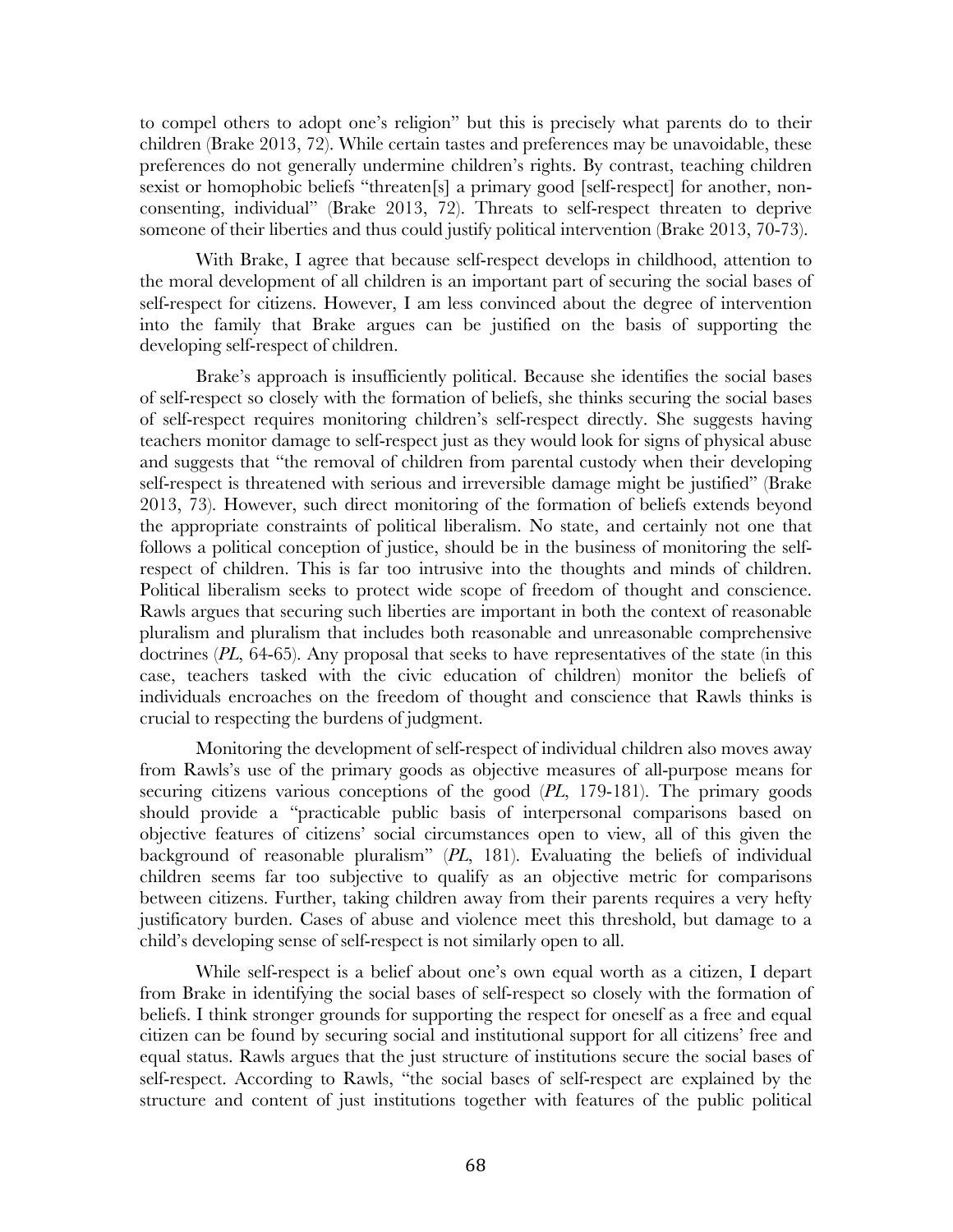culture, such as the public recognition and acceptance of the principles of justice" (*PL*, 181). The social bases of self-respect are primarily institutional. They should not involve the evaluation of the beliefs of particular citizens or children.

Despite our differences, I think Brake is right in identifying self-respect as a form of recognition respect of our free and equal status. I also think she is right that in order to secure recognition of one's own worth as citizens, the development of self-respect in children is important. Thus, any political conception that will secure the social bases of self-respect should also provide support for children to learn to respect both themselves and others as free and equal citizens. I turn to my own view in the next section.

## **4. Reasonable Recognition Respect and Securing the Feminist Potential of Political Liberalism**

Like Hartley, Watson, and Brake, I too think that recognition respect is an important foundation for political liberalism. Hartley and Watson argue that recognition respect grows out of the reciprocity criterion, whereas I think that recognition respect of free and equal citizenship is the basis of any conception of reciprocity. Brake argues that Rawlsian self-respect is best understood as a form of recognition respect of oneself as a free and equal citizen. I think highlighting recognition respect for oneself is crucial for securing substantive feminist aims; however, I disagree with Brake's understanding of what is required to secure the social bases of self-respect.

In this section, I will argue that recognition respect for oneself and others is the important starting point for securing the feminist potential of political liberalism. I argued, in chapter 3, that recognition respect for the free and equal moral status of all of our fellow citizens is a necessary moral threshold for the political liberal project. It sets the boundary for the kind of pluralism that should be tolerated—those who have recognition respect for themselves and their fellow citizens as free and equal are reasonable; those who reject this status are not. A clear delineation of the qualification that makes citizens reasonable and which are unreasonable is helpful for determining whether the political conception of justice could be an ally for feminism.

## **4.1. Categorizing Sexist Comprehensive Doctrines**

To investigate political liberalism's feminist potential, let's look at how a citizen who holds a sexist comprehensive doctrine would be categorized according to Rawls's distinction between reasonable, unreasonable, and merely decent comprehensive doctrines. Sexist comprehensive doctrines, like the traditional religionist position outlined in Chapter 2, include belief in metaphysical gender hierarchy. These doctrines may hold that because men and women are unequal, they have different moral roles appropriately assigned to them in virtue of their sex. These different roles are justified by commitment to a metaphysical doctrine that holds inequality between men and women is appropriate because, for example, there is a natural or God-given hierarchy of the sexes. Women are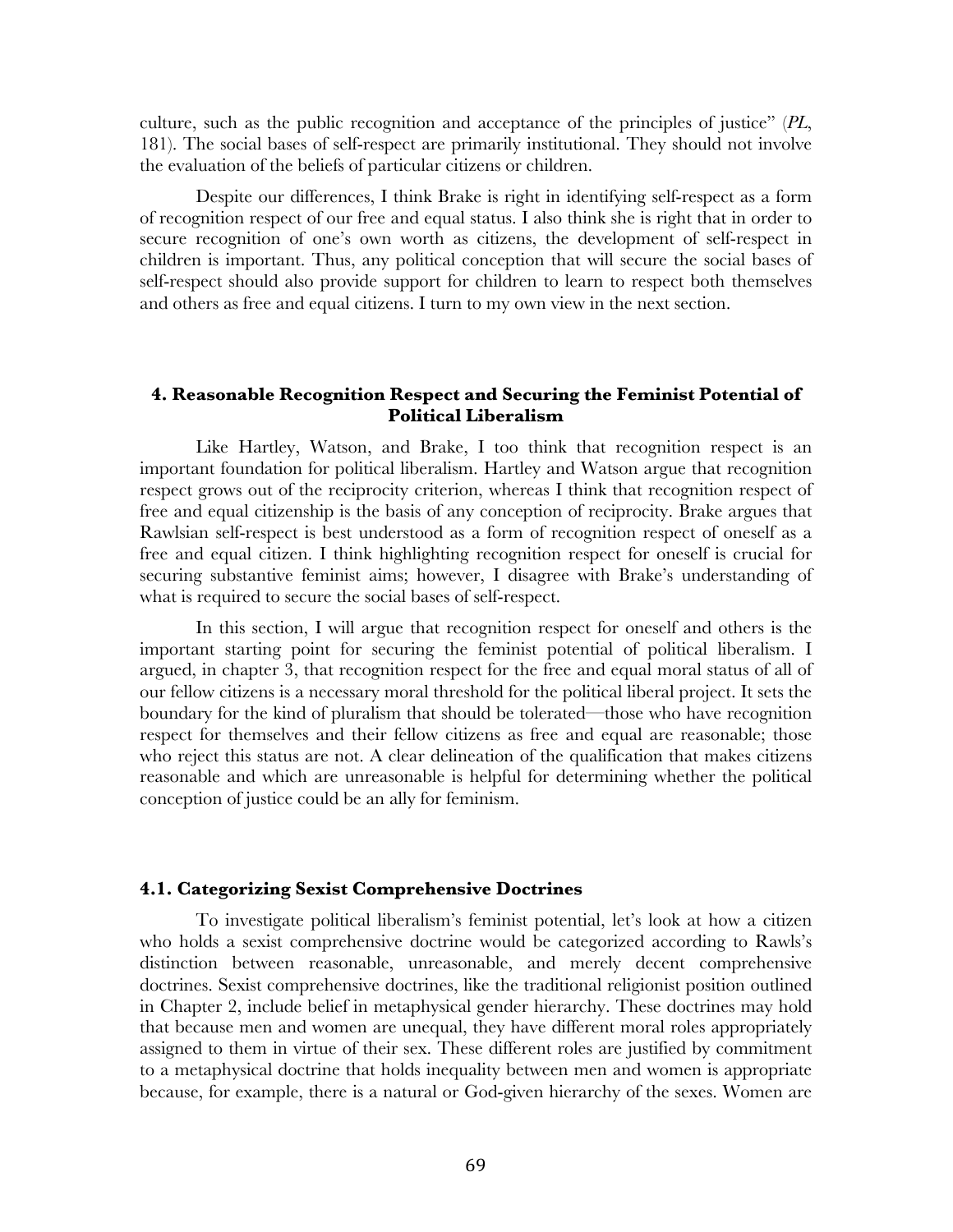naturally inferior to men. Nevertheless, such doctrines assign moral weight to the proper performance of one's role. Women have a lesser status, but could still be moral exemplars of virtuous femininity. Part of being a good woman involves submitting to one's husband in all matters, from decisions about the family and household to decisions about when and how many children to have.<sup>117</sup>

How should Rawls categorize citizens who embrace sexist comprehensive doctrines? These citizens embrace comprehensive doctrines that are not obviously immoral. They do not condone violence or abuse. They pose no threat to those who reject the comprehensive doctrine; their way of life applies to only members. This is significant because, at least prima facie, members choose to adopt this lifestyle.

There are striking similarities between citizens who embrace gender hierarchical comprehensive doctrines and the peoples Rawls characterizes as *decent* in *The Law of Peoples* (*LP*). Therein Rawls distinguishes between *reasonable* liberal peoples and *decent* hierarchical peoples. Decent hierarchical people are organized by a moral conception of good, although it is not liberal. A decent hierarchical society "views persons as responsible and cooperating members of their respective groups" and individuals can recognize and act "in accordance with moral duties and obligations as members of these groups" (*LP*, 66). Groups embracing gender hierarchical comprehensive doctrines appear to share many similarities with the decent hierarchical society in *LP*. They are organized by a moral conception of the good, but are primarily associational, viewing people's roles and obligations as tied to their group identities (*LP*, 64-66). Let's also posit that they secure the minimal human rights: the right to life (the means of subsistence and security), liberty (freedom from slavery and serfdom), and formal equality (that like cases be treated alike) (see *LP*, 64). One's group membership and role is defined by one's sex, but women are not slaves and are provided with the means to subsistence and security. Men and women have different duties and obligations, but each group has well defined standards of moral excellence and members of each group can be respected for fulfilling these duties. Formal equality could hold within such a comprehensive doctrine, since like cases could be treated alike. But this formal equality is consistent with systematic discrimination against women as a group as compared to men as a group.

Meeting the criteria of decency could have important implications for how political liberals should treat those citizens who embrace sexist comprehensive doctrines. In the international context, toleration of decent nonliberal peoples is important because not all societies should be required to be liberal. There might be other acceptable ways of life that political liberalism would fail to respect if only liberal societies are accepted as members in good standing in the Society of Peoples (*LP*, 59-60). Rawls allows decent hierarchical societies to qualify as "members in good standing in a reasonable Society of Peoples" because in establishing a law of peoples, he discusses the collective entity. The fundamental unit of the global public political culture is nations or peoples, and not

<sup>117</sup> This position is neither a toy example nor a small niche position in contemporary society. The

surrendered or submissive wife movement holds these views and is rising in popularity in the United States. It is billed as the solution to marital strife and securing happiness for women. This movement has also been justified by citing Christian biblical texts showing the proper role of the woman is in subservience to her husband. See, e.g., Laura Doyle (2001) *The Surrendered Wife*; Sara Horn (2013) *My So-Called Life as a Submissive Wife*; Darlene Schacht (2012) *The Good Wife's Guide: Embracing Your Role as a Help Meet*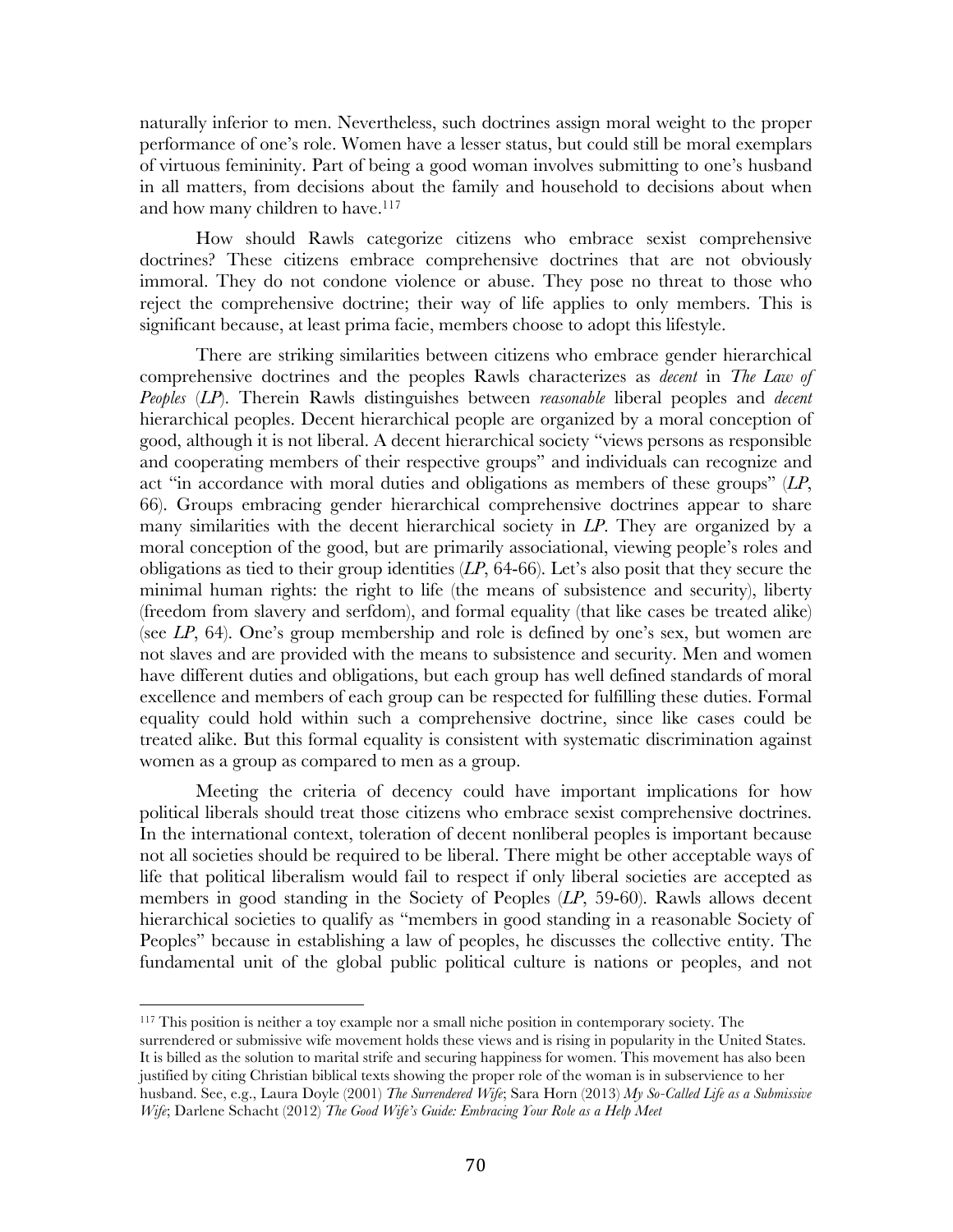relations of individual persons. As Wenar explains, "because Rawls's global theory works exclusively in terms of peoples, it cannot show any direct concern for individuals" (Wenar 2006, 104). A society could be organized according to sexist comprehensive doctrines in the international context and Rawls would argue that as long it is decent, it should be tolerated as member in good standing of a Society of Peoples. In the international context, the fact that nonliberal societies "fail to treat persons who possess all the powers of reason, intellect, and moral feeling as truly free and equal" does not imply that they are properly subject to sanction (*LP*, 60). This means that liberal peoples should treat decent peoples with respect, despite the fact that such peoples are not fully just according to liberal standards (*LP*, 62).

Given the similarities between groups organized by sexist comprehensive doctrines and decent peoples in *LP*, it may seem as if Rawls would advocate respect for all sexist comprehensive doctrines in the domestic context. If so, the feminist potential of political liberalism would be constrained. Fortunately, the analogy does not go all the way through. In the domestic case, we consider individuals as citizens and not simply as members of groups. In political liberalism, citizens are free insofar as they are selfauthenticating sources of valid claims; their claims on society are not derived from "ascribed roles in a social hierarchy justified by religious or aristocratic values" (*PL*, 33). Groups organized by comprehensive doctrines that would qualify as decent in a law of peoples may not meet the minimal moral criteria for reasonableness in the domestic context. Recall that decency "does not require acceptance of the liberal idea that persons are citizens first and have equal basic rights as citizens" (*LP*, 66). Furthermore decent hierarchical societies may "allow basic inequality among their members" (LP, 70). But the recognition of the equal basic rights of citizens is precisely what reasonableness requires even the minimal moral threshold I have argued sets the most inclusive scope of reasonableness in Rawls.

The distinction between decency and reasonableness lends weight to the idea that the minimal moral criterion of reasonableness that I have outlined in this dissertation can still have significant feminist potential. Decent peoples are merely decent, rather than reasonable, because of their failure to treat persons as "truly free and equal." Simply holding a comprehensive doctrine that is recognizably moral and respects the basic human rights of its members is not sufficient to qualify as a reasonable comprehensive doctrine. Citizens embracing such doctrines may not be immoral or unintelligent, but this alone does not imply that they qualify as reasonable.

Perhaps citizens who hold sexist comprehensive doctrines occupy a category between being fully reasonable and fully unreasonable. If they can meet some minimum threshold for reasonableness, they could qualify as 'not unreasonable;' but if they do not meet any minimum threshold, then perhaps they are not reasonable but are also not 'fully unreasonable.' Rawls explains, "one should allow … a space between the fully unreasonable and the fully reasonable" (*LP*, 74). For example, Rawls categorizes religious or philosophical doctrines that "allow a measure of liberty of conscience but do not allow it fully" as "not fully unreasonable" because to qualify as fully reasonable "requires full and equal liberty of conscience" but to be fully unreasonable, one "denies it entirely" (*LP*, 74-75).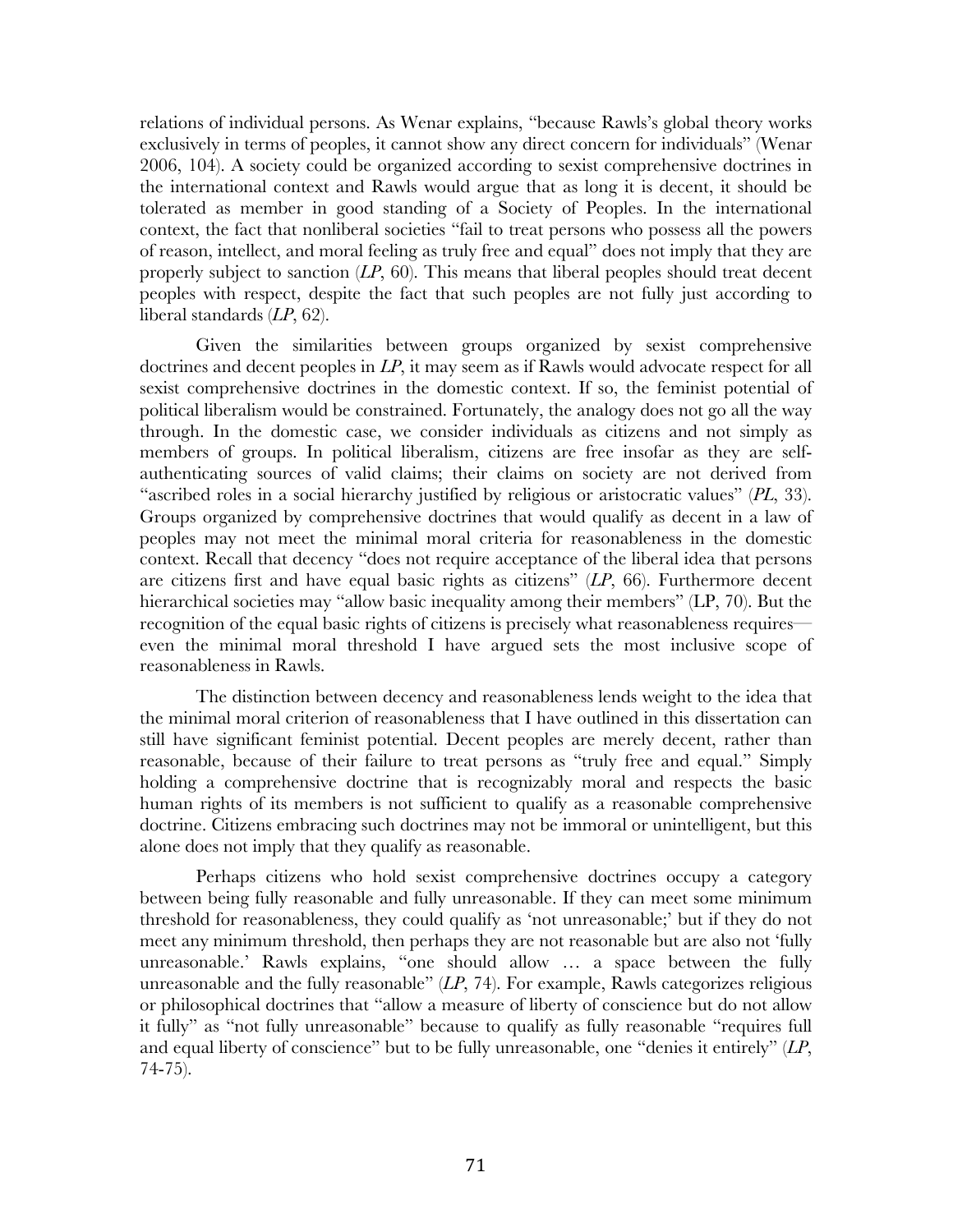Full reasonableness requires recognition respect for one's fellow citizens as free and equal moral persons. This is something that sexist comprehensive doctrines deny. But perhaps one could qualify as minimally reasonable if, in addition to one's comprehensive doctrine that accepts the truth of gender inegalitarianism, one also holds the view that the state should treat one's fellow citizens as free and equal. Such citizens would embrace a split view of persons.

# **4.2. Split Views: Nonpublic Gender Hierarchy and Gender Egalitarian Citizenship**

The distinction between one's comprehensive views of persons and the political conception's view of citizens has presented itself as a potential source of conflict for securing the feminist potential of political liberalism. Hartley and Watson argue that one's "socially ascribed or assumed identities" need not impact one's identity as a citizen (Hartley and Watson 2010, 20). So they allow for the permissibility of sexist comprehensive doctrines because gender hierarchy at home and in one's religion are compatible with recognizing that persons are equal citizens. Brake argues that even if an adult's political conception of herself as a free and equal citizen may be compatible with holding unequal roles in private, "children are not capable of making this distinction" (Brake 2013, 70-71). This is why she turns to the development of a child's self-respect to argue for the feminist potential of political liberalism. My own delineation of the basic qualification of reasonableness being a matter of recognizing oneself and one's fellow citizens as free and equal is similarly vulnerable to the possibility that some nonpublic gender inegalitarians could argue that the state should treat all citizens *as if* they were free and equal.

What should feminists say about the reasonableness of those who are committed to nonpublic gender hierarchy but also accept gender egalitarian citizenship? Political liberalism need only protect the free and equal status of citizens; but this distinction seems to minimize the substantive feminist content of political liberalism. Feminist critique of sexism is significantly circumscribed if nonpublic sexism is protected as reasonable.

In chapter 1, I argued that a citizen who believes in gender hierarchy in private and gender egalitarianism in public has a split view of persons. It appears that all three versions of feminist political liberalism I have considered herein might face a similar splitperson challenge that I suggested, in chapter 1, plagued Nussbaum and Lloyd's defenses of political liberalism. In chapter 1, I posed this as a challenge to Rawlsian stability because Rawls seeks a robust normative basis for stability in which citizens each endorse the political conception of justice for moral reasons derived from their comprehensive doctrine. But demonstrating that this split view threatens the stability of the political conception of justice may not provide a strong enough basis for convincing feminists that they should embrace political liberalism. Stability seems like the wrong kind of concern for a feminist. It identifies a pragmatic concern about the viability of the political conception of justice over time rather than offer a strong normative basis for gender equality. Feminists may argue that if the social order is sexist, it is morally impermissible, and morality trumps stability.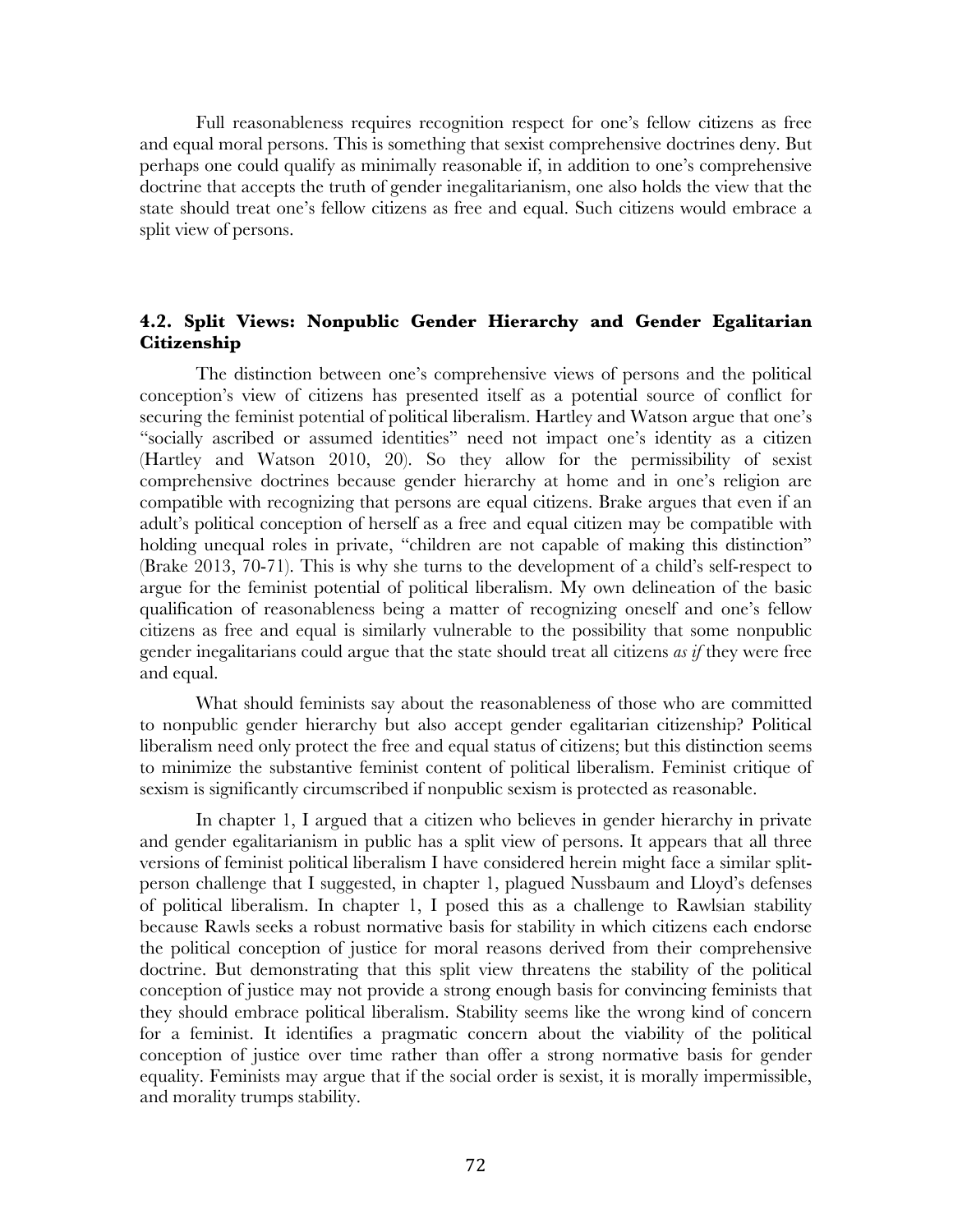Recognition of the basic normative status of agents may not permit the same flexibility of distinctions between political and nonpolitical views as other categories within political liberalism. By way of comparison, consider the claim that the state should be impartial but in the nonpolitical realm partiality is either permissible or required by morality. A citizen could be partial towards her significant others and family while still holding that the law ought to treat all people, including her loved ones, as equals. In private, a citizen can prioritize the distribution of her resources to her family and loved ones first, and then give to charity from what is left. However, the state should be impartial in its distribution of goods. According to such views, the state acts in a way that contradicts the way individuals should act in their daily lives. Nevertheless, this view does not seem to pose problems for the political conception of justice, nor does one's nonpublic views of proper norms governing human interaction undermine the support for the impartiality of the state. The differences between states acting as collective agents and citizens acting as individuals could be cited to justify the different views of citizens and persons. Are these resources not similarly available to the nonpublic gender inegalitarian?

I think there is an important disanalogy between split views of women's equality and other kinds of split views of persons in political society. There is a difference between recognizing the basic worth of persons as moral agents and other ways of treating individuals. The impartialist citizen who is a partialist in private life does not violate the recognition respect of all citizens as free and equal. Even if she thinks her own family members are better in some ways than others, this is a differential form of appraisal respect and need not undermine the equal moral status of all people. In fact, many partialist views argue that partiality is justified in order to cultivate a person's development into a free and equal adult. Care ethics, for example, argues that the free and equal liberal citizen can only develop through relationships of care and dependency (See, e.g., Held 2006, Kittay 1999). Partiality is thus justified by reference to recognition respect of the equal status of all people.

Unlike split views of partiality in private and impartiality in public, the split between gender hierarchy in private and gender egalitarianism as citizens is problematic as a form of recognition respect. Recognition respect involves recognizing one's authority as a person and one's standing as a moral agent. Equal moral standing is due to others simply in virtue of being persons, regardless of merit or desert. Split views about a person's equality seem to undermine the recognition of the equal moral worth of *all* persons. If Jack does not respect Jill as an equal moral person, even if he acknowledges that the state should treat Jill as an equal citizen, Jill's equality is threatened. If there are two fundamentally different groups of human beings with different rights, obligations, and spheres of agency, what basis is there for treating unequal beings as equals in politics? Why should laws protect the equal status of women if ensuring their inequality increases the benefit to society as a whole? If women really are of lesser worth, then there is simply not a strong enough basis to support the kinds of structural and institutional protections that Rawls requires to support the equal basic rights and liberties of all citizens.

In addition, if Jill also subscribes to gender hierarchy, even if she continues to exercise certain political rights, her status as free and equal is threatened. Recall that to respect oneself as free in the relevant sense for political liberalism, one must see oneself as a self-authenticating source of valid claims (*PL*, 33). What if a woman sees herself as free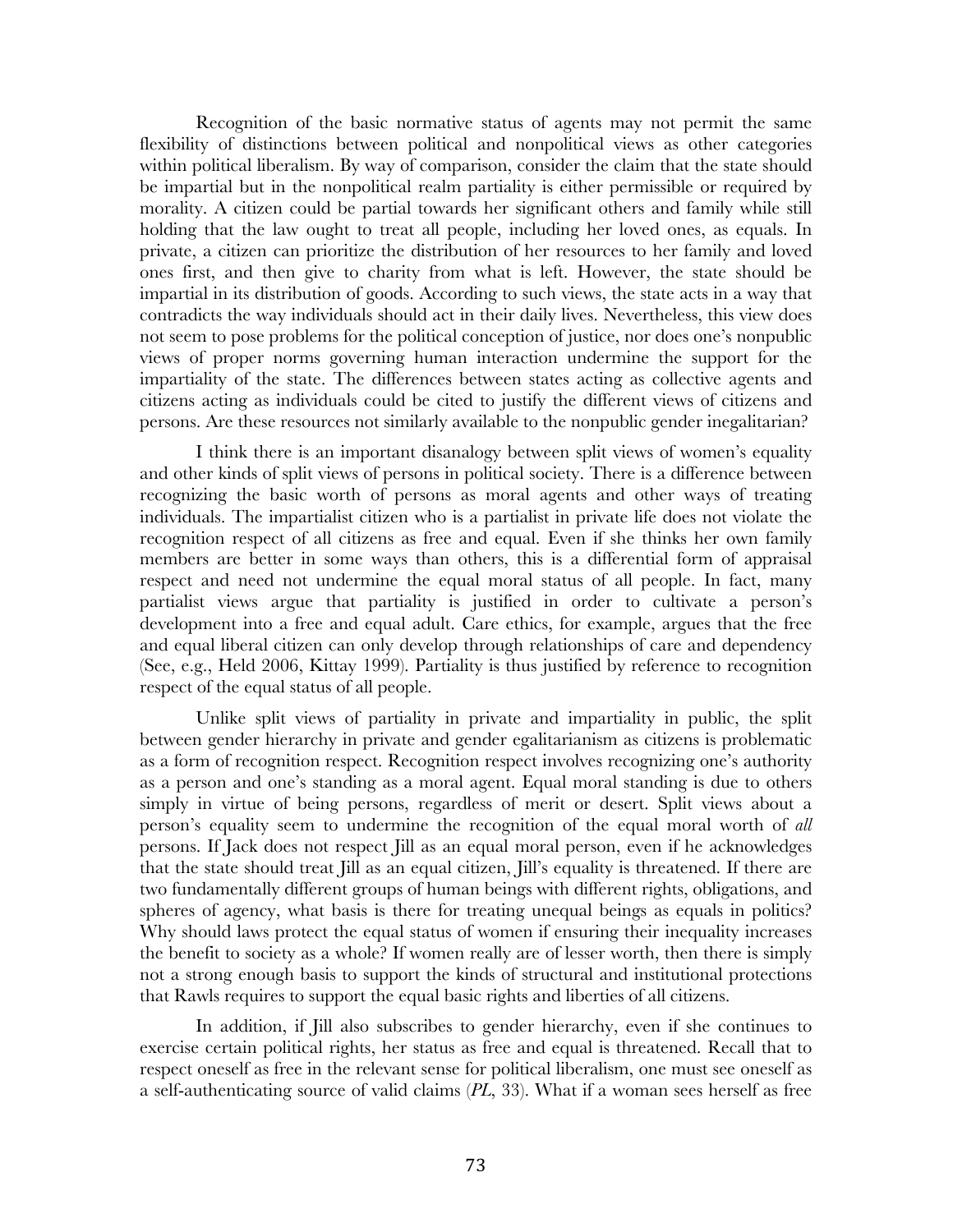to vote, but only in accordance with her husband's wishes? In this case, she does not view herself as an authoritative source of valid claims on the political sphere, she defers to her husband's authority. Even if a woman exercises her political rights, if she does not view herself as an authoritative source of valid claims on the political sphere, she still fails to respect herself as free and equal.

Fortunately, there are political measures that can support the development of recognition respect for oneself and one's fellow citizens. Developing institutional support to secure the social bases of recognition respect for the freedom and equality of all is an important task for Rawlsian feminist political liberalism. I turn to this possibility next.

#### **4.3. Developing the Social Bases of Recognition Respect**

In this section I will argue for a feminist extension of political liberalism that is committed to supporting the free and equal status of all persons. In developing this feminist extension, I depart from Rawls at several key junctures, but I think this view is compatible with a Rawlsian political liberalism and is heavily inspired by Rawls's theory.

If the minimum moral qualification of reasonableness is recognition respect for oneself and one's fellow citizens as free and equal moral persons, the politically liberal state should include institutional protections for this status. In addition, since recognition respect is for oneself as well as others, developing the social bases of self-respect shows that political institutions can protect a person's sense of her own equal worth. My own development of the social bases of self-respect differs from Brake's insofar as it maintains an institutional focus. I focus on developing the *social bases* and not on self-respect directly. Because the politically liberal state has a commitment to ensuring institutional support for the free and equal political status of persons, it need not remain neutral if certain conditions threaten that freedom and equality.

Let's consider what kinds of institutional structures could support the recognition of the free and equal status of all persons. Rawls explains that the point of working out a political conception of justice is to see how basic institutions of society can be arranged in a way that "conform[s] to the freedom and equality of citizens as moral persons" (*PL*, 348; see also *PL*, 281, 300). I think this basic assumption is necessary for the political liberal project and, importantly, it is the basis for securing some important feminist aims—namely, protecting the free and equal status of women. Securing legal equality for all persons, regardless of their group membership, is one important way that institutions can support recognition respect of all citizens as free and equal moral persons.

An essential feature of securing the free and equal status of all includes political commitment to antidiscrimination laws. Even if a well-ordered society has little need for the antidiscrimination laws because all citizens are reasonable, securing these laws—even as a part of ideal theory—plays an important role in securing institutional support for a citizen's free and equal status. Antidiscrimination laws reaffirm the equal status of all persons and provide a public framework for rectifying cases of discrimination. These laws not only support the status of citizens as free and equal, they also draw on ideas in the public political culture of democratic societies. The history of democratic societies is rife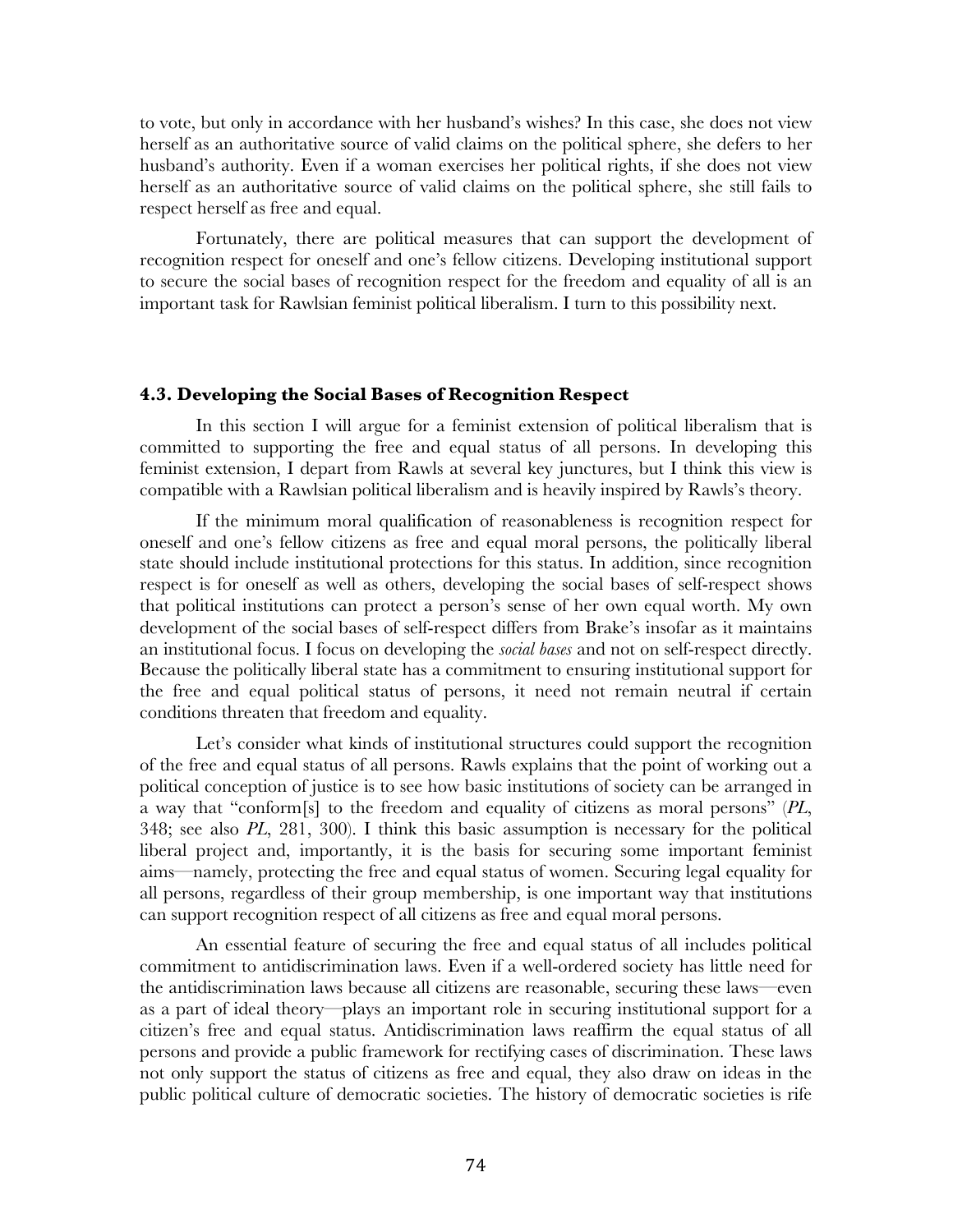with systematic discrimination, and the pursuit of free and equal citizenship for all has proceeded by securing civil rights laws and antidiscrimination laws. These ideas can be drawn on to show that an ideal political conception of justice should include antidiscrimination laws that apply to all persons within a society. Such laws support the free and equal status of women and other groups that have been (or could be) subject to discrimination. Laws prohibiting discrimination on the basis of one's group membership, gender, or sexual orientation would be an important way in which to protect the public recognition of all citizens as free and equal moral persons.

In addition to a public political framework that supports the free and equal status of all citizens as moral persons, recognition respect also requires developing the social bases of self-respect. Rawls explains, the social bases of self-respect are "those aspects of basic institutions normally essential if citizens are to have a lively *sense of their own worth as persons*" (*PL*, 308-309). What institutional structures could support one's sense of her own worth as a person? Cynthia Stark argues that one's worth as a person is a matter of seeing that one's contribution to social cooperation matters (Stark 2012). Social cooperation is one important feature of the idealized conception of persons Rawls uses to articulate the theory. Securing the worthiness of one's contribution to social cooperation could support a person's sense of her worth in political society. This could lend support for employment regulation to ensure that labor conditions are not exploitative. Perhaps feminists could draw on the worthiness of one's contribution to social cooperation to argue for social remuneration and recognition of the often-underpaid care work for dependents.

Yet, this narrow interpretation of the social bases of self-respect cuts short the feminist potential of Rawls's discussion of self-respect. Rawls speaks of citizens securing their worth as *persons*, not their worth as social cooperators nor their equal worth as citizens. A more expansive scope of protections can be built into the social bases of selfrespect. I think this broader scope is supported by Rawls's own discussion of the social bases of self-respect as the institutional protections of free and equal citizenship, the fair value of the liberties, and fair equality of opportunity.

While self-respect is a moral attitude capturing one's respect for oneself as a free and equal citizen, the social bases of self-respect are inherently institutional. Contra Brake, the social bases of self-respect are institutional structures that support the public recognition of the freedom and equality of citizens. The social bases of self-respect include securing equal basic rights and liberties, the fair value of the political liberties, and fair equality of opportunity (*PL*, 82). Furthermore, by securing these social bases of selfrespect "political society guarantees the essentials of persons' public *recognition as free and equal citizens*" (*PL*, 203, emphasis added). The public recognition of one's status as free and equal is protected, in part, by securing the equal rights and political liberties for all citizens. But securing the fair value of political liberties and fair equality of opportunity requires much more than antidiscrimination laws and laws protecting the equal status of citizens.

The fair value of the political liberties and fair equality of opportunity are also supported by educating children about these aspects of the political conception of justice. Thus, the civic education of children can be another component of the social bases of selfrespect. Attention to the moral development of children is crucial for feminist political liberalism. As I argued in Chapter 2, a political liberal civic education should cultivate the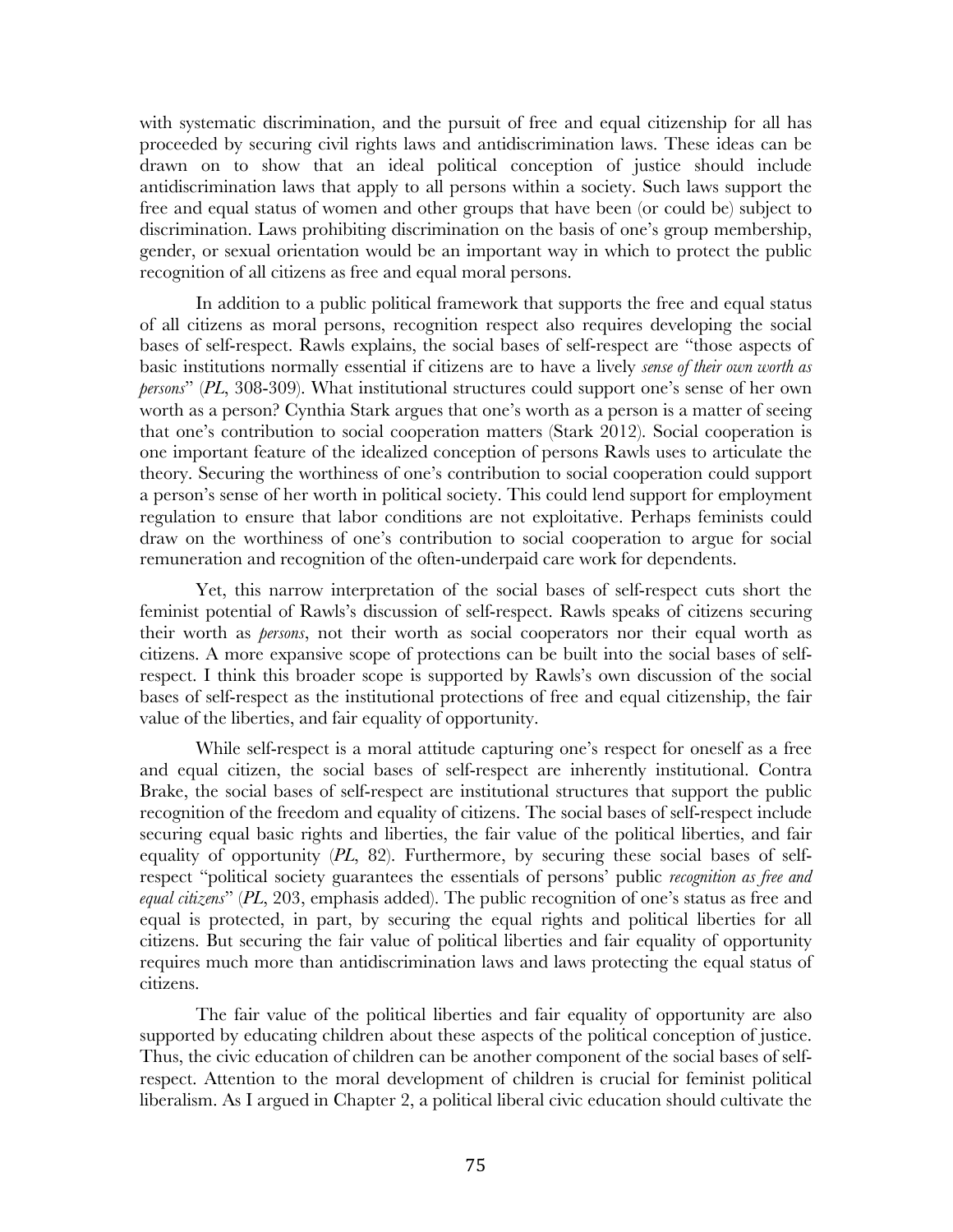reasonableness of children as future citizens by teaching them recognition respect for the free and equal moral status of persons and that respect for persons also should include respect for their reasonable differences. Education should be structured to ensure that children are given opportunities to learn to respect others as free and equal moral persons in stages appropriate to a child's moral development. We may not teach young children about free and equal moral personhood, but stories can emphasize respect for difference and the moral equality of all. These ideas can be developed in a way appropriate to the moral and intellectual development of children, eventually leading to discussions (perhaps in high school) of reasonable pluralism and discussion of the ways various comprehensive doctrines could support a political conception of justice.<sup>118</sup>

Political liberal civic education can be used to support the free and equal status of all, but will be particularly useful for providing children who are raised in sexist comprehensive doctrines opportunities to become reasonable, rather than not fully unreasonable or decent. While any incompatibility between one's comprehensive doctrine and the content of the political conception of justice may be difficult to reconcile as young children, exposure to the ideas of the moral equality of all can help counteract the negative effects of sexist (or racist or homophobic) comprehensive doctrines on children.119

Brake worries that children are particularly vulnerable to have their developing self-respect damaged by the sexist comprehensive doctrines of their parents. She also thinks this could justify prohibiting parents from passing along their comprehensive doctrines to children and, in extreme cases, removing children from their families if there is clear evidence of damage to self-respect. However, such measures face a fairly heavy burden of justification to be made compatible with political liberalism. They will restrict the range of permissible comprehensive doctrines significantly. Furthermore, these measures will likely pose problems for the stability of political liberalism. If it appears that the only reasonable comprehensive doctrines are indistinguishable from comprehensive liberal feminist doctrines, political liberalism's purported inclusiveness will ring false to many in society.

By contrast, I attempt to formulate a conception of reasonableness that is widely inclusive of a diversity of comprehensive doctrines but still meets some limited feminist aims. An education designed to cultivate the reasonableness of children could counteract pernicious influence of sexist comprehensive doctrines without requiring children to be removed from sexist groups. Children educated in a political liberal civic education may not all grow up to endorse reasonable comprehensive doctrines. The influences of one's family and religion may still lead many to embraces sexist comprehensive doctrines as adults. Nevertheless, a social institution designed to expose all citizens to the core values upon which political liberalism is based is important for securing the social bases of

<sup>&</sup>lt;sup>118</sup> Political liberal civic education need not necessarily require public schooling, as long as the education is designed to promote the minimum moral threshold for reasonableness, it will be a permissible form of political liberal civic education. For further discussion of this issue see Chapter 2, section 3.2 in which I discuss how a Catholic education could meet the requirements of political liberal civic education.

<sup>119</sup> Brighouse and Swift have recently argued that while parents do have rights over children, parental rights to transmit values to their children are quite limited (Brighouse and Swift 2006, 2014). By way of contrast, Mallon argues that the need for cultural membership justifies the persistence of families in political liberalism (Mallon 2009).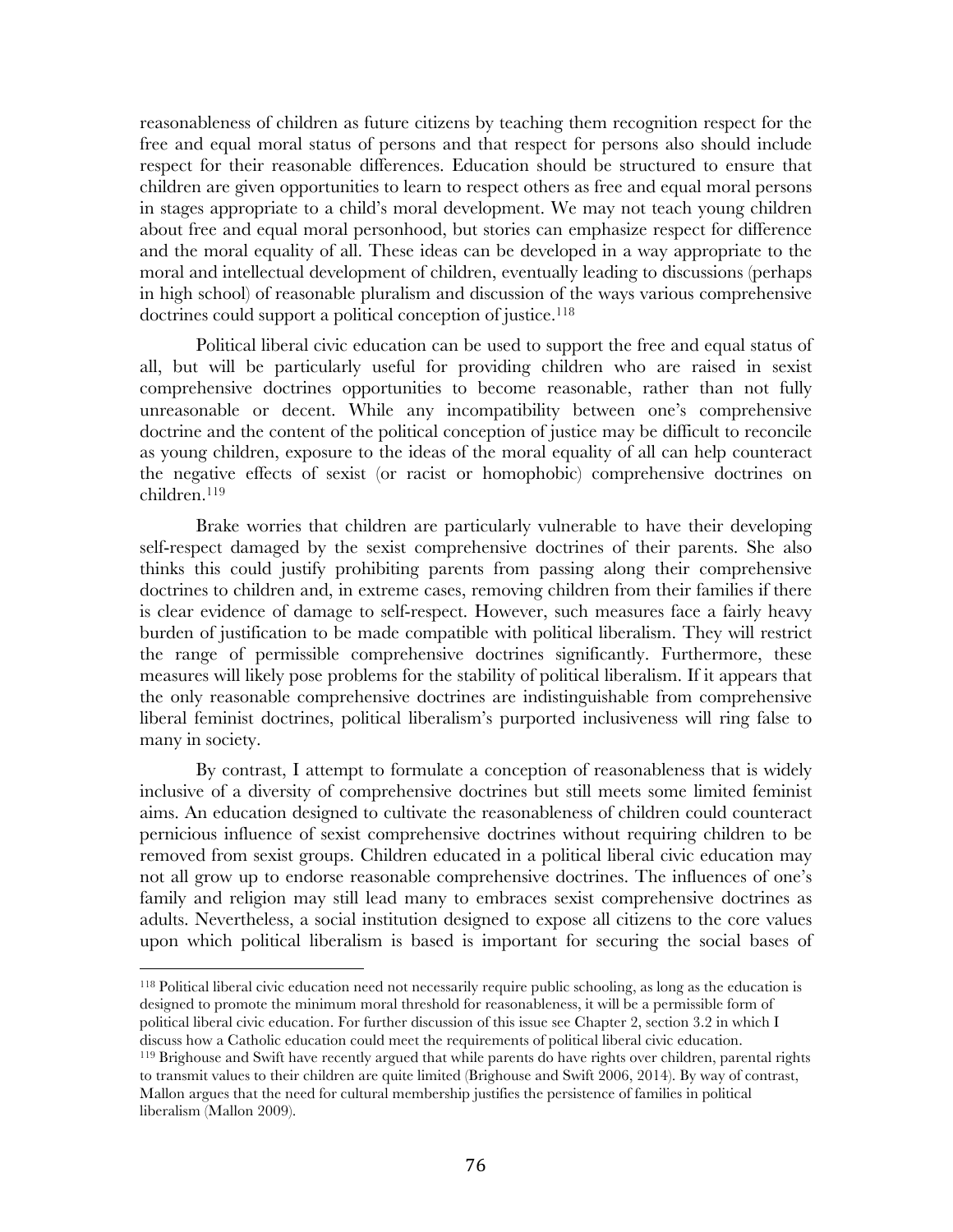recognition respect for oneself and one's fellow citizens. In so doing, the state publicly expresses the importance of respecting the free and equal status of all.

In the next section, I will consider how a Rawlsian feminist political liberalism can maintain its inclusive scope without undermining the feminist potential of securing the social bases of recognition respect for all citizens as free and equal.

## **5. Can Feminist Political Liberalism Still Be Inclusive?**

One might object that by setting the standards of reasonableness as having recognition respect for the free and equal status of all, this builds in too much substantive feminist content to qualify as political. There seems to be a tension between arguing that sexist comprehensive doctrines are not reasonable and my claim to have set a minimal moral threshold for reasonableness that is broadly inclusive. How can a feminist political liberalism still be inclusive?

I think the tension can be resolved by showing how each citizen could interpret her comprehensive doctrine in a way that is reasonable or unreasonable. Reasonableness is a matter of recognition respect for oneself and one's fellow citizens as free and equal, but this need not limit the range of permissible comprehensive doctrines, it need only limit the permissibility of failure to respect all people as free and equal. Rawls argues that political liberalism does not become perfectionist by strengthening toleration and mutual trust in society by "discouraging various kinds of religious and racial discrimination" (*PL*, 195). This reasoning can easily be extended to show that political liberalism can also permissibly discourage gender discrimination without overstepping the boundaries of political liberalism.

While there are clear standards of reasonableness in *PL*, one important component of qualifying as reasonable is recognizing that the burdens of judgment lead to reasonable pluralism. Our fellow citizens may hold comprehensive doctrines we think are wrong or not as reasonable as our own. Nevertheless, we should also recognize that such differences do not imply that our fellow citizens are immoral or unintelligent. However, as we have seen in the discussion of decent hierarchical societies, simply having a recognizably moral comprehensive doctrine is not sufficient to qualify as reasonable. One must also recognize one's fellow citizens as free and equal moral persons.

Recall, in discussing the stability of a political conception of justice, Rawls argues that full justification involves each citizen embedding the political conception of justice into her comprehensive doctrine as true or reasonable (*RH*, 386-387). A similar structure could apply to a citizen's claim to reasonableness. Each citizen can interpret her own comprehensive doctrine in a way that is reasonable or in a way that is unreasonable. To be reasonable, a person must respect the moral equality and freedom of all persons, including herself. If citizens can justify their own comprehensive doctrine as meeting the basic criterion of recognition respect for oneself and one's fellow citizens as free and equal, this may be sufficient for qualifying as reasonable.

A political liberal civic education designed to cultivate the minimal threshold of reasonableness is important for preserving the most inclusive scope of pluralism. Recall,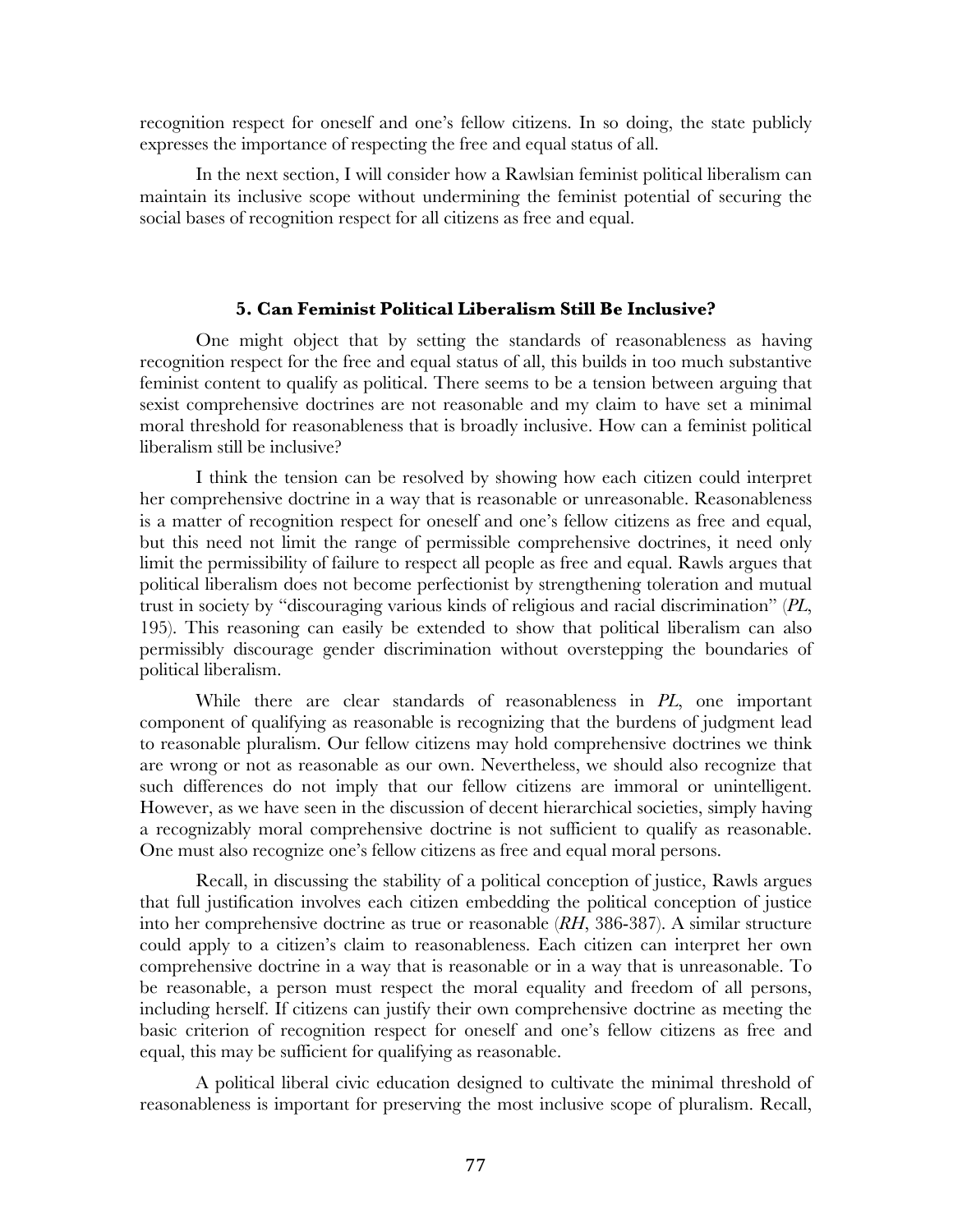from Chapter 2, that political liberal civic education should try to cultivate the reasonableness of children as future citizens. I argued that this education should teach children that to be reasonable, one must respect oneself and one's fellow citizens as free and equal moral persons and that people can disagree about important matters without being immoral or unintelligent. If all children are exposed to these ideas through civic education, a child could incorporate such beliefs into her own understanding of her comprehensive doctrine.

Comprehensive doctrines tend to have some flexibility to evolve in light of good reasons (*PL*, 59). While the overall doctrine may evolve slowly, presumably the evolution of the doctrine occurs because adherents to the doctrine find good reasons for modifying it in ways to make it more consistent with their considered views over time. In addition, each individual fits her comprehensive doctrine into her overall conception of the good and this is never a fixed point. Thus, a citizen educated by political liberal civic education may either have a conception of the good that is not fully unified, containing both political values and certain other nonpolitical values, or may interpret her own comprehensive doctrine in a way that makes it compatible with the political value of recognition respect for free and equal persons.120 In either case, political liberal civic education could thus cultivate the reasonableness of children as future citizens while being widely inclusive of a plurality of comprehensive doctrines because each child could learn to interpret her own comprehensive doctrine in a reasonable manner.

This means that the political liberal feminist may need to permit as reasonable citizens who embrace comprehensive doctrines that are not gender egalitarian. But this is made significantly less worrisome if to qualify as reasonable involves recognizing oneself and one's fellow citizens as free and equal moral persons. A woman can have recognition respect for herself in a variety of roles if she understands these roles to respect own freedom and equality. For example, feminists may object to the gender hierarchy in some religions. Okin and Brake both argue that if a little girl is religious, she may develop aspirations to be a religious leader. If her religion does not allow for this, it could be damaging to her self-respect or could lead her to believe in her lesser status (Okin 1994, 1999, 2004, Brake 2013). If she grows up thinking that as a woman, she ought not work outside the house and her primary role is to support her family and raise her children, this seems to limit the range of options she views as permissible for her. This might lead to a belief in her own inferiority compared to men.

But many women argue that such choices are perfectly compatible with respecting themselves as free and equal *persons* and not just compatible with the state securing their equal status as citizens. A Christian woman who is religious and thinks her proper role is to have children and submit to her husband as unto  $\text{gcd}^{121}$  could take on this role with

<sup>&</sup>lt;sup>120</sup> Rawls discusses these types of views when showing the model case for an overlapping consensus on the political conception of justice (*PL*, 145-150). Rawls argues that the overlapping consensus "supposes agreement deep enough to reach such ideas as those of society as a fair system of cooperation and of citizens as reasonable and rational, and free and equal" (*PL*, 149).

<sup>&</sup>lt;sup>121</sup> These women may believe such choices are required by their religion, following the frequently cited biblical passage: "Wives, submit yourself unto your own husbands, as unto the Lord. For the husband is the head of the wife, even as Christ is the head of the church: and he is the savior of the body. Therefore as the church is subject unto Christ, so let the wives be to their own husbands in every thing" (King James Bible, Ephesians 5:22-24).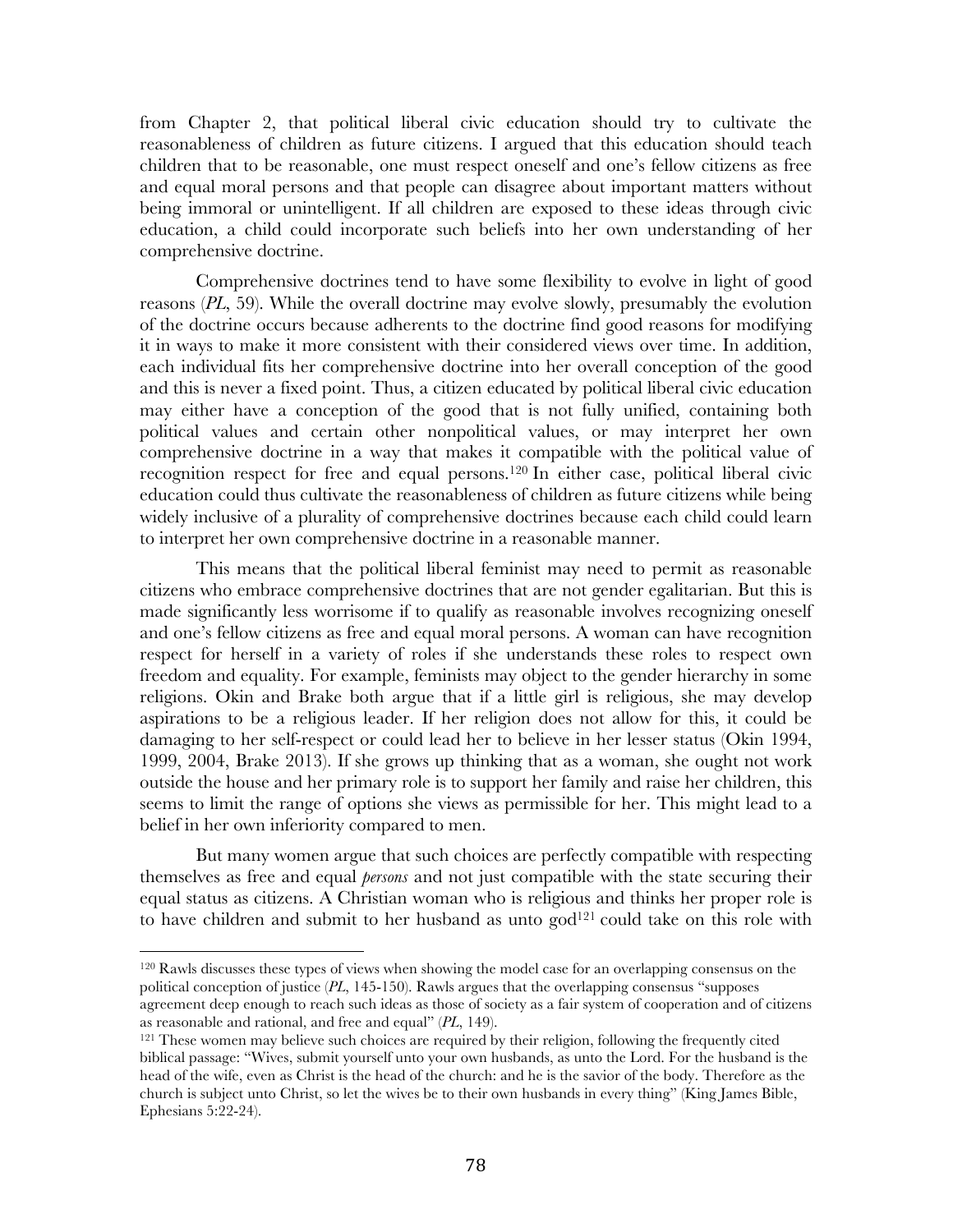self-respect and believe her actions are the best way for women to behave, although those who choose to work outside the home or do not submit to their husbands are *reasonable*. Likewise, a Muslim woman could choose to wear the veil without this undermining her respect for her own equal status with men. <sup>122</sup> Reasonableness should be about recognizing the free and equal status of all, but this need not imply any particular religious or moral beliefs or practices. Reasonableness does not require women to work outside the home or to dress in any particular manner, even if some feminist argue that these choices undermine more comprehensive feminist aims. All of these choices should be permissible for the political liberal feminist, even if some feminist comprehensive doctrines would reject such choices.

There is an important difference between women who understand their choices to be respectful of their own equal status with men and those who conform to such norms because they are unequal. The latter case is a failure to respect women as free and equal moral persons and is therefore unreasonable. The former should be included as reasonable. The crucial thing is making a claim to one's reasonableness in the right terms. Articulating how one's comprehensive commitments demonstrate respect for one's status as free and equal is also a way of recognizing one's own status as free and equal.

<sup>&</sup>lt;sup>122</sup> France has prohibited the veil in public spaces—against the protests of many Muslim women who believe veiling is required by their religion and also argue that it displays no disrespect for their free and equal status. To put this case in Rawlsian terms, the law prohibiting hijabs does not allow Muslims who veil to be included as *reasonable* and thus does not permit such pluralism in political life. I think this is mistaken.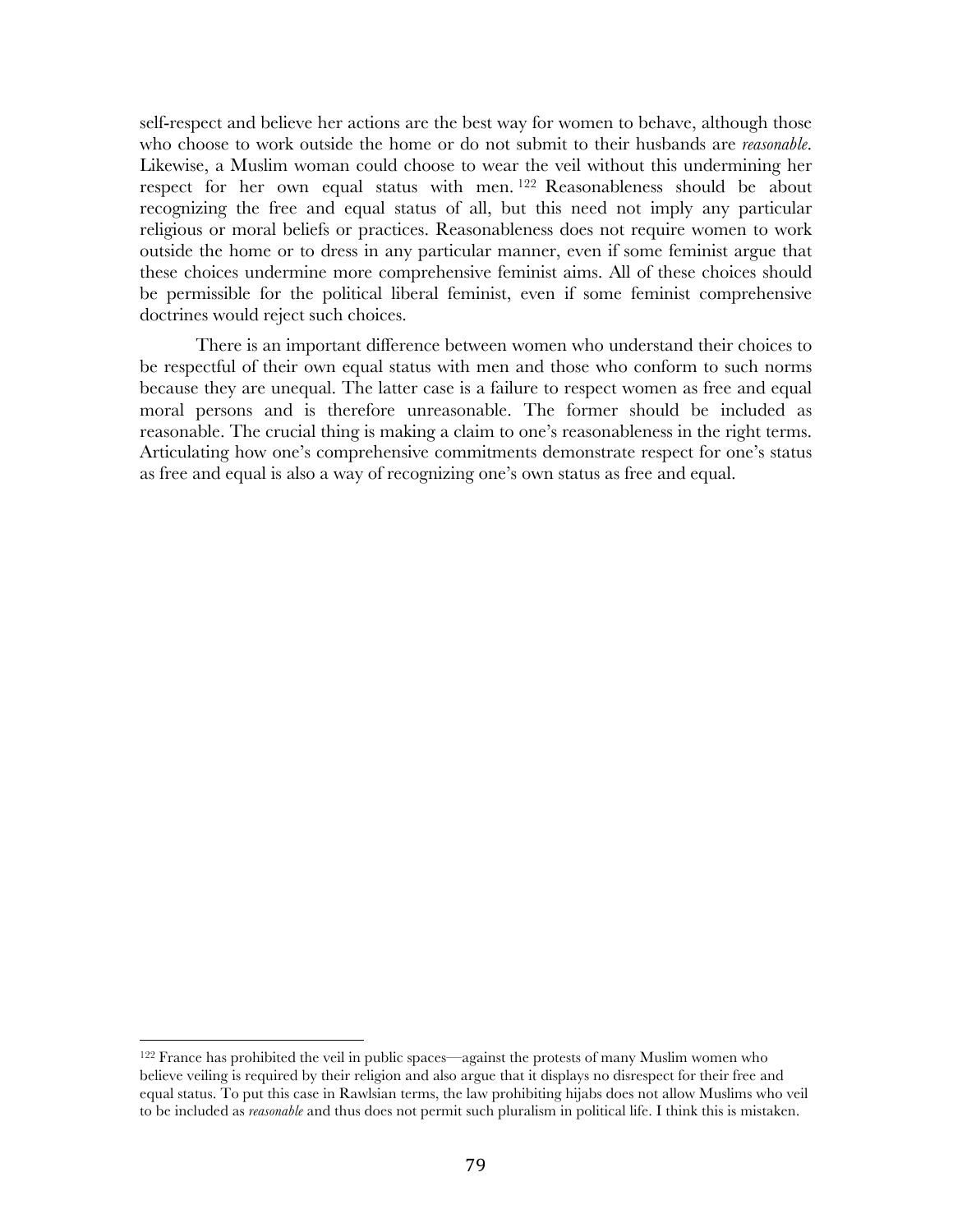#### **CONCLUSION**

As political philosophers, we investigate the most appropriate conception of justice to specify fair terms of cooperation in society, whether there is any such thing as legitimate authority, and what conditions could secure the stability of society. Rawls addresses all of these questions in *Political Liberalism* and his political conception of justice as fairness offers distinctive and unified answer to all three questions.

Rawls argues that "political liberalism applies the principle of toleration to philosophy itself" (*PL*, 10) and seeks to demonstrate that a just and stable society of free and equal citizens is possible, despite the fact that citizens will remain "profoundly divided" by their reasonable comprehensive doctrines (*PL*, 47).

In seeking the appropriate grounds of toleration in the context of reasonable pluralism, Rawls demonstrates that the political conception of justice could be the focus of an overlapping consensus, which leaves citizens free to affirm a variety of reasonable comprehensive doctrines while cooperating with others on fair terms. Rawls argues that a modified political conception of justice as fairness is "the most appropriate conception of justice for specifying the fair terms of social cooperation between citizens regarded as free and equal" (*PL*, 47), and can secure stability for the right reasons in spite of the fact of reasonable pluralism about the good. Stability is secured by the overlapping consensus on a political conception of justice, which provides the common basis that can be recognized by all citizens in justifying the coercive power of the government. Rawls also argues that securing the legitimacy of coercive power requires relying on public reasons drawn from the political conception of justice that is the subject of the overlapping consensus. In this way, a social order can be just, coercive power can be legitimate, and thus, stability will be secured for the right reasons.

What I hope to have highlighted in this dissertation is that disambiguating the moral qualification of reasonableness from Rawls's principle of legitimacy is important in order to keep distinct the different levels at play in Rawls's overall project: morality, justice, legitimacy, and stability. Reasonableness is best understood as the minimal moral threshold required for inclusion in political liberalism's task of securing justice, stability and legitimacy in the context of deep pluralism about the good.

I have argued that Rawls's conception of reasonableness includes too much. I argued, in chapters 2 and 3, that reasonableness is best understood as a minimal moral threshold. I argued that, so conceived, reasonableness sets the boundaries of pluralism that political liberalism ought to tolerate. The other aspects of reasonableness, which Rawls groups under the term reasonable, address a different stage of the political liberal project: that of securing the legitimacy of the coercive actions of the state. These ideas should remain distinct because there is just as much disagreement about how to secure the legitimacy of the state as there is about conceptions of justice and conceptions of the good. I have also argued, in chapter 4, that if we recognize that the moral foundation of political liberalism lies in the respect for persons as free and equal citizens willing to engage in fair terms of cooperation, this opens the door to a feminist expansion of political liberalism.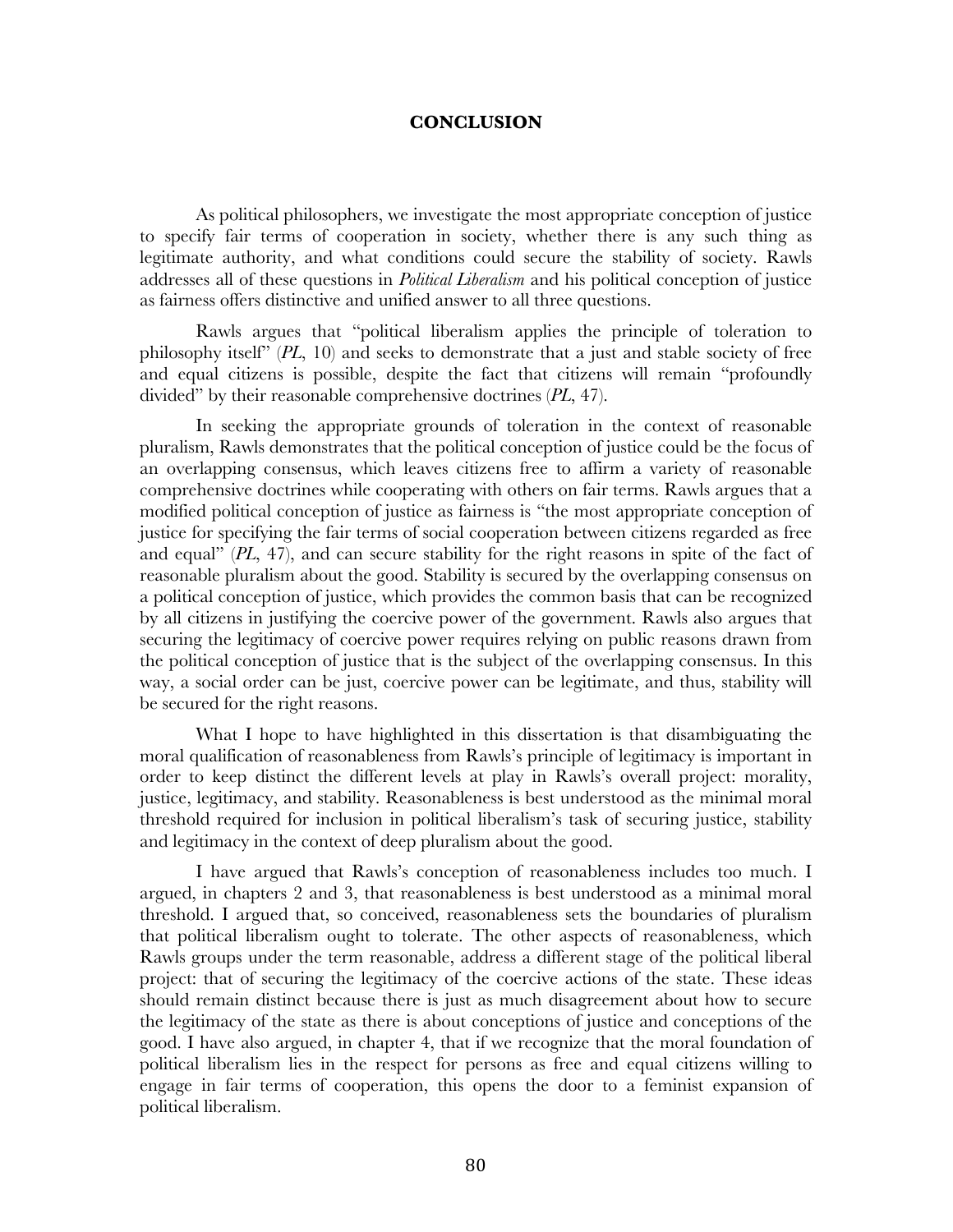Many feminists worry that Rawls protects as reasonable a number of comprehensive doctrines that denigrate the status of women in the home, religious establishments, or education. This is particularly troublesome if we consider the impact that sexist comprehensive doctrines have on children. In chapter 1, I showed that Rawls wrongly assumed that the only threat reasonable pluralism poses to stability was the preservation of one's sense of justice. I argued that just as important is a child's acquisition of a reasonable sense of justice, but this is threatened by the fact of reasonable pluralism. In chapter 2, I considered which aspects of reasonableness should be cultivated by a political liberal civic education that does not violate the inclusive scope of reasonableness Rawls hopes to secure. By making room for a wide variety of ethical doctrines to become part of political liberalism's constituency, I preserve the broadly inclusive scope of political liberalism that inspired Rawls's theory. Nevertheless, given the revisions I have proposed, the inclusive scope will not undermine feminist aims.

The core qualification for reasonableness is recognition respect for oneself and one's fellow citizens as free and equal moral persons. This has significant feminist potential because the political liberal state ought to provide social and institutional support for citizens to be able to recognize their equal moral worth (*PL*, 308-309). This requires institutional protections, such as antidiscrimination laws, that write into law the political commitment to respect other citizens as equals. It also requires supporting the social bases of self-respect in the form of recognition respect for one's own status as free and equal. I believe this provides substantial grounds for feminist critique of many existing institutions and social practices that continue to violate the freedom of women to structure their own lives and to be effectively recognized as equals in important political spheres. Political liberalism can be a valuable tool for those engaged in real world struggles against oppression.

The feminist extension I have proposed here can also solve the initial concern about stability raised in chapter 1. Stability can be secured because the state can help to support the development of a reasonable sense of justice. Civic education plays a crucial role in cultivating recognition respect for all people as free and equal moral persons. Therefore, the feminist extension of political liberalism also helps solve a wider problem for the Rawlsian system. Political liberalism must be committed to protecting the basic status of persons that underlies the theory. The changes to Rawls's theory that I propose in response to feminist critics helps make political liberalism more consistent with its foundational ideas and a more viable political theory.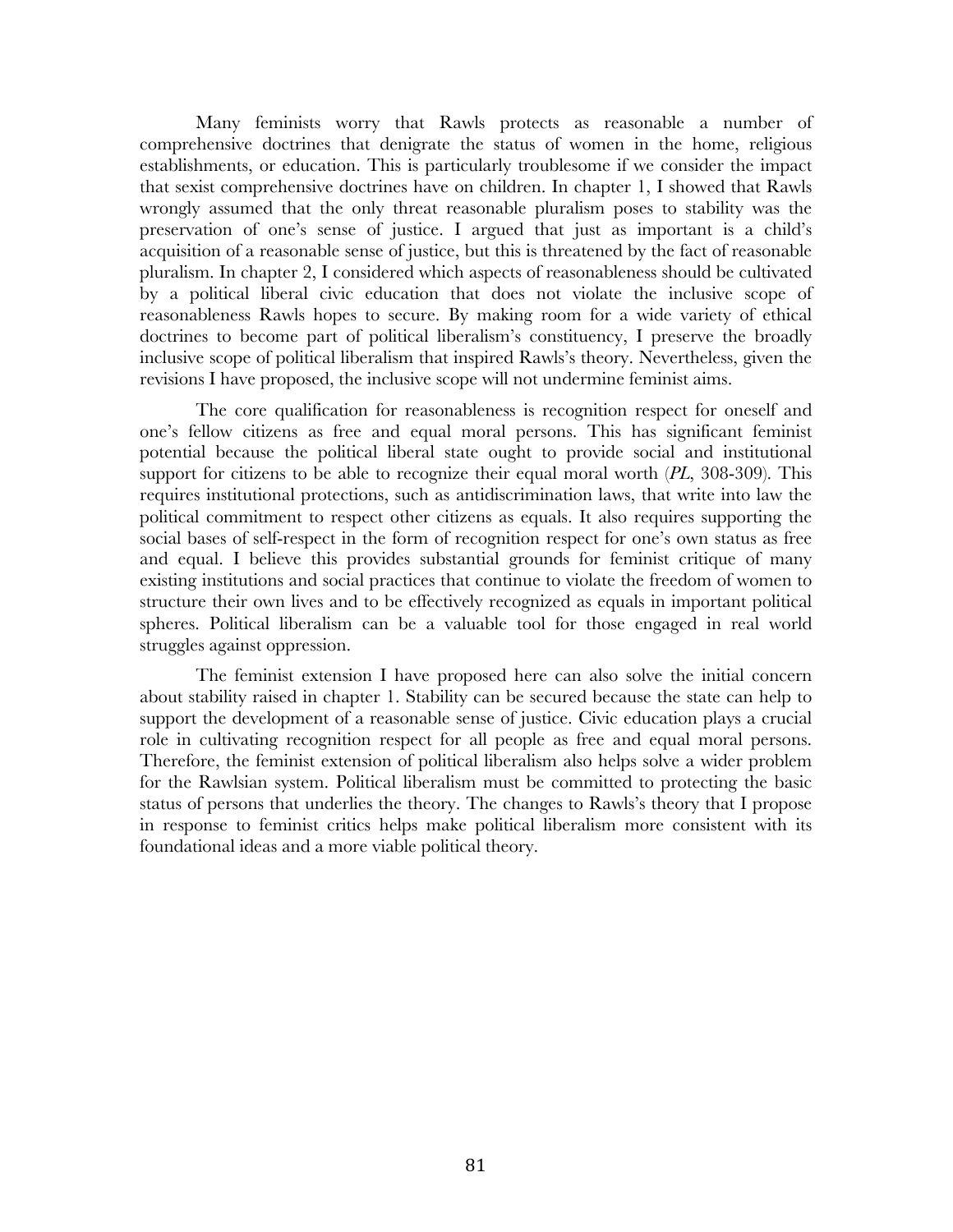#### REFERENCES

- Abbey, Ruth. 2007. "Back toward a Comprehensive Liberalism? Justice as Fairness, Gender, and Families," *Political Theory* 35(1): 5-28
- Aristotle. 1984. *Nicomachean Ethics*, translated by Hippocrates G. Apostle. Grinnell, IA: Peripatetic Press.
- Baehr, Amy R. 1996. "Toward a new feminist liberalism: Okin, Rawls, and Habermas." *Hypatia* 11(1): 49-66.
	- \_\_\_\_\_\_\_. 2004. "Feminist Politics and Feminist Pluralism: Can We Do Feminist Political Theory Without Theories of Gender?" *The Journal of Political Philosophy* 12(4): 411- 436.

\_\_\_\_\_\_\_. 2008. "Perfectionism, Feminism and Public Reason." *Law and Philosophy* 27(2): 193-222.

Barry, Brian. 1995. "John Rawls and the Search for Stability." *Ethics* 105(4): 874-915.

Boettcher, James W. 2007. "Respect, Recognition, and Public Reason." *Social Theory and Practice* 33: 223-249

\_\_\_\_\_\_\_. 2012. "The Moral Status of Public Reason." *Journal of Political Philosophy* 20, no.2: 156-177.

Brake, Elizabeth. 2004. "Rawls and Feminism: What Should Feminists Make of Liberal Neutrality?" *Journal of Moral Philosophy* 1(3): 293–309.

\_\_\_\_\_\_\_. 2013. "Rereading Rawls on Self-Respect" in *Feminist Interpretations of Rawls*, edited by Ruth Abbey, 57-74. University Park, PA: The Pennsylvania State University Press.

- Brennan, Samantha and Robert Noggle. 2000. "Rawls's Neglected Childhood: Reflections on the Original Position, Stability, and the Child's Sense of Justice" in *The Idea of a Political Liberalism*, edited by Victoria Davion and Clark Wolf, 46-72. Lanham, MD: Rowman & Littlefield Publishers.
- Brighouse, Harry. 1998. "Civic Education and Liberal Legitimacy." *Ethics* 108(4): 719- 745.
- Brighouse, Harry and Adam Swift. 2006. "Parents' Rights and the Value of the Family." *Ethics* 117(1): 80-108.

\_\_\_\_\_\_\_. 2014. *Family Values: The Ethics of Parent-Child Relationships*. Princeton: Princeton University Press.

Callan, Eamonn. 1996. "Political liberalism and Political Education." *The Review of Politics* 58(1): 5-33.

\_\_\_\_\_\_\_. 1997. *Creating Citizens: Political Education and Liberal Democracy: Political Education and Liberal Democracy*. Oxford: Oxford University Press.

\_\_\_\_\_\_\_. 2000. "Liberal Legitimacy, Justice, and Civic Education." *Ethics* 111(1): 141-155.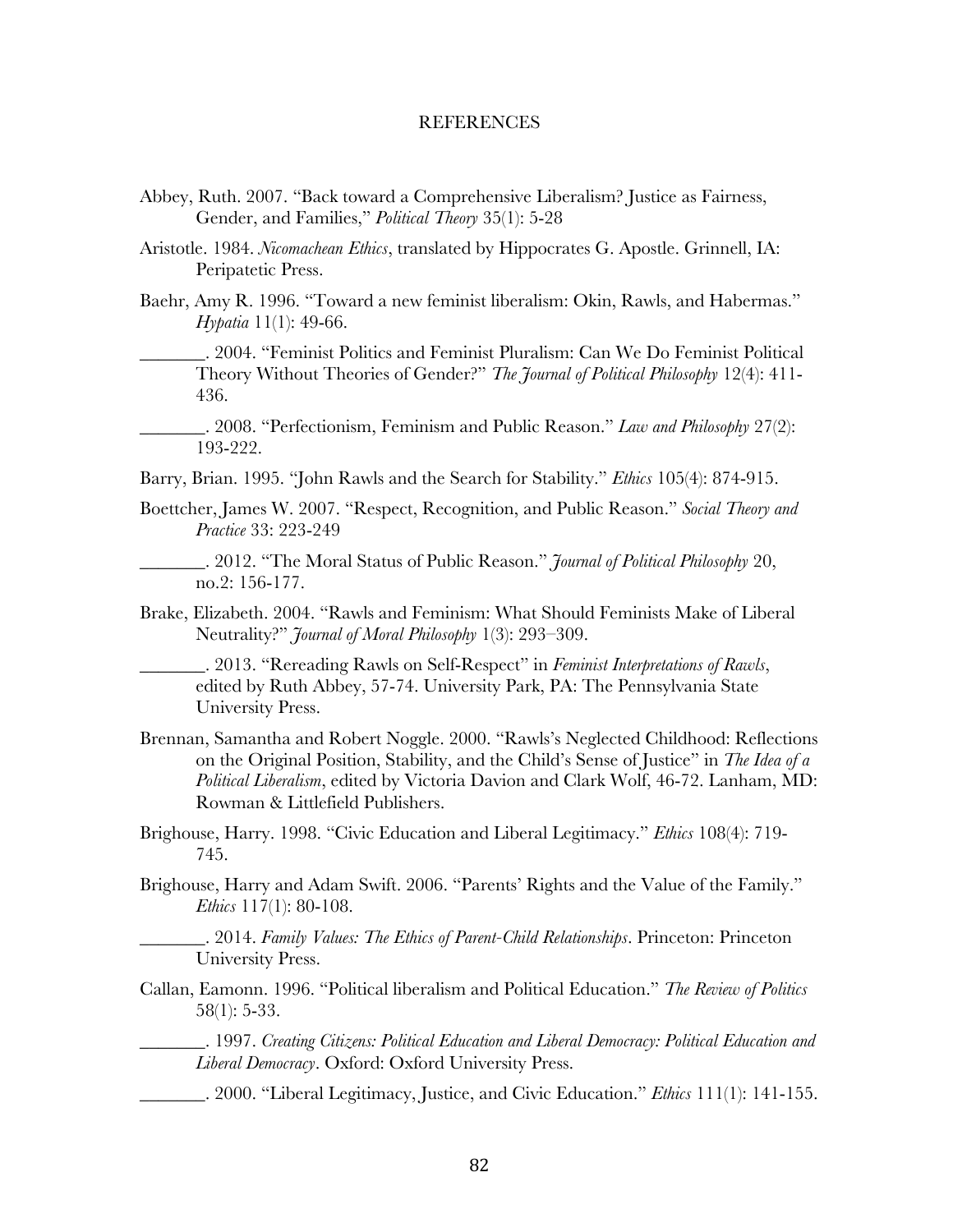- Costa, M. Victoria. 2004. "Rawlsian Civic Education: Political not Minimal." *Journal of Applied Philosophy* 21(1): 1-14.
	- \_\_\_\_\_\_\_. 2009. "Justice As Fairness, Civic Identity, and Patriotic Education." *Public Affairs Quarterly* 23(2): 95-114.
	- \_\_\_\_\_\_\_. 2011. *Rawls, Citizenship, and Education*. New York: Routledge.
- Darwall, Stephen. 1977. "Two Kinds of Respect" *Ethics* 88, no.1: 36-49.

\_\_\_\_\_\_\_. 2006. *The Second-Person Standpoint: Morality, Respect, and Accountability*. Cambridge, MA: Harvard University Press.

- Davis, Gordon and Blain Neufeld. 2007. "Political Liberalism, Civic Education, and Educational Choice." *Social Theory and Practice* 33(1): 47-74.
- Desai, Sreedhari D., Dolly Chugh, and Arthur P. Brief. Draft Manuscript. "The organizational implications of a traditional marriage: Can a domestic traditionalist by night be an organizational egalitarian by day?" Draft Paper (Electronic copy available at: http://ssrn.com/abstract=2018259)
- De Wijze, Stephen. 2000. "The Family and Political Justice: The Case for Political Liberalisms," *The Journal of Ethics* 4(3): 257-281.
- Doppelt, Gerald. 2009. "The Place of Self-Respect in a Theory of Justice." *Inquiry: An Interdisciplinary Journal of Philosophy* 52 (2): 127-154.
- Ebels-Duggan, Kyla. 2013. "Moral Education in the Liberal State." *Journal of Practical Ethics* 1(2): 34-63.
- Eberle, Christopher J. 2002. *Religious Convictions in Liberal Politics*. Cambridge: Cambridge University Press.
- Exdell, John. 1994. "Feminism, Fundamentalism, and Liberal Legitimacy." *Canadian Journal of Philosophy* 24(3): 441-463.
- Eyal, Nir. 2005. "'Perhaps the most Important Primary Good': Self-Respect and Rawls's Principles of Justice." *Politics, Philosophy and Economics* 4 (2): 195-219.
- Fowler, Timothy Michael. 2010. "The Problems of Liberal Neutrality in Upbringing." *Res Publica* 16(4): 367-381.
- Freeman, Samuel. 1999. *John Rawls: Collected Papers*. Cambridge, MA: Harvard University Press.

\_\_\_\_\_\_\_. 2003. "Congruence and the Good of Justice" in *The Cambridge Companion to Rawls*, edited by Samuel Freeman. Cambridge: Cambridge University Press.

\_\_\_\_\_\_\_. 2007. *Rawls*. New York: Routledge.

- Friedman, Marilyn. 2000. "John Rawls and the Political Coercion of Unreasonable People." In *The Idea of a Political Liberalism: Essays on Rawls*, edited by Victoria Davion and Clark Wolf, 16-33. Lanham, MD: Rowman & Littlefield.
- Garthoff, Jon. 2012. "The Idea of an Overlapping Consensus Revisited" *The Journal of Value Inquiry* 46(2): 183-196.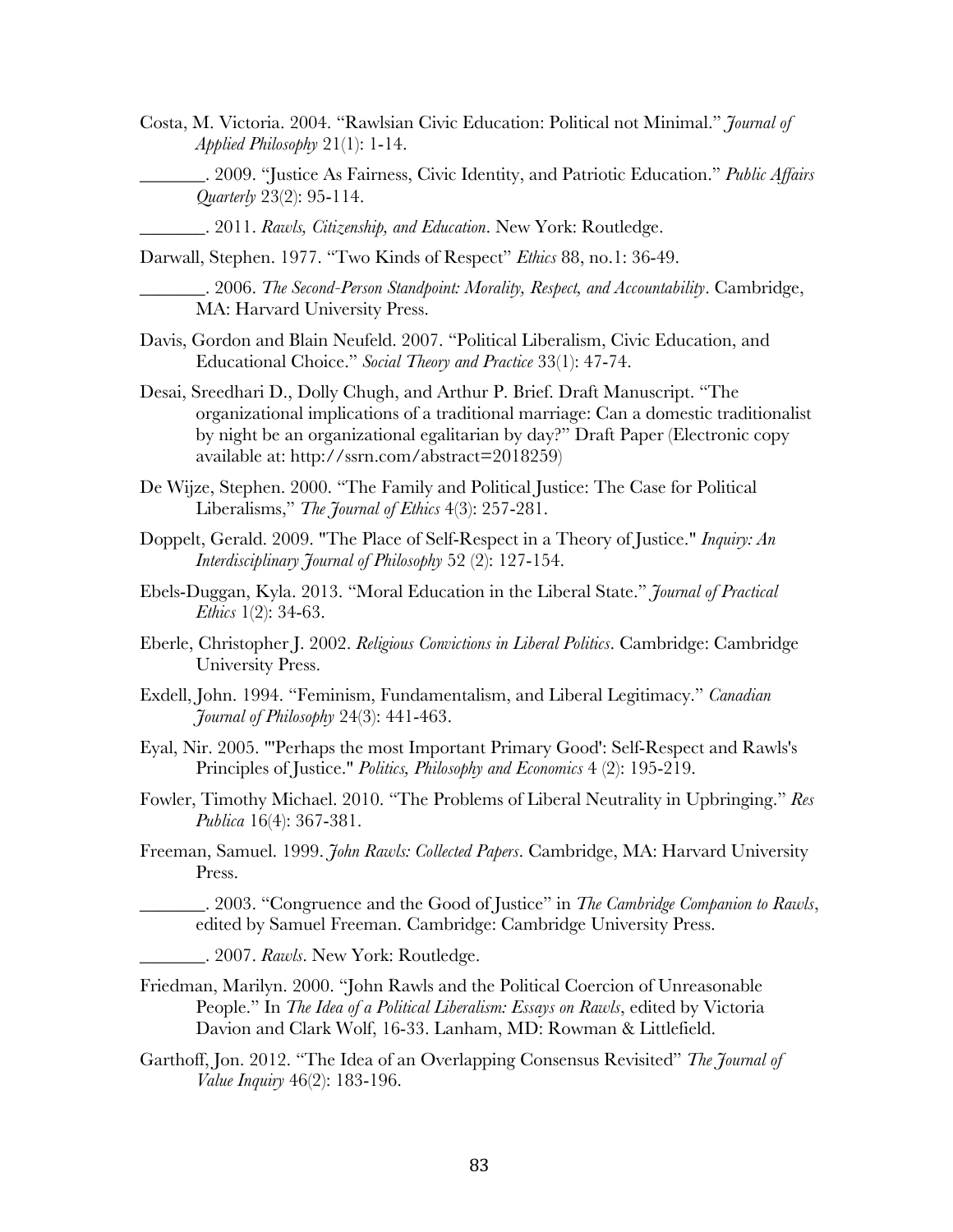\_\_\_\_\_\_\_. Draft Manuscript. "Rawlsian Stability," by permission of the author

- Gaus, Gerald F. 2014. "The Turn to Political Liberalism" in *A Companion to Rawls*, edited by John Mandle and David A. Reidy, 235-250. Malden, MA: Wiley Blackwell.
- Gutmann, Amy. 1995. "Civic Education and Social Diversity." *Ethics* 105(3): 557-579.
- Hartley, Christie and Lori Watson. 2009. "Feminism, Religion, and Shared Reasons: A Defense of Exclusive Public Reason." *Law and Philosophy* 28: 493-536.

\_\_\_\_\_\_\_. 2010. "Is a Feminist Political Liberalism Possible?" *Journal of Ethics &Social Philosophy* 5(1): 1-21.

- Held, Virginia. 2006. *The Ethics of Care: Personal, Political, and Global*. Oxford: Oxford University Press.
- Hill, Thomas E., Jr. 1994. "The Problem of Stability in *Political Liberalism*." *Pacific Philosophical Quarterly* 75(3-4): 333-352.

\_\_\_\_\_\_\_. 2014. "Stability, a Sense of Justice, and Self-Respect" in *A Companion to Rawls*, edited by John Mandle and David A. Reidy, 200-215. Malden, MA: Wiley Blackwell.

- Kelly, Erin and Lionel McPherson. 2001. "On Tolerating the Unreasonable." *The Journal of Political Philosophy* 9(1): 38-55.
- Kim, Hyunseop. 2014. "A Stability Interpretation of Rawls's *The Law of Peoples*." *Political Theory*: 1-27.
- Kittay, Eva Feder. 1999. *Love's Labor: Essays on Women, Equality, and Dependency*. New York: Routledge.
- Krasnoff, Larry. 1998. "Consensus, Stability, and Normativity in Rawls's *Political Liberalism*" *Journal of Philosophy* 95(6): 269-292.a
- Larmore, Charles. 2008. *The Autonomy of Morality*. New York: Cambridge University Press.
- Leland, R.J. and Han van Wietmarschen. 2012. "Reasonableness, Intellectual Modesty, and Reciprocity in Political Justification" *Ethics* 122(4): 721-747.
- Lloyd, S. A. 1995. "Situating a Feminist Criticism of John Rawls's Political Liberalism." *Loyola of Los Angeles Law Review* 28(4): 1319-1344.
- Macedo, Stephen. 1995. "Liberal civic education and religious fundamentalism: The case of God v. John Rawls?" *Ethics* 105(3): 468-496.

\_\_\_\_\_\_\_. 2000. *Diversity and Distrust: Civic Education in a Multicultural Democracy.* Cambridge: Harvard University Press.

- Mallon, Ron. 1999. "Political Liberalism, Cultural Membership, and the Family." *Social Theory and Practice* 25 (2): 271-97.
- Martin, Rex. 2014. "Overlapping Consensus" in *A Companion to Rawls*, edited by John Mandle and David A. Reidy, 281-296. Malden, MA: Wiley Blackwell.
- May, Simon Căbulea. 2009. "Religious Democracy and the Liberal Principle of Legitimacy" *Philosophy & Public Affairs* 37(2): 136-170.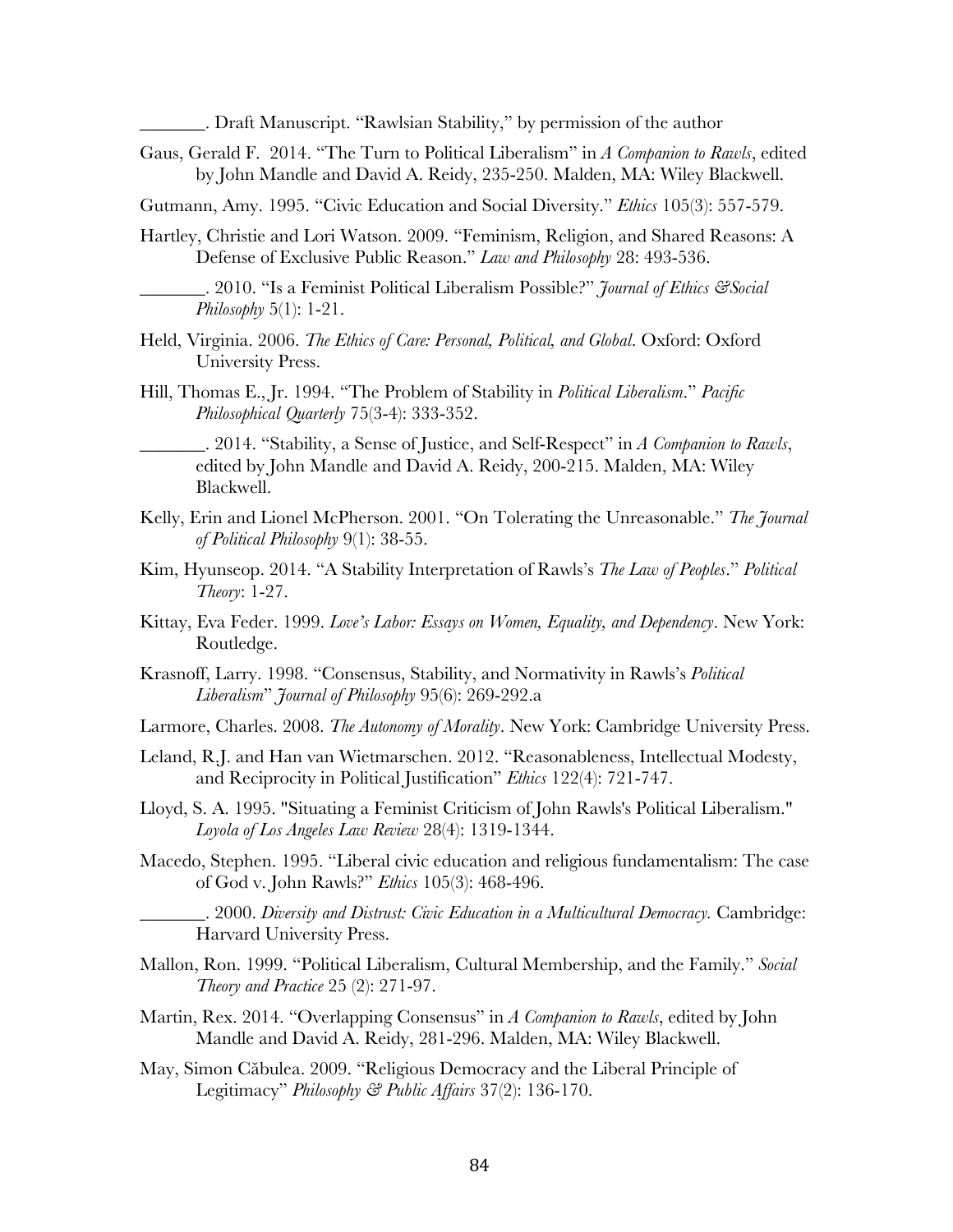- McClennen, Edward F. 1989. "Justice and the Problem of Stability" *Philosophy & Public Affairs* 18(1): 3-30.
- Middleton, David. 2006. "Three Types of Self-Respect." *Res Publica* 12(1): 59-76.
- Miller, David. 2009. "Equality of Opportunity and the Family," in *Toward a Humanist Justice: The Political Philosophy of Susan Moller Okin*, edited by Debra Satz and Rob Reich, 93-112. New York: Oxford University Press.
- Moriarty, Jeffrey. 2009. "Rawls, Self-Respect, and the Opportunity for Meaningful Work." *Social Theory and Practice* 35(3): 441-459.
- Mulhall, Stephen. 1998. "Political Liberalism and Civic Education: The Liberal State and its Future Citizens." *Journal of Philosophy of Education* 32(2): 161-176.
- Munoz-Dardé, Véronique. 1998. "Rawls, Justice in the Family and Justice of the Family." *The Philosophical Quarterly,* 48(192): 335-352
- Neufeld, Blain. 2005. "Civic Respect, Political Liberalism, and Non-Liberal Societies," *Politics, Philosophy & Economics* 4: 275-249.
- Neufeld, Blain and Gordon Davis. 2010. "Civic Respect, Civic Education, and the Family." *Educational Philosophy and Theory* 42(1): 94-111.

Nussbaum, Martha C. 1999. *Sex and Social Justice*. New York: Oxford University Press.

\_\_\_\_\_\_\_. 2000. "The Future of Feminist Liberalism." *Proceedings and Addresses of the American Philosophical Association* 74(2): 47-79

\_\_\_\_\_\_\_. 2003. "Rawls and Feminism," in *The Cambridge Companion to Rawls*, edited by Samuel Freeman, 488-520. Cambridge: Cambridge University Press.

\_\_\_\_\_\_\_. 2011. "Perfectionist Liberalism and Political Liberalism." *Philosophy & Public Affairs* 39(1): 3-45.

Okin, Susan Moller. 1989. *Justice, Gender, and the Family*. New York: Basic Books.

- \_\_\_\_\_\_\_. 1994. "*Political Liberalism*, Justice and Gender," *Ethics* 105(1): 23-43.
- \_\_\_\_\_\_\_. 2004. "Gender, Justice and Gender: An Unfinished Debate" *Fordham Law Review* 72(5): 1537-1567.
- Quong, Jonathan. 2004. "The Rights of Unreasonable Citizens*.*" *The Journal of Political Philosophy* 12(3): 314-335.
- \_\_\_\_\_\_\_. 2011. *Liberalism without Perfectionism*. New York: Oxford University Press.

Rawls, John. 1999. *A Theory of Justice*, revised edition. Cambridge, MA: Belknap Press.

- \_\_\_\_\_\_\_. 2001. *The Law of Peoples.* Harvard, MA: Belknap Press.
- \_\_\_\_\_\_\_. 2005. *Political Liberalism: Expanded Edition*. New York: Columbia University Press.
- \_\_\_\_\_\_\_. 2005. "Reply to Habermas," in *Political Liberalism: Expanded Edition*, 372-434. New York: Columbia University Press.
	- \_\_\_\_\_\_\_. 2005. "The Idea of Public Reason Revisited," in *Political Liberalism: Expanded Edition*, 440-490. New York: Columbia University Press.